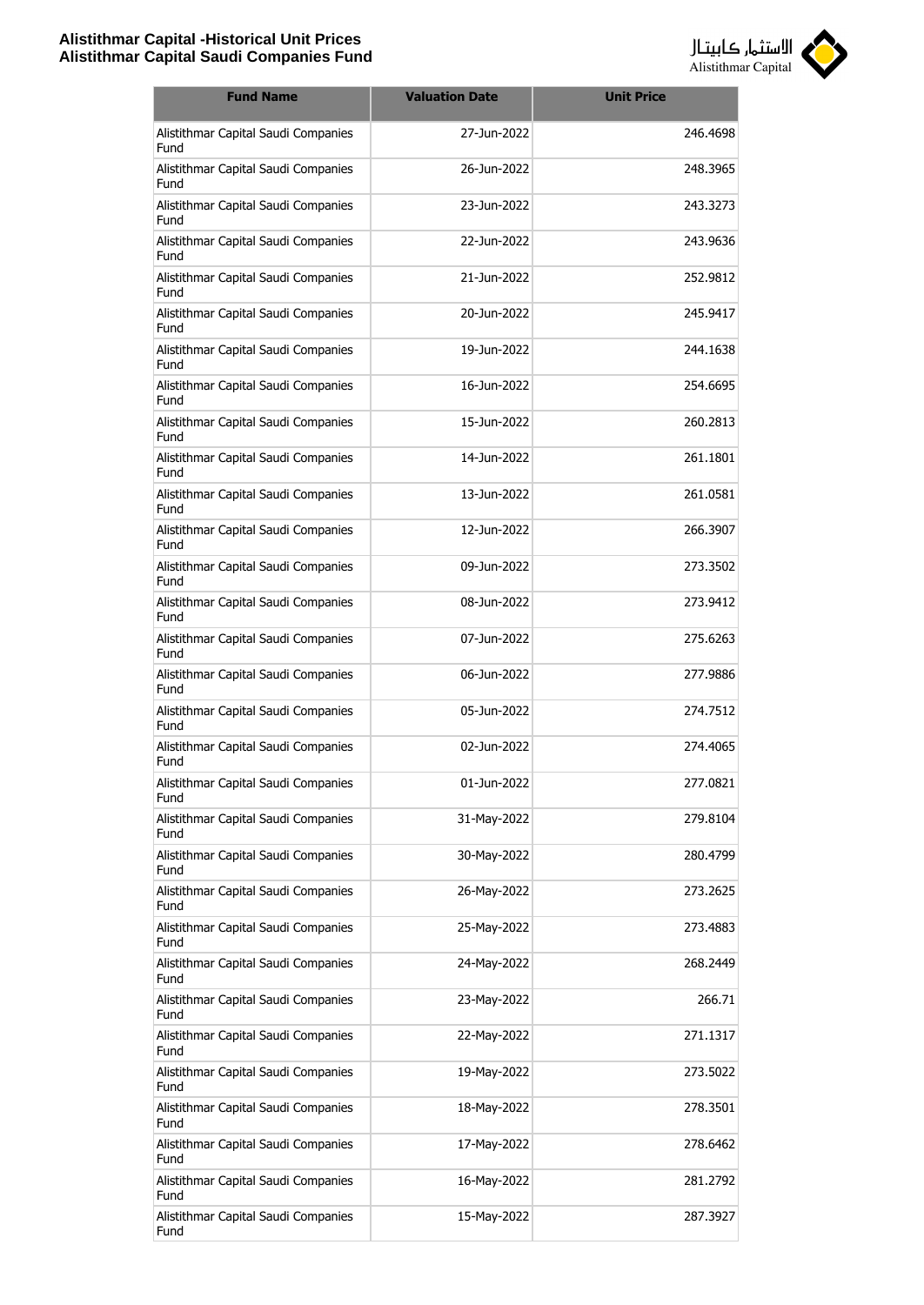

| <b>Fund Name</b>                            | <b>Valuation Date</b> | <b>Unit Price</b> |
|---------------------------------------------|-----------------------|-------------------|
| Alistithmar Capital Saudi Companies<br>Fund | 12-May-2022           | 282.1352          |
| Alistithmar Capital Saudi Companies<br>Fund | 11-May-2022           | 292.7844          |
| Alistithmar Capital Saudi Companies<br>Fund | 10-May-2022           | 295.5781          |
| Alistithmar Capital Saudi Companies<br>Fund | 09-May-2022           | 301.6469          |
| Alistithmar Capital Saudi Companies<br>Fund | 08-May-2022           | 302.0876          |
| Alistithmar Capital Saudi Companies<br>Fund | 28-Apr-2022           | 303.5072          |
| Alistithmar Capital Saudi Companies<br>Fund | 27-Apr-2022           | 302.7491          |
| Alistithmar Capital Saudi Companies<br>Fund | 26-Apr-2022           | 300.0203          |
| Alistithmar Capital Saudi Companies<br>Fund | 25-Apr-2022           | 298.9123          |
| Alistithmar Capital Saudi Companies<br>Fund | 24-Apr-2022           | 299.0197          |
| Alistithmar Capital Saudi Companies<br>Fund | 21-Apr-2022           | 302.5512          |
| Alistithmar Capital Saudi Companies<br>Fund | 20-Apr-2022           | 304.8459          |
| Alistithmar Capital Saudi Companies<br>Fund | 19-Apr-2022           | 302.1852          |
| Alistithmar Capital Saudi Companies<br>Fund | 18-Apr-2022           | 305.7407          |
| Alistithmar Capital Saudi Companies<br>Fund | 17-Apr-2022           | 304.0412          |
| Alistithmar Capital Saudi Companies<br>Fund | 14-Apr-2022           | 301.9672          |
| Alistithmar Capital Saudi Companies<br>Fund | 13-Apr-2022           | 300.6031          |
| Alistithmar Capital Saudi Companies<br>Fund | 12-Apr-2022           | 302.3690          |
| Alistithmar Capital Saudi Companies<br>Fund | 11-Apr-2022           | 300.2002          |
| Alistithmar Capital Saudi Companies<br>Fund | 10-Apr-2022           | 298.4425          |
| Alistithmar Capital Saudi Companies<br>Fund | 07-Apr-2022           | 296.1899          |
| Alistithmar Capital Saudi Companies<br>Fund | 06-Apr-2022           | 294.4541          |
| Alistithmar Capital Saudi Companies<br>Fund | 05-Apr-2022           | 294.1878          |
| Alistithmar Capital Saudi Companies<br>Fund | 04-Apr-2022           | 291.8061          |
| Alistithmar Capital Saudi Companies<br>Fund | 03-Apr-2022           | 289.9910          |
| Alistithmar Capital Saudi Companies<br>Fund | 31-Mar-2022           | 289.7633          |
| Alistithmar Capital Saudi Companies<br>Fund | 30-Mar-2022           | 288.8926          |
| Alistithmar Capital Saudi Companies<br>Fund | 29-Mar-2022           | 289.9308          |
| Alistithmar Capital Saudi Companies<br>Fund | 28-Mar-2022           | 288.7078          |
| Alistithmar Capital Saudi Companies<br>Fund | 27-Mar-2022           | 287.7590          |
| Alistithmar Capital Saudi Companies<br>Fund | 24-Mar-2022           | 285.6479          |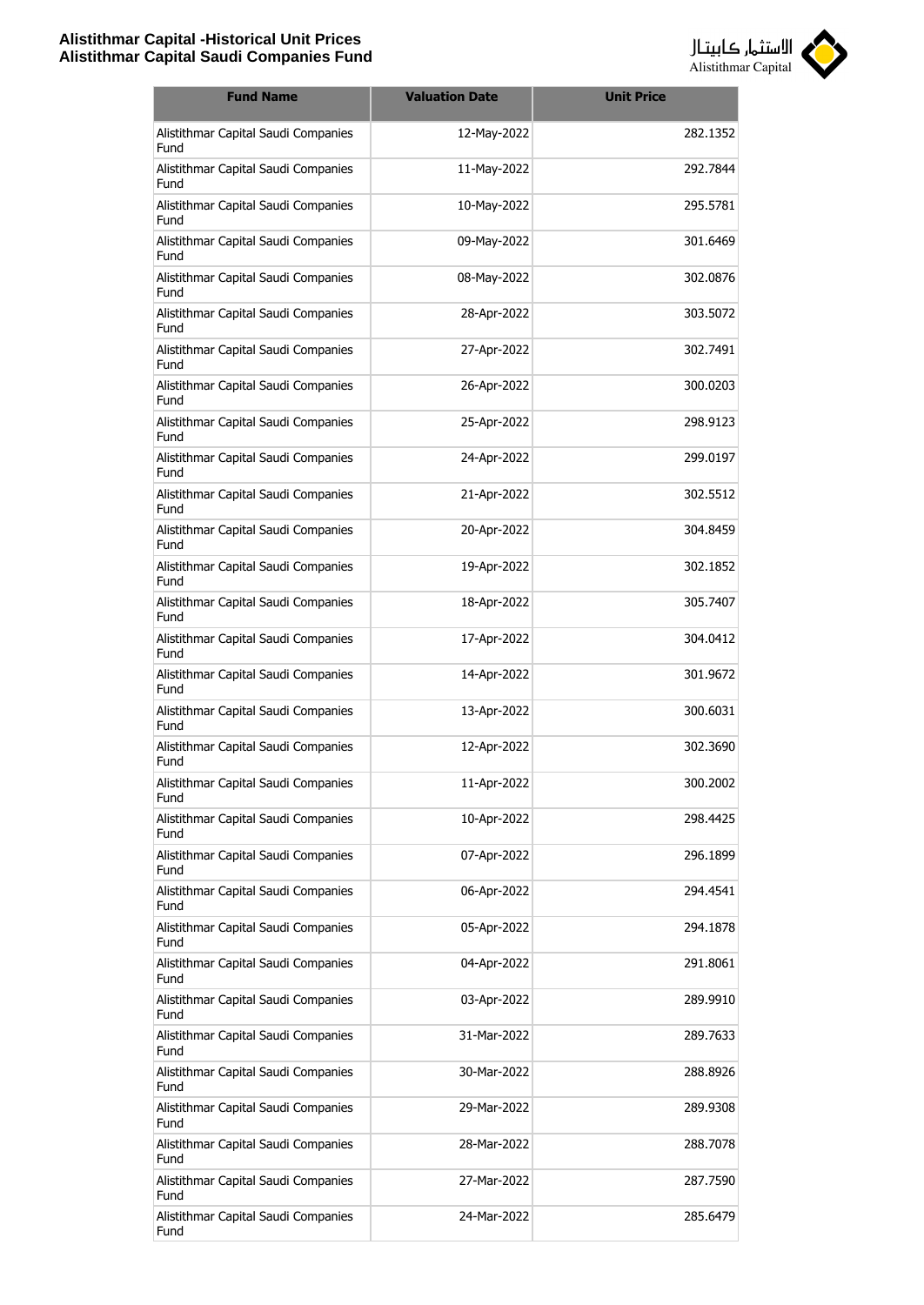

| <b>Fund Name</b>                            | <b>Valuation Date</b> | <b>Unit Price</b> |
|---------------------------------------------|-----------------------|-------------------|
| Alistithmar Capital Saudi Companies<br>Fund | 23-Mar-2022           | 284.0894          |
| Alistithmar Capital Saudi Companies<br>Fund | 22-Mar-2022           | 281.7659          |
| Alistithmar Capital Saudi Companies<br>Fund | 21-Mar-2022           | 280.8728          |
| Alistithmar Capital Saudi Companies<br>Fund | 20-Mar-2022           | 282.3446          |
| Alistithmar Capital Saudi Companies<br>Fund | 17-Mar-2022           | 280.2753          |
| Alistithmar Capital Saudi Companies<br>Fund | 16-Mar-2022           | 277.0097          |
| Alistithmar Capital Saudi Companies<br>Fund | 15-Mar-2022           | 271.9385          |
| Alistithmar Capital Saudi Companies<br>Fund | 14-Mar-2022           | 274.6651          |
| Alistithmar Capital Saudi Companies<br>Fund | 13-Mar-2022           | 276.4209          |
| Alistithmar Capital Saudi Companies<br>Fund | 10-Mar-2022           | 277.4325          |
| Alistithmar Capital Saudi Companies<br>Fund | 09-Mar-2022           | 279.5173          |
| Alistithmar Capital Saudi Companies<br>Fund | 08-Mar-2022           | 282.6967          |
| Alistithmar Capital Saudi Companies<br>Fund | 07-Mar-2022           | 281.3614          |
| Alistithmar Capital Saudi Companies<br>Fund | 06-Mar-2022           | 282.8689          |
| Alistithmar Capital Saudi Companies<br>Fund | 03-Mar-2022           | 280.6390          |
| Alistithmar Capital Saudi Companies<br>Fund | 02-Mar-2022           | 278,8710          |
| Alistithmar Capital Saudi Companies<br>Fund | 01-Mar-2022           | 280.1454          |
| Alistithmar Capital Saudi Companies<br>Fund | 28-Feb-2022           | 275.8337          |
| Alistithmar Capital Saudi Companies<br>Fund | 27-Feb-2022           | 269.4231          |
| Alistithmar Capital Saudi Companies<br>Fund | 24-Feb-2022           | 266.5215          |
| Alistithmar Capital Saudi Companies<br>Fund | 23-Feb-2022           | 271.7795          |
| Alistithmar Capital Saudi Companies<br>Fund | 21-Feb-2022           | 271.6960          |
| Alistithmar Capital Saudi Companies<br>Fund | 20-Feb-2022           | 270.0020          |
| Alistithmar Capital Saudi Companies<br>Fund | 17-Feb-2022           | 270.8095          |
| Alistithmar Capital Saudi Companies<br>Fund | 16-Feb-2022           | 269.4079          |
| Alistithmar Capital Saudi Companies<br>Fund | 15-Feb-2022           | 263.8875          |
| Alistithmar Capital Saudi Companies<br>Fund | 14-Feb-2022           | 260.5781          |
| Alistithmar Capital Saudi Companies<br>Fund | 13-Feb-2022           | 256.5549          |
| Alistithmar Capital Saudi Companies<br>Fund | 10-Feb-2022           | 261.0712          |
| Alistithmar Capital Saudi Companies<br>Fund | 09-Feb-2022           | 258.7761          |
| Alistithmar Capital Saudi Companies<br>Fund | 08-Feb-2022           | 258.3367          |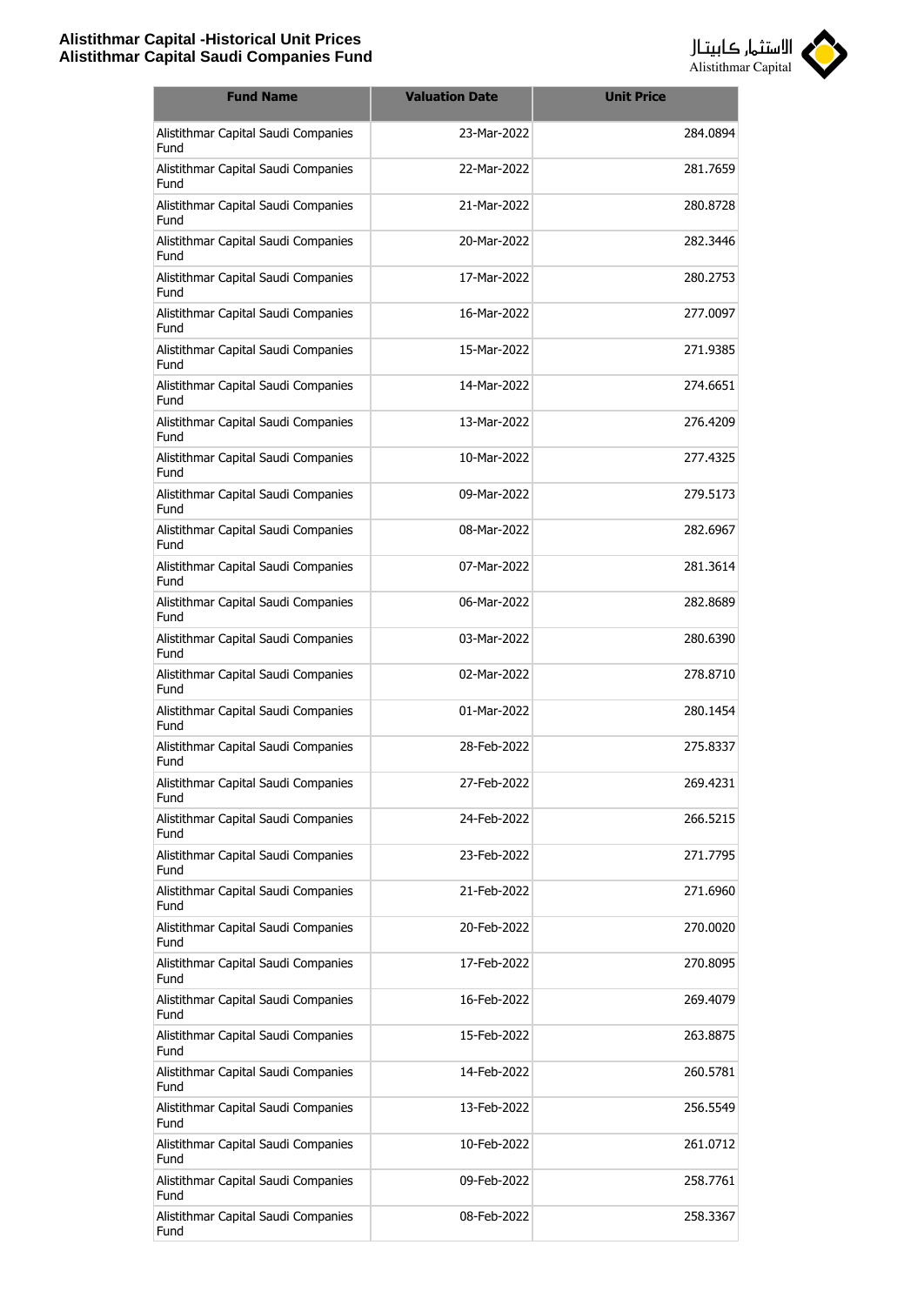

| <b>Fund Name</b>                            | <b>Valuation Date</b> | <b>Unit Price</b> |
|---------------------------------------------|-----------------------|-------------------|
| Alistithmar Capital Saudi Companies<br>Fund | 07-Feb-2022           | 258,6622          |
| Alistithmar Capital Saudi Companies<br>Fund | 06-Feb-2022           | 257,7993          |
| Alistithmar Capital Saudi Companies<br>Fund | 03-Feb-2022           | 256.9889          |
| Alistithmar Capital Saudi Companies<br>Fund | 02-Feb-2022           | 257.8521          |
| Alistithmar Capital Saudi Companies<br>Fund | 01-Feb-2022           | 259.4124          |
| Alistithmar Capital Saudi Companies<br>Fund | 31-Jan-2022           | 259.2843          |
| Alistithmar Capital Saudi Companies<br>Fund | 30-Jan-2022           | 258.6366          |
| Alistithmar Capital Saudi Companies<br>Fund | 27-1an-2022           | 256.2417          |
| Alistithmar Capital Saudi Companies<br>Fund | 26-Jan-2022           | 256,8627          |
| Alistithmar Capital Saudi Companies<br>Fund | 25-Jan-2022           | 255,8673          |
| Alistithmar Capital Saudi Companies<br>Fund | 24-Jan-2022           | 254.9812          |
| Alistithmar Capital Saudi Companies<br>Fund | 23-Jan-2022           | 255.4886          |
| Alistithmar Capital Saudi Companies<br>Fund | 20-Jan-2022           | 258.5792          |
| Alistithmar Capital Saudi Companies<br>Fund | 19-Jan-2022           | 257.9507          |
| Alistithmar Capital Saudi Companies<br>Fund | 18-Jan-2022           | 256.9552          |
| Alistithmar Capital Saudi Companies<br>Fund | 17-Jan-2022           | 257,5920          |
| Alistithmar Capital Saudi Companies<br>Fund | 16-Jan-2022           | 256,2707          |
| Alistithmar Capital Saudi Companies<br>Fund | 13-Jan-2022           | 255.0881          |
| Alistithmar Capital Saudi Companies<br>Fund | 12-Jan-2022           | 253.0390          |
| Alistithmar Capital Saudi Companies<br>Fund | 11-Jan-2022           | 250.8548          |
| Alistithmar Capital Saudi Companies<br>Fund | 10-Jan-2022           | 247.7079          |
| Alistithmar Capital Saudi Companies<br>Fund | 09-Jan-2022           | 246.2742          |
| Alistithmar Capital Saudi Companies<br>Fund | 06-Jan-2022           | 243.2460          |
| Alistithmar Capital Saudi Companies<br>Fund | 05-Jan-2022           | 243.0937          |
| Alistithmar Capital Saudi Companies<br>Fund | 04-Jan-2022           | 241.4180          |
| Alistithmar Capital Saudi Companies<br>Fund | 03-Jan-2022           | 240.7084          |
| Alistithmar Capital Saudi Companies<br>Fund | 02-Jan-2022           | 240.7803          |
| Alistithmar Capital Saudi Companies<br>Fund | 31-Dec-2021           | 238.6955          |
| Alistithmar Capital Saudi Companies<br>Fund | 30-Dec-2021           | 238.7045          |
| Alistithmar Capital Saudi Companies<br>Fund | 29-Dec-2021           | 237.2797          |
| Alistithmar Capital Saudi Companies<br>Fund | 28-Dec-2021           | 239.6659          |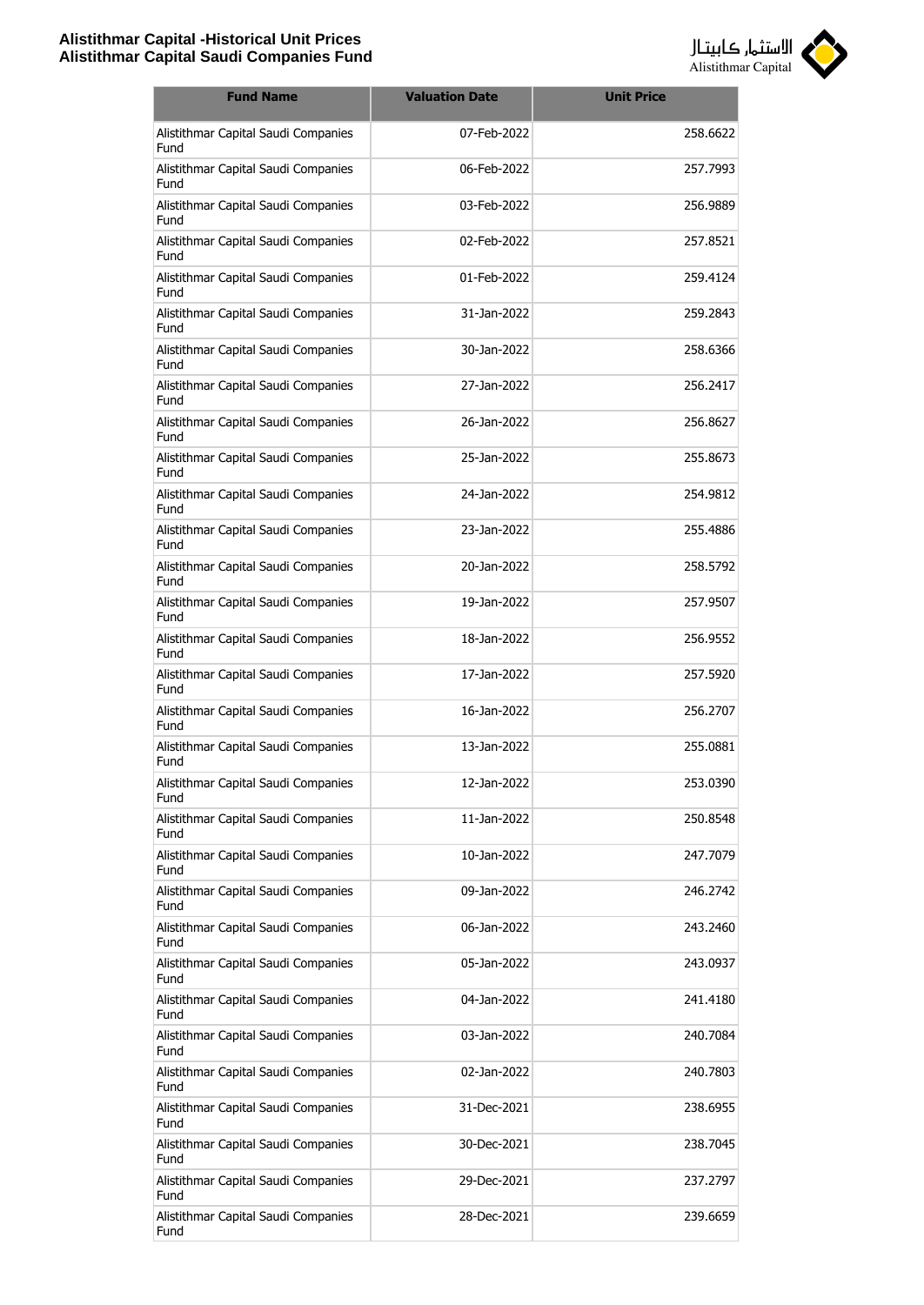

| <b>Fund Name</b>                            | <b>Valuation Date</b> | <b>Unit Price</b> |
|---------------------------------------------|-----------------------|-------------------|
| Alistithmar Capital Saudi Companies<br>Fund | 27-Dec-2021           | 235.4887          |
| Alistithmar Capital Saudi Companies<br>Fund | 26-Dec-2021           | 235.5644          |
| Alistithmar Capital Saudi Companies<br>Fund | 23-Dec-2021           | 236.9857          |
| Alistithmar Capital Saudi Companies<br>Fund | 22-Dec-2021           | 236.3684          |
| Alistithmar Capital Saudi Companies<br>Fund | 21-Dec-2021           | 238.5829          |
| Alistithmar Capital Saudi Companies<br>Fund | 20-Dec-2021           | 236.57            |
| Alistithmar Capital Saudi Companies<br>Fund | 19-Dec-2021           | 236.8864          |
| Alistithmar Capital Saudi Companies<br>Fund | 16-Dec-2021           | 240.1663          |
| Alistithmar Capital Saudi Companies<br>Fund | 15-Dec-2021           | 236,7760          |
| Alistithmar Capital Saudi Companies<br>Fund | 14-Dec-2021           | 234.0830          |
| Alistithmar Capital Saudi Companies<br>Fund | 13-Dec-2021           | 233,7250          |
| Alistithmar Capital Saudi Companies<br>Fund | 12-Dec-2021           | 232.3667          |
| Alistithmar Capital Saudi Companies<br>Fund | 09-Dec-2021           | 231.0864          |
| Alistithmar Capital Saudi Companies<br>Fund | 08-Dec-2021           | 232.2885          |
| Alistithmar Capital Saudi Companies<br>Fund | 07-Dec-2021           | 234.3913          |
| Alistithmar Capital Saudi Companies<br>Fund | 06-Dec-2021           | 232.6655          |
| Alistithmar Capital Saudi Companies<br>Fund | 05-Dec-2021           | 234.1153          |
| Alistithmar Capital Saudi Companies<br>Fund | 02-Dec-2021           | 229.3897          |
| Alistithmar Capital Saudi Companies<br>Fund | 01-Dec-2021           | 229.4680          |
| Alistithmar Capital Saudi Companies<br>Fund | 30-Nov-2021           | 228.2658          |
| Alistithmar Capital Saudi Companies<br>Fund | 29-Nov-2021           | 230.1794          |
| Alistithmar Capital Saudi Companies<br>Fund | 28-Nov-2021           | 229.0998          |
| Alistithmar Capital Saudi Companies<br>Fund | 25-Nov-2021           | 241.6449          |
| Alistithmar Capital Saudi Companies<br>Fund | 24-Nov-2021           | 242.6288          |
| Alistithmar Capital Saudi Companies<br>Fund | 23-Nov-2021           | 240.44            |
| Alistithmar Capital Saudi Companies<br>Fund | 22-Nov-2021           | 237.6116          |
| Alistithmar Capital Saudi Companies<br>Fund | 21-Nov-2021           | 244.1846          |
| Alistithmar Capital Saudi Companies<br>Fund | 18-Nov-2021           | 248.8967          |
| Alistithmar Capital Saudi Companies<br>Fund | 17-Nov-2021           | 250.6402          |
| Alistithmar Capital Saudi Companies<br>Fund | 16-Nov-2021           | 251.3483          |
| Alistithmar Capital Saudi Companies<br>Fund | 15-Nov-2021           | 252.0170          |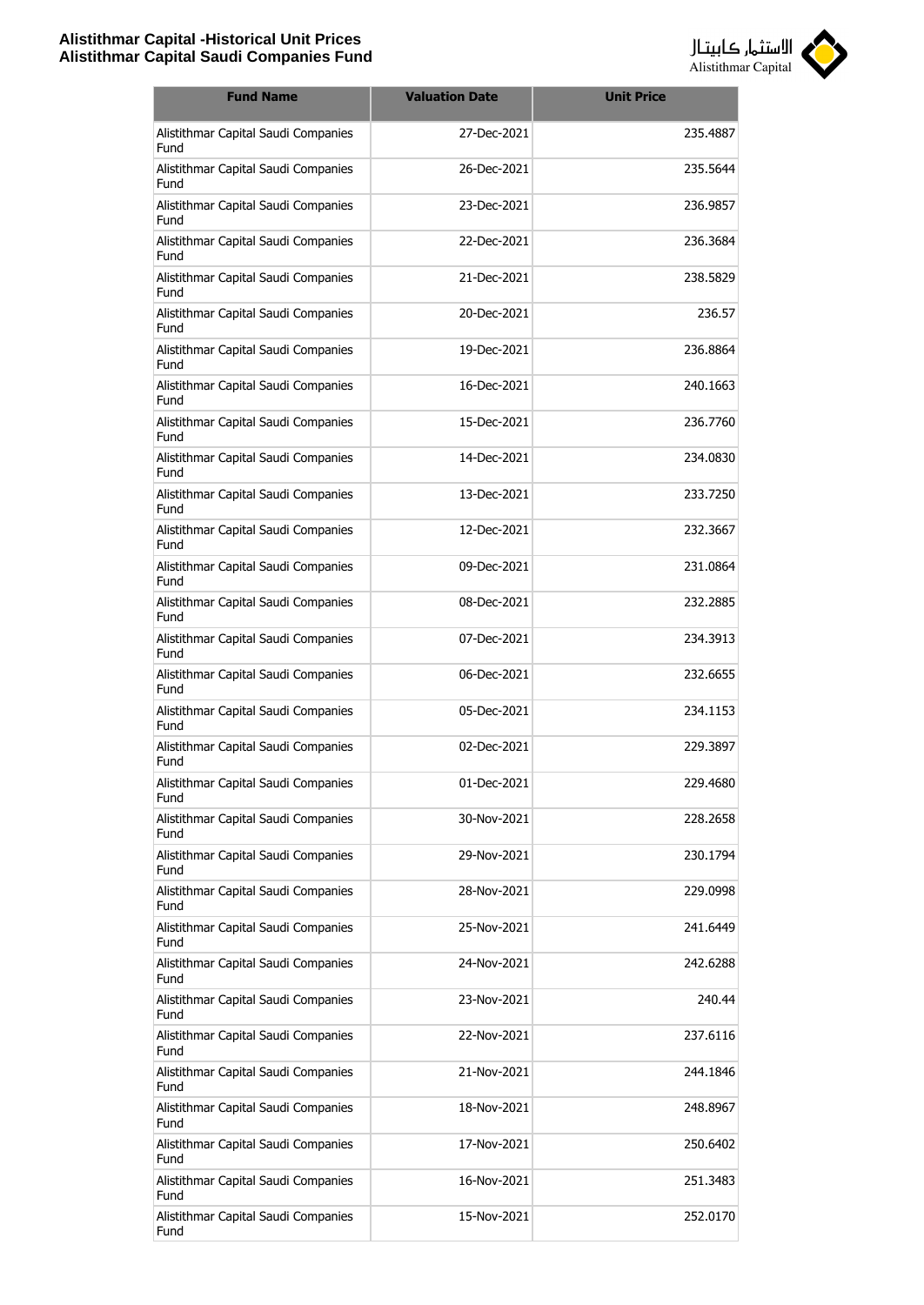

| <b>Fund Name</b>                            | <b>Valuation Date</b> | <b>Unit Price</b> |
|---------------------------------------------|-----------------------|-------------------|
| Alistithmar Capital Saudi Companies<br>Fund | 14-Nov-2021           | 252.5011          |
| Alistithmar Capital Saudi Companies<br>Fund | 11-Nov-2021           | 252.0449          |
| Alistithmar Capital Saudi Companies<br>Fund | 10-Nov-2021           | 252.6509          |
| Alistithmar Capital Saudi Companies<br>Fund | 09-Nov-2021           | 251.4732          |
| Alistithmar Capital Saudi Companies<br>Fund | 08-Nov-2021           | 252.6655          |
| Alistithmar Capital Saudi Companies<br>Fund | 07-Nov-2021           | 252.3527          |
| Alistithmar Capital Saudi Companies<br>Fund | 04-Nov-2021           | 250,4222          |
| Alistithmar Capital Saudi Companies<br>Fund | 03-Nov-2021           | 249.7336          |
| Alistithmar Capital Saudi Companies<br>Fund | 02-Nov-2021           | 252.0477          |
| Alistithmar Capital Saudi Companies<br>Fund | 01-Nov-2021           | 251.3845          |
| Alistithmar Capital Saudi Companies<br>Fund | 31-Oct-2021           | 250.6554          |
| Alistithmar Capital Saudi Companies<br>Fund | 28-Oct-2021           | 251.8477          |
| Alistithmar Capital Saudi Companies<br>Fund | 27-Oct-2021           | 252.6366          |
| Alistithmar Capital Saudi Companies<br>Fund | 26-Oct-2021           | 254.9658          |
| Alistithmar Capital Saudi Companies<br>Fund | 25-Oct-2021           | 255.6185          |
| Alistithmar Capital Saudi Companies<br>Fund | 24-Oct-2021           | 255,0683          |
| Alistithmar Capital Saudi Companies<br>Fund | 21-Oct-2021           | 256.0404          |
| Alistithmar Capital Saudi Companies<br>Fund | 20-Oct-2021           | 254,6004          |
| Alistithmar Capital Saudi Companies<br>Fund | 19-Oct-2021           | 252.4519          |
| Alistithmar Capital Saudi Companies<br>Fund | 18-Oct-2021           | 251.7326          |
| Alistithmar Capital Saudi Companies<br>Fund | 17-Oct-2021           | 252.4186          |
| Alistithmar Capital Saudi Companies<br>Fund | 14-Oct-2021           | 250.2685          |
| Alistithmar Capital Saudi Companies<br>Fund | 13-Oct-2021           | 248.6568          |
| Alistithmar Capital Saudi Companies<br>Fund | 12-Oct-2021           | 247.0473          |
| Alistithmar Capital Saudi Companies<br>Fund | 11-Oct-2021           | 246.4246          |
| Alistithmar Capital Saudi Companies<br>Fund | 10-Oct-2021           | 244.6711          |
| Alistithmar Capital Saudi Companies<br>Fund | 07-Oct-2021           | 244.9139          |
| Alistithmar Capital Saudi Companies<br>Fund | 06-Oct-2021           | 244.5706          |
| Alistithmar Capital Saudi Companies<br>Fund | 05-Oct-2021           | 244.1382          |
| Alistithmar Capital Saudi Companies<br>Fund | 04-Oct-2021           | 242.34            |
| Alistithmar Capital Saudi Companies<br>Fund | 03-Oct-2021           | 243.3118          |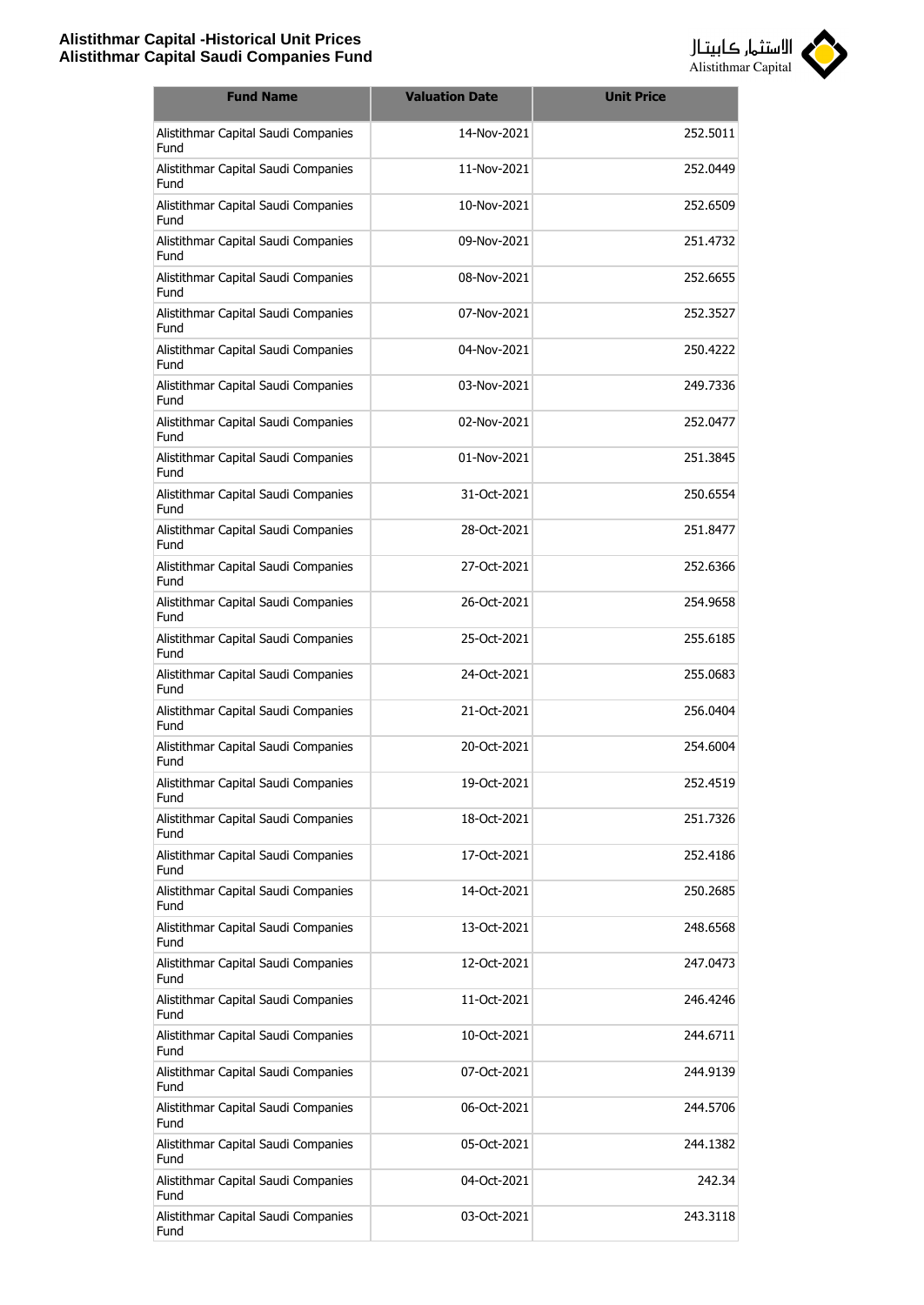

| <b>Fund Name</b>                            | <b>Valuation Date</b> | <b>Unit Price</b> |
|---------------------------------------------|-----------------------|-------------------|
| Alistithmar Capital Saudi Companies<br>Fund | 30-Sep-2021           | 242.7552          |
| Alistithmar Capital Saudi Companies<br>Fund | 29-Sep-2021           | 238.5902          |
| Alistithmar Capital Saudi Companies<br>Fund | 28-Sep-2021           | 238.8803          |
| Alistithmar Capital Saudi Companies<br>Fund | 27-Sep-2021           | 239.1051          |
| Alistithmar Capital Saudi Companies<br>Fund | 26-Sep-2021           | 238.2302          |
| Alistithmar Capital Saudi Companies<br>Fund | 22-Sep-2021           | 236.2150          |
| Alistithmar Capital Saudi Companies<br>Fund | 21-Sep-2021           | 237.0302          |
| Alistithmar Capital Saudi Companies<br>Fund | 20-Sep-2021           | 236.7564          |
| Alistithmar Capital Saudi Companies<br>Fund | 19-Sep-2021           | 238,2358          |
| Alistithmar Capital Saudi Companies<br>Fund | 16-Sep-2021           | 238.1464          |
| Alistithmar Capital Saudi Companies<br>Fund | 15-Sep-2021           | 238.2145          |
| Alistithmar Capital Saudi Companies<br>Fund | 14-Sep-2021           | 237.6548          |
| Alistithmar Capital Saudi Companies<br>Fund | 13-Sep-2021           | 236.7951          |
| Alistithmar Capital Saudi Companies<br>Fund | 12-Sep-2021           | 235.9140          |
| Alistithmar Capital Saudi Companies<br>Fund | 09-Sep-2021           | 238.0716          |
| Alistithmar Capital Saudi Companies<br>Fund | 08-Sep-2021           | 238.4159          |
| Alistithmar Capital Saudi Companies<br>Fund | 07-Sep-2021           | 237.2326          |
| Alistithmar Capital Saudi Companies<br>Fund | 06-Sep-2021           | 236,7866          |
| Alistithmar Capital Saudi Companies<br>Fund | 05-Sep-2021           | 235.3943          |
| Alistithmar Capital Saudi Companies<br>Fund | 02-Sep-2021           | 235.2596          |
| Alistithmar Capital Saudi Companies<br>Fund | 01-Sep-2021           | 234.9807          |
| Alistithmar Capital Saudi Companies<br>Fund | 31-Aug-2021           | 234.5902          |
| Alistithmar Capital Saudi Companies<br>Fund | 30-Aug-2021           | 233.8744          |
| Alistithmar Capital Saudi Companies<br>Fund | 29-Aug-2021           | 232.8072          |
| Alistithmar Capital Saudi Companies<br>Fund | 26-Aug-2021           | 231.5787          |
| Alistithmar Capital Saudi Companies<br>Fund | 25-Aug-2021           | 232.2394          |
| Alistithmar Capital Saudi Companies<br>Fund | 24-Aug-2021           | 232.4376          |
| Alistithmar Capital Saudi Companies<br>Fund | 23-Aug-2021           | 230.3588          |
| Alistithmar Capital Saudi Companies<br>Fund | 22-Aug-2021           | 230.8605          |
| Alistithmar Capital Saudi Companies<br>Fund | 19-Aug-2021           | 233.0282          |
| Alistithmar Capital Saudi Companies<br>Fund | 18-Aug-2021           | 235.9335          |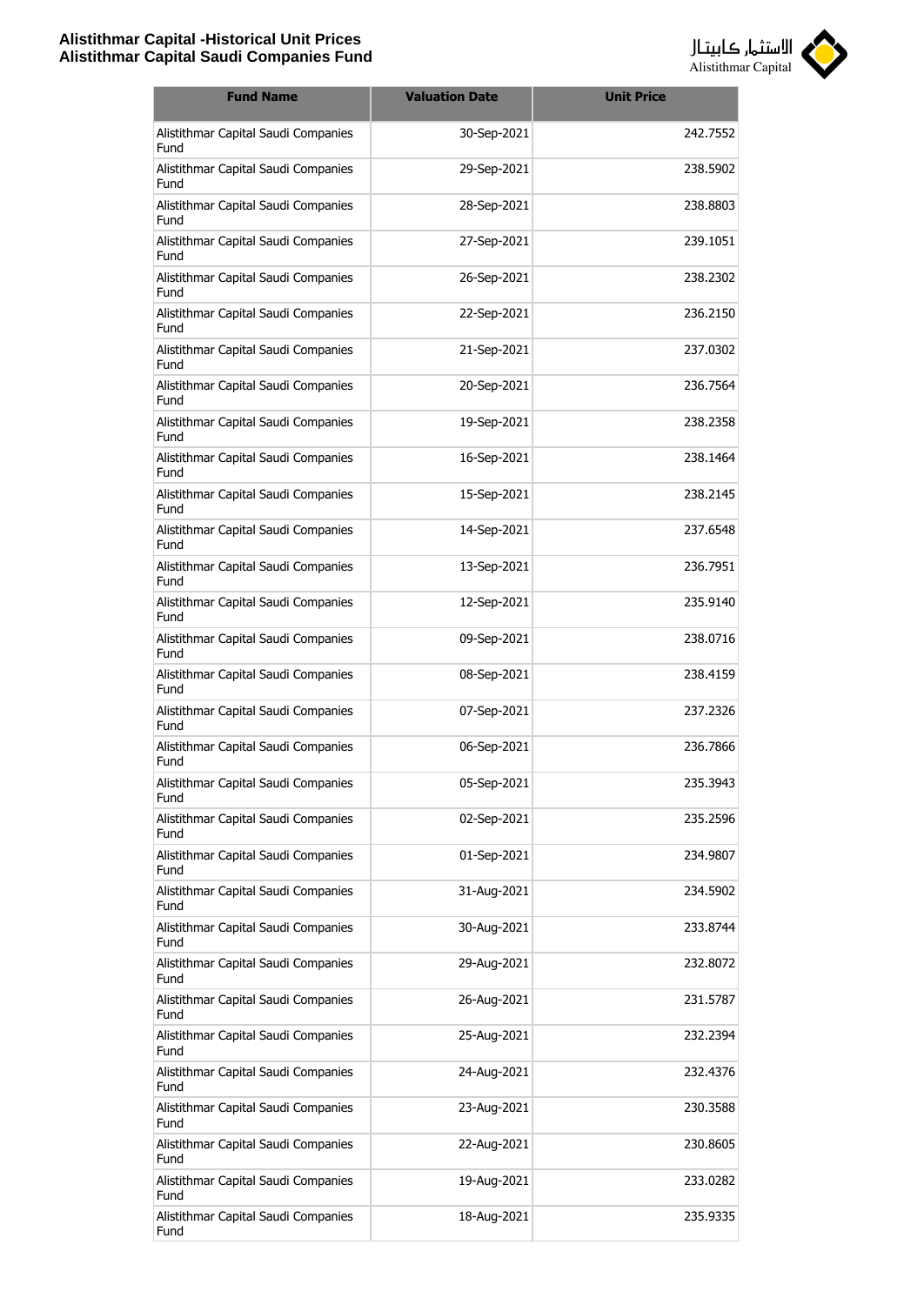

| <b>Fund Name</b>                            | <b>Valuation Date</b> | <b>Unit Price</b> |
|---------------------------------------------|-----------------------|-------------------|
| Alistithmar Capital Saudi Companies<br>Fund | 17-Aug-2021           | 236.7210          |
| Alistithmar Capital Saudi Companies<br>Fund | 16-Aug-2021           | 235.6335          |
| Alistithmar Capital Saudi Companies<br>Fund | 15-Aug-2021           | 236.6006          |
| Alistithmar Capital Saudi Companies<br>Fund | 12-Aug-2021           | 235.1507          |
| Alistithmar Capital Saudi Companies<br>Fund | 11-Aug-2021           | 235.5266          |
| Alistithmar Capital Saudi Companies<br>Fund | 10-Aug-2021           | 235.5067          |
| Alistithmar Capital Saudi Companies<br>Fund | 09-Aug-2021           | 233.8924          |
| Alistithmar Capital Saudi Companies<br>Fund | 08-Aug-2021           | 233,8805          |
| Alistithmar Capital Saudi Companies<br>Fund | 05-Aug-2021           | 233.4762          |
| Alistithmar Capital Saudi Companies<br>Fund | 04-Aug-2021           | 231.3958          |
| Alistithmar Capital Saudi Companies<br>Fund | 03-Aug-2021           | 231.4825          |
| Alistithmar Capital Saudi Companies<br>Fund | 02-Aug-2021           | 231.6133          |
| Alistithmar Capital Saudi Companies<br>Fund | 01-Aug-2021           | 230.4916          |
| Alistithmar Capital Saudi Companies<br>Fund | 29-Jul-2021           | 229.3793          |
| Alistithmar Capital Saudi Companies<br>Fund | 28-Jul-2021           | 228.1649          |
| Alistithmar Capital Saudi Companies<br>Fund | 27-Jul-2021           | 228.3352          |
| Alistithmar Capital Saudi Companies<br>Fund | 26-Jul-2021           | 228.8515          |
| Alistithmar Capital Saudi Companies<br>Fund | 25-Jul-2021           | 228.5892          |
| Alistithmar Capital Saudi Companies<br>Fund | 15-Jul-2021           | 224.4250          |
| Alistithmar Capital Saudi Companies<br>Fund | 14-Jul-2021           | 223.0332          |
| Alistithmar Capital Saudi Companies<br>Fund | 13-Jul-2021           | 221.6523          |
| Alistithmar Capital Saudi Companies<br>Fund | 12-Jul-2021           | 221.2315          |
| Alistithmar Capital Saudi Companies<br>Fund | 11-Jul-2021           | 220.4683          |
| Alistithmar Capital Saudi Companies<br>Fund | 08-Jul-2021           | 222.2221          |
| Alistithmar Capital Saudi Companies<br>Fund | 07-Jul-2021           | 225.1061          |
| Alistithmar Capital Saudi Companies<br>Fund | 06-Jul-2021           | 225.0364          |
| Alistithmar Capital Saudi Companies<br>Fund | 05-Jul-2021           | 224.6706          |
| Alistithmar Capital Saudi Companies<br>Fund | 04-Jul-2021           | 224.9584          |
| Alistithmar Capital Saudi Companies<br>Fund | 01-Jul-2021           | 223.4788          |
| Alistithmar Capital Saudi Companies<br>Fund | 27-Jun-2021           | 220.9626          |
| Alistithmar Capital Saudi Companies<br>Fund | 24-Jun-2021           | 219.1743          |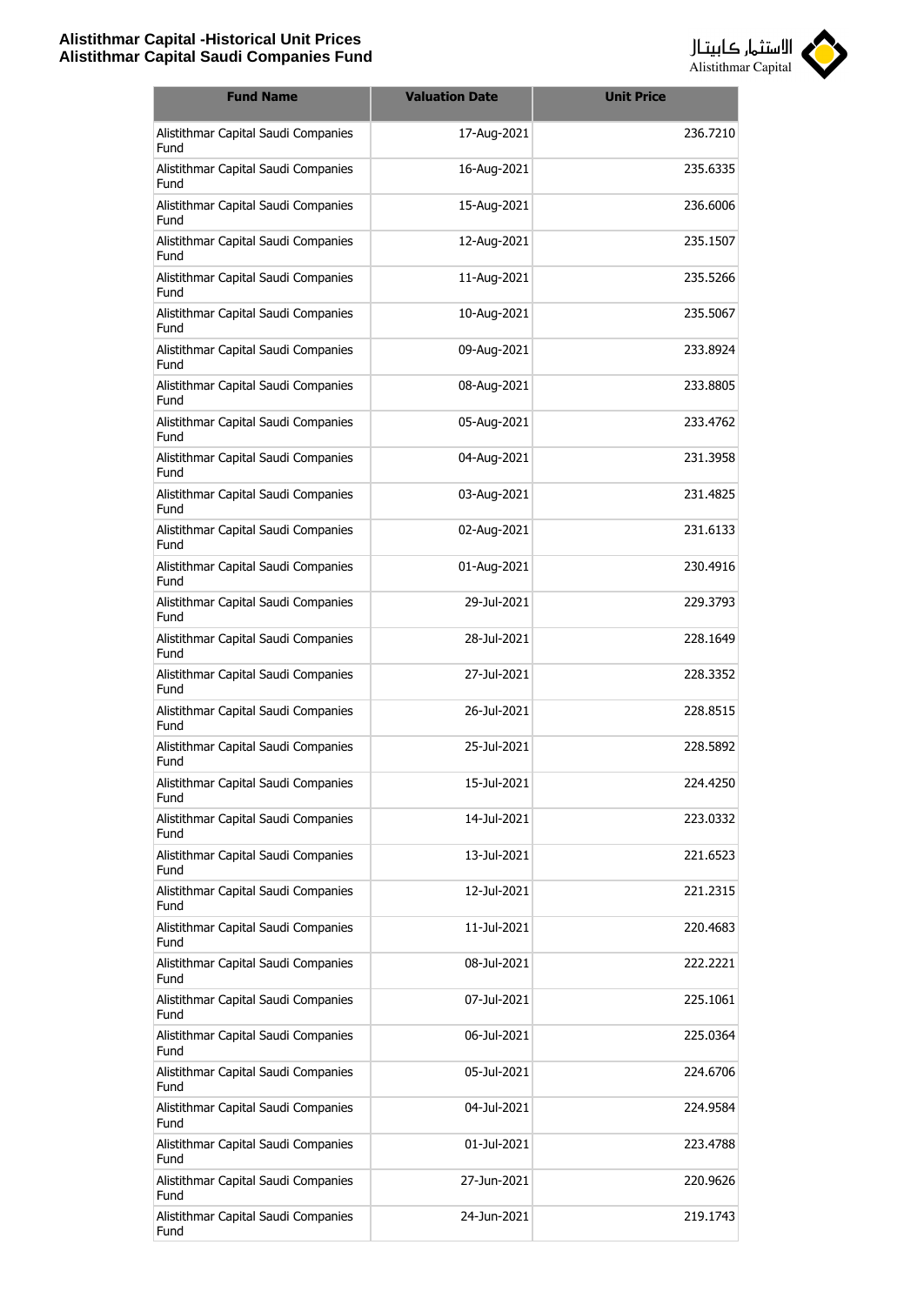

| <b>Fund Name</b>                            | <b>Valuation Date</b> | <b>Unit Price</b> |
|---------------------------------------------|-----------------------|-------------------|
| Alistithmar Capital Saudi Companies<br>Fund | 23-Jun-2021           | 217.6403          |
| Alistithmar Capital Saudi Companies<br>Fund | 22-Jun-2021           | 217.4598          |
| Alistithmar Capital Saudi Companies<br>Fund | 21-Jun-2021           | 217.5305          |
| Alistithmar Capital Saudi Companies<br>Fund | 20-Jun-2021           | 216.7755          |
| Alistithmar Capital Saudi Companies<br>Fund | 17-Jun-2021           | 218.0805          |
| Alistithmar Capital Saudi Companies<br>Fund | 16-Jun-2021           | 218.1967          |
| Alistithmar Capital Saudi Companies<br>Fund | 15-Jun-2021           | 216,6460          |
| Alistithmar Capital Saudi Companies<br>Fund | 14-1un-2021           | 218.3478          |
| Alistithmar Capital Saudi Companies<br>Fund | 13-Jun-2021           | 217,7879          |
| Alistithmar Capital Saudi Companies<br>Fund | 10-Jun-2021           | 215.3786          |
| Alistithmar Capital Saudi Companies<br>Fund | 09-Jun-2021           | 215.4398          |
| Alistithmar Capital Saudi Companies<br>Fund | 08-Jun-2021           | 214.2918          |
| Alistithmar Capital Saudi Companies<br>Fund | 07-Jun-2021           | 214.6269          |
| Alistithmar Capital Saudi Companies<br>Fund | 06-Jun-2021           | 214.0240          |
| Alistithmar Capital Saudi Companies<br>Fund | 03-Jun-2021           | 214.5717          |
| Alistithmar Capital Saudi Companies<br>Fund | 02-Jun-2021           | 214.1699          |
| Alistithmar Capital Saudi Companies<br>Fund | 01-Jun-2021           | 213.3843          |
| Alistithmar Capital Saudi Companies<br>Fund | 30-May-2021           | 212.3683          |
| Alistithmar Capital Saudi Companies<br>Fund | 27-May-2021           | 210.9684          |
| Alistithmar Capital Saudi Companies<br>Fund | 26-May-2021           | 210.0960          |
| Alistithmar Capital Saudi Companies<br>Fund | 25-May-2021           | 209.9447          |
| Alistithmar Capital Saudi Companies<br>Fund | 24-May-2021           | 206.7592          |
| Alistithmar Capital Saudi Companies<br>Fund | 23-May-2021           | 207.8812          |
| Alistithmar Capital Saudi Companies<br>Fund | 20-May-2021           | 208.0406          |
| Alistithmar Capital Saudi Companies<br>Fund | 19-May-2021           | 209.1734          |
| Alistithmar Capital Saudi Companies<br>Fund | 18-May-2021           | 210.1802          |
| Alistithmar Capital Saudi Companies<br>Fund | 17-May-2021           | 209.0271          |
| Alistithmar Capital Saudi Companies<br>Fund | 10-May-2021           | 207.0564          |
| Alistithmar Capital Saudi Companies<br>Fund | 09-May-2021           | 204.4670          |
| Alistithmar Capital Saudi Companies<br>Fund | 06-May-2021           | 204.1307          |
| Alistithmar Capital Saudi Companies<br>Fund | 05-May-2021           | 203.4023          |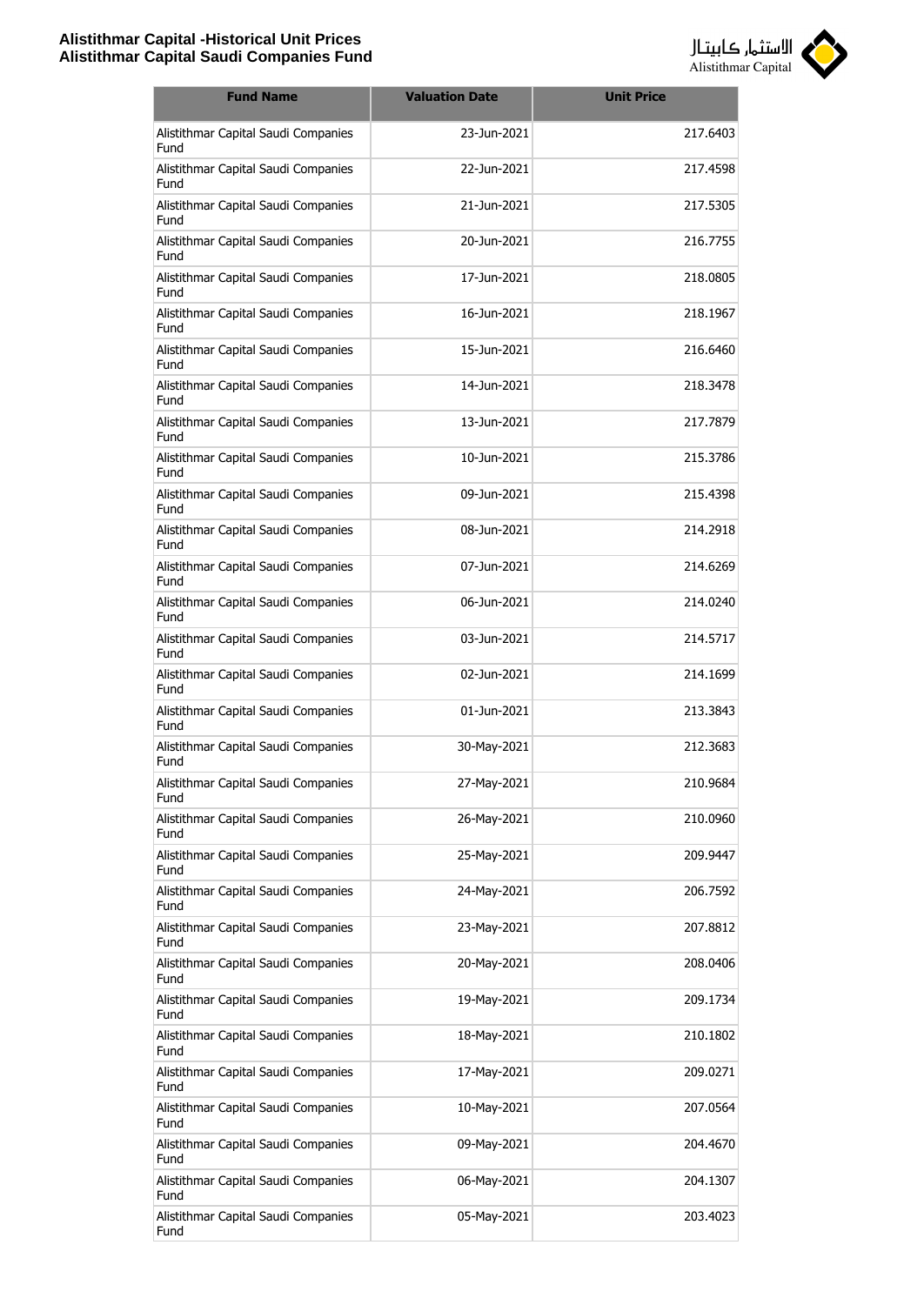

| <b>Fund Name</b>                            | <b>Valuation Date</b> | <b>Unit Price</b> |
|---------------------------------------------|-----------------------|-------------------|
| Alistithmar Capital Saudi Companies<br>Fund | 04-May-2021           | 205.0216          |
| Alistithmar Capital Saudi Companies<br>Fund | 03-May-2021           | 205.4797          |
| Alistithmar Capital Saudi Companies<br>Fund | 02-May-2021           | 207.2116          |
| Alistithmar Capital Saudi Companies<br>Fund | 29-Apr-2021           | 207.6081          |
| Alistithmar Capital Saudi Companies<br>Fund | 28-Apr-2021           | 208.7730          |
| Alistithmar Capital Saudi Companies<br>Fund | 27-Apr-2021           | 204.4351          |
| Alistithmar Capital Saudi Companies<br>Fund | 26-Apr-2021           | 203.6588          |
| Alistithmar Capital Saudi Companies<br>Fund | 25-Apr-2021           | 201.0778          |
| Alistithmar Capital Saudi Companies<br>Fund | 22-Apr-2021           | 200.8249          |
| Alistithmar Capital Saudi Companies<br>Fund | 21-Apr-2021           | 199.1183          |
| Alistithmar Capital Saudi Companies<br>Fund | 20-Apr-2021           | 199.3301          |
| Alistithmar Capital Saudi Companies<br>Fund | 19-Apr-2021           | 198.5367          |
| Alistithmar Capital Saudi Companies<br>Fund | 18-Apr-2021           | 197.1890          |
| Alistithmar Capital Saudi Companies<br>Fund | 15-Apr-2021           | 195.3607          |
| Alistithmar Capital Saudi Companies<br>Fund | 14-Apr-2021           | 192.2806          |
| Alistithmar Capital Saudi Companies<br>Fund | 13-Apr-2021           | 192.2072          |
| Alistithmar Capital Saudi Companies<br>Fund | 12-Apr-2021           | 193.5203          |
| Alistithmar Capital Saudi Companies<br>Fund | 11-Apr-2021           | 193.6724          |
| Alistithmar Capital Saudi Companies<br>Fund | 08-Apr-2021           | 193.8862          |
| Alistithmar Capital Saudi Companies<br>Fund | 07-Apr-2021           | 194.1932          |
| Alistithmar Capital Saudi Companies<br>Fund | 06-Apr-2021           | 194.0882          |
| Alistithmar Capital Saudi Companies<br>Fund | 05-Apr-2021           | 193.6016          |
| Alistithmar Capital Saudi Companies<br>Fund | 04-Apr-2021           | 193.0073          |
| Alistithmar Capital Saudi Companies<br>Fund | 01-Apr-2021           | 191.5898          |
| Alistithmar Capital Saudi Companies<br>Fund | 31-Mar-2021           | 192.1237          |
| Alistithmar Capital Saudi Companies<br>Fund | 30-Mar-2021           | 188.0723          |
| Alistithmar Capital Saudi Companies<br>Fund | 29-Mar-2021           | 186.3539          |
| Alistithmar Capital Saudi Companies<br>Fund | 28-Mar-2021           | 182.9445          |
| Alistithmar Capital Saudi Companies<br>Fund | 25-Mar-2021           | 181.3779          |
| Alistithmar Capital Saudi Companies<br>Fund | 24-Mar-2021           | 181.9931          |
| Alistithmar Capital Saudi Companies<br>Fund | 23-Mar-2021           | 182.4288          |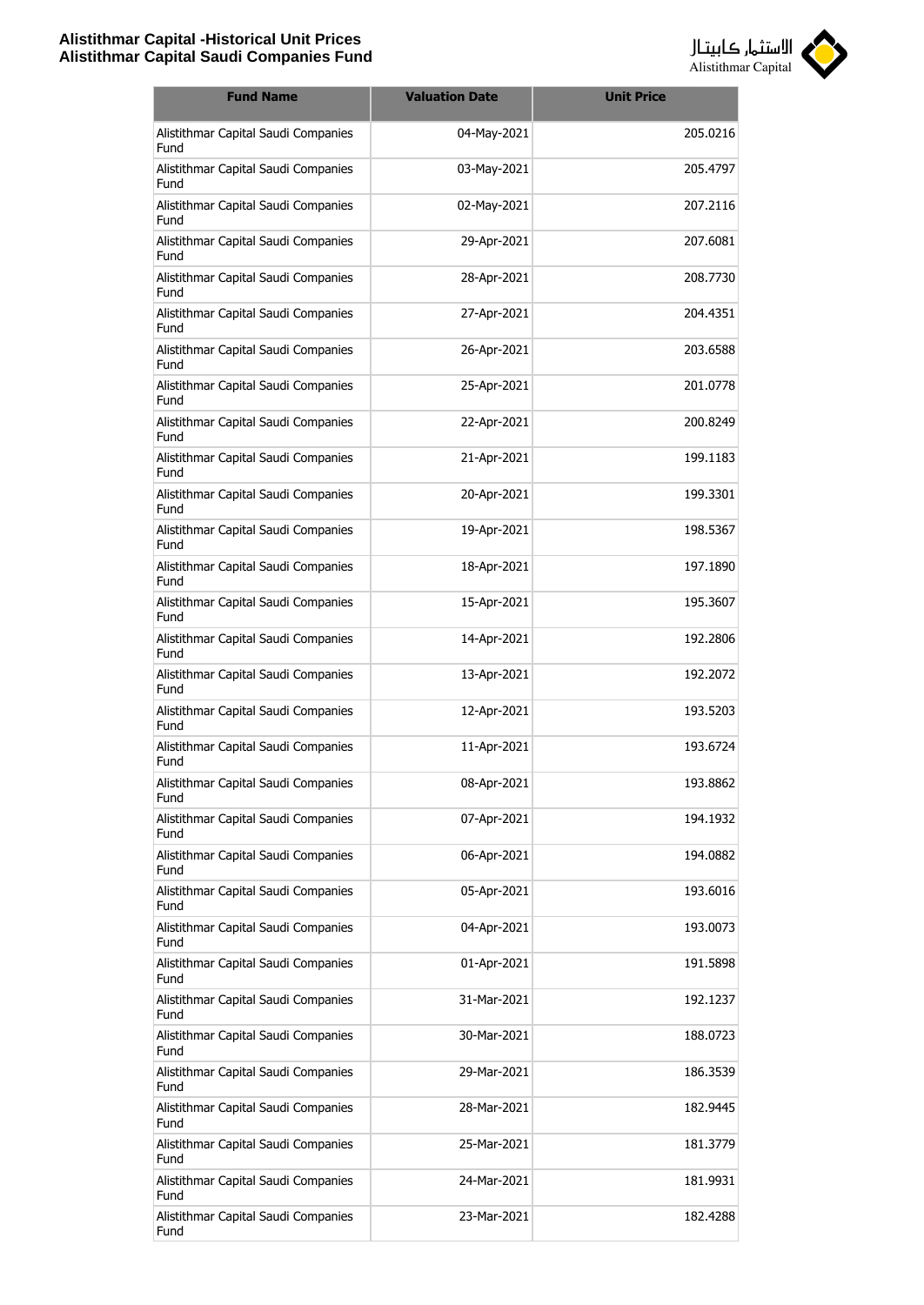

| <b>Fund Name</b>                            | <b>Valuation Date</b> | <b>Unit Price</b> |
|---------------------------------------------|-----------------------|-------------------|
| Alistithmar Capital Saudi Companies<br>Fund | 22-Mar-2021           | 183.8049          |
| Alistithmar Capital Saudi Companies<br>Fund | 21-Mar-2021           | 182.7060          |
| Alistithmar Capital Saudi Companies<br>Fund | 18-Mar-2021           | 182.3298          |
| Alistithmar Capital Saudi Companies<br>Fund | 17-Mar-2021           | 184.2231          |
| Alistithmar Capital Saudi Companies<br>Fund | 16-Mar-2021           | 185.6158          |
| Alistithmar Capital Saudi Companies<br>Fund | 15-Mar-2021           | 184.7842          |
| Alistithmar Capital Saudi Companies<br>Fund | 14-Mar-2021           | 185.3414          |
| Alistithmar Capital Saudi Companies<br>Fund | 11-Mar-2021           | 183.5880          |
| Alistithmar Capital Saudi Companies<br>Fund | 10-Mar-2021           | 183.0897          |
| Alistithmar Capital Saudi Companies<br>Fund | 09-Mar-2021           | 181.2260          |
| Alistithmar Capital Saudi Companies<br>Fund | 08-Mar-2021           | 179.6044          |
| Alistithmar Capital Saudi Companies<br>Fund | 07-Mar-2021           | 178.9052          |
| Alistithmar Capital Saudi Companies<br>Fund | 04-Mar-2021           | 176.5909          |
| Alistithmar Capital Saudi Companies<br>Fund | 03-Mar-2021           | 177.6344          |
| Alistithmar Capital Saudi Companies<br>Fund | 02-Mar-2021           | 176.7415          |
| Alistithmar Capital Saudi Companies<br>Fund | 01-Mar-2021           | 175.0650          |
| Alistithmar Capital Saudi Companies<br>Fund | 28-Feb-2021           | 175.6937          |
| Alistithmar Capital Saudi Companies<br>Fund | 25-Feb-2021           | 176.7793          |
| Alistithmar Capital Saudi Companies<br>Fund | 24-Feb-2021           | 175.4782          |
| Alistithmar Capital Saudi Companies<br>Fund | 23-Feb-2021           | 175.2519          |
| Alistithmar Capital Saudi Companies<br>Fund | 22-Feb-2021           | 173.4518          |
| Alistithmar Capital Saudi Companies<br>Fund | 21-Feb-2021           | 172.3481          |
| Alistithmar Capital Saudi Companies<br>Fund | 18-Feb-2021           | 171.1843          |
| Alistithmar Capital Saudi Companies<br>Fund | 17-Feb-2021           | 171.5439          |
| Alistithmar Capital Saudi Companies<br>Fund | 16-Feb-2021           | 170.7378          |
| Alistithmar Capital Saudi Companies<br>Fund | 15-Feb-2021           | 170.8337          |
| Alistithmar Capital Saudi Companies<br>Fund | 14-Feb-2021           | 170.2955          |
| Alistithmar Capital Saudi Companies<br>Fund | 11-Feb-2021           | 167.6845          |
| Alistithmar Capital Saudi Companies<br>Fund | 10-Feb-2021           | 166.7212          |
| Alistithmar Capital Saudi Companies<br>Fund | 09-Feb-2021           | 167.1436          |
| Alistithmar Capital Saudi Companies<br>Fund | 08-Feb-2021           | 165.7280          |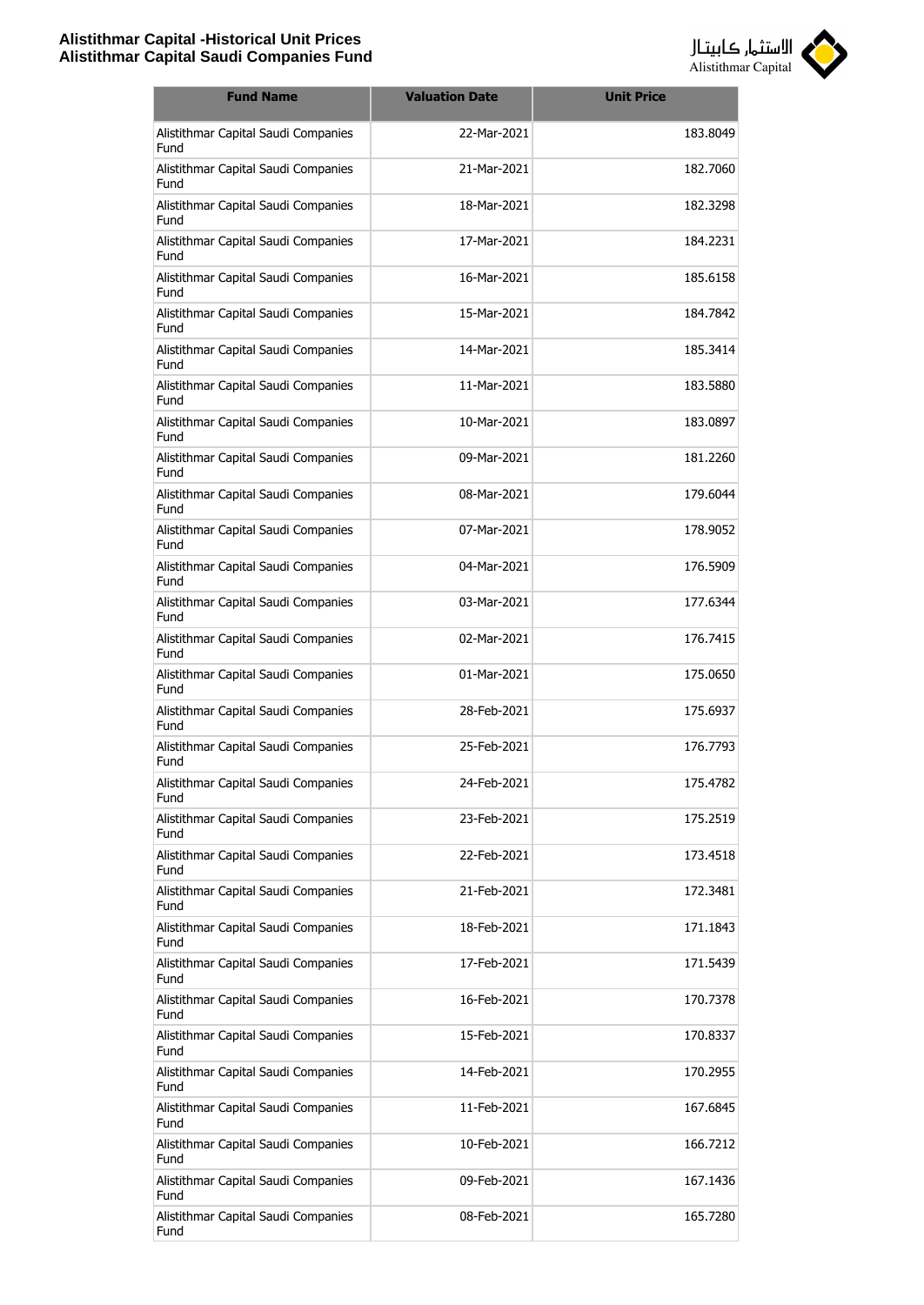

| <b>Fund Name</b>                            | <b>Valuation Date</b> | <b>Unit Price</b> |
|---------------------------------------------|-----------------------|-------------------|
| Alistithmar Capital Saudi Companies<br>Fund | 07-Feb-2021           | 162.8349          |
| Alistithmar Capital Saudi Companies<br>Fund | 04-Feb-2021           | 160.8473          |
| Alistithmar Capital Saudi Companies<br>Fund | 03-Feb-2021           | 159.7688          |
| Alistithmar Capital Saudi Companies<br>Fund | 02-Feb-2021           | 161.1111          |
| Alistithmar Capital Saudi Companies<br>Fund | 01-Feb-2021           | 161.8699          |
| Alistithmar Capital Saudi Companies<br>Fund | 31-Jan-2021           | 163.1775          |
| Alistithmar Capital Saudi Companies<br>Fund | 28-Jan-2021           | 165.0797          |
| Alistithmar Capital Saudi Companies<br>Fund | 27-Jan-2021           | 164.3783          |
| Alistithmar Capital Saudi Companies<br>Fund | 26-1an-2021           | 164.3778          |
| Alistithmar Capital Saudi Companies<br>Fund | 25-Jan-2021           | 165.5811          |
| Alistithmar Capital Saudi Companies<br>Fund | 24-Jan-2021           | 165.0848          |
| Alistithmar Capital Saudi Companies<br>Fund | 21-Jan-2021           | 166.0579          |
| Alistithmar Capital Saudi Companies<br>Fund | 20-Jan-2021           | 165.9041          |
| Alistithmar Capital Saudi Companies<br>Fund | 19-Jan-2021           | 166.4132          |
| Alistithmar Capital Saudi Companies<br>Fund | 18-Jan-2021           | 166.5787          |
| Alistithmar Capital Saudi Companies<br>Fund | 17-Jan-2021           | 166.1235          |
| Alistithmar Capital Saudi Companies<br>Fund | 14-Jan-2021           | 166.9196          |
| Alistithmar Capital Saudi Companies<br>Fund | 13-Jan-2021           | 167.4636          |
| Alistithmar Capital Saudi Companies<br>Fund | 12-Jan-2021           | 167.0452          |
| Alistithmar Capital Saudi Companies<br>Fund | 11-Jan-2021           | 166.5761          |
| Alistithmar Capital Saudi Companies<br>Fund | 10-Jan-2021           | 165.98            |
| Alistithmar Capital Saudi Companies<br>Fund | 07-Jan-2021           | 164.5811          |
| Alistithmar Capital Saudi Companies<br>Fund | 06-Jan-2021           | 163.0579          |
| Alistithmar Capital Saudi Companies<br>Fund | 05-Jan-2021           | 163.0233          |
| Alistithmar Capital Saudi Companies<br>Fund | 04-Jan-2021           | 163.1816          |
| Alistithmar Capital Saudi Companies<br>Fund | 03-Jan-2021           | 161.5727          |
| Alistithmar Capital Saudi Companies<br>Fund | 31-Dec-2020           | 163.5348          |
| Alistithmar Capital Saudi Companies<br>Fund | 30-Dec-2020           | 164.8890          |
| Alistithmar Capital Saudi Companies<br>Fund | 29-Dec-2020           | 165.1820          |
| Alistithmar Capital Saudi Companies<br>Fund | 28-Dec-2020           | 164.4361          |
| Alistithmar Capital Saudi Companies<br>Fund | 27-Dec-2020           | 164.8279          |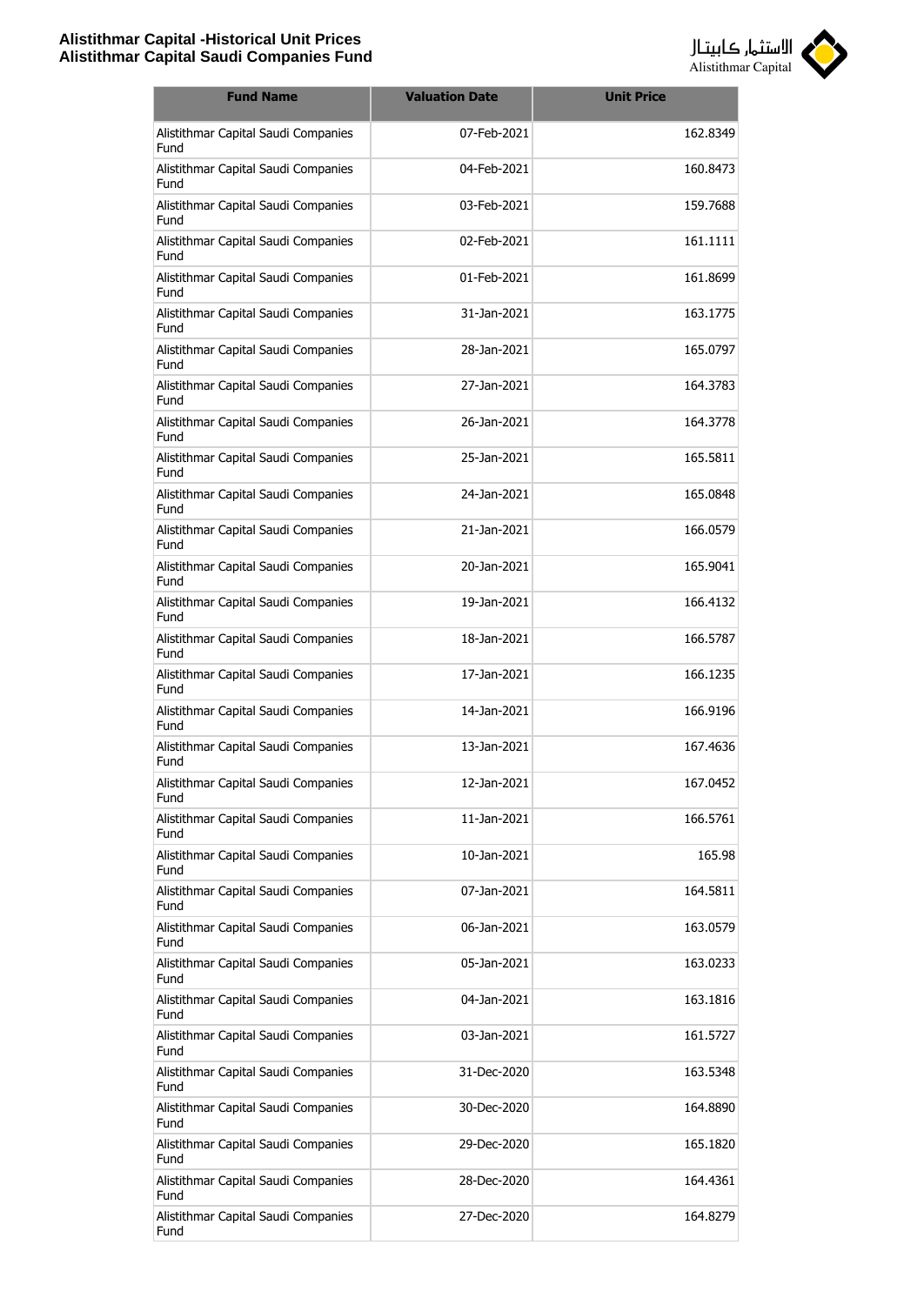

| <b>Fund Name</b>                            | <b>Valuation Date</b> | <b>Unit Price</b> |
|---------------------------------------------|-----------------------|-------------------|
| Alistithmar Capital Saudi Companies<br>Fund | 24-Dec-2020           | 163.8493          |
| Alistithmar Capital Saudi Companies<br>Fund | 23-Dec-2020           | 163.7568          |
| Alistithmar Capital Saudi Companies<br>Fund | 22-Dec-2020           | 162.9496          |
| Alistithmar Capital Saudi Companies<br>Fund | 21-Dec-2020           | 159.1882          |
| Alistithmar Capital Saudi Companies<br>Fund | 20-Dec-2020           | 162.8090          |
| Alistithmar Capital Saudi Companies<br>Fund | 17-Dec-2020           | 164.0585          |
| Alistithmar Capital Saudi Companies<br>Fund | 16-Dec-2020           | 164.1469          |
| Alistithmar Capital Saudi Companies<br>Fund | 15-Dec-2020           | 163.1407          |
| Alistithmar Capital Saudi Companies<br>Fund | 14-Dec-2020           | 162.8701          |
| Alistithmar Capital Saudi Companies<br>Fund | 13-Dec-2020           | 162.4570          |
| Alistithmar Capital Saudi Companies<br>Fund | 10-Dec-2020           | 162.7850          |
| Alistithmar Capital Saudi Companies<br>Fund | 09-Dec-2020           | 162.9298          |
| Alistithmar Capital Saudi Companies<br>Fund | 08-Dec-2020           | 161.5543          |
| Alistithmar Capital Saudi Companies<br>Fund | 07-Dec-2020           | 161.5477          |
| Alistithmar Capital Saudi Companies<br>Fund | 06-Dec-2020           | 160.2756          |
| Alistithmar Capital Saudi Companies<br>Fund | 03-Dec-2020           | 162.9701          |
| Alistithmar Capital Saudi Companies<br>Fund | 02-Dec-2020           | 162.9884          |
| Alistithmar Capital Saudi Companies<br>Fund | 01-Dec-2020           | 163.4939          |
| Alistithmar Capital Saudi Companies<br>Fund | 30-Nov-2020           | 163.6163          |
| Alistithmar Capital Saudi Companies<br>Fund | 29-Nov-2020           | 163.2404          |
| Alistithmar Capital Saudi Companies<br>Fund | 26-Nov-2020           | 162.3336          |
| Alistithmar Capital Saudi Companies<br>Fund | 25-Nov-2020           | 162.2865          |
| Alistithmar Capital Saudi Companies<br>Fund | 24-Nov-2020           | 162.0434          |
| Alistithmar Capital Saudi Companies<br>Fund | 23-Nov-2020           | 160.7625          |
| Alistithmar Capital Saudi Companies<br>Fund | 22-Nov-2020           | 160.3030          |
| Alistithmar Capital Saudi Companies<br>Fund | 19-Nov-2020           | 160.5080          |
| Alistithmar Capital Saudi Companies<br>Fund | 18-Nov-2020           | 161.0227          |
| Alistithmar Capital Saudi Companies<br>Fund | 17-Nov-2020           | 160.4591          |
| Alistithmar Capital Saudi Companies<br>Fund | 16-Nov-2020           | 159.4364          |
| Alistithmar Capital Saudi Companies<br>Fund | 15-Nov-2020           | 158.5441          |
| Alistithmar Capital Saudi Companies<br>Fund | 12-Nov-2020           | 157.5102          |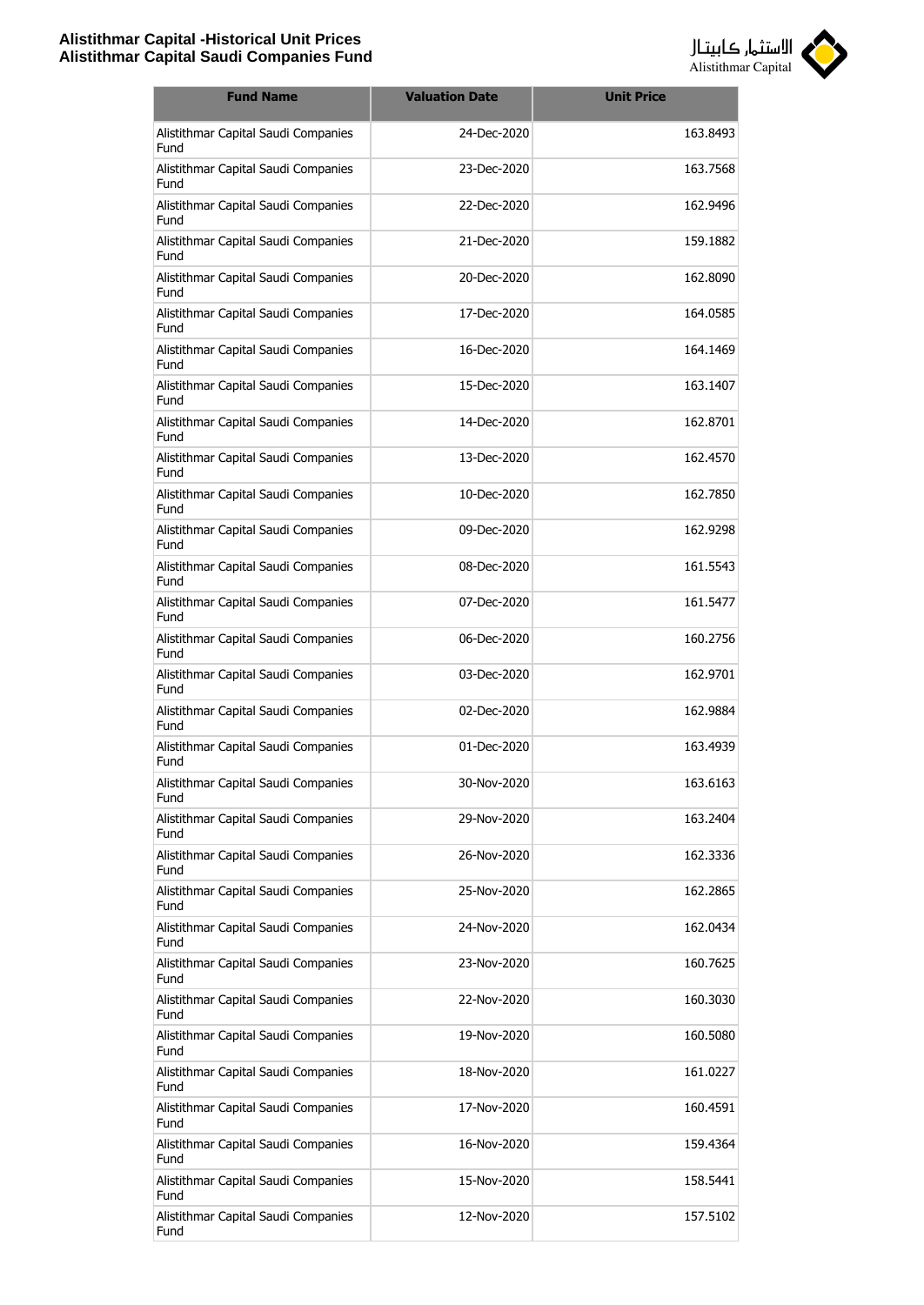

| <b>Fund Name</b>                            | <b>Valuation Date</b> | <b>Unit Price</b> |
|---------------------------------------------|-----------------------|-------------------|
| Alistithmar Capital Saudi Companies<br>Fund | 11-Nov-2020           | 157.6521          |
| Alistithmar Capital Saudi Companies<br>Fund | 10-Nov-2020           | 157.0506          |
| Alistithmar Capital Saudi Companies<br>Fund | 09-Nov-2020           | 156.0898          |
| Alistithmar Capital Saudi Companies<br>Fund | 08-Nov-2020           | 152.8924          |
| Alistithmar Capital Saudi Companies<br>Fund | 05-Nov-2020           | 150.9001          |
| Alistithmar Capital Saudi Companies<br>Fund | 04-Nov-2020           | 151.2354          |
| Alistithmar Capital Saudi Companies<br>Fund | 03-Nov-2020           | 149.4636          |
| Alistithmar Capital Saudi Companies<br>Fund | $02-Nov-2020$         | 150.2619          |
| Alistithmar Capital Saudi Companies<br>Fund | 01-Nov-2020           | 147.3108          |
| Alistithmar Capital Saudi Companies<br>Fund | 29-Oct-2020           | 148.2740          |
| Alistithmar Capital Saudi Companies<br>Fund | 28-Oct-2020           | 151.0222          |
| Alistithmar Capital Saudi Companies<br>Fund | 27-Oct-2020           | 153.1563          |
| Alistithmar Capital Saudi Companies<br>Fund | 26-Oct-2020           | 152.4682          |
| Alistithmar Capital Saudi Companies<br>Fund | 25-Oct-2020           | 151.1448          |
| Alistithmar Capital Saudi Companies<br>Fund | 22-Oct-2020           | 158.3215          |
| Alistithmar Capital Saudi Companies<br>Fund | 21-Oct-2020           | 158.5551          |
| Alistithmar Capital Saudi Companies<br>Fund | 20-Oct-2020           | 158.5850          |
| Alistithmar Capital Saudi Companies<br>Fund | 19-Oct-2020           | 158.8343          |
| Alistithmar Capital Saudi Companies<br>Fund | 18-Oct-2020           | 159.0842          |
| Alistithmar Capital Saudi Companies<br>Fund | 15-Oct-2020           | 158.9140          |
| Alistithmar Capital Saudi Companies<br>Fund | 14-Oct-2020           | 159.7879          |
| Alistithmar Capital Saudi Companies<br>Fund | 13-Oct-2020           | 159.5116          |
| Alistithmar Capital Saudi Companies<br>Fund | 12-Oct-2020           | 159.4142          |
| Alistithmar Capital Saudi Companies<br>Fund | 11-Oct-2020           | 159.3394          |
| Alistithmar Capital Saudi Companies<br>Fund | 08-Oct-2020           | 157.7261          |
| Alistithmar Capital Saudi Companies<br>Fund | 07-Oct-2020           | 157.0851          |
| Alistithmar Capital Saudi Companies<br>Fund | 06-Oct-2020           | 157.3016          |
| Alistithmar Capital Saudi Companies<br>Fund | 05-Oct-2020           | 155.7503          |
| Alistithmar Capital Saudi Companies<br>Fund | 04-Oct-2020           | 154.4412          |
| Alistithmar Capital Saudi Companies<br>Fund | 01-Oct-2020           | 156.5344          |
| Alistithmar Capital Saudi Companies<br>Fund | 30-Sep-2020           | 156.9630          |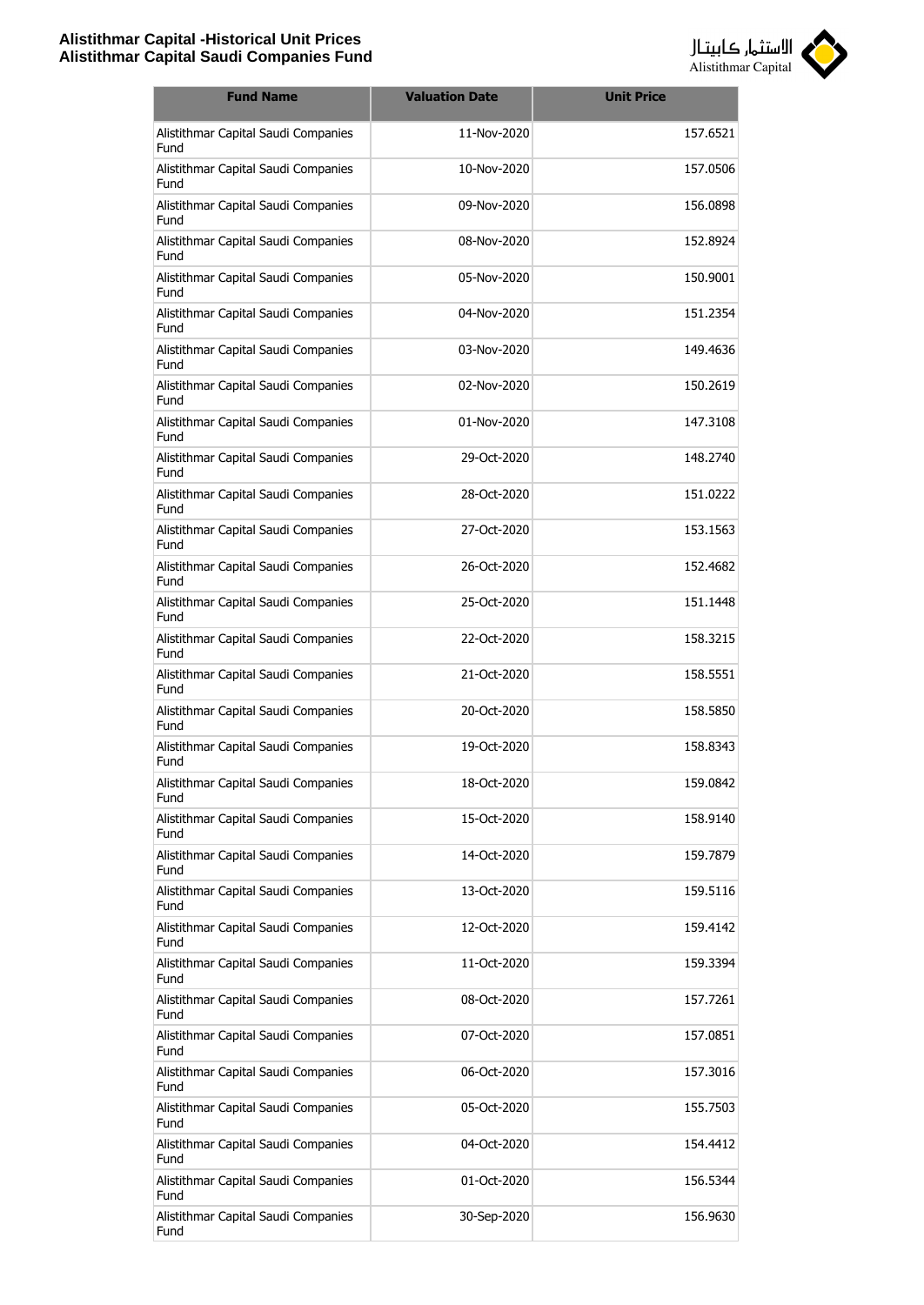

| <b>Fund Name</b>                            | <b>Valuation Date</b> | <b>Unit Price</b> |
|---------------------------------------------|-----------------------|-------------------|
| Alistithmar Capital Saudi Companies<br>Fund | 29-Sep-2020           | 155.7948          |
| Alistithmar Capital Saudi Companies<br>Fund | 28-Sep-2020           | 156.3172          |
| Alistithmar Capital Saudi Companies<br>Fund | 27-Sep-2020           | 154.9183          |
| Alistithmar Capital Saudi Companies<br>Fund | 24-Sep-2020           | 153.1998          |
| Alistithmar Capital Saudi Companies<br>Fund | 22-Sep-2020           | 152.9079          |
| Alistithmar Capital Saudi Companies<br>Fund | 21-Sep-2020           | 153.5740          |
| Alistithmar Capital Saudi Companies<br>Fund | 20-Sep-2020           | 154.6882          |
| Alistithmar Capital Saudi Companies<br>Fund | 17-Sep-2020           | 153.4255          |
| Alistithmar Capital Saudi Companies<br>Fund | 16-Sep-2020           | 152.8920          |
| Alistithmar Capital Saudi Companies<br>Fund | 15-Sep-2020           | 152.8621          |
| Alistithmar Capital Saudi Companies<br>Fund | 14-Sep-2020           | 151.7448          |
| Alistithmar Capital Saudi Companies<br>Fund | 13-Sep-2020           | 150.8663          |
| Alistithmar Capital Saudi Companies<br>Fund | 10-Sep-2020           | 149.4956          |
| Alistithmar Capital Saudi Companies<br>Fund | 09-Sep-2020           | 148.6319          |
| Alistithmar Capital Saudi Companies<br>Fund | 08-Sep-2020           | 148.4674          |
| Alistithmar Capital Saudi Companies<br>Fund | 07-Sep-2020           | 147.8862          |
| Alistithmar Capital Saudi Companies<br>Fund | 06-Sep-2020           | 147.1889          |
| Alistithmar Capital Saudi Companies<br>Fund | 03-Sep-2020           | 147.2796          |
| Alistithmar Capital Saudi Companies<br>Fund | 02-Sep-2020           | 146.9391          |
| Alistithmar Capital Saudi Companies<br>Fund | 01-Sep-2020           | 145.4214          |
| Alistithmar Capital Saudi Companies<br>Fund | 31-Aug-2020           | 145.8225          |
| Alistithmar Capital Saudi Companies<br>Fund | 30-Aug-2020           | 146.1702          |
| Alistithmar Capital Saudi Companies<br>Fund | 27-Aug-2020           | 145.4097          |
| Alistithmar Capital Saudi Companies<br>Fund | 26-Aug-2020           | 145.5556          |
| Alistithmar Capital Saudi Companies<br>Fund | 25-Aug-2020           | 145.3140          |
| Alistithmar Capital Saudi Companies<br>Fund | 24-Aug-2020           | 145.7588          |
| Alistithmar Capital Saudi Companies<br>Fund | 23-Aug-2020           | 144.7027          |
| Alistithmar Capital Saudi Companies<br>Fund | 20-Aug-2020           | 143.5867          |
| Alistithmar Capital Saudi Companies<br>Fund | 19-Aug-2020           | 143.3691          |
| Alistithmar Capital Saudi Companies<br>Fund | 18-Aug-2020           | 143.3674          |
| Alistithmar Capital Saudi Companies<br>Fund | 17-Aug-2020           | 142.3671          |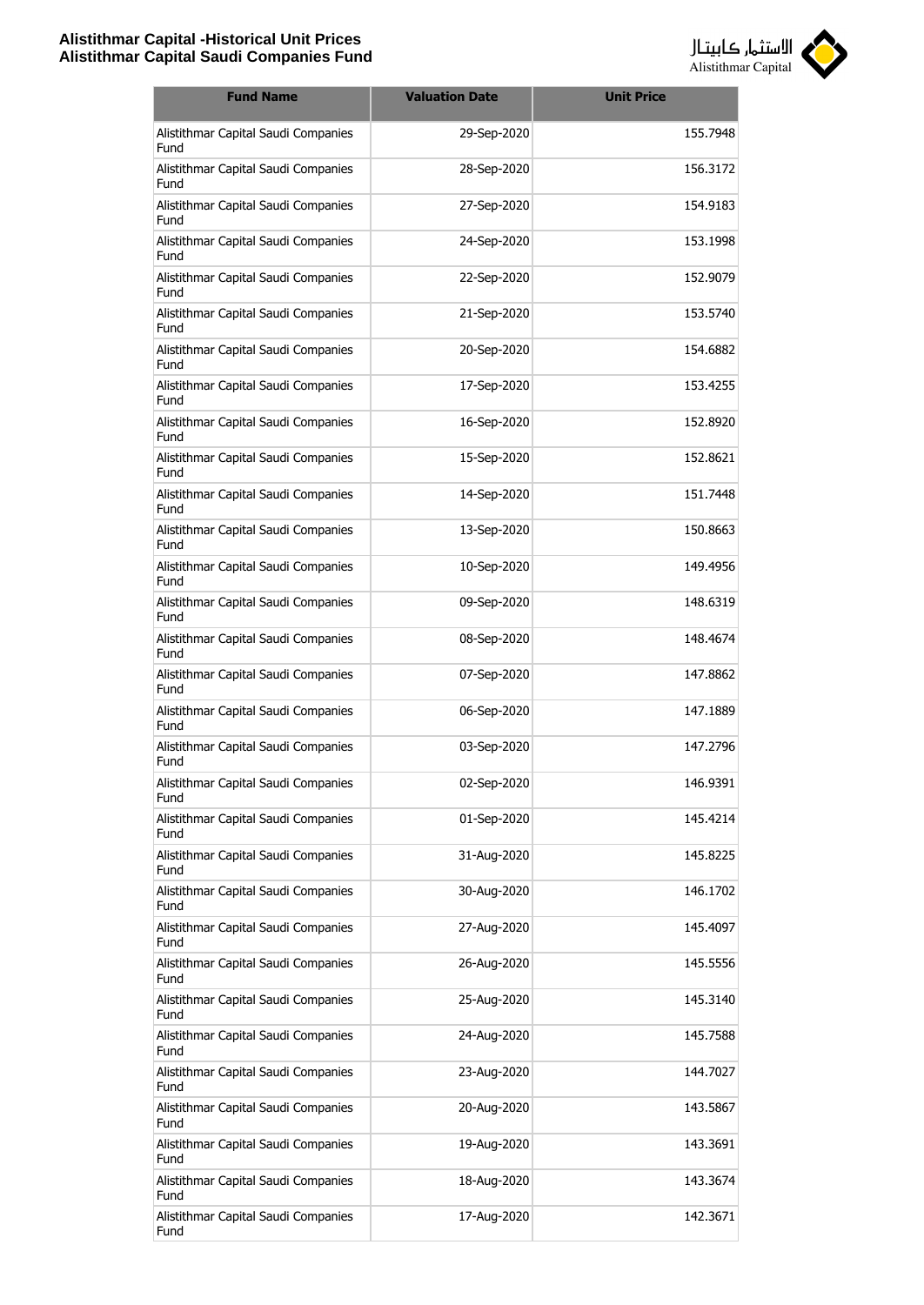

| <b>Fund Name</b>                            | <b>Valuation Date</b> | <b>Unit Price</b> |
|---------------------------------------------|-----------------------|-------------------|
| Alistithmar Capital Saudi Companies<br>Fund | 16-Aug-2020           | 142.8178          |
| Alistithmar Capital Saudi Companies<br>Fund | 13-Aug-2020           | 141.7937          |
| Alistithmar Capital Saudi Companies<br>Fund | 12-Aug-2020           | 140.9073          |
| Alistithmar Capital Saudi Companies<br>Fund | 11-Aug-2020           | 140.9948          |
| Alistithmar Capital Saudi Companies<br>Fund | 10-Aug-2020           | 139.0032          |
| Alistithmar Capital Saudi Companies<br>Fund | 09-Aug-2020           | 138.9113          |
| Alistithmar Capital Saudi Companies<br>Fund | 06-Aug-2020           | 137.8419          |
| Alistithmar Capital Saudi Companies<br>Fund | 05-Aug-2020           | 137.3191          |
| Alistithmar Capital Saudi Companies<br>Fund | 28-Jul-2020           | 136.0938          |
| Alistithmar Capital Saudi Companies<br>Fund | 27-Jul-2020           | 135.7802          |
| Alistithmar Capital Saudi Companies<br>Fund | 26-Jul-2020           | 135.3797          |
| Alistithmar Capital Saudi Companies<br>Fund | 23-Jul-2020           | 135.0195          |
| Alistithmar Capital Saudi Companies<br>Fund | 22-Jul-2020           | 134.8619          |
| Alistithmar Capital Saudi Companies<br>Fund | 21-Jul-2020           | 134.5155          |
| Alistithmar Capital Saudi Companies<br>Fund | 20-Jul-2020           | 133.4762          |
| Alistithmar Capital Saudi Companies<br>Fund | 19-Jul-2020           | 134.8251          |
| Alistithmar Capital Saudi Companies<br>Fund | 16-Jul-2020           | 135.0285          |
| Alistithmar Capital Saudi Companies<br>Fund | 15-Jul-2020           | 134.8146          |
| Alistithmar Capital Saudi Companies<br>Fund | 14-Jul-2020           | 133.8102          |
| Alistithmar Capital Saudi Companies<br>Fund | 13-Jul-2020           | 134.3710          |
| Alistithmar Capital Saudi Companies<br>Fund | 12-Jul-2020           | 135.0094          |
| Alistithmar Capital Saudi Companies<br>Fund | 09-Jul-2020           | 134.3189          |
| Alistithmar Capital Saudi Companies<br>Fund | 08-Jul-2020           | 133.6462          |
| Alistithmar Capital Saudi Companies<br>Fund | 07-Jul-2020           | 132.6920          |
| Alistithmar Capital Saudi Companies<br>Fund | 06-Jul-2020           | 131.9942          |
| Alistithmar Capital Saudi Companies<br>Fund | 05-Jul-2020           | 132.0866          |
| Alistithmar Capital Saudi Companies<br>Fund | 02-Jul-2020           | 129.67            |
| Alistithmar Capital Saudi Companies<br>Fund | 01-Jul-2020           | 128.6733          |
| Alistithmar Capital Saudi Companies<br>Fund | 30-Jun-2020           | 127.6698          |
| Alistithmar Capital Saudi Companies<br>Fund | 29-Jun-2020           | 128.7888          |
| Alistithmar Capital Saudi Companies<br>Fund | 28-Jun-2020           | 128.4226          |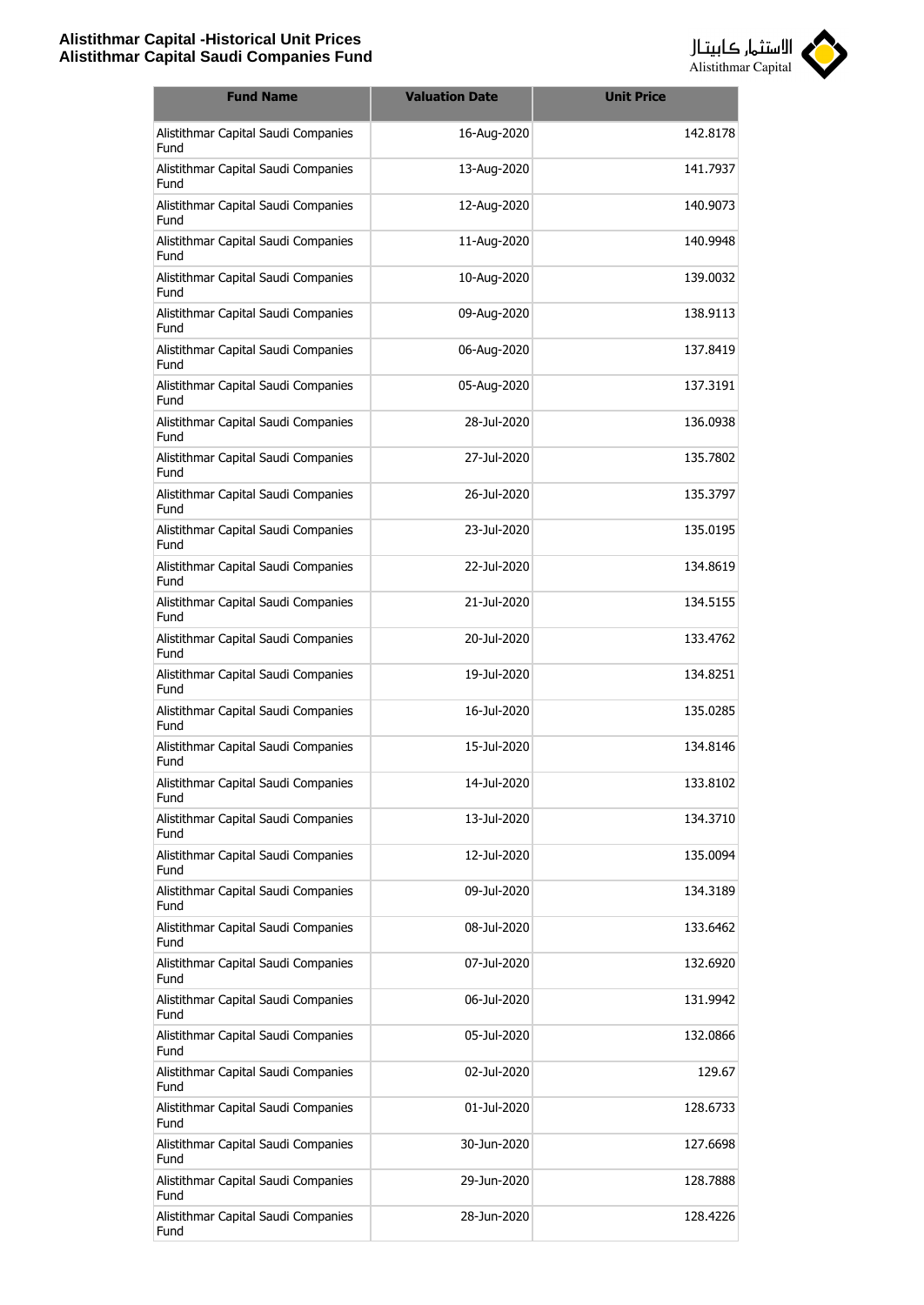

| <b>Fund Name</b>                            | <b>Valuation Date</b> | <b>Unit Price</b> |
|---------------------------------------------|-----------------------|-------------------|
| Alistithmar Capital Saudi Companies<br>Fund | 25-Jun-2020           | 127.5052          |
| Alistithmar Capital Saudi Companies<br>Fund | 24-Jun-2020           | 126.8899          |
| Alistithmar Capital Saudi Companies<br>Fund | 23-Jun-2020           | 128.0385          |
| Alistithmar Capital Saudi Companies<br>Fund | 22-Jun-2020           | 127.3111          |
| Alistithmar Capital Saudi Companies<br>Fund | 21-Jun-2020           | 128.8771          |
| Alistithmar Capital Saudi Companies<br>Fund | 18-Jun-2020           | 128.7602          |
| Alistithmar Capital Saudi Companies<br>Fund | 17-Jun-2020           | 128,0286          |
| Alistithmar Capital Saudi Companies<br>Fund | 16-1un-2020           | 128.3161          |
| Alistithmar Capital Saudi Companies<br>Fund | 15-Jun-2020           | 127.1780          |
| Alistithmar Capital Saudi Companies<br>Fund | 14-Jun-2020           | 127.6752          |
| Alistithmar Capital Saudi Companies<br>Fund | 11-Jun-2020           | 127.6489          |
| Alistithmar Capital Saudi Companies<br>Fund | 10-Jun-2020           | 127.1179          |
| Alistithmar Capital Saudi Companies<br>Fund | 09-Jun-2020           | 126.7046          |
| Alistithmar Capital Saudi Companies<br>Fund | 08-Jun-2020           | 126.2751          |
| Alistithmar Capital Saudi Companies<br>Fund | 07-Jun-2020           | 125.6503          |
| Alistithmar Capital Saudi Companies<br>Fund | 04-Jun-2020           | 124.5186          |
| Alistithmar Capital Saudi Companies<br>Fund | 03-Jun-2020           | 124.5709          |
| Alistithmar Capital Saudi Companies<br>Fund | 02-Jun-2020           | 125.4425          |
| Alistithmar Capital Saudi Companies<br>Fund | 01-Jun-2020           | 125.1684          |
| Alistithmar Capital Saudi Companies<br>Fund | 31-May-2020           | 124.4180          |
| Alistithmar Capital Saudi Companies<br>Fund | 21-May-2020           | 121.9632          |
| Alistithmar Capital Saudi Companies<br>Fund | 20-May-2020           | 121.8144          |
| Alistithmar Capital Saudi Companies<br>Fund | 19-May-2020           | 122.0290          |
| Alistithmar Capital Saudi Companies<br>Fund | 18-May-2020           | 120.7001          |
| Alistithmar Capital Saudi Companies<br>Fund | 17-May-2020           | 119.4313          |
| Alistithmar Capital Saudi Companies<br>Fund | 14-May-2020           | 117.4374          |
| Alistithmar Capital Saudi Companies<br>Fund | 13-May-2020           | 117.6269          |
| Alistithmar Capital Saudi Companies<br>Fund | 12-May-2020           | 117.2603          |
| Alistithmar Capital Saudi Companies<br>Fund | 11-May-2020           | 116.1103          |
| Alistithmar Capital Saudi Companies<br>Fund | 10-May-2020           | 117.3127          |
| Alistithmar Capital Saudi Companies<br>Fund | 07-May-2020           | 116.2506          |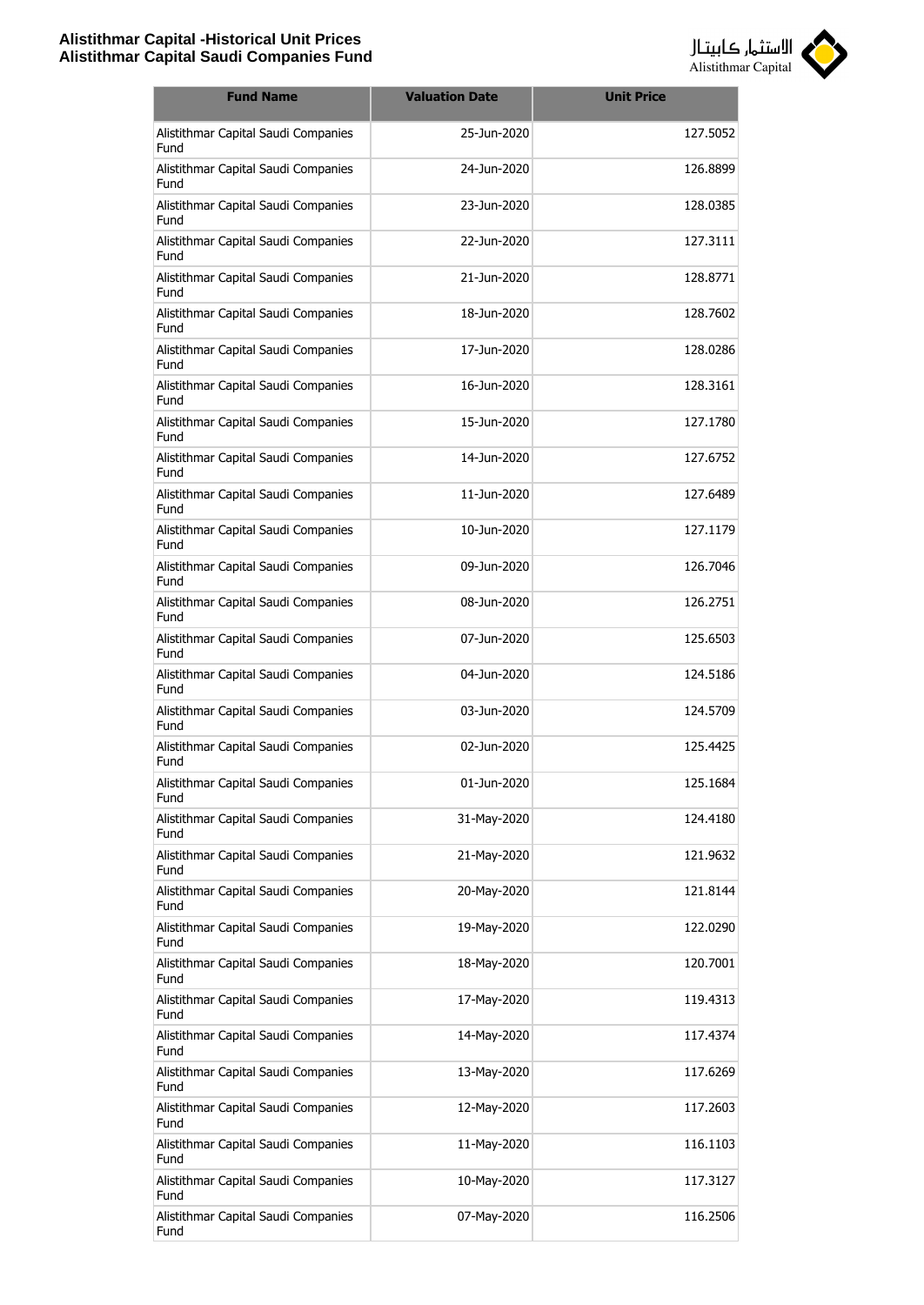

| <b>Fund Name</b>                                   | <b>Valuation Date</b> | <b>Unit Price</b> |
|----------------------------------------------------|-----------------------|-------------------|
| Alistithmar Capital Saudi Companies<br>Fund        | 06-May-2020           | 117.1054          |
| Alistithmar Capital Saudi Companies<br>Fund        | 05-May-2020           | 117.9362          |
| Alistithmar Capital Saudi Companies<br>Fund        | 04-May-2020           | 115.5486          |
| Alistithmar Capital Saudi Companies<br>Fund        | 03-May-2020           | 114.7970          |
| Alistithmar Capital Saudi Companies<br>Fund        | 30-Apr-2020           | 123.9154          |
| Alistithmar Capital Saudi Companies<br>Fund        | 29-Apr-2020           | 122.5708          |
| Alistithmar Capital Saudi Companies<br>Fund        | 28-Apr-2020           | 120.9702          |
| Alistithmar Capital Saudi Companies<br>Fund        | 27-Apr-2020           | 120.0669          |
| Alistithmar Capital Saudi Companies<br>Fund        | 26-Apr-2020           | 120.3131          |
| Alistithmar Capital Saudi Companies<br>Fund        | 23-Apr-2020           | 116.7311          |
| Alistithmar Capital Saudi Companies<br>Fund        | 22-Apr-2020           | 115.1035          |
| Alistithmar Capital Saudi Companies<br>Fund        | 21-Apr-2020           | 113.5697          |
| Alistithmar Capital Saudi Companies<br>Fund        | 20-Apr-2020           | 114.9489          |
| Alistithmar Capital Saudi Companies<br>Fund        | 19-Apr-2020           | 116.0294          |
| Alistithmar Capital Saudi Companies<br>Fund        | 16-Apr-2020           | 115,2086          |
| Alistithmar Capital Saudi Companies<br>Fund        | 15-Apr-2020           | 117.50            |
| Alistithmar Capital Saudi Companies<br><b>Fund</b> | 14-Apr-2020           | 118,7403          |
| Alistithmar Capital Saudi Companies<br>Fund        | 13-Apr-2020           | 117.0819          |
| Alistithmar Capital Saudi Companies<br>Fund        | 12-Apr-2020           | 118.2141          |
| Alistithmar Capital Saudi Companies<br>Fund        | 09-Apr-2020           | 120.3352          |
| Alistithmar Capital Saudi Companies<br>Fund        | 08-Apr-2020           | 120.3164          |
| Alistithmar Capital Saudi Companies<br>Fund        | 07-Apr-2020           | 120.8435          |
| Alistithmar Capital Saudi Companies<br>Fund        | 06-Apr-2020           | 119.0379          |
| Alistithmar Capital Saudi Companies<br>Fund        | 05-Apr-2020           | 116.4915          |
| Alistithmar Capital Saudi Companies<br>Fund        | 02-Apr-2020           | 116.6894          |
| Alistithmar Capital Saudi Companies<br>Fund        | 01-Apr-2020           | 114.0747          |
| Alistithmar Capital Saudi Companies<br>Fund        | 31-Mar-2020           | 113.1514          |
| Alistithmar Capital Saudi Companies<br>Fund        | 30-Mar-2020           | 110.6065          |
| Alistithmar Capital Saudi Companies<br>Fund        | 29-Mar-2020           | 110.4792          |
| Alistithmar Capital Saudi Companies<br>Fund        | 26-Mar-2020           | 109.7079          |
| Alistithmar Capital Saudi Companies<br>Fund        | 25-Mar-2020           | 107.9372          |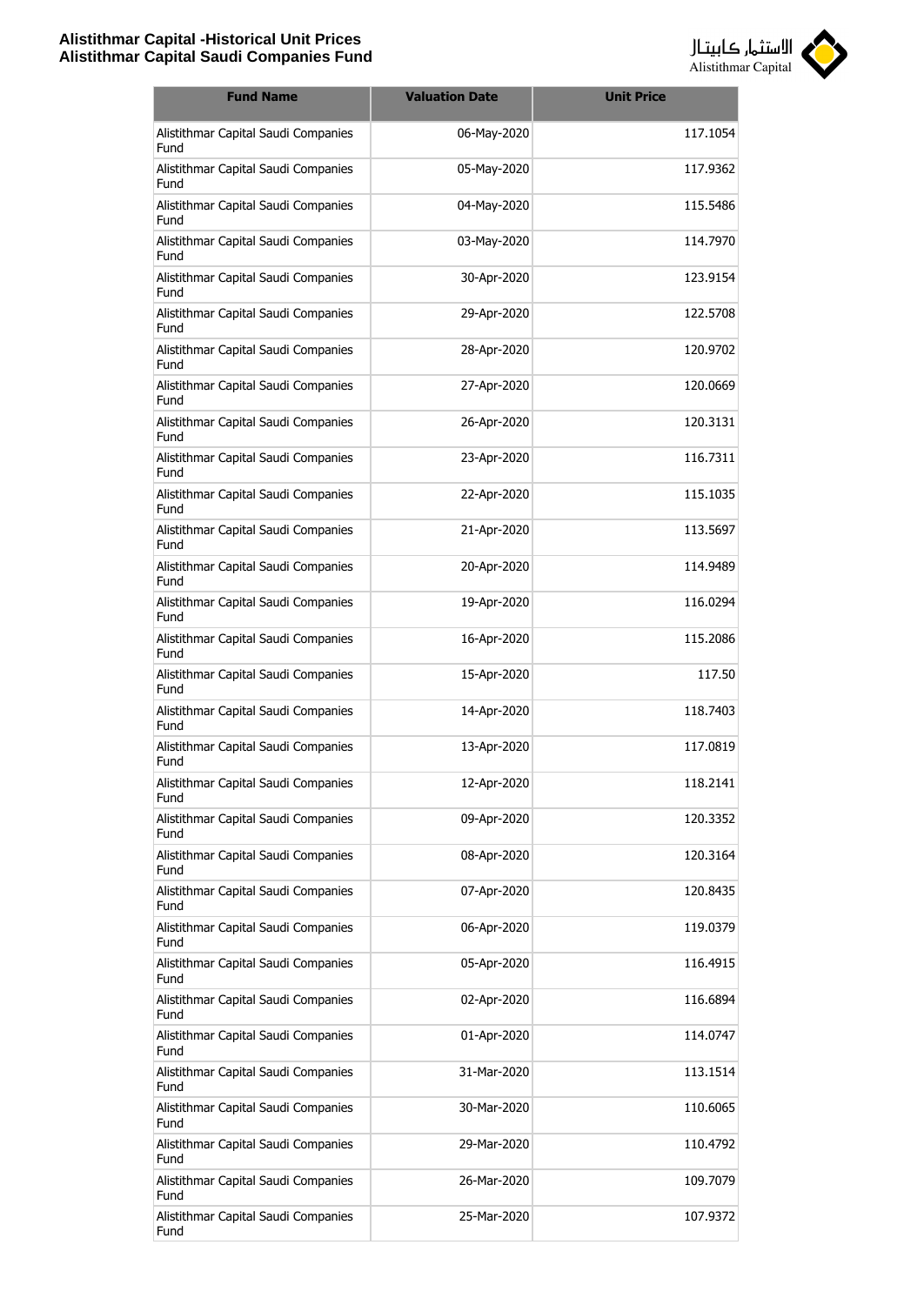

| <b>Fund Name</b>                            | <b>Valuation Date</b> | <b>Unit Price</b> |
|---------------------------------------------|-----------------------|-------------------|
| Alistithmar Capital Saudi Companies<br>Fund | 24-Mar-2020           | 108.7016          |
| Alistithmar Capital Saudi Companies<br>Fund | 23-Mar-2020           | 105.6309          |
| Alistithmar Capital Saudi Companies<br>Fund | 22-Mar-2020           | 108.4909          |
| Alistithmar Capital Saudi Companies<br>Fund | 19-Mar-2020           | 110.0881          |
| Alistithmar Capital Saudi Companies<br>Fund | 18-Mar-2020           | 108.1161          |
| Alistithmar Capital Saudi Companies<br>Fund | 17-Mar-2020           | 107.7504          |
| Alistithmar Capital Saudi Companies<br>Fund | 16-Mar-2020           | 105.2346          |
| Alistithmar Capital Saudi Companies<br>Fund | 15-Mar-2020           | 108.9245          |
| Alistithmar Capital Saudi Companies<br>Fund | 12-Mar-2020           | 110.7501          |
| Alistithmar Capital Saudi Companies<br>Fund | 11-Mar-2020           | 113.5990          |
| Alistithmar Capital Saudi Companies<br>Fund | 10-Mar-2020           | 116.7855          |
| Alistithmar Capital Saudi Companies<br>Fund | 09-Mar-2020           | 109.3336          |
| Alistithmar Capital Saudi Companies<br>Fund | 08-Mar-2020           | 116.2991          |
| Alistithmar Capital Saudi Companies<br>Fund | 05-Mar-2020           | 126.2833          |
| Alistithmar Capital Saudi Companies<br>Fund | 04-Mar-2020           | 126.7247          |
| Alistithmar Capital Saudi Companies<br>Fund | 03-Mar-2020           | 126.7618          |
| Alistithmar Capital Saudi Companies<br>Fund | 02-Mar-2020           | 123.6309          |
| Alistithmar Capital Saudi Companies<br>Fund | 01-Mar-2020           | 123.5191          |
| Alistithmar Capital Saudi Companies<br>Fund | 27-Feb-2020           | 128.0077          |
| Alistithmar Capital Saudi Companies<br>Fund | 26-Feb-2020           | 130.3575          |
| Alistithmar Capital Saudi Companies<br>Fund | 25-Feb-2020           | 131.4366          |
| Alistithmar Capital Saudi Companies<br>Fund | 24-Feb-2020           | 132.0296          |
| Alistithmar Capital Saudi Companies<br>Fund | 23-Feb-2020           | 136.1738          |
| Alistithmar Capital Saudi Companies<br>Fund | 20-Feb-2020           | 136.2550          |
| Alistithmar Capital Saudi Companies<br>Fund | 19-Feb-2020           | 135.2444          |
| Alistithmar Capital Saudi Companies<br>Fund | 18-Feb-2020           | 133.5386          |
| Alistithmar Capital Saudi Companies<br>Fund | 17-Feb-2020           | 133.5350          |
| Alistithmar Capital Saudi Companies<br>Fund | 16-Feb-2020           | 132.8702          |
| Alistithmar Capital Saudi Companies<br>Fund | 13-Feb-2020           | 133.1994          |
| Alistithmar Capital Saudi Companies<br>Fund | 12-Feb-2020           | 133.7177          |
| Alistithmar Capital Saudi Companies<br>Fund | 11-Feb-2020           | 133.5234          |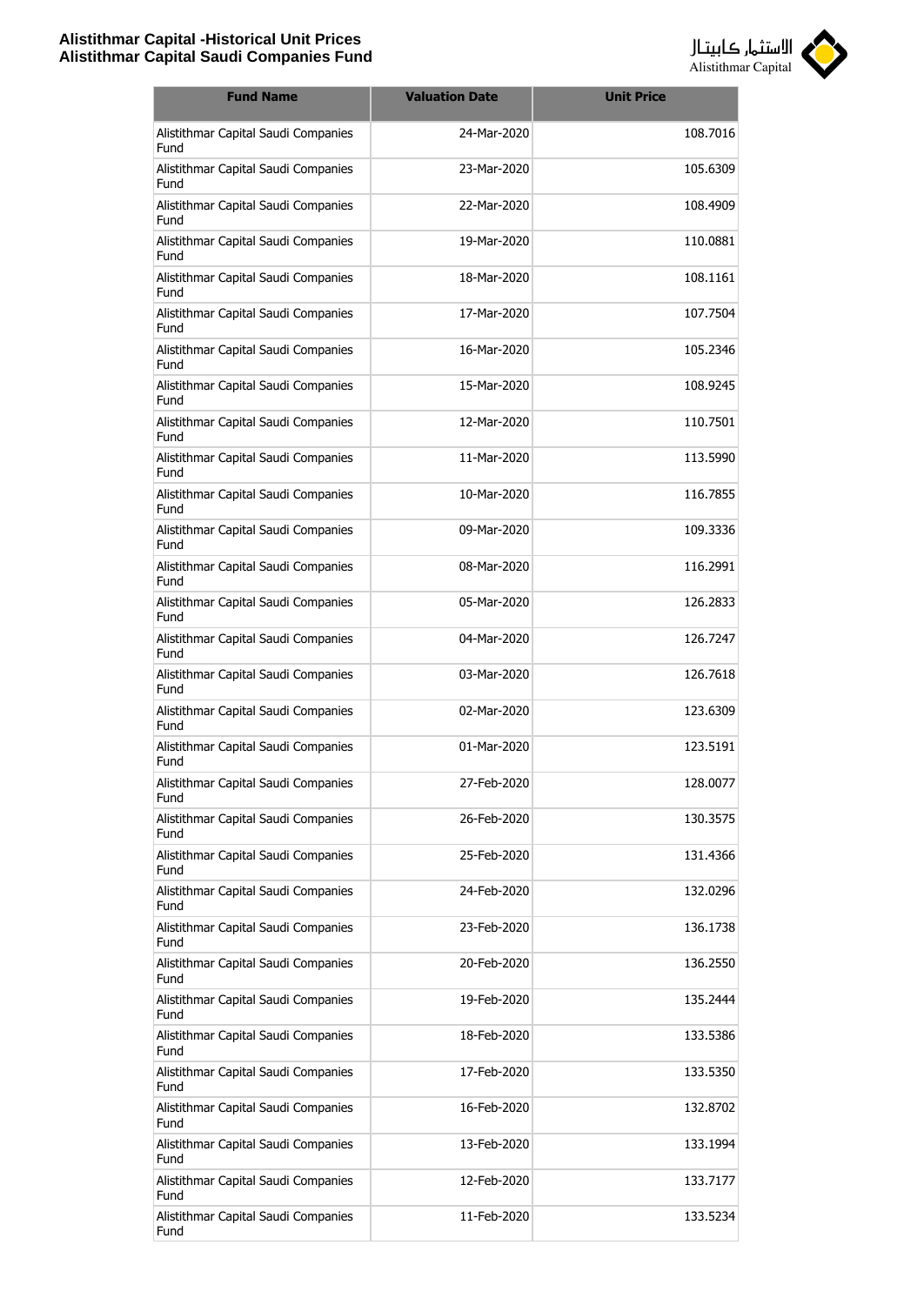

| <b>Fund Name</b>                            | <b>Valuation Date</b> | <b>Unit Price</b> |
|---------------------------------------------|-----------------------|-------------------|
| Alistithmar Capital Saudi Companies<br>Fund | 10-Feb-2020           | 134.9141          |
| Alistithmar Capital Saudi Companies<br>Fund | 09-Feb-2020           | 134.9919          |
| Alistithmar Capital Saudi Companies<br>Fund | 06-Feb-2020           | 136.1811          |
| Alistithmar Capital Saudi Companies<br>Fund | 05-Feb-2020           | 136.7137          |
| Alistithmar Capital Saudi Companies<br>Fund | 04-Feb-2020           | 136.4218          |
| Alistithmar Capital Saudi Companies<br>Fund | 03-Feb-2020           | 135.3011          |
| Alistithmar Capital Saudi Companies<br>Fund | 02-Feb-2020           | 135.2952          |
| Alistithmar Capital Saudi Companies<br>Fund | 30-Jan-2020           | 136.6875          |
| Alistithmar Capital Saudi Companies<br>Fund | 29-Jan-2020           | 135.6360          |
| Alistithmar Capital Saudi Companies<br>Fund | 28-1an-2020           | 134.8681          |
| Alistithmar Capital Saudi Companies<br>Fund | 27-Jan-2020           | 134.7115          |
| Alistithmar Capital Saudi Companies<br>Fund | 26-Jan-2020           | 136.7512          |
| Alistithmar Capital Saudi Companies<br>Fund | 23-Jan-2020           | 137.4553          |
| Alistithmar Capital Saudi Companies<br>Fund | 22-Jan-2020           | 137.9369          |
| Alistithmar Capital Saudi Companies<br>Fund | 21-Jan-2020           | 138.1758          |
| Alistithmar Capital Saudi Companies<br>Fund | 20-Jan-2020           | 138.2107          |
| Alistithmar Capital Saudi Companies<br>Fund | 19-Jan-2020           | 137.8960          |
| Alistithmar Capital Saudi Companies<br>Fund | 16-Jan-2020           | 137.6726          |
| Alistithmar Capital Saudi Companies<br>Fund | 15-Jan-2020           | 136.9960          |
| Alistithmar Capital Saudi Companies<br>Fund | 14-Jan-2020           | 137.3925          |
| Alistithmar Capital Saudi Companies<br>Fund | 13-Jan-2020           | 136.8827          |
| Alistithmar Capital Saudi Companies<br>Fund | 12-Jan-2020           | 135.8727          |
| Alistithmar Capital Saudi Companies<br>Fund | 09-Jan-2020           | 134.8404          |
| Alistithmar Capital Saudi Companies<br>Fund | 08-Jan-2020           | 131.5119          |
| Alistithmar Capital Saudi Companies<br>Fund | 07-Jan-2020           | 132.9669          |
| Alistithmar Capital Saudi Companies<br>Fund | 06-Jan-2020           | 132.8414          |
| Alistithmar Capital Saudi Companies<br>Fund | 05-Jan-2020           | 132.5956          |
| Alistithmar Capital Saudi Companies<br>Fund | 02-Jan-2020           | 135.7921          |
| Alistithmar Capital Saudi Companies<br>Fund | 01-Jan-2020           | 135.2158          |
| Alistithmar Capital Saudi Companies<br>Fund | 31-Dec-2019           | 135.1756          |
| Alistithmar Capital Saudi Companies<br>Fund | 30-Dec-2019           | 134.3081          |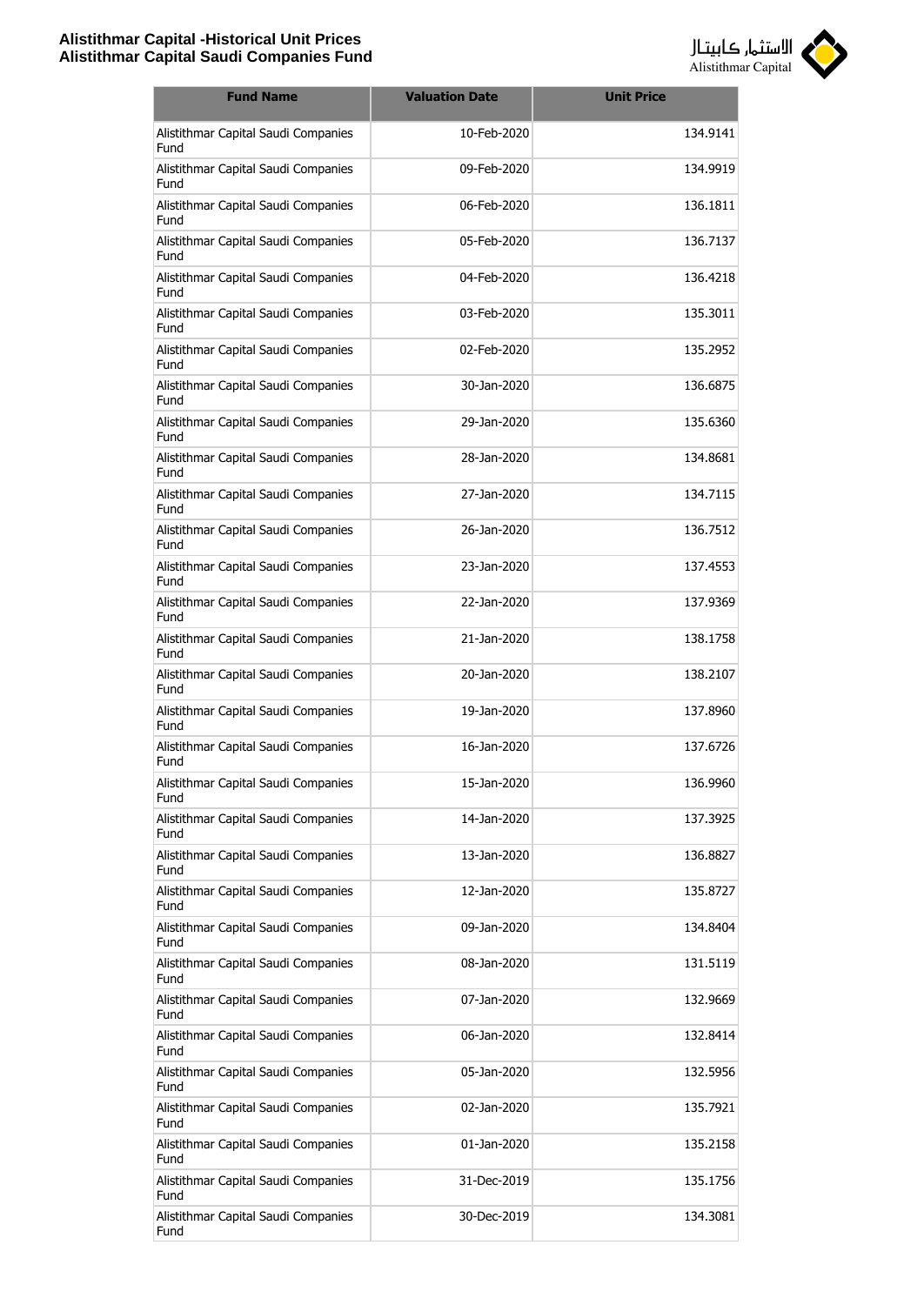

| <b>Fund Name</b>                            | <b>Valuation Date</b> | <b>Unit Price</b> |
|---------------------------------------------|-----------------------|-------------------|
| Alistithmar Capital Saudi Companies<br>Fund | 29-Dec-2019           | 135.1220          |
| Alistithmar Capital Saudi Companies<br>Fund | 26-Dec-2019           | 133.7467          |
| Alistithmar Capital Saudi Companies<br>Fund | 25-Dec-2019           | 133.4544          |
| Alistithmar Capital Saudi Companies<br>Fund | 24-Dec-2019           | 134.1516          |
| Alistithmar Capital Saudi Companies<br>Fund | 23-Dec-2019           | 133.4484          |
| Alistithmar Capital Saudi Companies<br>Fund | 22-Dec-2019           | 132.5962          |
| Alistithmar Capital Saudi Companies<br>Fund | 19-Dec-2019           | 132.3892          |
| Alistithmar Capital Saudi Companies<br>Fund | 18-Dec-2019           | 131.7360          |
| Alistithmar Capital Saudi Companies<br>Fund | 17-Dec-2019           | 130.8259          |
| Alistithmar Capital Saudi Companies<br>Fund | 16-Dec-2019           | 130.1010          |
| Alistithmar Capital Saudi Companies<br>Fund | 15-Dec-2019           | 128.6275          |
| Alistithmar Capital Saudi Companies<br>Fund | 12-Dec-2019           | 127.2606          |
| Alistithmar Capital Saudi Companies<br>Fund | 11-Dec-2019           | 128,6731          |
| Alistithmar Capital Saudi Companies<br>Fund | 10-Dec-2019           | 127.5256          |
| Alistithmar Capital Saudi Companies<br>Fund | 09-Dec-2019           | 127.7672          |
| Alistithmar Capital Saudi Companies<br>Fund | 08-Dec-2019           | 127.5205          |
| Alistithmar Capital Saudi Companies<br>Fund | 05-Dec-2019           | 124.7902          |
| Alistithmar Capital Saudi Companies<br>Fund | 04-Dec-2019           | 124.1235          |
| Alistithmar Capital Saudi Companies<br>Fund | 03-Dec-2019           | 124.5297          |
| Alistithmar Capital Saudi Companies<br>Fund | 02-Dec-2019           | 124.5219          |
| Alistithmar Capital Saudi Companies<br>Fund | 01-Dec-2019           | 125.5452          |
| Alistithmar Capital Saudi Companies<br>Fund | 28-Nov-2019           | 124.6961          |
| Alistithmar Capital Saudi Companies<br>Fund | 27-Nov-2019           | 124.4708          |
| Alistithmar Capital Saudi Companies<br>Fund | 26-Nov-2019           | 124.6235          |
| Alistithmar Capital Saudi Companies<br>Fund | 25-Nov-2019           | 126.5399          |
| Alistithmar Capital Saudi Companies<br>Fund | 24-Nov-2019           | 126.8781          |
| Alistithmar Capital Saudi Companies<br>Fund | 21-Nov-2019           | 127.8428          |
| Alistithmar Capital Saudi Companies<br>Fund | 20-Nov-2019           | 127.5010          |
| Alistithmar Capital Saudi Companies<br>Fund | 19-Nov-2019           | 126.6430          |
| Alistithmar Capital Saudi Companies<br>Fund | 18-Nov-2019           | 125.8999          |
| Alistithmar Capital Saudi Companies<br>Fund | 17-Nov-2019           | 124.9476          |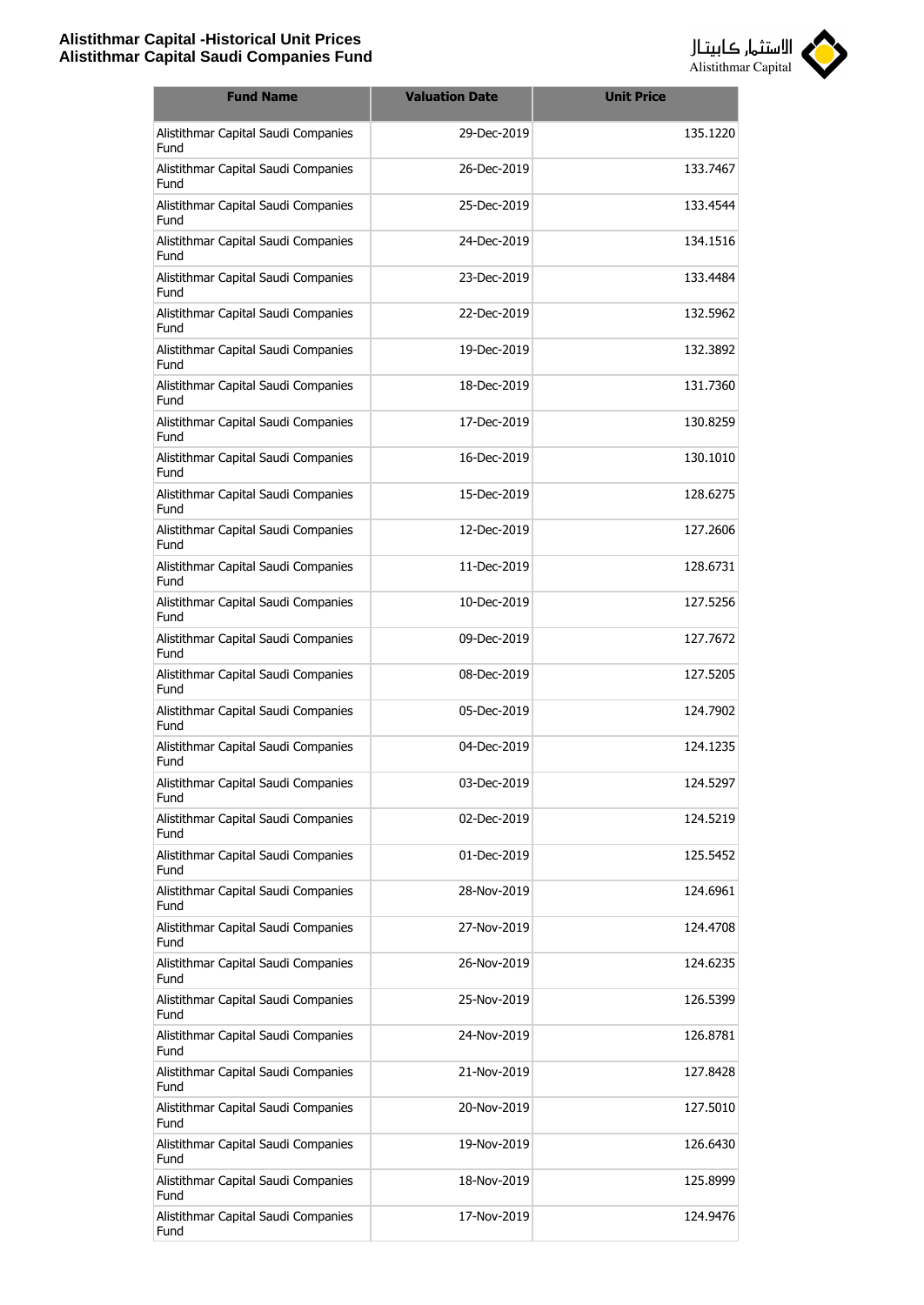

| <b>Fund Name</b>                            | <b>Valuation Date</b> | <b>Unit Price</b> |
|---------------------------------------------|-----------------------|-------------------|
| Alistithmar Capital Saudi Companies<br>Fund | 14-Nov-2019           | 124.3279          |
| Alistithmar Capital Saudi Companies<br>Fund | 13-Nov-2019           | 124.2564          |
| Alistithmar Capital Saudi Companies<br>Fund | 12-Nov-2019           | 125.6601          |
| Alistithmar Capital Saudi Companies<br>Fund | 11-Nov-2019           | 124.8244          |
| Alistithmar Capital Saudi Companies<br>Fund | 10-Nov-2019           | 124.0388          |
| Alistithmar Capital Saudi Companies<br>Fund | 07-Nov-2019           | 122.9871          |
| Alistithmar Capital Saudi Companies<br>Fund | 06-Nov-2019           | 122.7296          |
| Alistithmar Capital Saudi Companies<br>Fund | 05-Nov-2019           | 123.1969          |
| Alistithmar Capital Saudi Companies<br>Fund | 04-Nov-2019           | 121.2406          |
| Alistithmar Capital Saudi Companies<br>Fund | 03-Nov-2019           | 120.1057          |
| Alistithmar Capital Saudi Companies<br>Fund | 31-Oct-2019           | 121.9492          |
| Alistithmar Capital Saudi Companies<br>Fund | 30-Oct-2019           | 122.5120          |
| Alistithmar Capital Saudi Companies<br>Fund | 29-Oct-2019           | 121.2068          |
| Alistithmar Capital Saudi Companies<br>Fund | 28-Oct-2019           | 122.5847          |
| Alistithmar Capital Saudi Companies<br>Fund | 27-Oct-2019           | 123.9506          |
| Alistithmar Capital Saudi Companies<br>Fund | 24-Oct-2019           | 123.8080          |
| Alistithmar Capital Saudi Companies<br>Fund | 23-Oct-2019           | 123.5941          |
| Alistithmar Capital Saudi Companies<br>Fund | 22-Oct-2019           | 123.0794          |
| Alistithmar Capital Saudi Companies<br>Fund | 21-Oct-2019           | 121.6988          |
| Alistithmar Capital Saudi Companies<br>Fund | 20-Oct-2019           | 122.2821          |
| Alistithmar Capital Saudi Companies<br>Fund | 17-Oct-2019           | 121.1414          |
| Alistithmar Capital Saudi Companies<br>Fund | 16-Oct-2019           | 119.3107          |
| Alistithmar Capital Saudi Companies<br>Fund | 15-Oct-2019           | 118.6078          |
| Alistithmar Capital Saudi Companies<br>Fund | 14-Oct-2019           | 119.7215          |
| Alistithmar Capital Saudi Companies<br>Fund | 13-Oct-2019           | 120.6502          |
| Alistithmar Capital Saudi Companies<br>Fund | 10-Oct-2019           | 120.6587          |
| Alistithmar Capital Saudi Companies<br>Fund | 09-Oct-2019           | 121.2447          |
| Alistithmar Capital Saudi Companies<br>Fund | 08-Oct-2019           | 123.2676          |
| Alistithmar Capital Saudi Companies<br>Fund | 07-Oct-2019           | 123.9842          |
| Alistithmar Capital Saudi Companies<br>Fund | 06-Oct-2019           | 124.3742          |
| Alistithmar Capital Saudi Companies<br>Fund | 03-Oct-2019           | 123.1708          |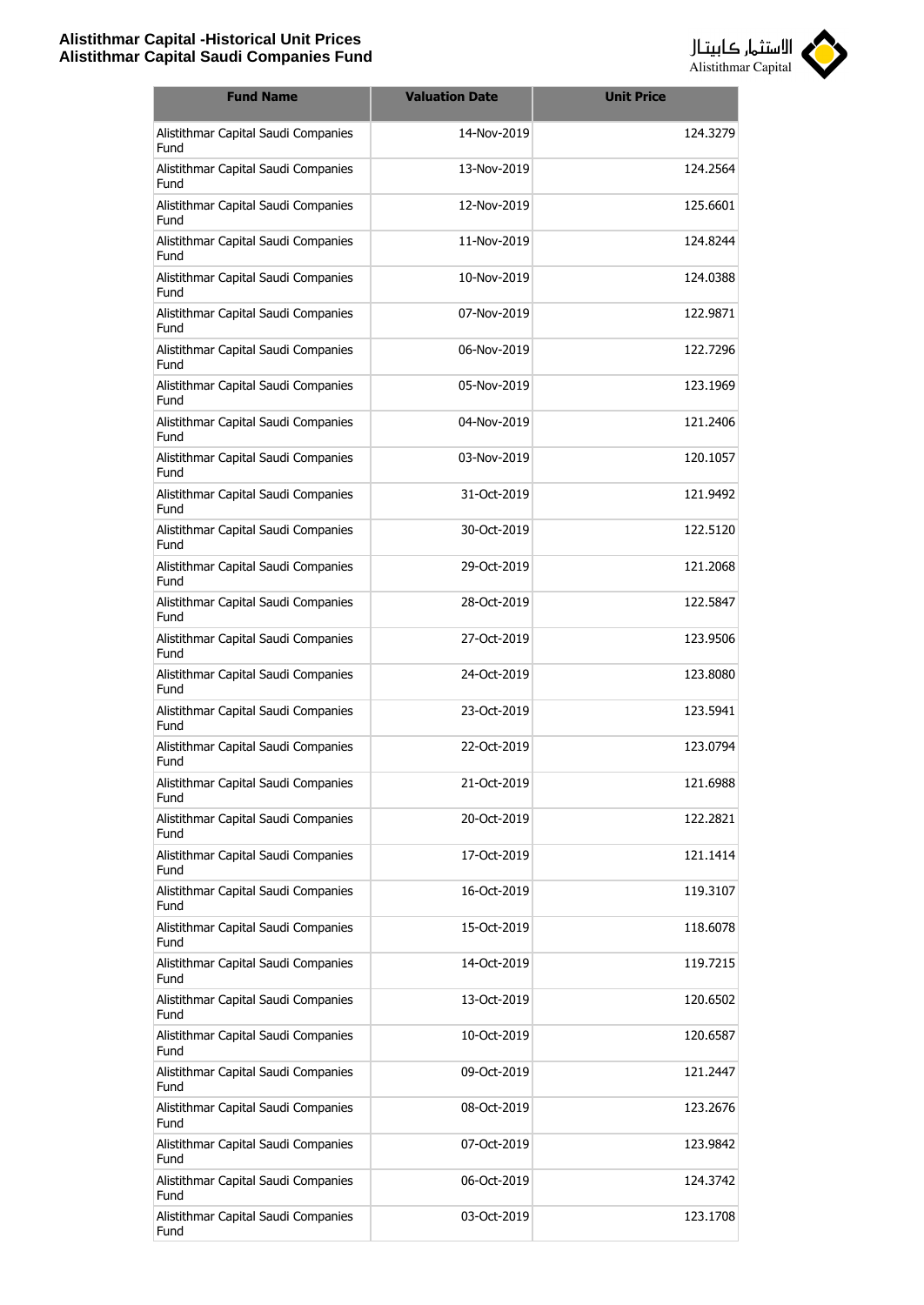

| <b>Fund Name</b>                            | <b>Valuation Date</b> | <b>Unit Price</b> |
|---------------------------------------------|-----------------------|-------------------|
| Alistithmar Capital Saudi Companies<br>Fund | 02-Oct-2019           | 123.8984          |
| Alistithmar Capital Saudi Companies<br>Fund | 01-Oct-2019           | 124.3633          |
| Alistithmar Capital Saudi Companies<br>Fund | 30-Sep-2019           | 124.5667          |
| Alistithmar Capital Saudi Companies<br>Fund | 29-Sep-2019           | 123.7662          |
| Alistithmar Capital Saudi Companies<br>Fund | 26-Sep-2019           | 122.7532          |
| Alistithmar Capital Saudi Companies<br>Fund | 25-Sep-2019           | 122.8114          |
| Alistithmar Capital Saudi Companies<br>Fund | 24-Sep-2019           | 123.5697          |
| Alistithmar Capital Saudi Companies<br>Fund | 22-Sep-2019           | 122,0012          |
| Alistithmar Capital Saudi Companies<br>Fund | 19-Sep-2019           | 121.3856          |
| Alistithmar Capital Saudi Companies<br>Fund | 18-Sep-2019           | 119.9999          |
| Alistithmar Capital Saudi Companies<br>Fund | 17-Sep-2019           | 119.2856          |
| Alistithmar Capital Saudi Companies<br>Fund | 16-Sep-2019           | 119.3906          |
| Alistithmar Capital Saudi Companies<br>Fund | 15-Sep-2019           | 118.6658          |
| Alistithmar Capital Saudi Companies<br>Fund | 12-Sep-2019           | 119.6563          |
| Alistithmar Capital Saudi Companies<br>Fund | 11-Sep-2019           | 119.3146          |
| Alistithmar Capital Saudi Companies<br>Fund | 10-Sep-2019           | 121.1820          |
| Alistithmar Capital Saudi Companies<br>Fund | 09-Sep-2019           | 123.0987          |
| Alistithmar Capital Saudi Companies<br>Fund | 08-Sep-2019           | 122.8762          |
| Alistithmar Capital Saudi Companies<br>Fund | 05-Sep-2019           | 122.6842          |
| Alistithmar Capital Saudi Companies<br>Fund | 04-Sep-2019           | 122.7182          |
| Alistithmar Capital Saudi Companies<br>Fund | 03-Sep-2019           | 121.1118          |
| Alistithmar Capital Saudi Companies<br>Fund | 02-Sep-2019           | 121.6301          |
| Alistithmar Capital Saudi Companies<br>Fund | 01-Sep-2019           | 120.4510          |
| Alistithmar Capital Saudi Companies<br>Fund | 29-Aug-2019           | 121.3693          |
| Alistithmar Capital Saudi Companies<br>Fund | 28-Aug-2019           | 122.8522          |
| Alistithmar Capital Saudi Companies<br>Fund | 27-Aug-2019           | 123.8874          |
| Alistithmar Capital Saudi Companies<br>Fund | 26-Aug-2019           | 124.1455          |
| Alistithmar Capital Saudi Companies<br>Fund | 25-Aug-2019           | 123.4991          |
| Alistithmar Capital Saudi Companies<br>Fund | 22-Aug-2019           | 126.0696          |
| Alistithmar Capital Saudi Companies<br>Fund | 21-Aug-2019           | 127.0176          |
| Alistithmar Capital Saudi Companies<br>Fund | 20-Aug-2019           | 127.9780          |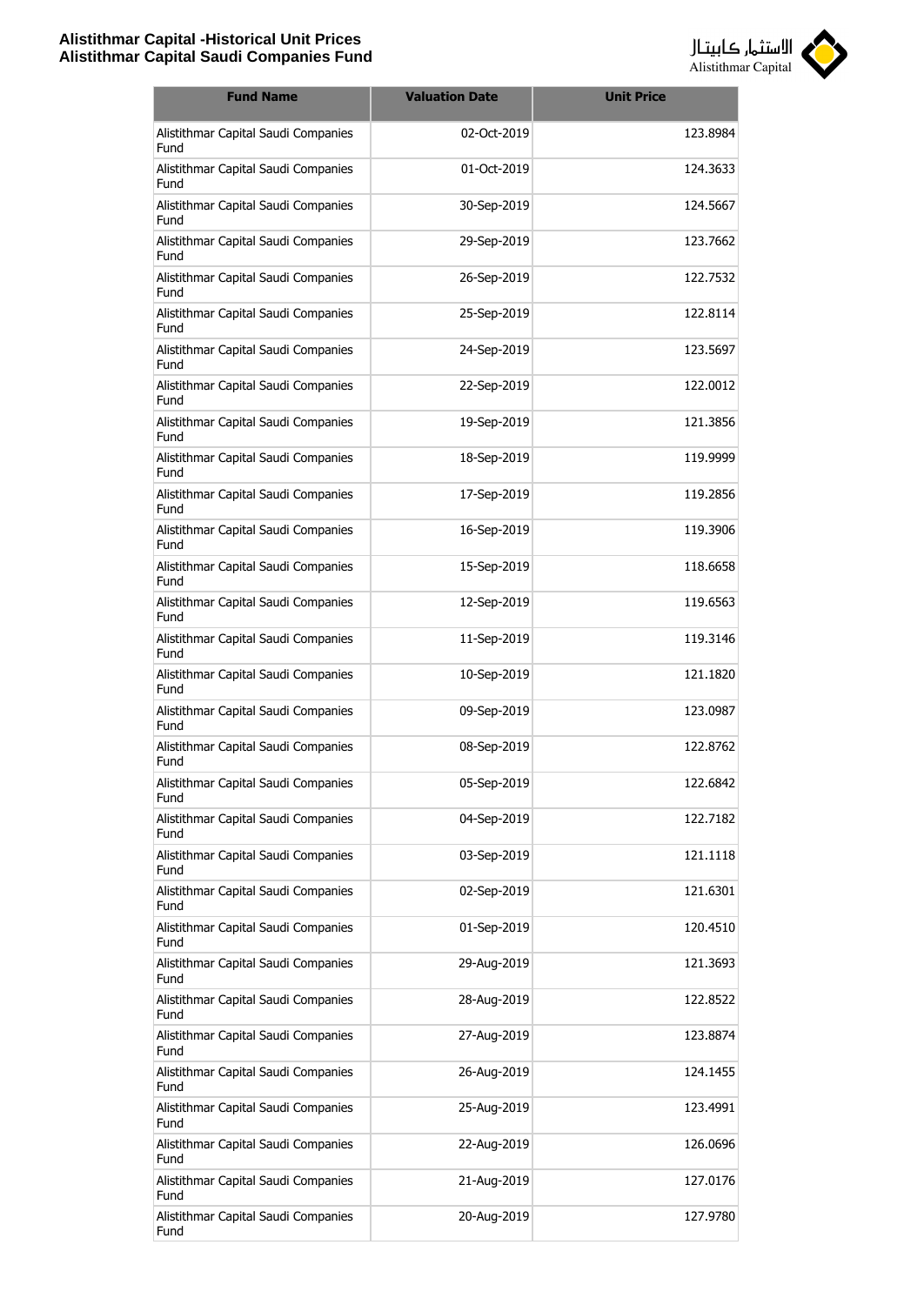

| <b>Fund Name</b>                            | <b>Valuation Date</b> | <b>Unit Price</b> |
|---------------------------------------------|-----------------------|-------------------|
| Alistithmar Capital Saudi Companies<br>Fund | 19-Aug-2019           | 127.9575          |
| Alistithmar Capital Saudi Companies<br>Fund | 18-Aug-2019           | 127.6323          |
| Alistithmar Capital Saudi Companies<br>Fund | 08-Aug-2019           | 128.1148          |
| Alistithmar Capital Saudi Companies<br>Fund | 07-Aug-2019           | 127.3844          |
| Alistithmar Capital Saudi Companies<br>Fund | 06-Aug-2019           | 126.1647          |
| Alistithmar Capital Saudi Companies<br>Fund | 05-Aug-2019           | 126.2825          |
| Alistithmar Capital Saudi Companies<br>Fund | 04-Aug-2019           | 127.8356          |
| Alistithmar Capital Saudi Companies<br>Fund | 01-Aug-2019           | 128.5962          |
| Alistithmar Capital Saudi Companies<br>Fund | 31-Jul-2019           | 129.3747          |
| Alistithmar Capital Saudi Companies<br>Fund | 30-Jul-2019           | 128.8828          |
| Alistithmar Capital Saudi Companies<br>Fund | 29-Jul-2019           | 128,0974          |
| Alistithmar Capital Saudi Companies<br>Fund | 28-Jul-2019           | 129.9936          |
| Alistithmar Capital Saudi Companies<br>Fund | 25-Jul-2019           | 129.0811          |
| Alistithmar Capital Saudi Companies<br>Fund | 24-Jul-2019           | 128.4793          |
| Alistithmar Capital Saudi Companies<br>Fund | 23-Jul-2019           | 128.8386          |
| Alistithmar Capital Saudi Companies<br>Fund | 22-Jul-2019           | 130.1634          |
| Alistithmar Capital Saudi Companies<br>Fund | 21-Jul-2019           | 129.9514          |
| Alistithmar Capital Saudi Companies<br>Fund | 18-Jul-2019           | 131.1733          |
| Alistithmar Capital Saudi Companies<br>Fund | 17-Jul-2019           | 131.5960          |
| Alistithmar Capital Saudi Companies<br>Fund | 16-Jul-2019           | 131.6363          |
| Alistithmar Capital Saudi Companies<br>Fund | 15-Jul-2019           | 130.6278          |
| Alistithmar Capital Saudi Companies<br>Fund | 14-Jul-2019           | 130.5382          |
| Alistithmar Capital Saudi Companies<br>Fund | 11-Jul-2019           | 129.8754          |
| Alistithmar Capital Saudi Companies<br>Fund | 10-Jul-2019           | 129.2985          |
| Alistithmar Capital Saudi Companies<br>Fund | 09-Jul-2019           | 128.8831          |
| Alistithmar Capital Saudi Companies<br>Fund | 08-Jul-2019           | 128.2115          |
| Alistithmar Capital Saudi Companies<br>Fund | 07-Jul-2019           | 127.7161          |
| Alistithmar Capital Saudi Companies<br>Fund | 04-Jul-2019           | 127.9491          |
| Alistithmar Capital Saudi Companies<br>Fund | 03-Jul-2019           | 127.6842          |
| Alistithmar Capital Saudi Companies<br>Fund | 02-Jul-2019           | 127.2472          |
| Alistithmar Capital Saudi Companies<br>Fund | 01-Jul-2019           | 127.2729          |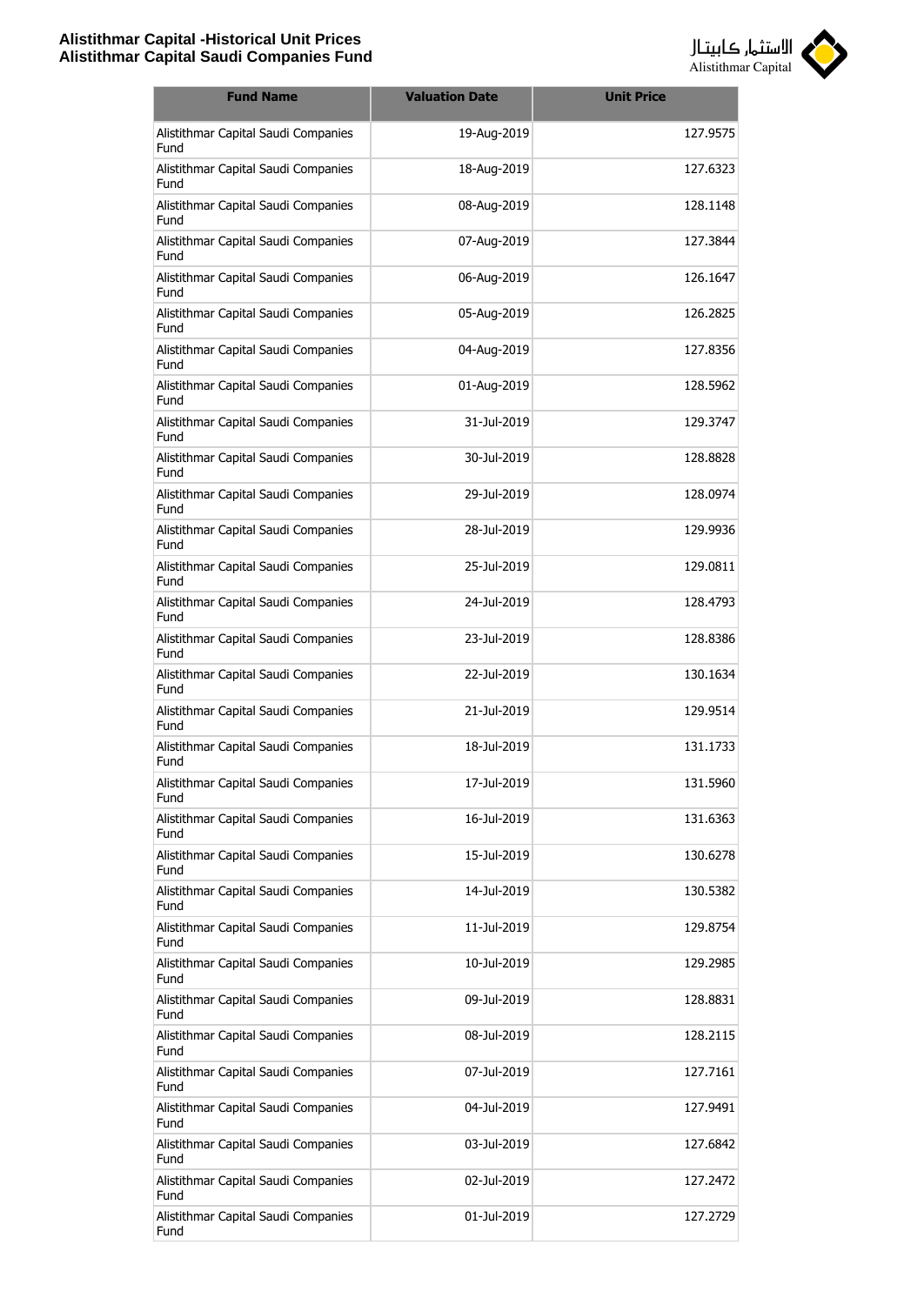

| <b>Fund Name</b>                            | <b>Valuation Date</b> | <b>Unit Price</b> |
|---------------------------------------------|-----------------------|-------------------|
| Alistithmar Capital Saudi Companies<br>Fund | 30-Jun-2019           | 126.6541          |
| Alistithmar Capital Saudi Companies<br>Fund | 27-Jun-2019           | 125.6681          |
| Alistithmar Capital Saudi Companies<br>Fund | 26-Jun-2019           | 124.7176          |
| Alistithmar Capital Saudi Companies<br>Fund | 25-Jun-2019           | 124.8603          |
| Alistithmar Capital Saudi Companies<br>Fund | 24-Jun-2019           | 124.3791          |
| Alistithmar Capital Saudi Companies<br>Fund | 23-Jun-2019           | 125.7864          |
| Alistithmar Capital Saudi Companies<br>Fund | 20-Jun-2019           | 127.1361          |
| Alistithmar Capital Saudi Companies<br>Fund | 19-Jun-2019           | 127.3505          |
| Alistithmar Capital Saudi Companies<br>Fund | 18-Jun-2019           | 127.4831          |
| Alistithmar Capital Saudi Companies<br>Fund | 17-Jun-2019           | 126.6526          |
| Alistithmar Capital Saudi Companies<br>Fund | 16-Jun-2019           | 125.3434          |
| Alistithmar Capital Saudi Companies<br>Fund | 13-Jun-2019           | 125.4247          |
| Alistithmar Capital Saudi Companies<br>Fund | 12-Jun-2019           | 127.7550          |
| Alistithmar Capital Saudi Companies<br>Fund | 11-Jun-2019           | 126.8549          |
| Alistithmar Capital Saudi Companies<br>Fund | 10-Jun-2019           | 125.1762          |
| Alistithmar Capital Saudi Companies<br>Fund | 09-Jun-2019           | 123.1754          |
| Alistithmar Capital Saudi Companies<br>Fund | 30-May-2019           | 120.67            |
| Alistithmar Capital Saudi Companies<br>Fund | 29-May-2019           | 119,2776          |
| Alistithmar Capital Saudi Companies<br>Fund | 28-May-2019           | 120.3947          |
| Alistithmar Capital Saudi Companies<br>Fund | 27-May-2019           | 118.4822          |
| Alistithmar Capital Saudi Companies<br>Fund | 26-May-2019           | 118.2415          |
| Alistithmar Capital Saudi Companies<br>Fund | 23-May-2019           | 119.9606          |
| Alistithmar Capital Saudi Companies<br>Fund | 22-May-2019           | 121.2761          |
| Alistithmar Capital Saudi Companies<br>Fund | 21-May-2019           | 120.9991          |
| Alistithmar Capital Saudi Companies<br>Fund | 20-May-2019           | 119.2754          |
| Alistithmar Capital Saudi Companies<br>Fund | 19-May-2019           | 120.1847          |
| Alistithmar Capital Saudi Companies<br>Fund | 16-May-2019           | 122.2079          |
| Alistithmar Capital Saudi Companies<br>Fund | 15-May-2019           | 120.2464          |
| Alistithmar Capital Saudi Companies<br>Fund | 14-May-2019           | 118.3647          |
| Alistithmar Capital Saudi Companies<br>Fund | 13-May-2019           | 118.2052          |
| Alistithmar Capital Saudi Companies<br>Fund | 12-May-2019           | 122.3596          |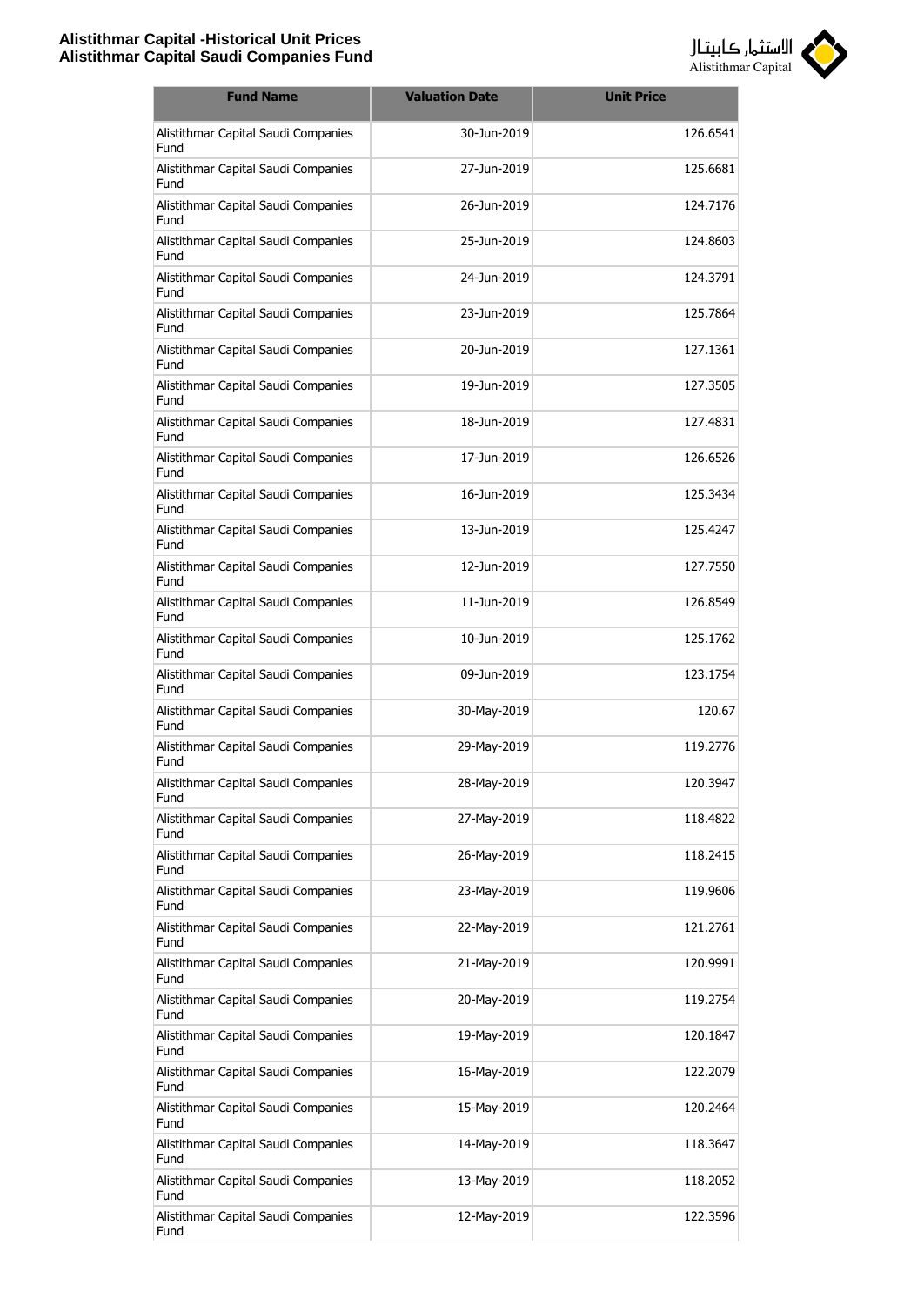

| <b>Fund Name</b>                            | <b>Valuation Date</b> | <b>Unit Price</b> |
|---------------------------------------------|-----------------------|-------------------|
| Alistithmar Capital Saudi Companies<br>Fund | 09-May-2019           | 124.3930          |
| Alistithmar Capital Saudi Companies<br>Fund | 08-May-2019           | 125.1649          |
| Alistithmar Capital Saudi Companies<br>Fund | 07-May-2019           | 125.5679          |
| Alistithmar Capital Saudi Companies<br>Fund | 06-May-2019           | 126.1351          |
| Alistithmar Capital Saudi Companies<br>Fund | 05-May-2019           | 128.0765          |
| Alistithmar Capital Saudi Companies<br>Fund | 02-May-2019           | 130.4593          |
| Alistithmar Capital Saudi Companies<br>Fund | 01-May-2019           | 130.6192          |
| Alistithmar Capital Saudi Companies<br>Fund | 30-Apr-2019           | 130.0746          |
| Alistithmar Capital Saudi Companies<br>Fund | 29-Apr-2019           | 129.7888          |
| Alistithmar Capital Saudi Companies<br>Fund | 28-Apr-2019           | 129.8772          |
| Alistithmar Capital Saudi Companies<br>Fund | 25-Apr-2019           | 130.1484          |
| Alistithmar Capital Saudi Companies<br>Fund | 24-Apr-2019           | 130.1822          |
| Alistithmar Capital Saudi Companies<br>Fund | 23-Apr-2019           | 129.8663          |
| Alistithmar Capital Saudi Companies<br>Fund | 22-Apr-2019           | 129.5427          |
| Alistithmar Capital Saudi Companies<br>Fund | 21-Apr-2019           | 130.2123          |
| Alistithmar Capital Saudi Companies<br>Fund | 18-Apr-2019           | 129.8933          |
| Alistithmar Capital Saudi Companies<br>Fund | 17-Apr-2019           | 130.6153          |
| Alistithmar Capital Saudi Companies<br>Fund | 16-Apr-2019           | 129.2471          |
| Alistithmar Capital Saudi Companies<br>Fund | 15-Apr-2019           | 128.5405          |
| Alistithmar Capital Saudi Companies<br>Fund | 14-Apr-2019           | 127.8914          |
| Alistithmar Capital Saudi Companies<br>Fund | 11-Apr-2019           | 128.1381          |
| Alistithmar Capital Saudi Companies<br>Fund | 10-Apr-2019           | 127.5299          |
| Alistithmar Capital Saudi Companies<br>Fund | 09-Apr-2019           | 126.9614          |
| Alistithmar Capital Saudi Companies<br>Fund | 08-Apr-2019           | 126.8225          |
| Alistithmar Capital Saudi Companies<br>Fund | 07-Apr-2019           | 126.2359          |
| Alistithmar Capital Saudi Companies<br>Fund | 04-Apr-2019           | 126.7220          |
| Alistithmar Capital Saudi Companies<br>Fund | 03-Apr-2019           | 125.3854          |
| Alistithmar Capital Saudi Companies<br>Fund | 02-Apr-2019           | 125.0486          |
| Alistithmar Capital Saudi Companies<br>Fund | 01-Apr-2019           | 124.4177          |
| Alistithmar Capital Saudi Companies<br>Fund | 31-Mar-2019           | 123.5334          |
| Alistithmar Capital Saudi Companies<br>Fund | 28-Mar-2019           | 122.9966          |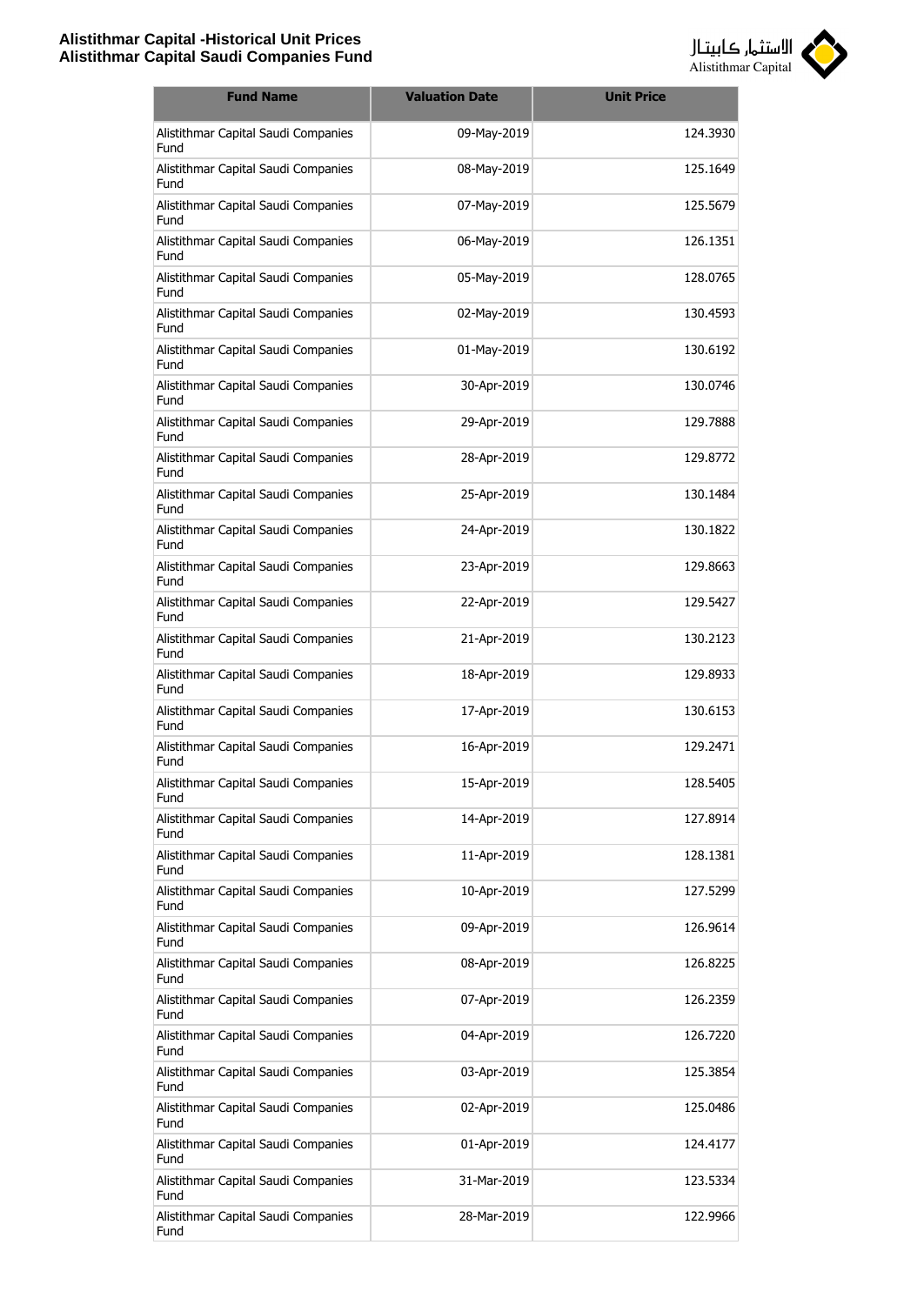

| <b>Fund Name</b>                            | <b>Valuation Date</b> | <b>Unit Price</b> |
|---------------------------------------------|-----------------------|-------------------|
| Alistithmar Capital Saudi Companies<br>Fund | 27-Mar-2019           | 122.7247          |
| Alistithmar Capital Saudi Companies<br>Fund | 26-Mar-2019           | 121.4897          |
| Alistithmar Capital Saudi Companies<br>Fund | 25-Mar-2019           | 121.1796          |
| Alistithmar Capital Saudi Companies<br>Fund | 24-Mar-2019           | 120.8273          |
| Alistithmar Capital Saudi Companies<br>Fund | 21-Mar-2019           | 121.8474          |
| Alistithmar Capital Saudi Companies<br>Fund | 20-Mar-2019           | 121.1341          |
| Alistithmar Capital Saudi Companies<br>Fund | 19-Mar-2019           | 121.3876          |
| Alistithmar Capital Saudi Companies<br>Fund | 18-Mar-2019           | 121.1753          |
| Alistithmar Capital Saudi Companies<br>Fund | 17-Mar-2019           | 120.0411          |
| Alistithmar Capital Saudi Companies<br>Fund | 14-Mar-2019           | 120.2537          |
| Alistithmar Capital Saudi Companies<br>Fund | 13-Mar-2019           | 119.3679          |
| Alistithmar Capital Saudi Companies<br>Fund | 12-Mar-2019           | 117.9722          |
| Alistithmar Capital Saudi Companies<br>Fund | 11-Mar-2019           | 117.9264          |
| Alistithmar Capital Saudi Companies<br>Fund | 10-Mar-2019           | 118.2827          |
| Alistithmar Capital Saudi Companies<br>Fund | 07-Mar-2019           | 118.3717          |
| Alistithmar Capital Saudi Companies<br>Fund | 06-Mar-2019           | 119.1539          |
| Alistithmar Capital Saudi Companies<br>Fund | 05-Mar-2019           | 119.2024          |
| Alistithmar Capital Saudi Companies<br>Fund | 04-Mar-2019           | 119.5584          |
| Alistithmar Capital Saudi Companies<br>Fund | 03-Mar-2019           | 119.1907          |
| Alistithmar Capital Saudi Companies<br>Fund | 28-Feb-2019           | 118.6867          |
| Alistithmar Capital Saudi Companies<br>Fund | 27-Feb-2019           | 118.4364          |
| Alistithmar Capital Saudi Companies<br>Fund | 26-Feb-2019           | 118.1091          |
| Alistithmar Capital Saudi Companies<br>Fund | 25-Feb-2019           | 117.7078          |
| Alistithmar Capital Saudi Companies<br>Fund | 24-Feb-2019           | 118.5703          |
| Alistithmar Capital Saudi Companies<br>Fund | 21-Feb-2019           | 118.6841          |
| Alistithmar Capital Saudi Companies<br>Fund | 20-Feb-2019           | 118.8154          |
| Alistithmar Capital Saudi Companies<br>Fund | 19-Feb-2019           | 118.3752          |
| Alistithmar Capital Saudi Companies<br>Fund | 18-Feb-2019           | 118.8683          |
| Alistithmar Capital Saudi Companies<br>Fund | 17-Feb-2019           | 119.1748          |
| Alistithmar Capital Saudi Companies<br>Fund | 14-Feb-2019           | 119.1435          |
| Alistithmar Capital Saudi Companies<br>Fund | 13-Feb-2019           | 119.0452          |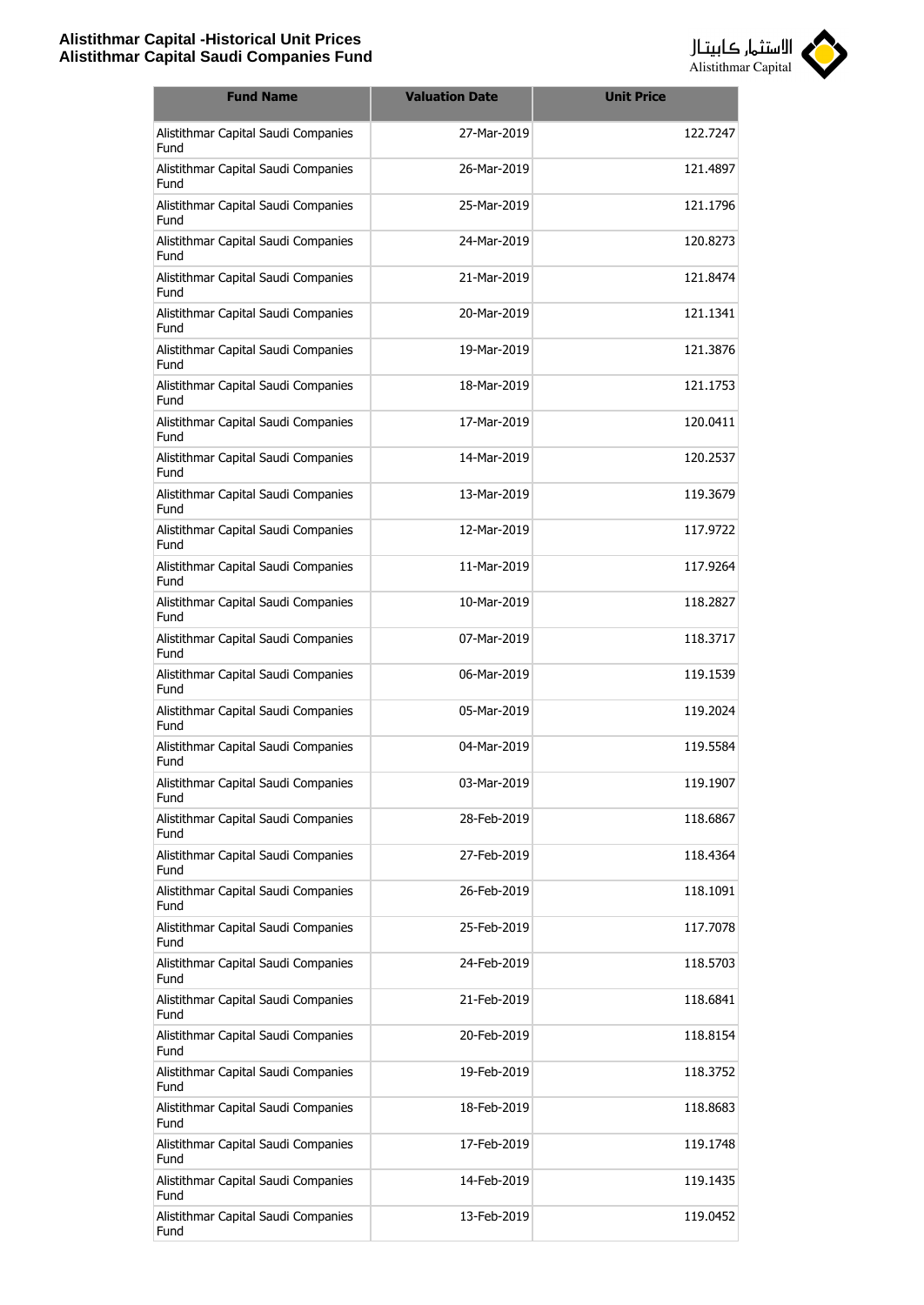

| <b>Fund Name</b>                            | <b>Valuation Date</b> | <b>Unit Price</b> |
|---------------------------------------------|-----------------------|-------------------|
| Alistithmar Capital Saudi Companies<br>Fund | 12-Feb-2019           | 118.7397          |
| Alistithmar Capital Saudi Companies<br>Fund | 11-Feb-2019           | 118.0719          |
| Alistithmar Capital Saudi Companies<br>Fund | 10-Feb-2019           | 118.7386          |
| Alistithmar Capital Saudi Companies<br>Fund | 07-Feb-2019           | 119.0768          |
| Alistithmar Capital Saudi Companies<br>Fund | 06-Feb-2019           | 119.4042          |
| Alistithmar Capital Saudi Companies<br>Fund | 05-Feb-2019           | 119.8266          |
| Alistithmar Capital Saudi Companies<br>Fund | 04-Feb-2019           | 118.6187          |
| Alistithmar Capital Saudi Companies<br>Fund | 03-Feb-2019           | 118.5324          |
| Alistithmar Capital Saudi Companies<br>Fund | 31-Jan-2019           | 118.8978          |
| Alistithmar Capital Saudi Companies<br>Fund | 30-Jan-2019           | 119.3510          |
| Alistithmar Capital Saudi Companies<br>Fund | 29-1an-2019           | 119.1387          |
| Alistithmar Capital Saudi Companies<br>Fund | 28-Jan-2019           | 119.4962          |
| Alistithmar Capital Saudi Companies<br>Fund | 27-Jan-2019           | 117.5997          |
| Alistithmar Capital Saudi Companies<br>Fund | 24-Jan-2019           | 116.4959          |
| Alistithmar Capital Saudi Companies<br>Fund | 23-Jan-2019           | 117.1774          |
| Alistithmar Capital Saudi Companies<br>Fund | 22-Jan-2019           | 116.2171          |
| Alistithmar Capital Saudi Companies<br>Fund | 21-Jan-2019           | 116.3616          |
| Alistithmar Capital Saudi Companies<br>Fund | 20-Jan-2019           | 116.7028          |
| Alistithmar Capital Saudi Companies<br>Fund | 17-Jan-2019           | 117.3270          |
| Alistithmar Capital Saudi Companies<br>Fund | 16-Jan-2019           | 117.0235          |
| Alistithmar Capital Saudi Companies<br>Fund | 15-Jan-2019           | 116.6938          |
| Alistithmar Capital Saudi Companies<br>Fund | 14-Jan-2019           | 115.7799          |
| Alistithmar Capital Saudi Companies<br>Fund | 13-Jan-2019           | 116.1946          |
| Alistithmar Capital Saudi Companies<br>Fund | 10-Jan-2019           | 115.2406          |
| Alistithmar Capital Saudi Companies<br>Fund | 09-Jan-2019           | 114.2370          |
| Alistithmar Capital Saudi Companies<br>Fund | 08-Jan-2019           | 113.2161          |
| Alistithmar Capital Saudi Companies<br>Fund | 07-Jan-2019           | 113.2481          |
| Alistithmar Capital Saudi Companies<br>Fund | 06-Jan-2019           | 111.6363          |
| Alistithmar Capital Saudi Companies<br>Fund | 03-Jan-2019           | 109.7447          |
| Alistithmar Capital Saudi Companies<br>Fund | 02-Jan-2019           | 108.8399          |
| Alistithmar Capital Saudi Companies<br>Fund | 01-Jan-2019           | 108.8980          |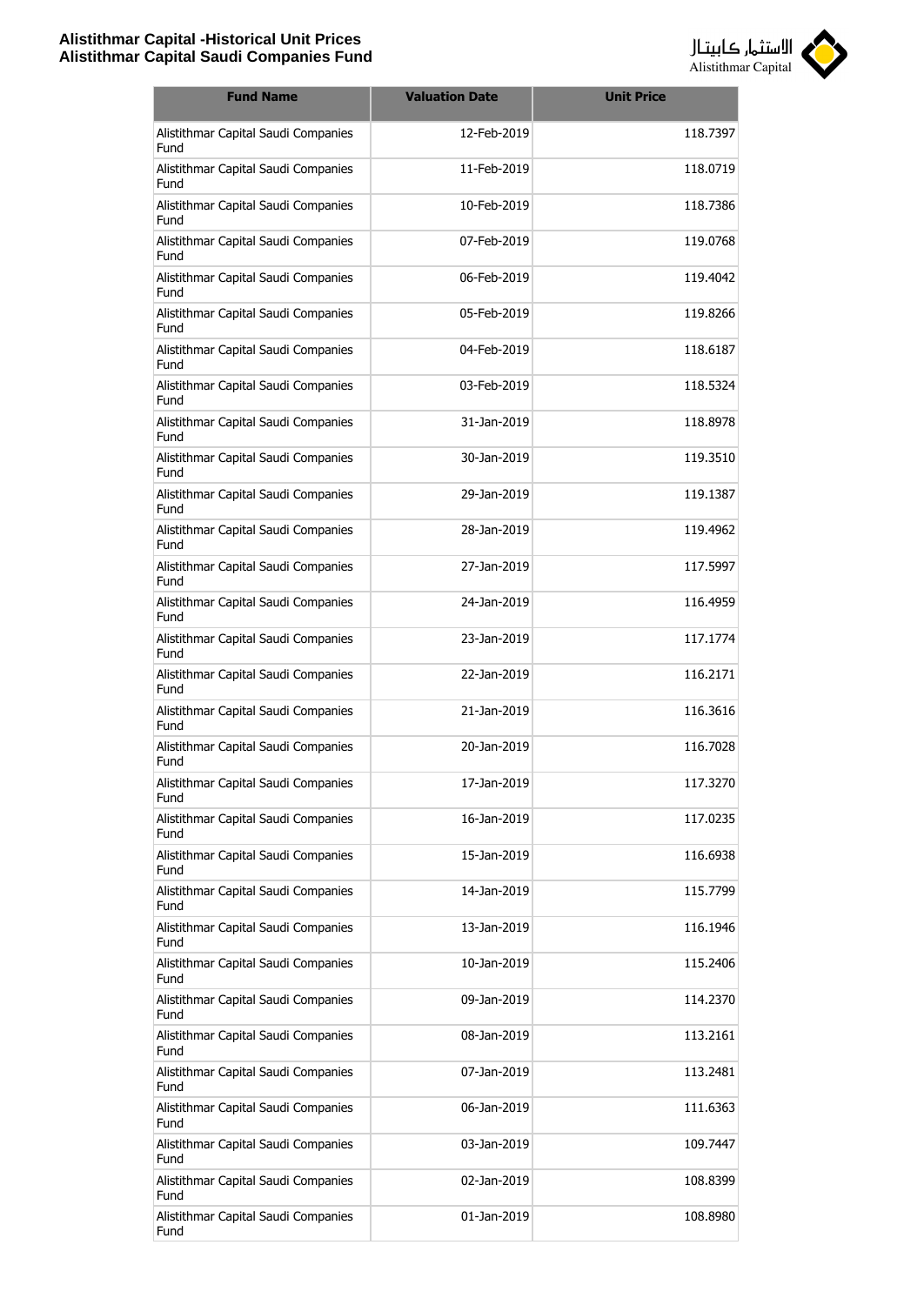

| <b>Fund Name</b>                            | <b>Valuation Date</b> | <b>Unit Price</b> |
|---------------------------------------------|-----------------------|-------------------|
| Alistithmar Capital Saudi Companies<br>Fund | 31-Dec-2018           | 109.2534          |
| Alistithmar Capital Saudi Companies<br>Fund | 30-Dec-2018           | 108.6035          |
| Alistithmar Capital Saudi Companies<br>Fund | 27-Dec-2018           | 107.8297          |
| Alistithmar Capital Saudi Companies<br>Fund | 26-Dec-2018           | 107.2097          |
| Alistithmar Capital Saudi Companies<br>Fund | 25-Dec-2018           | 107.3841          |
| Alistithmar Capital Saudi Companies<br>Fund | 24-Dec-2018           | 108.5076          |
| Alistithmar Capital Saudi Companies<br>Fund | 23-Dec-2018           | 108.2085          |
| Alistithmar Capital Saudi Companies<br>Fund | 20-Dec-2018           | 108.3192          |
| Alistithmar Capital Saudi Companies<br>Fund | 19-Dec-2018           | 109.9061          |
| Alistithmar Capital Saudi Companies<br>Fund | 18-Dec-2018           | 111.3425          |
| Alistithmar Capital Saudi Companies<br>Fund | 17-Dec-2018           | 111.5045          |
| Alistithmar Capital Saudi Companies<br>Fund | 16-Dec-2018           | 110.6272          |
| Alistithmar Capital Saudi Companies<br>Fund | 13-Dec-2018           | 110.5282          |
| Alistithmar Capital Saudi Companies<br>Fund | 12-Dec-2018           | 110.1792          |
| Alistithmar Capital Saudi Companies<br>Fund | 11-Dec-2018           | 109.5662          |
| Alistithmar Capital Saudi Companies<br>Fund | 10-Dec-2018           | 109.3045          |
| Alistithmar Capital Saudi Companies<br>Fund | 09-Dec-2018           | 109.5365          |
| Alistithmar Capital Saudi Companies<br>Fund | 06-Dec-2018           | 109.5749          |
| Alistithmar Capital Saudi Companies<br>Fund | 05-Dec-2018           | 110.1163          |
| Alistithmar Capital Saudi Companies<br>Fund | 04-Dec-2018           | 110.5349          |
| Alistithmar Capital Saudi Companies<br>Fund | 03-Dec-2018           | 110.5503          |
| Alistithmar Capital Saudi Companies<br>Fund | 02-Dec-2018           | 109.5310          |
| Alistithmar Capital Saudi Companies<br>Fund | 29-Nov-2018           | 107.1671          |
| Alistithmar Capital Saudi Companies<br>Fund | 28-Nov-2018           | 106.5776          |
| Alistithmar Capital Saudi Companies<br>Fund | 27-Nov-2018           | 105.5634          |
| Alistithmar Capital Saudi Companies<br>Fund | 26-Nov-2018           | 104.9521          |
| Alistithmar Capital Saudi Companies<br>Fund | 25-Nov-2018           | 104.9049          |
| Alistithmar Capital Saudi Companies<br>Fund | 22-Nov-2018           | 106.4669          |
| Alistithmar Capital Saudi Companies<br>Fund | 21-Nov-2018           | 105.4052          |
| Alistithmar Capital Saudi Companies<br>Fund | 20-Nov-2018           | 105.2688          |
| Alistithmar Capital Saudi Companies<br>Fund | 19-Nov-2018           | 106.0136          |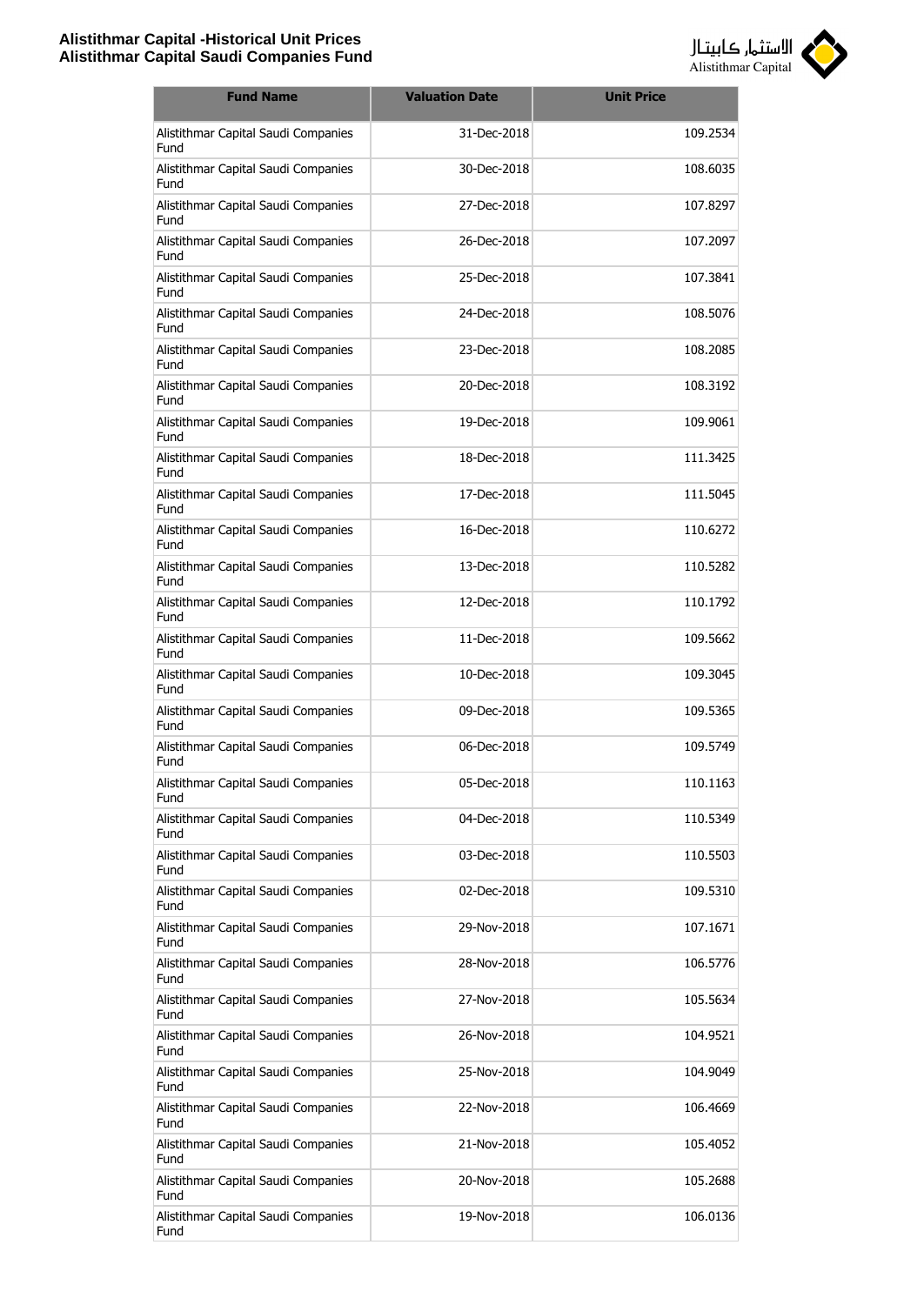

| <b>Fund Name</b>                            | <b>Valuation Date</b> | <b>Unit Price</b> |
|---------------------------------------------|-----------------------|-------------------|
| Alistithmar Capital Saudi Companies<br>Fund | 18-Nov-2018           | 105.4296          |
| Alistithmar Capital Saudi Companies<br>Fund | 15-Nov-2018           | 107.5886          |
| Alistithmar Capital Saudi Companies<br>Fund | 14-Nov-2018           | 107.4555          |
| Alistithmar Capital Saudi Companies<br>Fund | 13-Nov-2018           | 108.7106          |
| Alistithmar Capital Saudi Companies<br>Fund | 12-Nov-2018           | 109.0755          |
| Alistithmar Capital Saudi Companies<br>Fund | 11-Nov-2018           | 108.4221          |
| Alistithmar Capital Saudi Companies<br>Fund | 08-Nov-2018           | 108.8820          |
| Alistithmar Capital Saudi Companies<br>Fund | 07-Nov-2018           | 109.3448          |
| Alistithmar Capital Saudi Companies<br>Fund | 06-Nov-2018           | 110.2174          |
| Alistithmar Capital Saudi Companies<br>Fund | 05-Nov-2018           | 110.0955          |
| Alistithmar Capital Saudi Companies<br>Fund | 04-Nov-2018           | 111.1470          |
| Alistithmar Capital Saudi Companies<br>Fund | 01-Nov-2018           | 111.3236          |
| Alistithmar Capital Saudi Companies<br>Fund | 31-Oct-2018           | 111.8313          |
| Alistithmar Capital Saudi Companies<br>Fund | 30-Oct-2018           | 111.0916          |
| Alistithmar Capital Saudi Companies<br>Fund | 29-Oct-2018           | 111.5259          |
| Alistithmar Capital Saudi Companies<br>Fund | 28-Oct-2018           | 111.2776          |
| Alistithmar Capital Saudi Companies<br>Fund | 25-Oct-2018           | 110.8460          |
| Alistithmar Capital Saudi Companies<br>Fund | 24-Oct-2018           | 105.8759          |
| Alistithmar Capital Saudi Companies<br>Fund | 23-Oct-2018           | 106.0522          |
| Alistithmar Capital Saudi Companies<br>Fund | 22-Oct-2018           | 105.9638          |
| Alistithmar Capital Saudi Companies<br>Fund | 21-Oct-2018           | 107.0556          |
| Alistithmar Capital Saudi Companies<br>Fund | 18-Oct-2018           | 107.2008          |
| Alistithmar Capital Saudi Companies<br>Fund | 17-Oct-2018           | 107.5199          |
| Alistithmar Capital Saudi Companies<br>Fund | 16-Oct-2018           | 106.2359          |
| Alistithmar Capital Saudi Companies<br>Fund | 15-Oct-2018           | 105.0143          |
| Alistithmar Capital Saudi Companies<br>Fund | 14-Oct-2018           | 100.7274          |
| Alistithmar Capital Saudi Companies<br>Fund | 11-Oct-2018           | 106.0117          |
| Alistithmar Capital Saudi Companies<br>Fund | 10-Oct-2018           | 110.5132          |
| Alistithmar Capital Saudi Companies<br>Fund | 09-Oct-2018           | 111.8005          |
| Alistithmar Capital Saudi Companies<br>Fund | 08-Oct-2018           | 112.1130          |
| Alistithmar Capital Saudi Companies<br>Fund | 07-Oct-2018           | 112.1072          |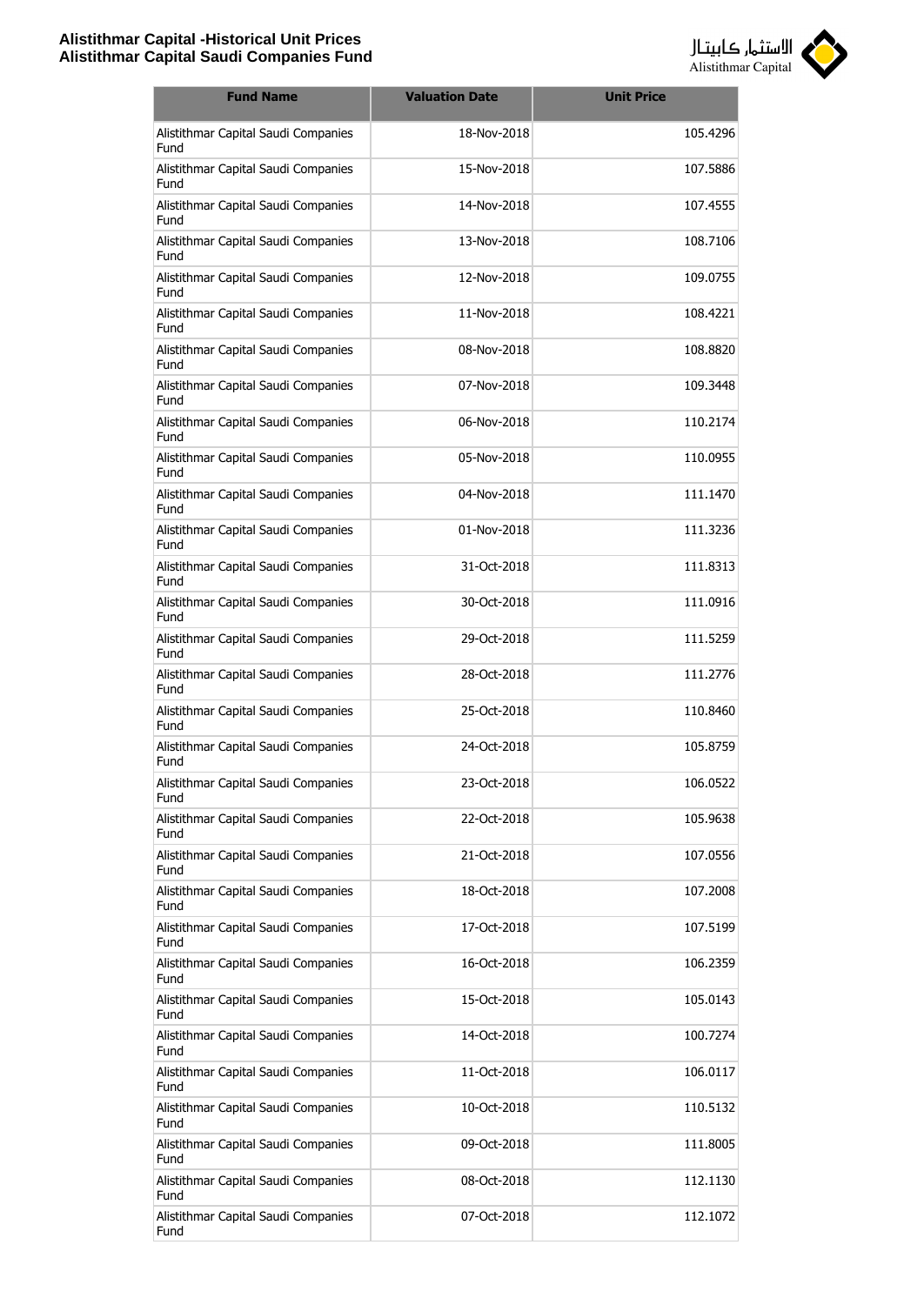

| <b>Fund Name</b>                            | <b>Valuation Date</b> | <b>Unit Price</b> |
|---------------------------------------------|-----------------------|-------------------|
| Alistithmar Capital Saudi Companies<br>Fund | 04-Oct-2018           | 114.3220          |
| Alistithmar Capital Saudi Companies<br>Fund | 03-Oct-2018           | 114.5780          |
| Alistithmar Capital Saudi Companies<br>Fund | 02-Oct-2018           | 114.5145          |
| Alistithmar Capital Saudi Companies<br>Fund | 01-Oct-2018           | 115.4542          |
| Alistithmar Capital Saudi Companies<br>Fund | 30-Sep-2018           | 114.8101          |
| Alistithmar Capital Saudi Companies<br>Fund | 27-Sep-2018           | 113.2955          |
| Alistithmar Capital Saudi Companies<br>Fund | 26-Sep-2018           | 113.0676          |
| Alistithmar Capital Saudi Companies<br>Fund | 25-Sep-2018           | 113,4808          |
| Alistithmar Capital Saudi Companies<br>Fund | 20-Sep-2018           | 111.5437          |
| Alistithmar Capital Saudi Companies<br>Fund | 19-Sep-2018           | 110.7524          |
| Alistithmar Capital Saudi Companies<br>Fund | 18-Sep-2018           | 109.5123          |
| Alistithmar Capital Saudi Companies<br>Fund | 17-Sep-2018           | 108.9519          |
| Alistithmar Capital Saudi Companies<br>Fund | 16-Sep-2018           | 107.7272          |
| Alistithmar Capital Saudi Companies<br>Fund | 13-Sep-2018           | 109.6253          |
| Alistithmar Capital Saudi Companies<br>Fund | 12-Sep-2018           | 110.2911          |
| Alistithmar Capital Saudi Companies<br>Fund | 11-Sep-2018           | 111.1796          |
| Alistithmar Capital Saudi Companies<br>Fund | 10-Sep-2018           | 111.0950          |
| Alistithmar Capital Saudi Companies<br>Fund | 09-Sep-2018           | 111.2063          |
| Alistithmar Capital Saudi Companies<br>Fund | 06-Sep-2018           | 110.6747          |
| Alistithmar Capital Saudi Companies<br>Fund | 05-Sep-2018           | 111.2167          |
| Alistithmar Capital Saudi Companies<br>Fund | 04-Sep-2018           | 114.8860          |
| Alistithmar Capital Saudi Companies<br>Fund | 03-Sep-2018           | 114.7572          |
| Alistithmar Capital Saudi Companies<br>Fund | 02-Sep-2018           | 114.5976          |
| Alistithmar Capital Saudi Companies<br>Fund | 30-Aug-2018           | 114.9861          |
| Alistithmar Capital Saudi Companies<br>Fund | 29-Aug-2018           | 116.0275          |
| Alistithmar Capital Saudi Companies<br>Fund | 28-Aug-2018           | 116.2767          |
| Alistithmar Capital Saudi Companies<br>Fund | 27-Aug-2018           | 115.6773          |
| Alistithmar Capital Saudi Companies<br>Fund | 26-Aug-2018           | 115.7208          |
| Alistithmar Capital Saudi Companies<br>Fund | 16-Aug-2018           | 114.4302          |
| Alistithmar Capital Saudi Companies<br>Fund | 15-Aug-2018           | 114.3745          |
| Alistithmar Capital Saudi Companies<br>Fund | 14-Aug-2018           | 114.7382          |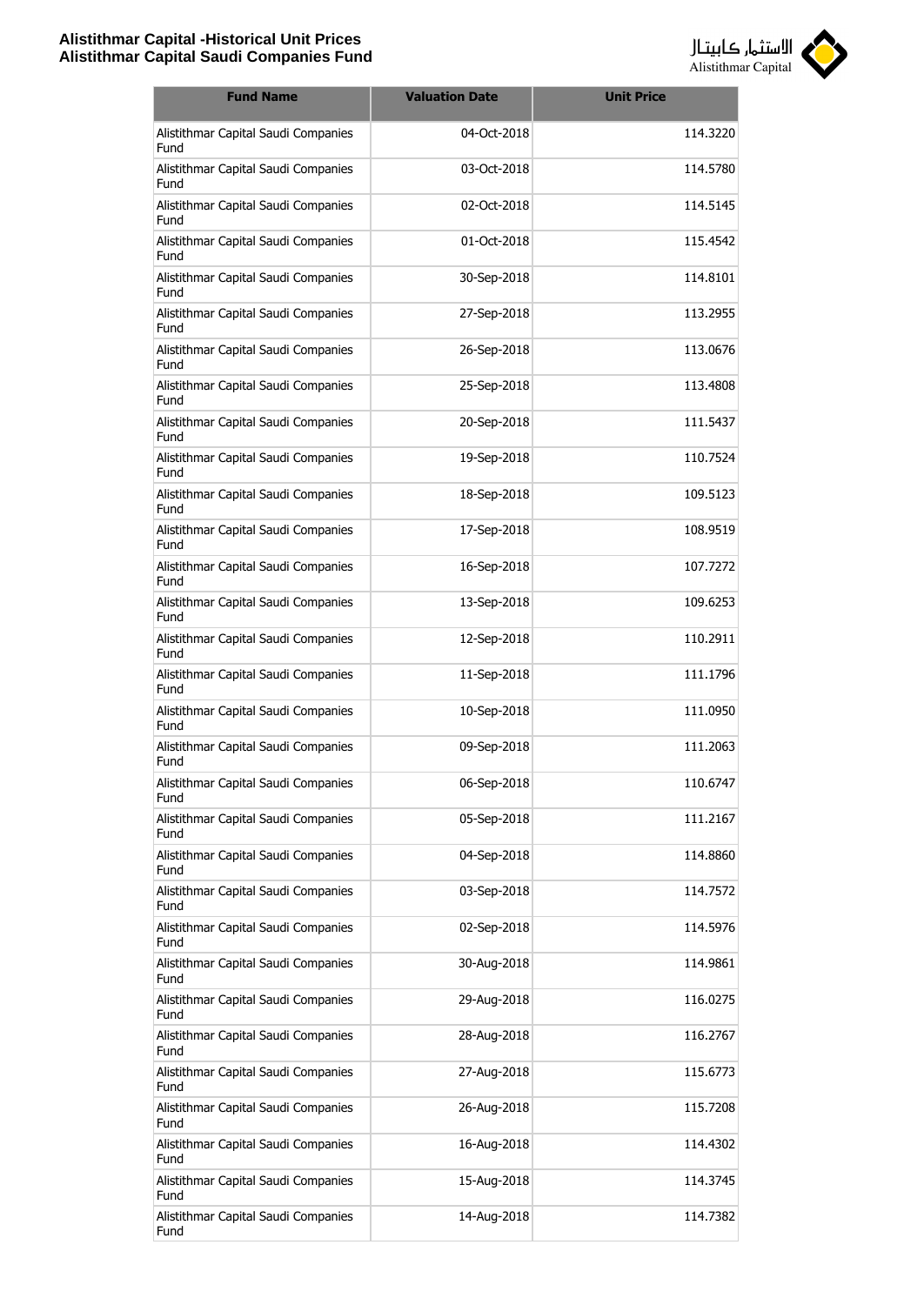

| <b>Fund Name</b>                            | <b>Valuation Date</b> | <b>Unit Price</b> |
|---------------------------------------------|-----------------------|-------------------|
| Alistithmar Capital Saudi Companies<br>Fund | 13-Aug-2018           | 114.3445          |
| Alistithmar Capital Saudi Companies<br>Fund | 12-Aug-2018           | 116.6349          |
| Alistithmar Capital Saudi Companies<br>Fund | 09-Aug-2018           | 117.7260          |
| Alistithmar Capital Saudi Companies<br>Fund | 08-Aug-2018           | 118.0443          |
| Alistithmar Capital Saudi Companies<br>Fund | 07-Aug-2018           | 118.2088          |
| Alistithmar Capital Saudi Companies<br>Fund | 06-Aug-2018           | 118.1817          |
| Alistithmar Capital Saudi Companies<br>Fund | 05-Aug-2018           | 118.2067          |
| Alistithmar Capital Saudi Companies<br>Fund | 02-Aug-2018           | 118.3018          |
| Alistithmar Capital Saudi Companies<br>Fund | 01-Aug-2018           | 118.7738          |
| Alistithmar Capital Saudi Companies<br>Fund | 31-Jul-2018           | 118.9425          |
| Alistithmar Capital Saudi Companies<br>Fund | 30-Jul-2018           | 119.1181          |
| Alistithmar Capital Saudi Companies<br>Fund | 29-Jul-2018           | 118,9223          |
| Alistithmar Capital Saudi Companies<br>Fund | 26-Jul-2018           | 119.4512          |
| Alistithmar Capital Saudi Companies<br>Fund | 25-Jul-2018           | 120.1006          |
| Alistithmar Capital Saudi Companies<br>Fund | 24-Jul-2018           | 120.1536          |
| Alistithmar Capital Saudi Companies<br>Fund | 23-Jul-2018           | 121.3570          |
| Alistithmar Capital Saudi Companies<br>Fund | 22-Jul-2018           | 121.6797          |
| Alistithmar Capital Saudi Companies<br>Fund | 19-Jul-2018           | 121.0369          |
| Alistithmar Capital Saudi Companies<br>Fund | 18-Jul-2018           | 120.9692          |
| Alistithmar Capital Saudi Companies<br>Fund | 17-Jul-2018           | 121.3763          |
| Alistithmar Capital Saudi Companies<br>Fund | 16-Jul-2018           | 121.8843          |
| Alistithmar Capital Saudi Companies<br>Fund | 15-Jul-2018           | 121.0792          |
| Alistithmar Capital Saudi Companies<br>Fund | 12-Jul-2018           | 120.4081          |
| Alistithmar Capital Saudi Companies<br>Fund | 11-Jul-2018           | 120.6698          |
| Alistithmar Capital Saudi Companies<br>Fund | 10-Jul-2018           | 120.7487          |
| Alistithmar Capital Saudi Companies<br>Fund | 09-Jul-2018           | 119.9288          |
| Alistithmar Capital Saudi Companies<br>Fund | 08-Jul-2018           | 118.3885          |
| Alistithmar Capital Saudi Companies<br>Fund | 05-Jul-2018           | 118.4651          |
| Alistithmar Capital Saudi Companies<br>Fund | 04-Jul-2018           | 119.3024          |
| Alistithmar Capital Saudi Companies<br>Fund | 03-Jul-2018           | 118.9773          |
| Alistithmar Capital Saudi Companies<br>Fund | 02-Jul-2018           | 119.2481          |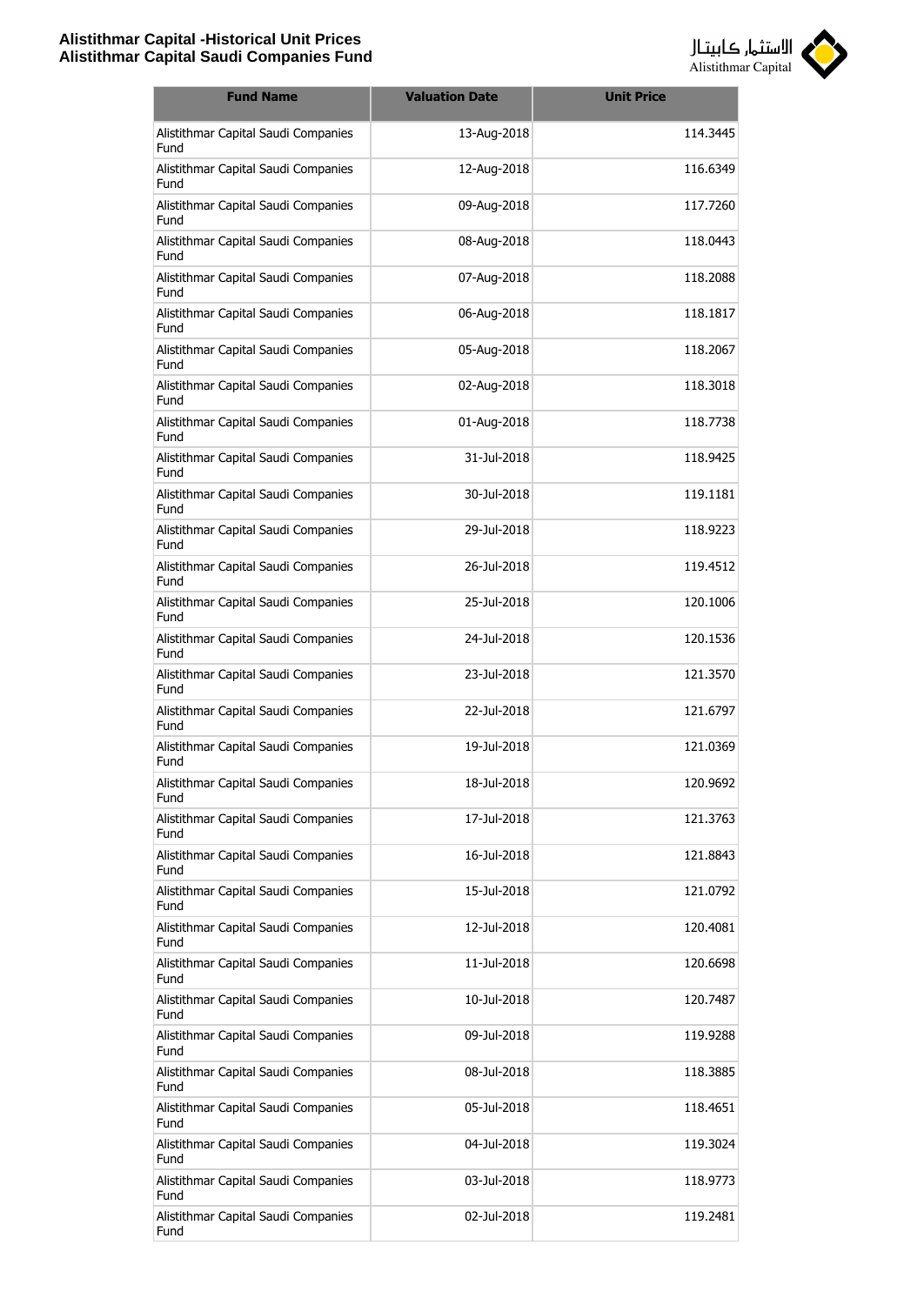

| <b>Fund Name</b>                            | <b>Valuation Date</b> | <b>Unit Price</b> |
|---------------------------------------------|-----------------------|-------------------|
| Alistithmar Capital Saudi Companies<br>Fund | 01-Jul-2018           | 120.1859          |
| Alistithmar Capital Saudi Companies<br>Fund | 28-Jun-2018           | 119.8903          |
| Alistithmar Capital Saudi Companies<br>Fund | 27-Jun-2018           | 120.2618          |
| Alistithmar Capital Saudi Companies<br>Fund | 26-Jun-2018           | 119.8503          |
| Alistithmar Capital Saudi Companies<br>Fund | 25-Jun-2018           | 120.4903          |
| Alistithmar Capital Saudi Companies<br>Fund | 24-Jun-2018           | 120.8398          |
| Alistithmar Capital Saudi Companies<br>Fund | 21-Jun-2018           | 118.7582          |
| Alistithmar Capital Saudi Companies<br>Fund | 20-Jun-2018           | 118.3361          |
| Alistithmar Capital Saudi Companies<br>Fund | 12-Jun-2018           | 119.5790          |
| Alistithmar Capital Saudi Companies<br>Fund | 11-Jun-2018           | 119.1611          |
| Alistithmar Capital Saudi Companies<br>Fund | 10-Jun-2018           | 119.3844          |
| Alistithmar Capital Saudi Companies<br>Fund | 07-Jun-2018           | 119.7147          |
| Alistithmar Capital Saudi Companies<br>Fund | 06-Jun-2018           | 119.9576          |
| Alistithmar Capital Saudi Companies<br>Fund | 05-Jun-2018           | 120.0212          |
| Alistithmar Capital Saudi Companies<br>Fund | 04-Jun-2018           | 119.4034          |
| Alistithmar Capital Saudi Companies<br>Fund | 03-Jun-2018           | 119.2022          |
| Alistithmar Capital Saudi Companies<br>Fund | 31-May-2018           | 117.4999          |
| Alistithmar Capital Saudi Companies<br>Fund | 30-May-2018           | 115.8172          |
| Alistithmar Capital Saudi Companies<br>Fund | 29-May-2018           | 115.8169          |
| Alistithmar Capital Saudi Companies<br>Fund | 28-May-2018           | 115.8092          |
| Alistithmar Capital Saudi Companies<br>Fund | 27-May-2018           | 115.8092          |
| Alistithmar Capital Saudi Companies<br>Fund | 24-May-2018           | 116.3496          |
| Alistithmar Capital Saudi Companies<br>Fund | 23-May-2018           | 116.1063          |
| Alistithmar Capital Saudi Companies<br>Fund | 22-May-2018           | 116.2288          |
| Alistithmar Capital Saudi Companies<br>Fund | 21-May-2018           | 115.2297          |
| Alistithmar Capital Saudi Companies<br>Fund | 20-May-2018           | 115.4778          |
| Alistithmar Capital Saudi Companies<br>Fund | 17-May-2018           | 115.5097          |
| Alistithmar Capital Saudi Companies<br>Fund | 16-May-2018           | 115.1204          |
| Alistithmar Capital Saudi Companies<br>Fund | 15-May-2018           | 116.1633          |
| Alistithmar Capital Saudi Companies<br>Fund | 14-May-2018           | 116.2757          |
| Alistithmar Capital Saudi Companies<br>Fund | 13-May-2018           | 115.8870          |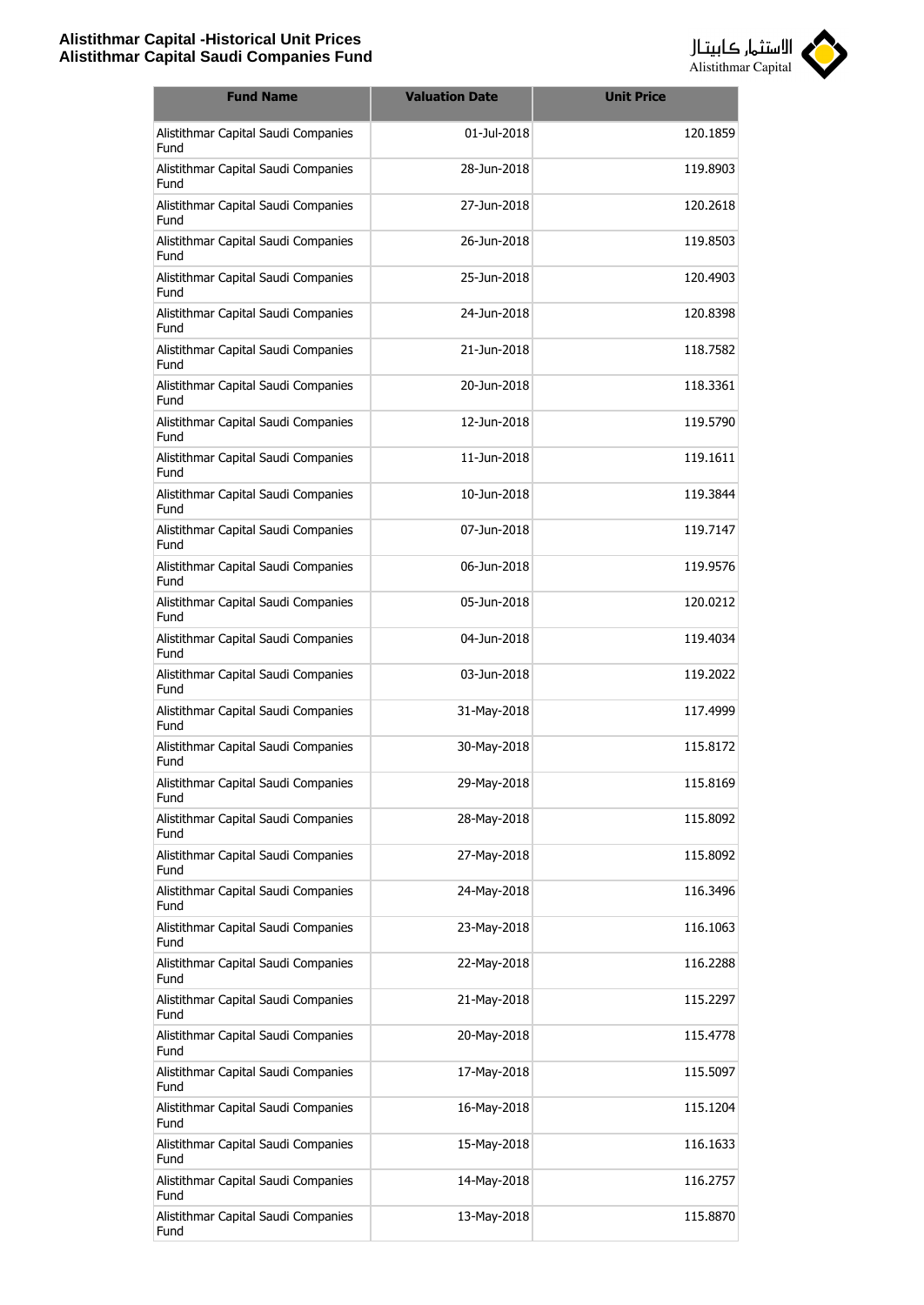

| <b>Fund Name</b>                            | <b>Valuation Date</b> | <b>Unit Price</b> |
|---------------------------------------------|-----------------------|-------------------|
| Alistithmar Capital Saudi Companies<br>Fund | 10-May-2018           | 114.4337          |
| Alistithmar Capital Saudi Companies<br>Fund | 09-May-2018           | 113.9481          |
| Alistithmar Capital Saudi Companies<br>Fund | 08-May-2018           | 115.5595          |
| Alistithmar Capital Saudi Companies<br>Fund | 07-May-2018           | 116.5304          |
| Alistithmar Capital Saudi Companies<br>Fund | 06-May-2018           | 116.4931          |
| Alistithmar Capital Saudi Companies<br>Fund | 03-May-2018           | 116.1514          |
| Alistithmar Capital Saudi Companies<br>Fund | 02-May-2018           | 116.7094          |
| Alistithmar Capital Saudi Companies<br>Fund | 01-May-2018           | 117.5582          |
| Alistithmar Capital Saudi Companies<br>Fund | 30-Apr-2018           | 118.3571          |
| Alistithmar Capital Saudi Companies<br>Fund | 29-Apr-2018           | 119.1460          |
| Alistithmar Capital Saudi Companies<br>Fund | 26-Apr-2018           | 119.6865          |
| Alistithmar Capital Saudi Companies<br>Fund | 25-Apr-2018           | 120.7818          |
| Alistithmar Capital Saudi Companies<br>Fund | 24-Apr-2018           | 121.8140          |
| Alistithmar Capital Saudi Companies<br>Fund | 23-Apr-2018           | 122.7538          |
| Alistithmar Capital Saudi Companies<br>Fund | 22-Apr-2018           | 121.7968          |
| Alistithmar Capital Saudi Companies<br>Fund | 19-Apr-2018           | 121.9417          |
| Alistithmar Capital Saudi Companies<br>Fund | 18-Apr-2018           | 120.0569          |
| Alistithmar Capital Saudi Companies<br>Fund | 17-Apr-2018           | 119.7134          |
| Alistithmar Capital Saudi Companies<br>Fund | 16-Apr-2018           | 119.1833          |
| Alistithmar Capital Saudi Companies<br>Fund | 15-Apr-2018           | 117.1804          |
| Alistithmar Capital Saudi Companies<br>Fund | 12-Apr-2018           | 115.0147          |
| Alistithmar Capital Saudi Companies<br>Fund | 11-Apr-2018           | 114.7059          |
| Alistithmar Capital Saudi Companies<br>Fund | 10-Apr-2018           | 116.6154          |
| Alistithmar Capital Saudi Companies<br>Fund | 09-Apr-2018           | 116.8148          |
| Alistithmar Capital Saudi Companies<br>Fund | 08-Apr-2018           | 117.14            |
| Alistithmar Capital Saudi Companies<br>Fund | 05-Apr-2018           | 116.3093          |
| Alistithmar Capital Saudi Companies<br>Fund | 04-Apr-2018           | 114.4205          |
| Alistithmar Capital Saudi Companies<br>Fund | 03-Apr-2018           | 113.7411          |
| Alistithmar Capital Saudi Companies<br>Fund | 02-Apr-2018           | 113.5382          |
| Alistithmar Capital Saudi Companies<br>Fund | 01-Apr-2018           | 113.1688          |
| Alistithmar Capital Saudi Companies<br>Fund | 29-Mar-2018           | 114.2237          |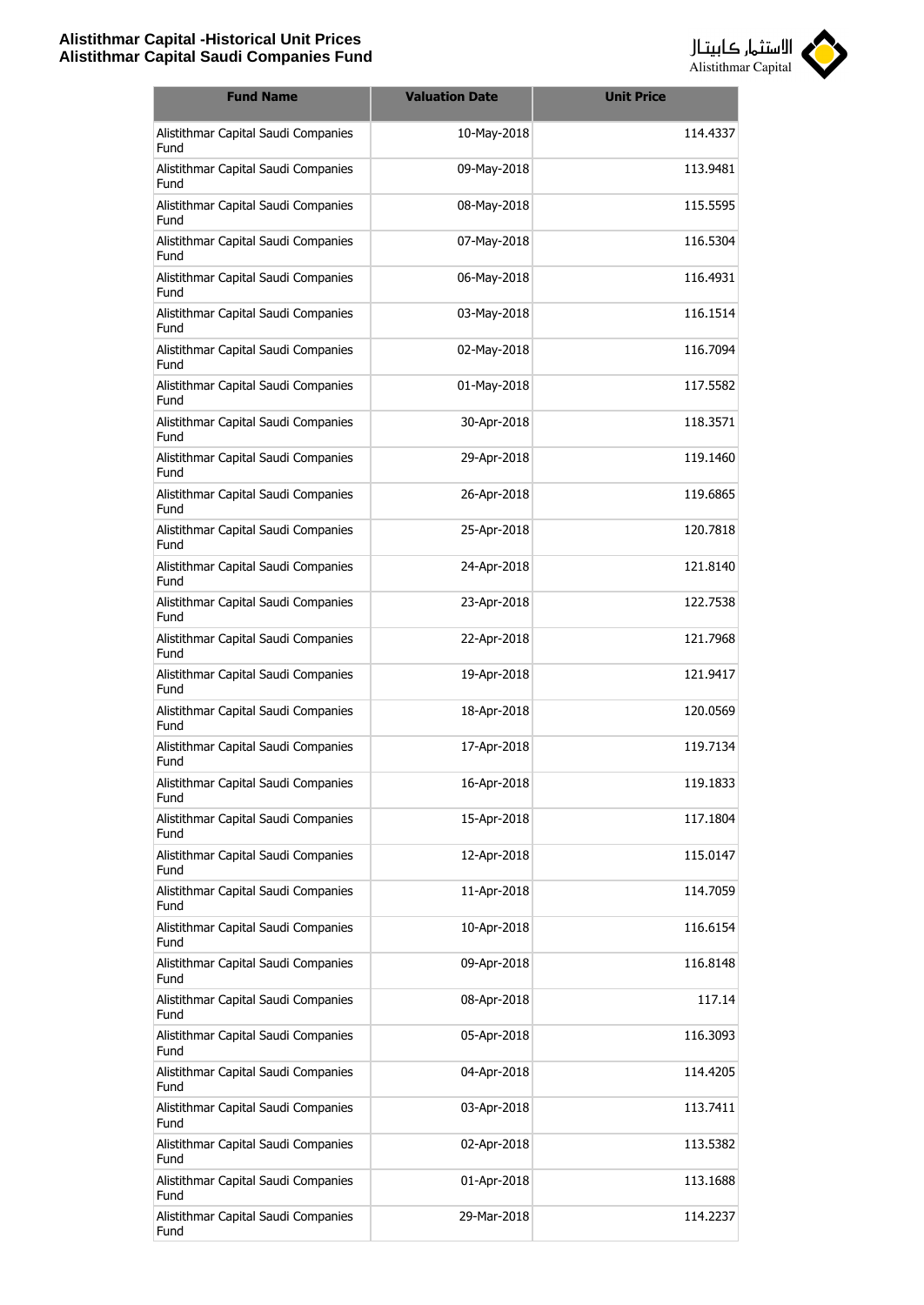

| <b>Fund Name</b>                            | <b>Valuation Date</b> | <b>Unit Price</b> |
|---------------------------------------------|-----------------------|-------------------|
| Alistithmar Capital Saudi Companies<br>Fund | 28-Mar-2018           | 114.6256          |
| Alistithmar Capital Saudi Companies<br>Fund | 27-Mar-2018           | 115.1992          |
| Alistithmar Capital Saudi Companies<br>Fund | 26-Mar-2018           | 113.9448          |
| Alistithmar Capital Saudi Companies<br>Fund | 25-Mar-2018           | 113.1913          |
| Alistithmar Capital Saudi Companies<br>Fund | 22-Mar-2018           | 113.2162          |
| Alistithmar Capital Saudi Companies<br>Fund | 21-Mar-2018           | 112.6647          |
| Alistithmar Capital Saudi Companies<br>Fund | 20-Mar-2018           | 112.0377          |
| Alistithmar Capital Saudi Companies<br>Fund | 19-Mar-2018           | 111.8459          |
| Alistithmar Capital Saudi Companies<br>Fund | 18-Mar-2018           | 111.8532          |
| Alistithmar Capital Saudi Companies<br>Fund | 15-Mar-2018           | 111.8915          |
| Alistithmar Capital Saudi Companies<br>Fund | 14-Mar-2018           | 112.4635          |
| Alistithmar Capital Saudi Companies<br>Fund | 13-Mar-2018           | 112.8246          |
| Alistithmar Capital Saudi Companies<br>Fund | 12-Mar-2018           | 113.0219          |
| Alistithmar Capital Saudi Companies<br>Fund | 11-Mar-2018           | 112.1656          |
| Alistithmar Capital Saudi Companies<br>Fund | 08-Mar-2018           | 111.2511          |
| Alistithmar Capital Saudi Companies<br>Fund | 07-Mar-2018           | 110.3038          |
| Alistithmar Capital Saudi Companies<br>Fund | 06-Mar-2018           | 110.4286          |
| Alistithmar Capital Saudi Companies<br>Fund | 05-Mar-2018           | 109.6024          |
| Alistithmar Capital Saudi Companies<br>Fund | 04-Mar-2018           | 109.0058          |
| Alistithmar Capital Saudi Companies<br>Fund | 01-Mar-2018           | 109.5032          |
| Alistithmar Capital Saudi Companies<br>Fund | 28-Feb-2018           | 109.6064          |
| Alistithmar Capital Saudi Companies<br>Fund | 27-Feb-2018           | 110.0714          |
| Alistithmar Capital Saudi Companies<br>Fund | 26-Feb-2018           | 109.8162          |
| Alistithmar Capital Saudi Companies<br>Fund | 25-Feb-2018           | 110.3340          |
| Alistithmar Capital Saudi Companies<br>Fund | 22-Feb-2018           | 110.7416          |
| Alistithmar Capital Saudi Companies<br>Fund | 21-Feb-2018           | 110.7511          |
| Alistithmar Capital Saudi Companies<br>Fund | 20-Feb-2018           | 110.6516          |
| Alistithmar Capital Saudi Companies<br>Fund | 19-Feb-2018           | 110.9524          |
| Alistithmar Capital Saudi Companies<br>Fund | 18-Feb-2018           | 110.4301          |
| Alistithmar Capital Saudi Companies<br>Fund | 15-Feb-2018           | 110.2551          |
| Alistithmar Capital Saudi Companies<br>Fund | 14-Feb-2018           | 109.1022          |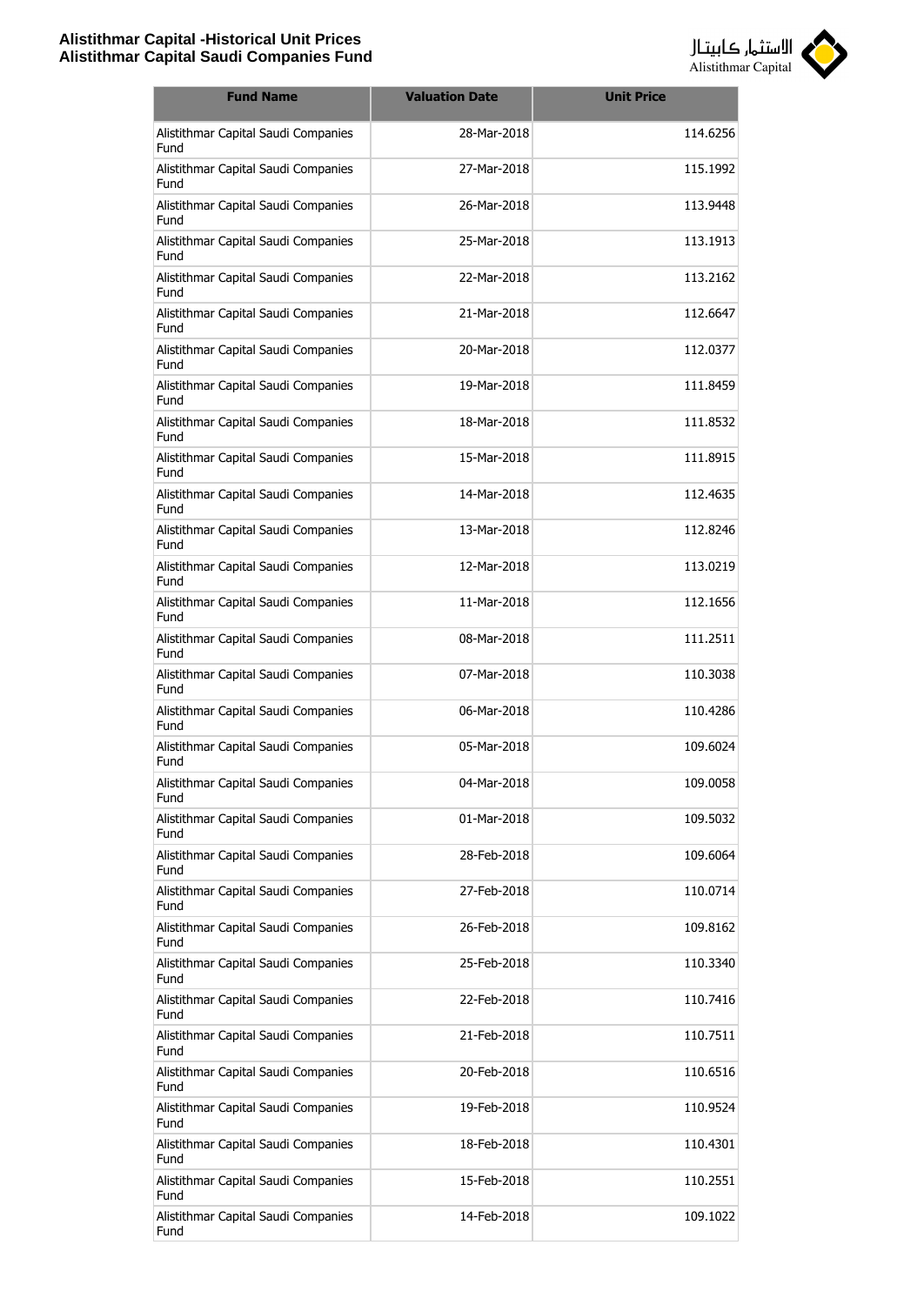

| <b>Fund Name</b>                            | <b>Valuation Date</b> | <b>Unit Price</b> |
|---------------------------------------------|-----------------------|-------------------|
| Alistithmar Capital Saudi Companies<br>Fund | 13-Feb-2018           | 109.2733          |
| Alistithmar Capital Saudi Companies<br>Fund | 12-Feb-2018           | 109.1703          |
| Alistithmar Capital Saudi Companies<br>Fund | 11-Feb-2018           | 107.8757          |
| Alistithmar Capital Saudi Companies<br>Fund | 08-Feb-2018           | 109.1416          |
| Alistithmar Capital Saudi Companies<br>Fund | 07-Feb-2018           | 109.0906          |
| Alistithmar Capital Saudi Companies<br>Fund | 06-Feb-2018           | 109.2318          |
| Alistithmar Capital Saudi Companies<br>Fund | 05-Feb-2018           | 111.2283          |
| Alistithmar Capital Saudi Companies<br>Fund | 04-Feb-2018           | 111.6075          |
| Alistithmar Capital Saudi Companies<br>Fund | 01-Feb-2018           | 111.6760          |
| Alistithmar Capital Saudi Companies<br>Fund | 31-Jan-2018           | 111.5530          |
| Alistithmar Capital Saudi Companies<br>Fund | 30-Jan-2018           | 111.6201          |
| Alistithmar Capital Saudi Companies<br>Fund | 29-Jan-2018           | 110.3332          |
| Alistithmar Capital Saudi Companies<br>Fund | 28-Jan-2018           | 109.8608          |
| Alistithmar Capital Saudi Companies<br>Fund | 25-Jan-2018           | 109.7504          |
| Alistithmar Capital Saudi Companies<br>Fund | 24-Jan-2018           | 109.1875          |
| Alistithmar Capital Saudi Companies<br>Fund | 23-Jan-2018           | 109.7034          |
| Alistithmar Capital Saudi Companies<br>Fund | 22-Jan-2018           | 109.7614          |
| Alistithmar Capital Saudi Companies<br>Fund | 21-Jan-2018           | 110.0930          |
| Alistithmar Capital Saudi Companies<br>Fund | 18-Jan-2018           | 110.0665          |
| Alistithmar Capital Saudi Companies<br>Fund | 17-Jan-2018           | 109.6974          |
| Alistithmar Capital Saudi Companies<br>Fund | 16-Jan-2018           | 109.6598          |
| Alistithmar Capital Saudi Companies<br>Fund | 15-Jan-2018           | 109.3051          |
| Alistithmar Capital Saudi Companies<br>Fund | 14-Jan-2018           | 108.5356          |
| Alistithmar Capital Saudi Companies<br>Fund | 11-Jan-2018           | 108.0063          |
| Alistithmar Capital Saudi Companies<br>Fund | 10-Jan-2018           | 107.7477          |
| Alistithmar Capital Saudi Companies<br>Fund | 09-Jan-2018           | 107.6705          |
| Alistithmar Capital Saudi Companies<br>Fund | 08-Jan-2018           | 108.1043          |
| Alistithmar Capital Saudi Companies<br>Fund | 07-Jan-2018           | 108.2625          |
| Alistithmar Capital Saudi Companies<br>Fund | 04-Jan-2018           | 107.7238          |
| Alistithmar Capital Saudi Companies<br>Fund | 03-Jan-2018           | 106.8985          |
| Alistithmar Capital Saudi Companies<br>Fund | 02-Jan-2018           | 106.2372          |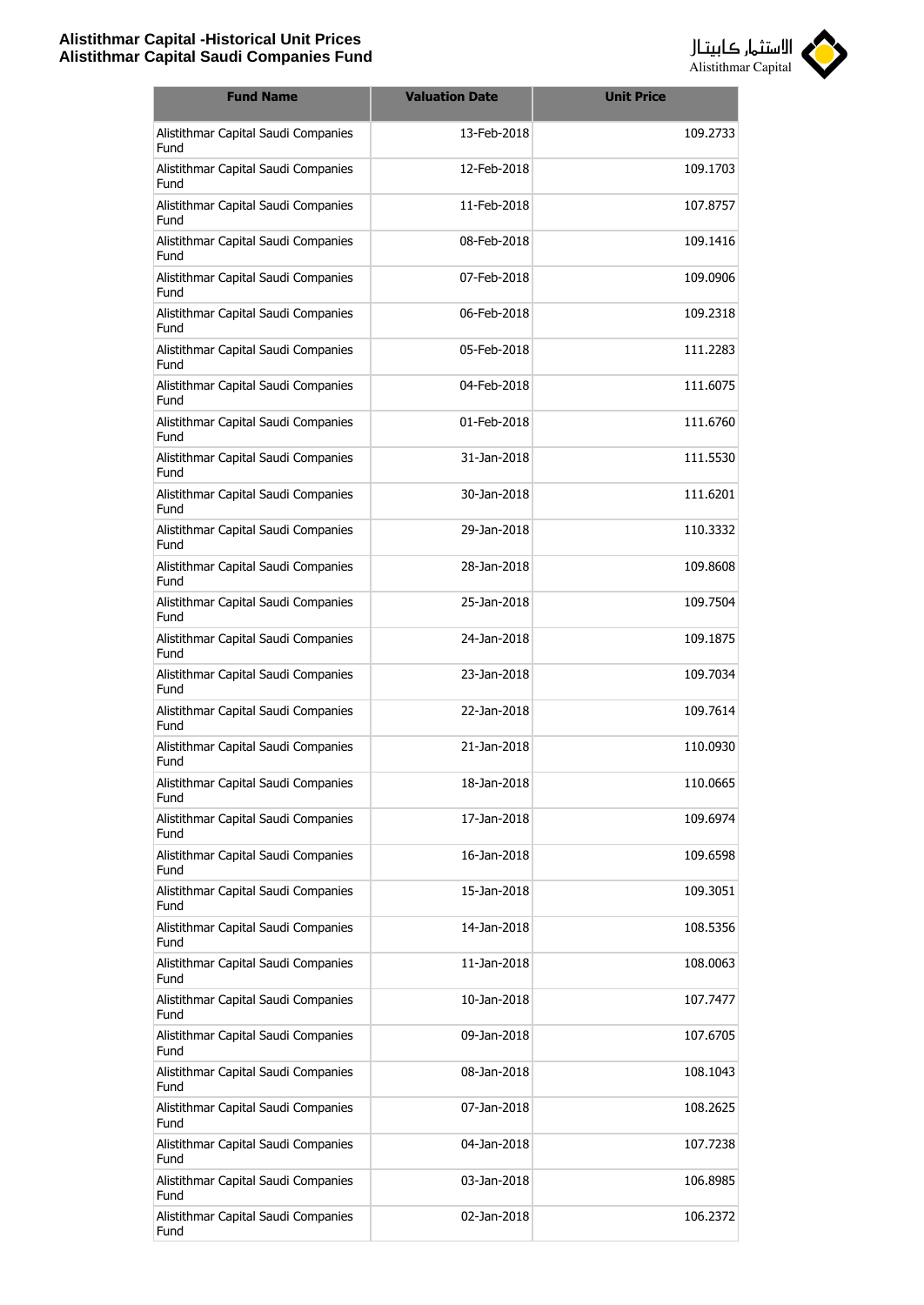

| <b>Fund Name</b>                            | <b>Valuation Date</b> | <b>Unit Price</b> |
|---------------------------------------------|-----------------------|-------------------|
| Alistithmar Capital Saudi Companies<br>Fund | 01-Jan-2018           | 106.3570          |
| Alistithmar Capital Saudi Companies<br>Fund | 31-Dec-2017           | 106.8737          |
| Alistithmar Capital Saudi Companies<br>Fund | 28-Dec-2017           | 106.9877          |
| Alistithmar Capital Saudi Companies<br>Fund | 27-Dec-2017           | 106.7345          |
| Alistithmar Capital Saudi Companies<br>Fund | 26-Dec-2017           | 106.6919          |
| Alistithmar Capital Saudi Companies<br>Fund | 25-Dec-2017           | 106.0411          |
| Alistithmar Capital Saudi Companies<br>Fund | 24-Dec-2017           | 106.6616          |
| Alistithmar Capital Saudi Companies<br>Fund | 21-Dec-2017           | 106.6836          |
| Alistithmar Capital Saudi Companies<br>Fund | 20-Dec-2017           | 106.7012          |
| Alistithmar Capital Saudi Companies<br>Fund | 19-Dec-2017           | 105.9979          |
| Alistithmar Capital Saudi Companies<br>Fund | 18-Dec-2017           | 106.1599          |
| Alistithmar Capital Saudi Companies<br>Fund | 17-Dec-2017           | 105.1124          |
| Alistithmar Capital Saudi Companies<br>Fund | 14-Dec-2017           | 104.7744          |
| Alistithmar Capital Saudi Companies<br>Fund | 13-Dec-2017           | 104.6803          |
| Alistithmar Capital Saudi Companies<br>Fund | 12-Dec-2017           | 105.0535          |
| Alistithmar Capital Saudi Companies<br>Fund | 11-Dec-2017           | 104.6113          |
| Alistithmar Capital Saudi Companies<br>Fund | 10-Dec-2017           | 105.1522          |
| Alistithmar Capital Saudi Companies<br>Fund | 07-Dec-2017           | 104.4850          |
| Alistithmar Capital Saudi Companies<br>Fund | 06-Dec-2017           | 103.7270          |
| Alistithmar Capital Saudi Companies<br>Fund | 05-Dec-2017           | 104.3358          |
| Alistithmar Capital Saudi Companies<br>Fund | 04-Dec-2017           | 104.6860          |
| Alistithmar Capital Saudi Companies<br>Fund | 03-Dec-2017           | 104.4656          |
| Alistithmar Capital Saudi Companies<br>Fund | 30-Nov-2017           | 103.0743          |
| Alistithmar Capital Saudi Companies<br>Fund | 29-Nov-2017           | 102.7017          |
| Alistithmar Capital Saudi Companies<br>Fund | 28-Nov-2017           | 102.6209          |
| Alistithmar Capital Saudi Companies<br>Fund | 27-Nov-2017           | 102.1714          |
| Alistithmar Capital Saudi Companies<br>Fund | 26-Nov-2017           | 102.0180          |
| Alistithmar Capital Saudi Companies<br>Fund | 23-Nov-2017           | 100.4765          |
| Alistithmar Capital Saudi Companies<br>Fund | 22-Nov-2017           | 99.1027           |
| Alistithmar Capital Saudi Companies<br>Fund | 21-Nov-2017           | 98.4662           |
| Alistithmar Capital Saudi Companies<br>Fund | 20-Nov-2017           | 98.9409           |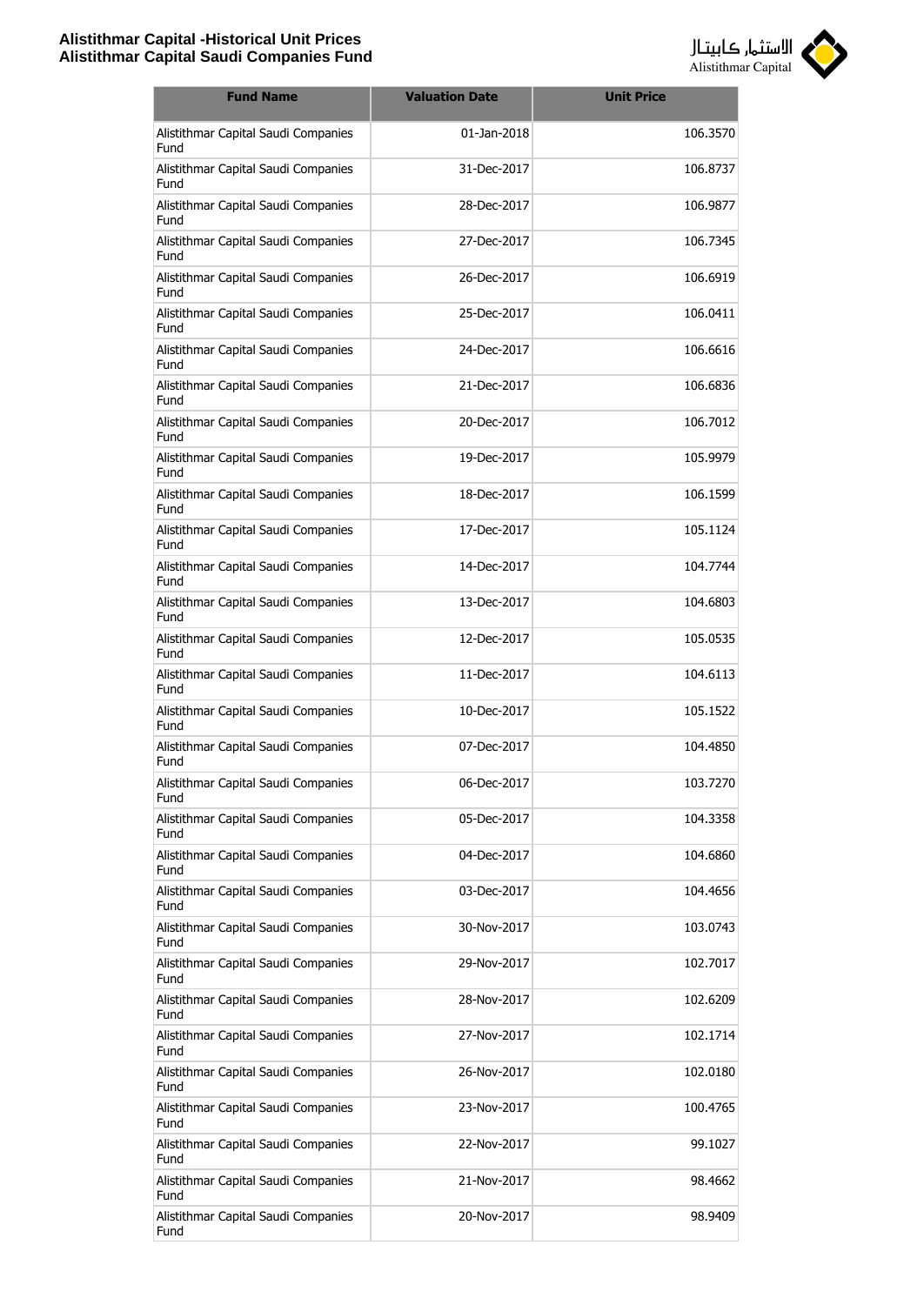

| <b>Fund Name</b>                            | <b>Valuation Date</b> | <b>Unit Price</b> |
|---------------------------------------------|-----------------------|-------------------|
| Alistithmar Capital Saudi Companies<br>Fund | 19-Nov-2017           | 99.7054           |
| Alistithmar Capital Saudi Companies<br>Fund | 16-Nov-2017           | 100.5530          |
| Alistithmar Capital Saudi Companies<br>Fund | 15-Nov-2017           | 100.8964          |
| Alistithmar Capital Saudi Companies<br>Fund | 14-Nov-2017           | 101.3471          |
| Alistithmar Capital Saudi Companies<br>Fund | 13-Nov-2017           | 100.3924          |
| Alistithmar Capital Saudi Companies<br>Fund | 12-Nov-2017           | 100.04            |
| Alistithmar Capital Saudi Companies<br>Fund | 09-Nov-2017           | 100.7180          |
| Alistithmar Capital Saudi Companies<br>Fund | 08-Nov-2017           | 99.9517           |
| Alistithmar Capital Saudi Companies<br>Fund | 07-Nov-2017           | 99.9862           |
| Alistithmar Capital Saudi Companies<br>Fund | 06-Nov-2017           | 102.6743          |
| Alistithmar Capital Saudi Companies<br>Fund | 05-Nov-2017           | 104.1738          |
| Alistithmar Capital Saudi Companies<br>Fund | 02-Nov-2017           | 104.3561          |
| Alistithmar Capital Saudi Companies<br>Fund | 01-Nov-2017           | 103.9171          |
| Alistithmar Capital Saudi Companies<br>Fund | 31-Oct-2017           | 103.4969          |
| Alistithmar Capital Saudi Companies<br>Fund | 30-Oct-2017           | 103.5248          |
| Alistithmar Capital Saudi Companies<br>Fund | 29-Oct-2017           | 103.3627          |
| Alistithmar Capital Saudi Companies<br>Fund | 26-Oct-2017           | 102.5075          |
| Alistithmar Capital Saudi Companies<br>Fund | 25-Oct-2017           | 102.5988          |
| Alistithmar Capital Saudi Companies<br>Fund | 24-Oct-2017           | 102.3457          |
| Alistithmar Capital Saudi Companies<br>Fund | 23-Oct-2017           | 103.5516          |
| Alistithmar Capital Saudi Companies<br>Fund | 22-Oct-2017           | 103.9517          |
| Alistithmar Capital Saudi Companies<br>Fund | 19-Oct-2017           | 104.6889          |
| Alistithmar Capital Saudi Companies<br>Fund | 18-Oct-2017           | 104.0925          |
| Alistithmar Capital Saudi Companies<br>Fund | 17-Oct-2017           | 104.5837          |
| Alistithmar Capital Saudi Companies<br>Fund | 16-Oct-2017           | 104.3775          |
| Alistithmar Capital Saudi Companies<br>Fund | 15-Oct-2017           | 103.2833          |
| Alistithmar Capital Saudi Companies<br>Fund | 12-Oct-2017           | 103.9931          |
| Alistithmar Capital Saudi Companies<br>Fund | 11-Oct-2017           | 103.0902          |
| Alistithmar Capital Saudi Companies<br>Fund | 10-Oct-2017           | 105.2750          |
| Alistithmar Capital Saudi Companies<br>Fund | 09-Oct-2017           | 106.0736          |
| Alistithmar Capital Saudi Companies<br>Fund | 08-Oct-2017           | 106.6113          |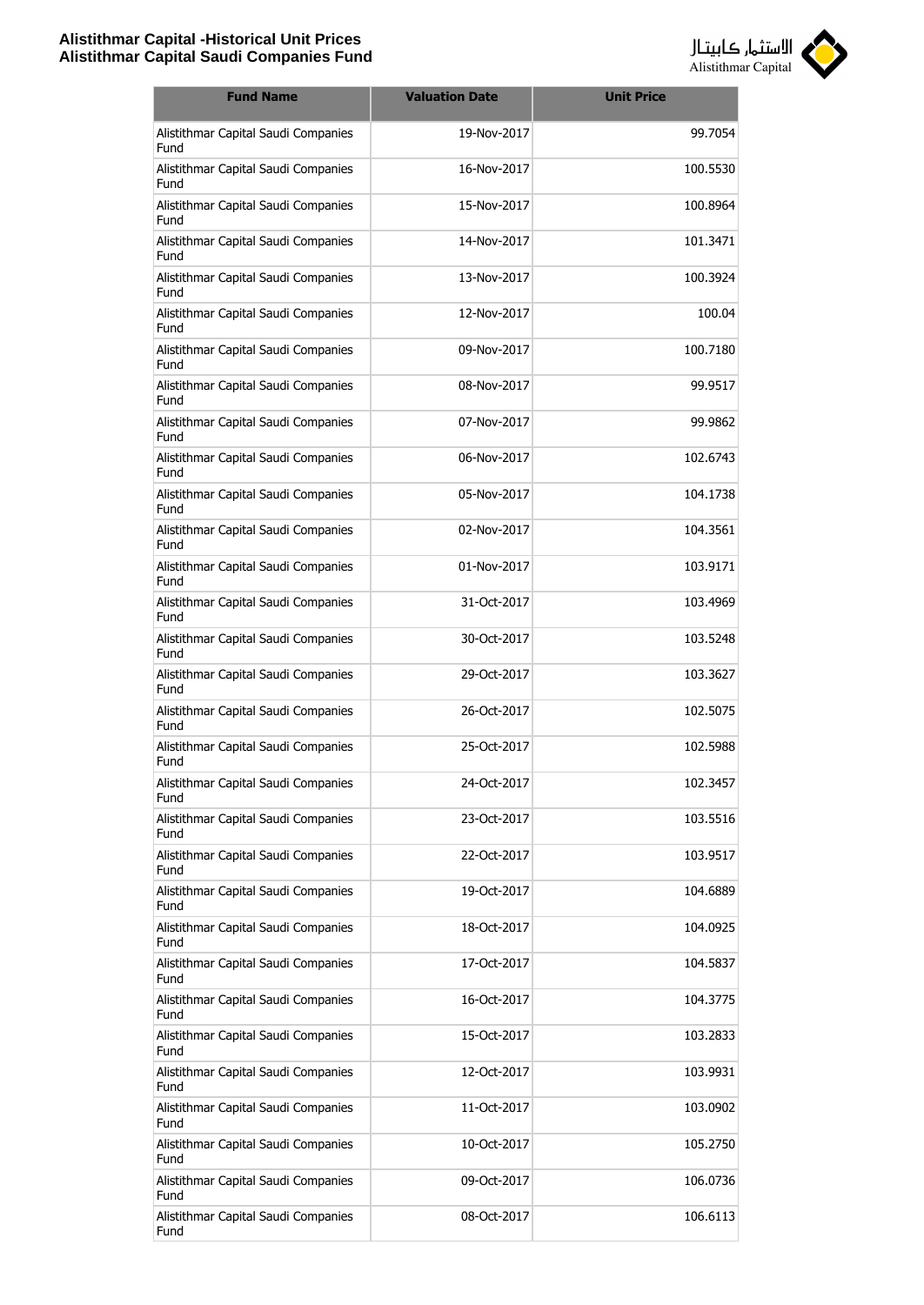

| <b>Fund Name</b>                            | <b>Valuation Date</b> | <b>Unit Price</b> |
|---------------------------------------------|-----------------------|-------------------|
| Alistithmar Capital Saudi Companies<br>Fund | 05-Oct-2017           | 107.6415          |
| Alistithmar Capital Saudi Companies<br>Fund | 04-Oct-2017           | 107.8671          |
| Alistithmar Capital Saudi Companies<br>Fund | 03-Oct-2017           | 107.5964          |
| Alistithmar Capital Saudi Companies<br>Fund | 02-Oct-2017           | 107.1467          |
| Alistithmar Capital Saudi Companies<br>Fund | 01-Oct-2017           | 107.6973          |
| Alistithmar Capital Saudi Companies<br>Fund | 28-Sep-2017           | 108.1986          |
| Alistithmar Capital Saudi Companies<br>Fund | 27-Sep-2017           | 107.8654          |
| Alistithmar Capital Saudi Companies<br>Fund | 26-Sep-2017           | 108.1568          |
| Alistithmar Capital Saudi Companies<br>Fund | 25-Sep-2017           | 108.0298          |
| Alistithmar Capital Saudi Companies<br>Fund | 21-Sep-2017           | 108.7647          |
| Alistithmar Capital Saudi Companies<br>Fund | 20-Sep-2017           | 108.6193          |
| Alistithmar Capital Saudi Companies<br>Fund | 19-Sep-2017           | 108.5984          |
| Alistithmar Capital Saudi Companies<br>Fund | 18-Sep-2017           | 109.2804          |
| Alistithmar Capital Saudi Companies<br>Fund | 17-Sep-2017           | 109.6691          |
| Alistithmar Capital Saudi Companies<br>Fund | 14-Sep-2017           | 108.9504          |
| Alistithmar Capital Saudi Companies<br>Fund | 13-Sep-2017           | 108.7531          |
| Alistithmar Capital Saudi Companies<br>Fund | 12-Sep-2017           | 108.7638          |
| Alistithmar Capital Saudi Companies<br>Fund | 11-Sep-2017           | 108.3948          |
| Alistithmar Capital Saudi Companies<br>Fund | 10-Sep-2017           | 108.1706          |
| Alistithmar Capital Saudi Companies<br>Fund | 07-Sep-2017           | 107.9080          |
| Alistithmar Capital Saudi Companies<br>Fund | 06-Sep-2017           | 107.5970          |
| Alistithmar Capital Saudi Companies<br>Fund | 29-Aug-2017           | 107.2641          |
| Alistithmar Capital Saudi Companies<br>Fund | 28-Aug-2017           | 107.3136          |
| Alistithmar Capital Saudi Companies<br>Fund | 27-Aug-2017           | 106.9496          |
| Alistithmar Capital Saudi Companies<br>Fund | 24-Aug-2017           | 107.2688          |
| Alistithmar Capital Saudi Companies<br>Fund | 23-Aug-2017           | 107.6454          |
| Alistithmar Capital Saudi Companies<br>Fund | 22-Aug-2017           | 107.7844          |
| Alistithmar Capital Saudi Companies<br>Fund | 21-Aug-2017           | 107.8512          |
| Alistithmar Capital Saudi Companies<br>Fund | 20-Aug-2017           | 107.7795          |
| Alistithmar Capital Saudi Companies<br>Fund | 17-Aug-2017           | 107.3745          |
| Alistithmar Capital Saudi Companies<br>Fund | 16-Aug-2017           | 107.1886          |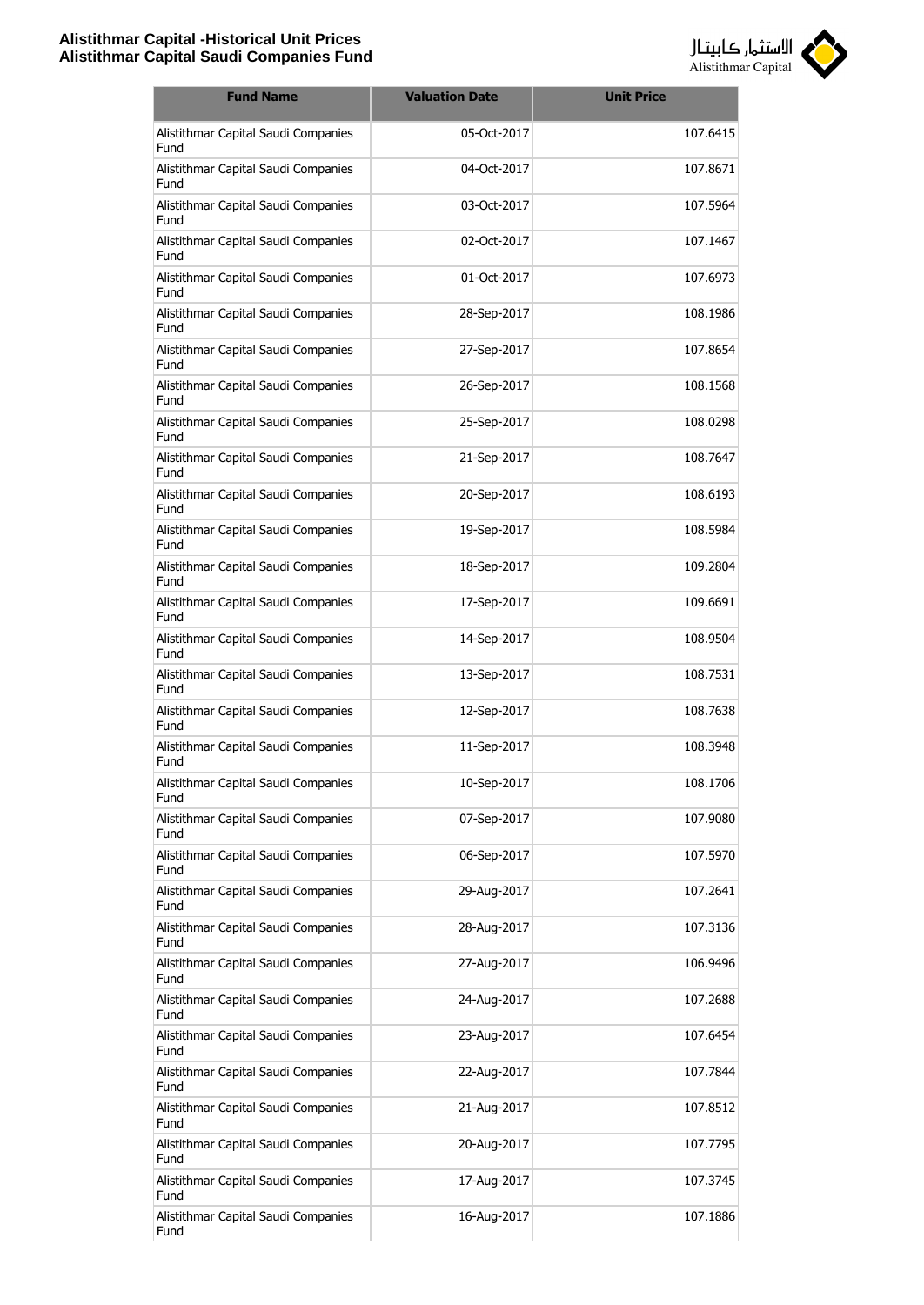

| <b>Fund Name</b>                            | <b>Valuation Date</b> | <b>Unit Price</b> |
|---------------------------------------------|-----------------------|-------------------|
| Alistithmar Capital Saudi Companies<br>Fund | 15-Aug-2017           | 106.6837          |
| Alistithmar Capital Saudi Companies<br>Fund | 14-Aug-2017           | 107.5039          |
| Alistithmar Capital Saudi Companies<br>Fund | 13-Aug-2017           | 107.6157          |
| Alistithmar Capital Saudi Companies<br>Fund | 10-Aug-2017           | 107.7659          |
| Alistithmar Capital Saudi Companies<br>Fund | 09-Aug-2017           | 108.1792          |
| Alistithmar Capital Saudi Companies<br>Fund | 08-Aug-2017           | 108.0205          |
| Alistithmar Capital Saudi Companies<br>Fund | 07-Aug-2017           | 106.9670          |
| Alistithmar Capital Saudi Companies<br>Fund | 06-Aug-2017           | 106.5775          |
| Alistithmar Capital Saudi Companies<br>Fund | 03-Aug-2017           | 106.3365          |
| Alistithmar Capital Saudi Companies<br>Fund | 02-Aug-2017           | 105.7625          |
| Alistithmar Capital Saudi Companies<br>Fund | 01-Aug-2017           | 106.1306          |
| Alistithmar Capital Saudi Companies<br>Fund | 31-Jul-2017           | 105.7947          |
| Alistithmar Capital Saudi Companies<br>Fund | 30-Jul-2017           | 106.2733          |
| Alistithmar Capital Saudi Companies<br>Fund | 27-Jul-2017           | 107.3004          |
| Alistithmar Capital Saudi Companies<br>Fund | 26-Jul-2017           | 108.2913          |
| Alistithmar Capital Saudi Companies<br>Fund | 25-Jul-2017           | 108.4856          |
| Alistithmar Capital Saudi Companies<br>Fund | 24-Jul-2017           | 108.9814          |
| Alistithmar Capital Saudi Companies<br>Fund | 23-Jul-2017           | 108,6777          |
| Alistithmar Capital Saudi Companies<br>Fund | 20-Jul-2017           | 108.5451          |
| Alistithmar Capital Saudi Companies<br>Fund | 19-Jul-2017           | 107.6147          |
| Alistithmar Capital Saudi Companies<br>Fund | 18-Jul-2017           | 107.0806          |
| Alistithmar Capital Saudi Companies<br>Fund | 17-Jul-2017           | 107.7516          |
| Alistithmar Capital Saudi Companies<br>Fund | 16-Jul-2017           | 108.6789          |
| Alistithmar Capital Saudi Companies<br>Fund | 13-Jul-2017           | 108.1593          |
| Alistithmar Capital Saudi Companies<br>Fund | 12-Jul-2017           | 107.8583          |
| Alistithmar Capital Saudi Companies<br>Fund | 11-Jul-2017           | 107.4111          |
| Alistithmar Capital Saudi Companies<br>Fund | 10-Jul-2017           | 107.3759          |
| Alistithmar Capital Saudi Companies<br>Fund | 09-Jul-2017           | 106.4076          |
| Alistithmar Capital Saudi Companies<br>Fund | 06-Jul-2017           | 106.3208          |
| Alistithmar Capital Saudi Companies<br>Fund | 05-Jul-2017           | 106.3681          |
| Alistithmar Capital Saudi Companies<br>Fund | 04-Jul-2017           | 106.1913          |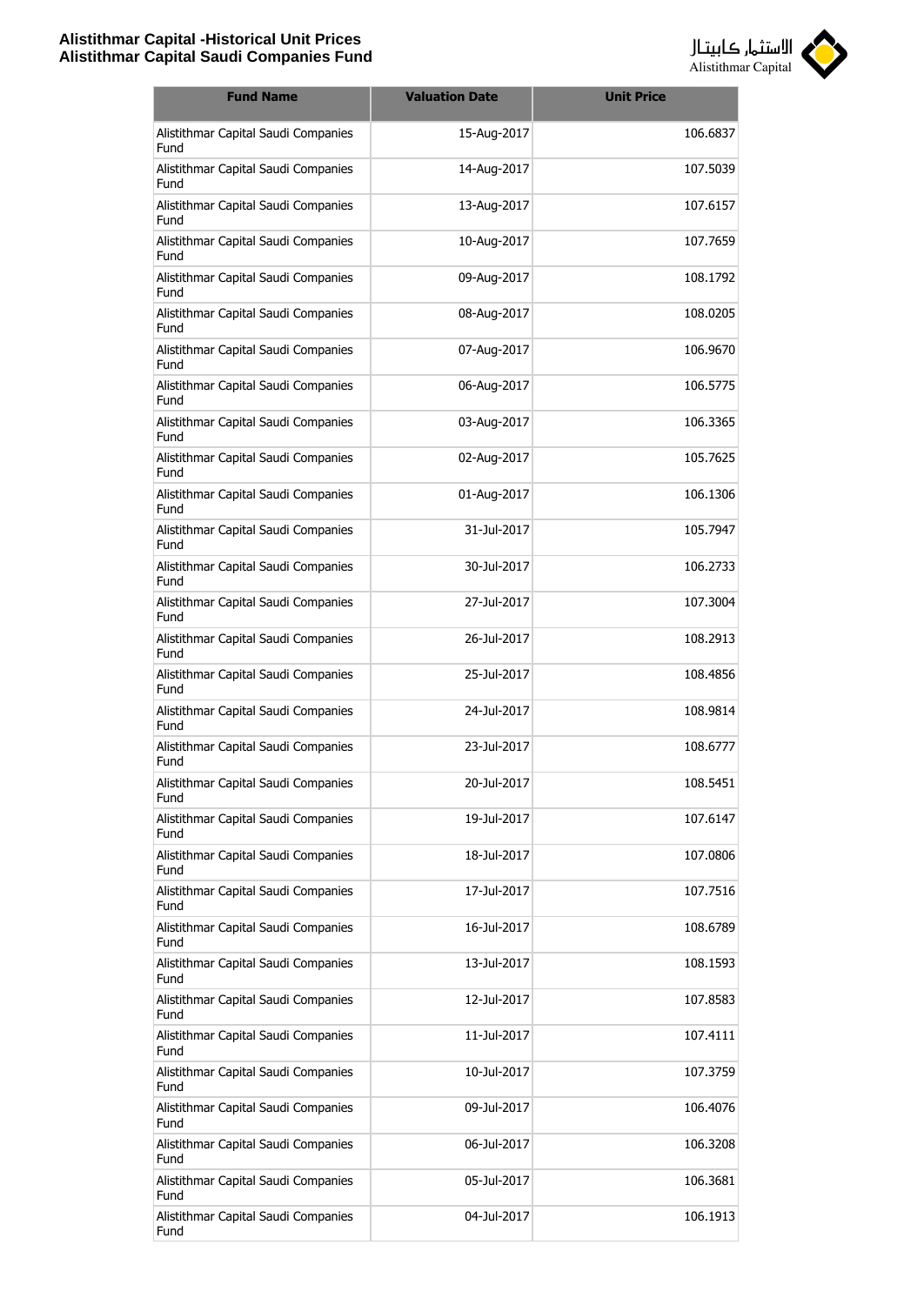

| <b>Fund Name</b>                            | <b>Valuation Date</b> | <b>Unit Price</b> |
|---------------------------------------------|-----------------------|-------------------|
| Alistithmar Capital Saudi Companies<br>Fund | 03-Jul-2017           | 107.33            |
| Alistithmar Capital Saudi Companies<br>Fund | 02-Jul-2017           | 107.4788          |
| Alistithmar Capital Saudi Companies<br>Fund | 22-Jun-2017           | 107.3130          |
| Alistithmar Capital Saudi Companies<br>Fund | 21-Jun-2017           | 106.2963          |
| Alistithmar Capital Saudi Companies<br>Fund | 20-Jun-2017           | 103.1277          |
| Alistithmar Capital Saudi Companies<br>Fund | 19-Jun-2017           | 103.7947          |
| Alistithmar Capital Saudi Companies<br>Fund | 18-Jun-2017           | 102.0968          |
| Alistithmar Capital Saudi Companies<br>Fund | 15-1un-2017           | 102.1655          |
| Alistithmar Capital Saudi Companies<br>Fund | 14-Jun-2017           | 102.7891          |
| Alistithmar Capital Saudi Companies<br>Fund | 13-Jun-2017           | 102.6237          |
| Alistithmar Capital Saudi Companies<br>Fund | 12-Jun-2017           | 102.4338          |
| Alistithmar Capital Saudi Companies<br>Fund | 11-Jun-2017           | 102.3386          |
| Alistithmar Capital Saudi Companies<br>Fund | 08-Jun-2017           | 103.7267          |
| Alistithmar Capital Saudi Companies<br>Fund | 07-Jun-2017           | 104.7722          |
| Alistithmar Capital Saudi Companies<br>Fund | 06-Jun-2017           | 104.6570          |
| Alistithmar Capital Saudi Companies<br>Fund | 05-Jun-2017           | 105.3807          |
| Alistithmar Capital Saudi Companies<br>Fund | 04-Jun-2017           | 105.3690          |
| Alistithmar Capital Saudi Companies<br>Fund | 01-Jun-2017           | 104.6944          |
| Alistithmar Capital Saudi Companies<br>Fund | 31-May-2017           | 104.5717          |
| Alistithmar Capital Saudi Companies<br>Fund | 30-May-2017           | 104.4723          |
| Alistithmar Capital Saudi Companies<br>Fund | 29-May-2017           | 104.1564          |
| Alistithmar Capital Saudi Companies<br>Fund | 28-May-2017           | 103.2856          |
| Alistithmar Capital Saudi Companies<br>Fund | 25-May-2017           | 105.1304          |
| Alistithmar Capital Saudi Companies<br>Fund | 24-May-2017           | 105.7218          |
| Alistithmar Capital Saudi Companies<br>Fund | 23-May-2017           | 106.2065          |
| Alistithmar Capital Saudi Companies<br>Fund | 22-May-2017           | 107.4853          |
| Alistithmar Capital Saudi Companies<br>Fund | 21-May-2017           | 107.7285          |
| Alistithmar Capital Saudi Companies<br>Fund | 18-May-2017           | 107.2535          |
| Alistithmar Capital Saudi Companies<br>Fund | 17-May-2017           | 107.2126          |
| Alistithmar Capital Saudi Companies<br>Fund | 16-May-2017           | 107.1854          |
| Alistithmar Capital Saudi Companies<br>Fund | 15-May-2017           | 106.9386          |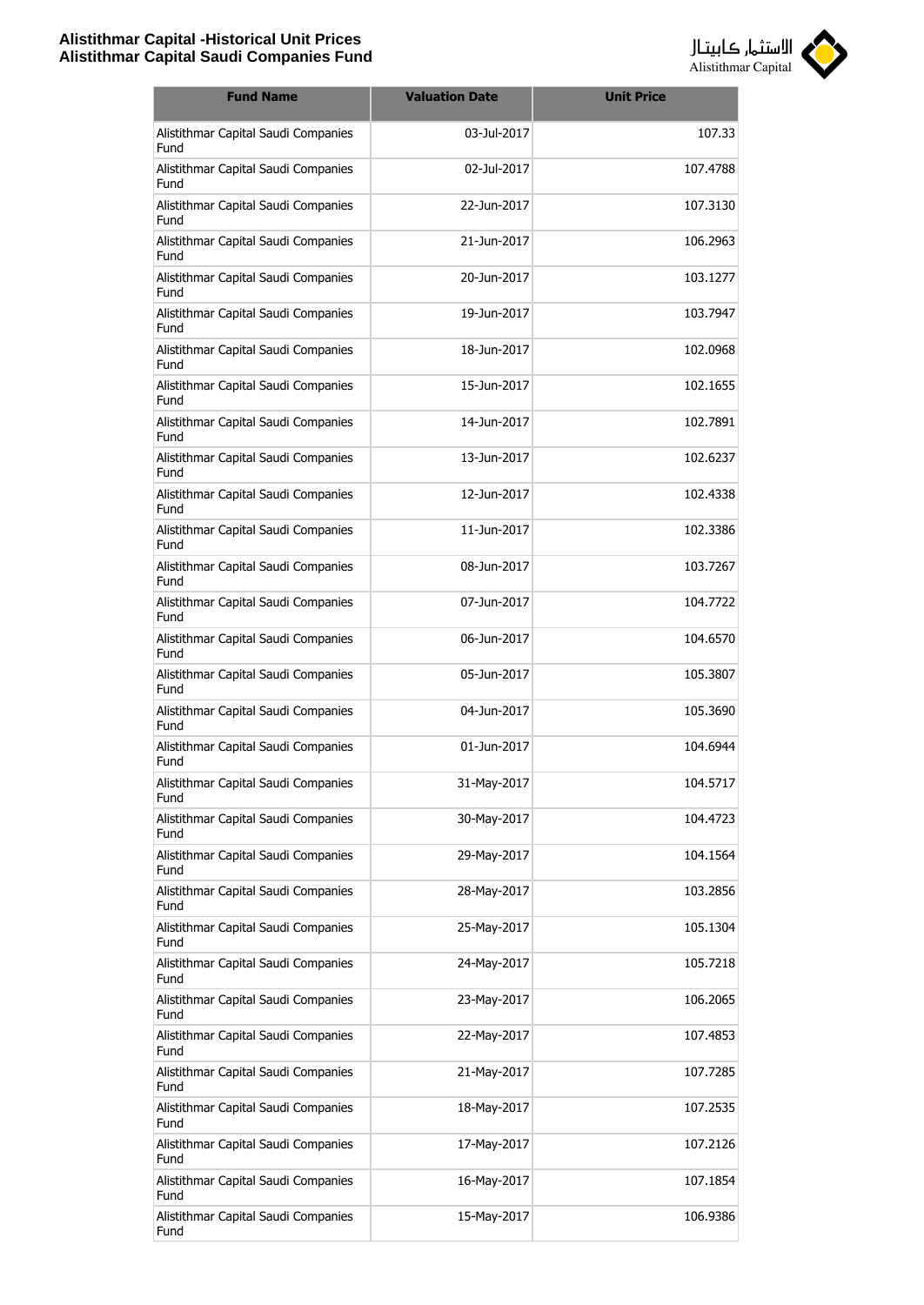

| <b>Fund Name</b>                            | <b>Valuation Date</b> | <b>Unit Price</b> |
|---------------------------------------------|-----------------------|-------------------|
| Alistithmar Capital Saudi Companies<br>Fund | 14-May-2017           | 106.1499          |
| Alistithmar Capital Saudi Companies<br>Fund | 11-May-2017           | 107.5040          |
| Alistithmar Capital Saudi Companies<br>Fund | 10-May-2017           | 108.8945          |
| Alistithmar Capital Saudi Companies<br>Fund | 09-May-2017           | 108.9505          |
| Alistithmar Capital Saudi Companies<br>Fund | 08-May-2017           | 108.4289          |
| Alistithmar Capital Saudi Companies<br>Fund | 07-May-2017           | 108.0919          |
| Alistithmar Capital Saudi Companies<br>Fund | 04-May-2017           | 109.0912          |
| Alistithmar Capital Saudi Companies<br>Fund | 03-May-2017           | 109.8670          |
| Alistithmar Capital Saudi Companies<br>Fund | 02-May-2017           | 110.6693          |
| Alistithmar Capital Saudi Companies<br>Fund | 01-May-2017           | 110.6286          |
| Alistithmar Capital Saudi Companies<br>Fund | 30-Apr-2017           | 110.7321          |
| Alistithmar Capital Saudi Companies<br>Fund | 27-Apr-2017           | 109.4202          |
| Alistithmar Capital Saudi Companies<br>Fund | 26-Apr-2017           | 109.0697          |
| Alistithmar Capital Saudi Companies<br>Fund | 25-Apr-2017           | 109.4537          |
| Alistithmar Capital Saudi Companies<br>Fund | 24-Apr-2017           | 110.3381          |
| Alistithmar Capital Saudi Companies<br>Fund | 23-Apr-2017           | 110.4530          |
| Alistithmar Capital Saudi Companies<br>Fund | 20-Apr-2017           | 109.1339          |
| Alistithmar Capital Saudi Companies<br>Fund | 19-Apr-2017           | 110.0633          |
| Alistithmar Capital Saudi Companies<br>Fund | 18-Apr-2017           | 109.7579          |
| Alistithmar Capital Saudi Companies<br>Fund | 17-Apr-2017           | 110.6068          |
| Alistithmar Capital Saudi Companies<br>Fund | 16-Apr-2017           | 110.5033          |
| Alistithmar Capital Saudi Companies<br>Fund | 13-Apr-2017           | 111.7892          |
| Alistithmar Capital Saudi Companies<br>Fund | 12-Apr-2017           | 112.2614          |
| Alistithmar Capital Saudi Companies<br>Fund | 11-Apr-2017           | 111.4677          |
| Alistithmar Capital Saudi Companies<br>Fund | 10-Apr-2017           | 111.6331          |
| Alistithmar Capital Saudi Companies<br>Fund | 09-Apr-2017           | 111.6174          |
| Alistithmar Capital Saudi Companies<br>Fund | 06-Apr-2017           | 111.8922          |
| Alistithmar Capital Saudi Companies<br>Fund | 05-Apr-2017           | 111.8858          |
| Alistithmar Capital Saudi Companies<br>Fund | 04-Apr-2017           | 110.8842          |
| Alistithmar Capital Saudi Companies<br>Fund | 03-Apr-2017           | 110.4238          |
| Alistithmar Capital Saudi Companies<br>Fund | 02-Apr-2017           | 110.5693          |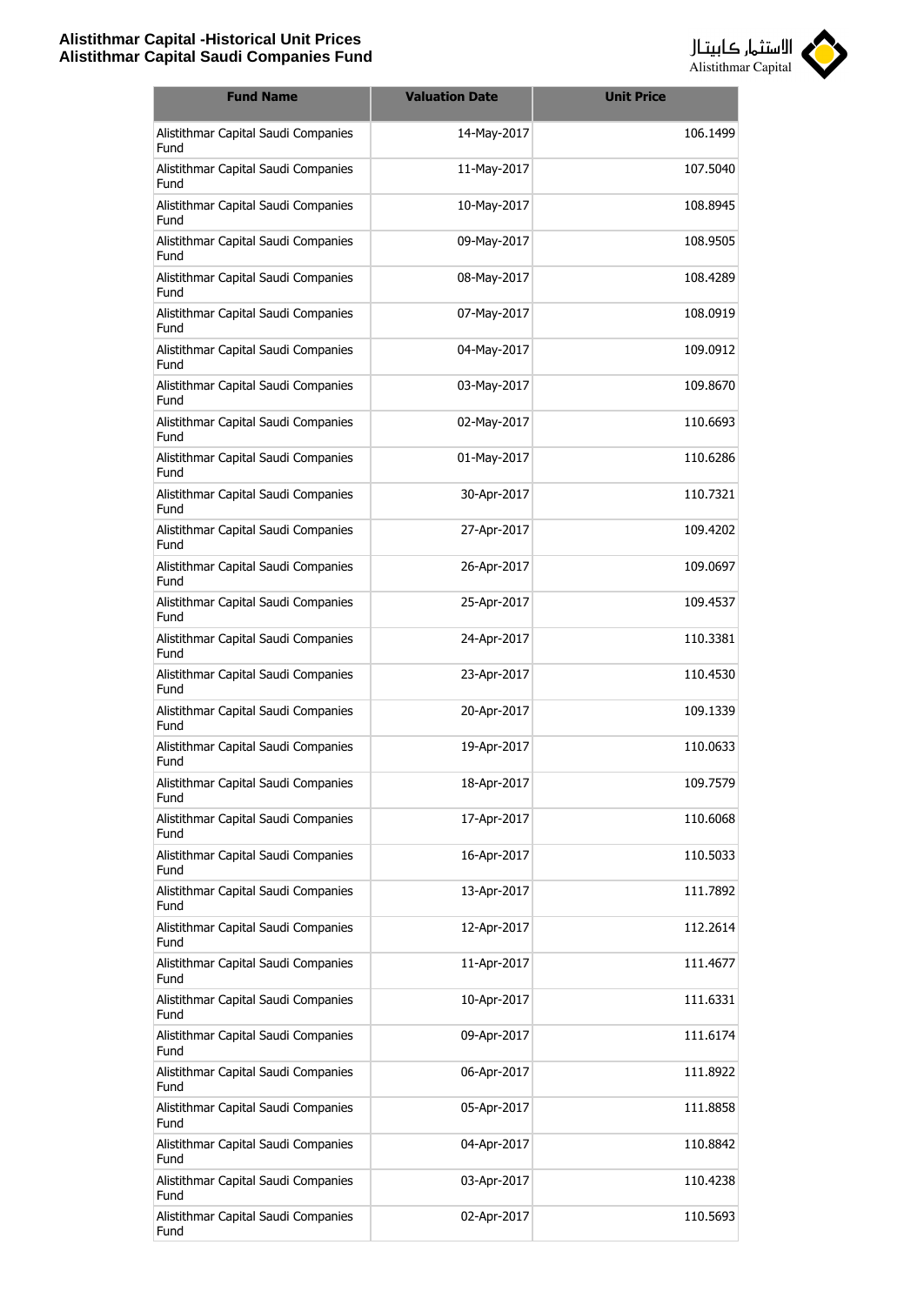

| <b>Fund Name</b>                            | <b>Valuation Date</b> | <b>Unit Price</b> |
|---------------------------------------------|-----------------------|-------------------|
| Alistithmar Capital Saudi Companies<br>Fund | 30-Mar-2017           | 110.4731          |
| Alistithmar Capital Saudi Companies<br>Fund | 29-Mar-2017           | 205.1267          |
| Alistithmar Capital Saudi Companies<br>Fund | 28-Mar-2017           | 108.1637          |
| Alistithmar Capital Saudi Companies<br>Fund | 27-Mar-2017           | 107.5934          |
| Alistithmar Capital Saudi Companies<br>Fund | 26-Mar-2017           | 107.7557          |
| Alistithmar Capital Saudi Companies<br>Fund | 23-Mar-2017           | 107.7285          |
| Alistithmar Capital Saudi Companies<br>Fund | 22-Mar-2017           | 106.6819          |
| Alistithmar Capital Saudi Companies<br>Fund | 21-Mar-2017           | 108.0867          |
| Alistithmar Capital Saudi Companies<br>Fund | 20-Mar-2017           | 108.7577          |
| Alistithmar Capital Saudi Companies<br>Fund | 19-Mar-2017           | 109.2896          |
| Alistithmar Capital Saudi Companies<br>Fund | 16-Mar-2017           | 108.8715          |
| Alistithmar Capital Saudi Companies<br>Fund | 15-Mar-2017           | 107.1966          |
| Alistithmar Capital Saudi Companies<br>Fund | 14-Mar-2017           | 106.5013          |
| Alistithmar Capital Saudi Companies<br>Fund | 13-Mar-2017           | 106.2083          |
| Alistithmar Capital Saudi Companies<br>Fund | 12-Mar-2017           | 107.0432          |
| Alistithmar Capital Saudi Companies<br>Fund | 09-Mar-2017           | 108.3726          |
| Alistithmar Capital Saudi Companies<br>Fund | 08-Mar-2017           | 109.5929          |
| Alistithmar Capital Saudi Companies<br>Fund | 07-Mar-2017           | 110.2109          |
| Alistithmar Capital Saudi Companies<br>Fund | 06-Mar-2017           | 109.9605          |
| Alistithmar Capital Saudi Companies<br>Fund | 05-Mar-2017           | 109.9895          |
| Alistithmar Capital Saudi Companies<br>Fund | 02-Mar-2017           | 110.9338          |
| Alistithmar Capital Saudi Companies<br>Fund | 01-Mar-2017           | 110.4721          |
| Alistithmar Capital Saudi Companies<br>Fund | 28-Feb-2017           | 110.3973          |
| Alistithmar Capital Saudi Companies<br>Fund | 27-Feb-2017           | 109.9252          |
| Alistithmar Capital Saudi Companies<br>Fund | 26-Feb-2017           | 111.5875          |
| Alistithmar Capital Saudi Companies<br>Fund | 23-Feb-2017           | 110.2446          |
| Alistithmar Capital Saudi Companies<br>Fund | 22-Feb-2017           | 110.0538          |
| Alistithmar Capital Saudi Companies<br>Fund | 21-Feb-2017           | 109.9765          |
| Alistithmar Capital Saudi Companies<br>Fund | 20-Feb-2017           | 110.1447          |
| Alistithmar Capital Saudi Companies<br>Fund | 19-Feb-2017           | 111.5210          |
| Alistithmar Capital Saudi Companies<br>Fund | 16-Feb-2017           | 111.4078          |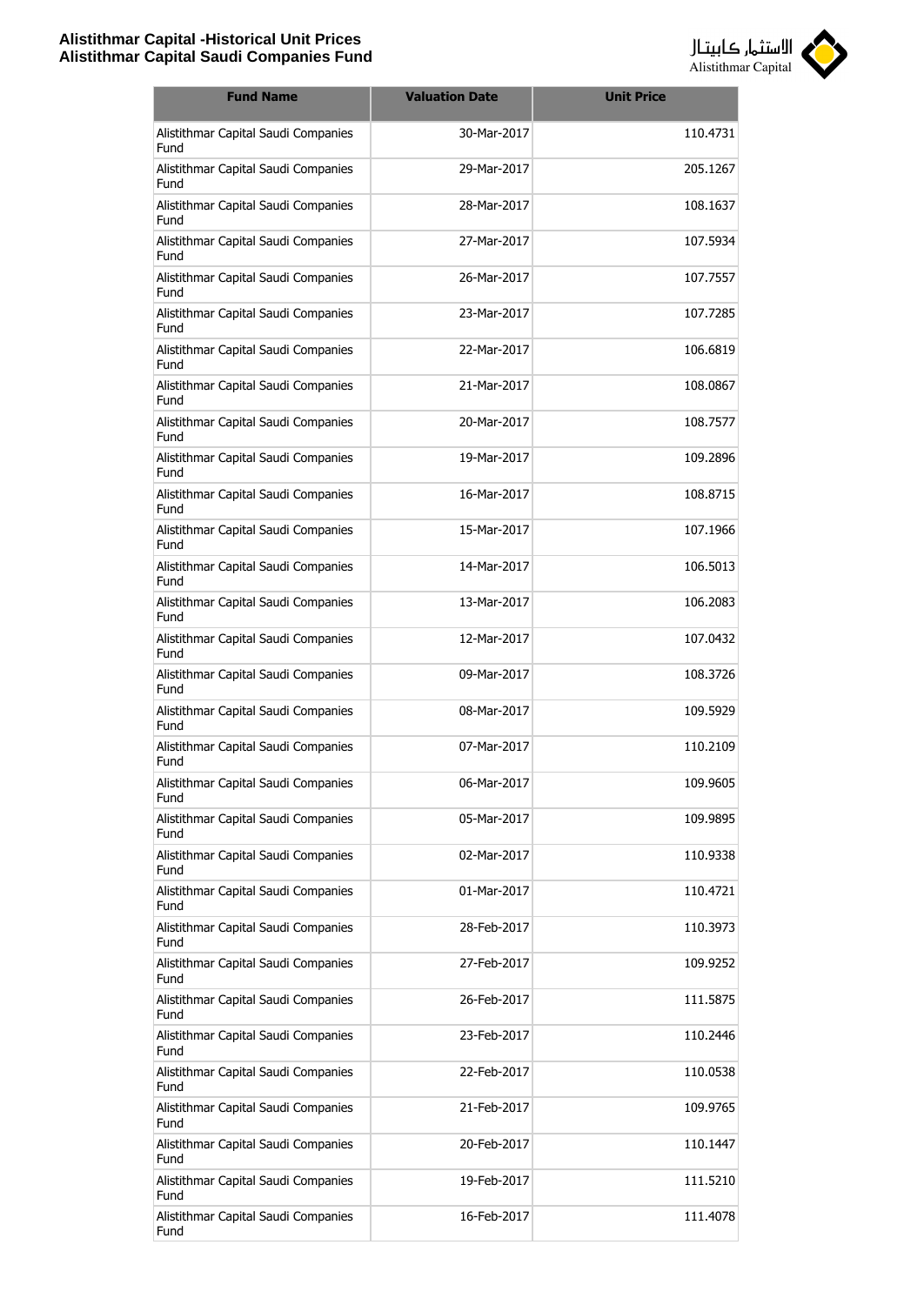

| <b>Fund Name</b>                            | <b>Valuation Date</b> | <b>Unit Price</b> |
|---------------------------------------------|-----------------------|-------------------|
| Alistithmar Capital Saudi Companies<br>Fund | 15-Feb-2017           | 111.1479          |
| Alistithmar Capital Saudi Companies<br>Fund | 14-Feb-2017           | 110.5629          |
| Alistithmar Capital Saudi Companies<br>Fund | 13-Feb-2017           | 110.9033          |
| Alistithmar Capital Saudi Companies<br>Fund | 12-Feb-2017           | 110.3711          |
| Alistithmar Capital Saudi Companies<br>Fund | 09-Feb-2017           | 109.1996          |
| Alistithmar Capital Saudi Companies<br>Fund | 08-Feb-2017           | 109.4548          |
| Alistithmar Capital Saudi Companies<br>Fund | 07-Feb-2017           | 110.6831          |
| Alistithmar Capital Saudi Companies<br>Fund | 06-Feb-2017           | 110.6224          |
| Alistithmar Capital Saudi Companies<br>Fund | 05-Feb-2017           | 110.3173          |
| Alistithmar Capital Saudi Companies<br>Fund | 02-Feb-2017           | 111.2801          |
| Alistithmar Capital Saudi Companies<br>Fund | 01-Feb-2017           | 111.2266          |
| Alistithmar Capital Saudi Companies<br>Fund | 31-Jan-2017           | 111.3062          |
| Alistithmar Capital Saudi Companies<br>Fund | 30-Jan-2017           | 111.7145          |
| Alistithmar Capital Saudi Companies<br>Fund | 29-Jan-2017           | 112.3088          |
| Alistithmar Capital Saudi Companies<br>Fund | 26-Jan-2017           | 111.3514          |
| Alistithmar Capital Saudi Companies<br>Fund | 25-Jan-2017           | 111.4899          |
| Alistithmar Capital Saudi Companies<br>Fund | 24-Jan-2017           | 111.6980          |
| Alistithmar Capital Saudi Companies<br>Fund | 23-Jan-2017           | 110.6924          |
| Alistithmar Capital Saudi Companies<br>Fund | 22-Jan-2017           | 109.5134          |
| Alistithmar Capital Saudi Companies<br>Fund | 19-Jan-2017           | 108.7205          |
| Alistithmar Capital Saudi Companies<br>Fund | 18-Jan-2017           | 107.9436          |
| Alistithmar Capital Saudi Companies<br>Fund | 17-Jan-2017           | 108.3044          |
| Alistithmar Capital Saudi Companies<br>Fund | 16-Jan-2017           | 106.8775          |
| Alistithmar Capital Saudi Companies<br>Fund | 15-Jan-2017           | 108.6086          |
| Alistithmar Capital Saudi Companies<br>Fund | 12-Jan-2017           | 108.3882          |
| Alistithmar Capital Saudi Companies<br>Fund | 11-Jan-2017           | 107.5690          |
| Alistithmar Capital Saudi Companies<br>Fund | 10-Jan-2017           | 109.1003          |
| Alistithmar Capital Saudi Companies<br>Fund | 09-Jan-2017           | 109.5350          |
| Alistithmar Capital Saudi Companies<br>Fund | 08-Jan-2017           | 110.3237          |
| Alistithmar Capital Saudi Companies<br>Fund | 05-Jan-2017           | 111.4647          |
| Alistithmar Capital Saudi Companies<br>Fund | 04-Jan-2017           | 111.4973          |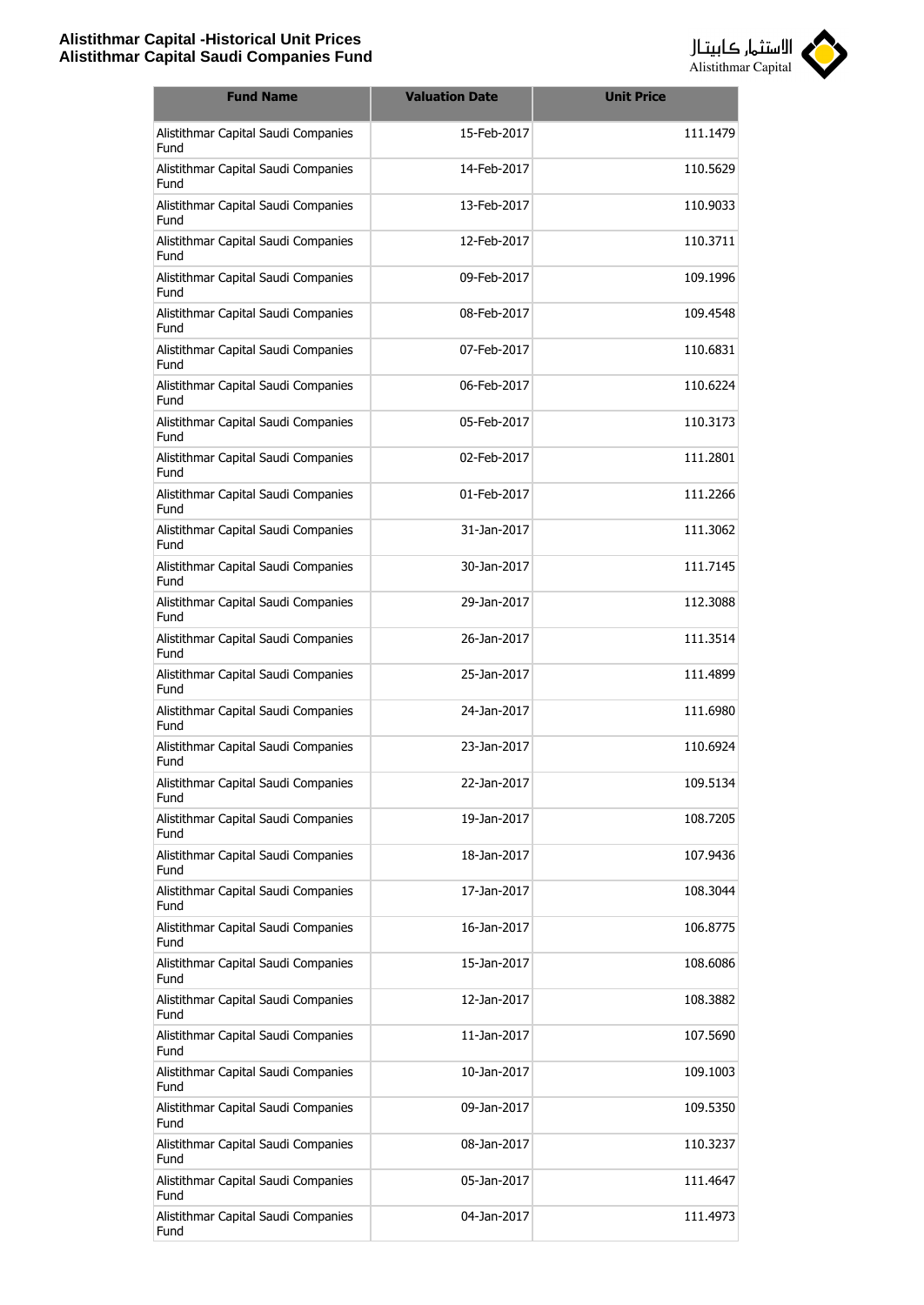

| <b>Fund Name</b>                            | <b>Valuation Date</b> | <b>Unit Price</b> |
|---------------------------------------------|-----------------------|-------------------|
| Alistithmar Capital Saudi Companies<br>Fund | 03-Jan-2017           | 112.4563          |
| Alistithmar Capital Saudi Companies<br>Fund | 02-Jan-2017           | 112.6317          |
| Alistithmar Capital Saudi Companies<br>Fund | 01-Jan-2017           | 112.4874          |
| Alistithmar Capital Saudi Companies<br>Fund | 29-Dec-2016           | 112.2167          |
| Alistithmar Capital Saudi Companies<br>Fund | 28-Dec-2016           | 112.3392          |
| Alistithmar Capital Saudi Companies<br>Fund | 27-Dec-2016           | 111.9778          |
| Alistithmar Capital Saudi Companies<br>Fund | 26-Dec-2016           | 110.4492          |
| Alistithmar Capital Saudi Companies<br>Fund | 25-Dec-2016           | 110.7158          |
| Alistithmar Capital Saudi Companies<br>Fund | 22-Dec-2016           | 109.5197          |
| Alistithmar Capital Saudi Companies<br>Fund | 21-Dec-2016           | 108.9824          |
| Alistithmar Capital Saudi Companies<br>Fund | 20-Dec-2016           | 108.5643          |
| Alistithmar Capital Saudi Companies<br>Fund | 19-Dec-2016           | 109.48            |
| Alistithmar Capital Saudi Companies<br>Fund | 18-Dec-2016           | 110.7295          |
| Alistithmar Capital Saudi Companies<br>Fund | 15-Dec-2016           | 109.7544          |
| Alistithmar Capital Saudi Companies<br>Fund | 14-Dec-2016           | 108.8374          |
| Alistithmar Capital Saudi Companies<br>Fund | 13-Dec-2016           | 109.7971          |
| Alistithmar Capital Saudi Companies<br>Fund | 12-Dec-2016           | 110.9690          |
| Alistithmar Capital Saudi Companies<br>Fund | 11-Dec-2016           | 111.6897          |
| Alistithmar Capital Saudi Companies<br>Fund | 08-Dec-2016           | 110.1346          |
| Alistithmar Capital Saudi Companies<br>Fund | 07-Dec-2016           | 109.7376          |
| Alistithmar Capital Saudi Companies<br>Fund | 06-Dec-2016           | 109.8693          |
| Alistithmar Capital Saudi Companies<br>Fund | 05-Dec-2016           | 108.8877          |
| Alistithmar Capital Saudi Companies<br>Fund | 04-Dec-2016           | 108.7083          |
| Alistithmar Capital Saudi Companies<br>Fund | 01-Dec-2016           | 108.4023          |
| Alistithmar Capital Saudi Companies<br>Fund | 30-Nov-2016           | 107.1577          |
| Alistithmar Capital Saudi Companies<br>Fund | 29-Nov-2016           | 105.3766          |
| Alistithmar Capital Saudi Companies<br>Fund | 28-Nov-2016           | 105.8263          |
| Alistithmar Capital Saudi Companies<br>Fund | 27-Nov-2016           | 104.9352          |
| Alistithmar Capital Saudi Companies<br>Fund | 24-Nov-2016           | 104.2263          |
| Alistithmar Capital Saudi Companies<br>Fund | 23-Nov-2016           | 103.9904          |
| Alistithmar Capital Saudi Companies<br>Fund | 22-Nov-2016           | 101.6901          |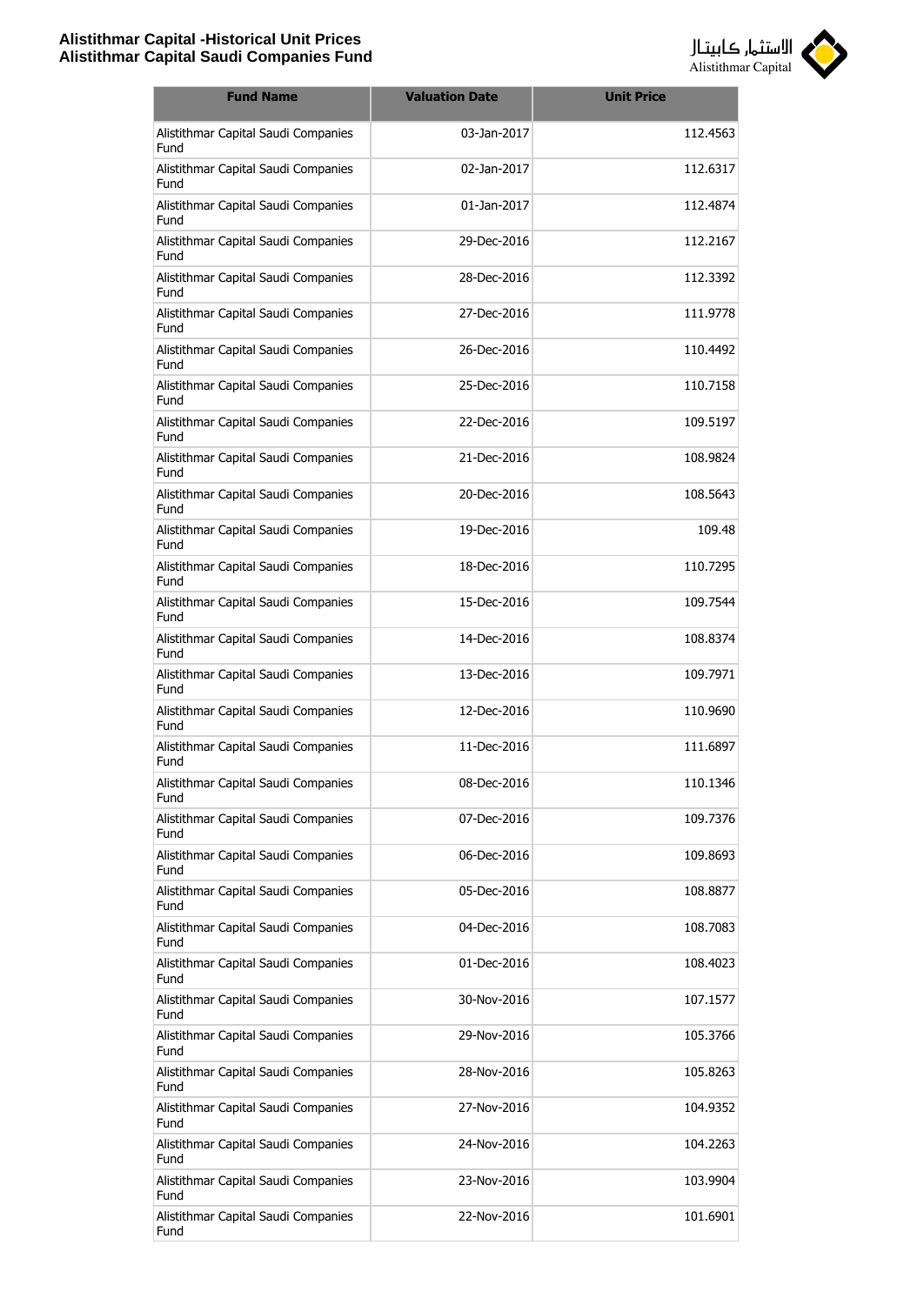

| <b>Fund Name</b>                            | <b>Valuation Date</b> | <b>Unit Price</b> |
|---------------------------------------------|-----------------------|-------------------|
| Alistithmar Capital Saudi Companies<br>Fund | 21-Nov-2016           | 99.8536           |
| Alistithmar Capital Saudi Companies<br>Fund | 20-Nov-2016           | 100.5538          |
| Alistithmar Capital Saudi Companies<br>Fund | 17-Nov-2016           | 101.1193          |
| Alistithmar Capital Saudi Companies<br>Fund | 16-Nov-2016           | 101.4965          |
| Alistithmar Capital Saudi Companies<br>Fund | 15-Nov-2016           | 99.1786           |
| Alistithmar Capital Saudi Companies<br>Fund | 14-Nov-2016           | 101.0188          |
| Alistithmar Capital Saudi Companies<br>Fund | 13-Nov-2016           | 102.3353          |
| Alistithmar Capital Saudi Companies<br>Fund | 10-Nov-2016           | 101.21            |
| Alistithmar Capital Saudi Companies<br>Fund | 09-Nov-2016           | 99.3984           |
| Alistithmar Capital Saudi Companies<br>Fund | 08-Nov-2016           | 98.8765           |
| Alistithmar Capital Saudi Companies<br>Fund | 07-Nov-2016           | 96.6068           |
| Alistithmar Capital Saudi Companies<br>Fund | 06-Nov-2016           | 95.4082           |
| Alistithmar Capital Saudi Companies<br>Fund | 03-Nov-2016           | 94.8117           |
| Alistithmar Capital Saudi Companies<br>Fund | 02-Nov-2016           | 93.6943           |
| Alistithmar Capital Saudi Companies<br>Fund | 01-Nov-2016           | 94.0887           |
| Alistithmar Capital Saudi Companies<br>Fund | 31-Oct-2016           | 94.0568           |
| Alistithmar Capital Saudi Companies<br>Fund | 30-Oct-2016           | 93.8810           |
| Alistithmar Capital Saudi Companies<br>Fund | 27-Oct-2016           | 93.5141           |
| Alistithmar Capital Saudi Companies<br>Fund | 26-Oct-2016           | 93.1047           |
| Alistithmar Capital Saudi Companies<br>Fund | 25-Oct-2016           | 93.3497           |
| Alistithmar Capital Saudi Companies<br>Fund | 24-Oct-2016           | 92.3129           |
| Alistithmar Capital Saudi Companies<br>Fund | 23-Oct-2016           | 91.5684           |
| Alistithmar Capital Saudi Companies<br>Fund | 20-Oct-2016           | 90.3480           |
| Alistithmar Capital Saudi Companies<br>Fund | 19-Oct-2016           | 88.5406           |
| Alistithmar Capital Saudi Companies<br>Fund | 18-Oct-2016           | 86.9781           |
| Alistithmar Capital Saudi Companies<br>Fund | 17-Oct-2016           | 88.9629           |
| Alistithmar Capital Saudi Companies<br>Fund | 16-Oct-2016           | 89.9637           |
| Alistithmar Capital Saudi Companies<br>Fund | 13-Oct-2016           | 90.8560           |
| Alistithmar Capital Saudi Companies<br>Fund | 12-Oct-2016           | 90.7633           |
| Alistithmar Capital Saudi Companies<br>Fund | 11-Oct-2016           | 90.0257           |
| Alistithmar Capital Saudi Companies<br>Fund | 10-Oct-2016           | 88.0134           |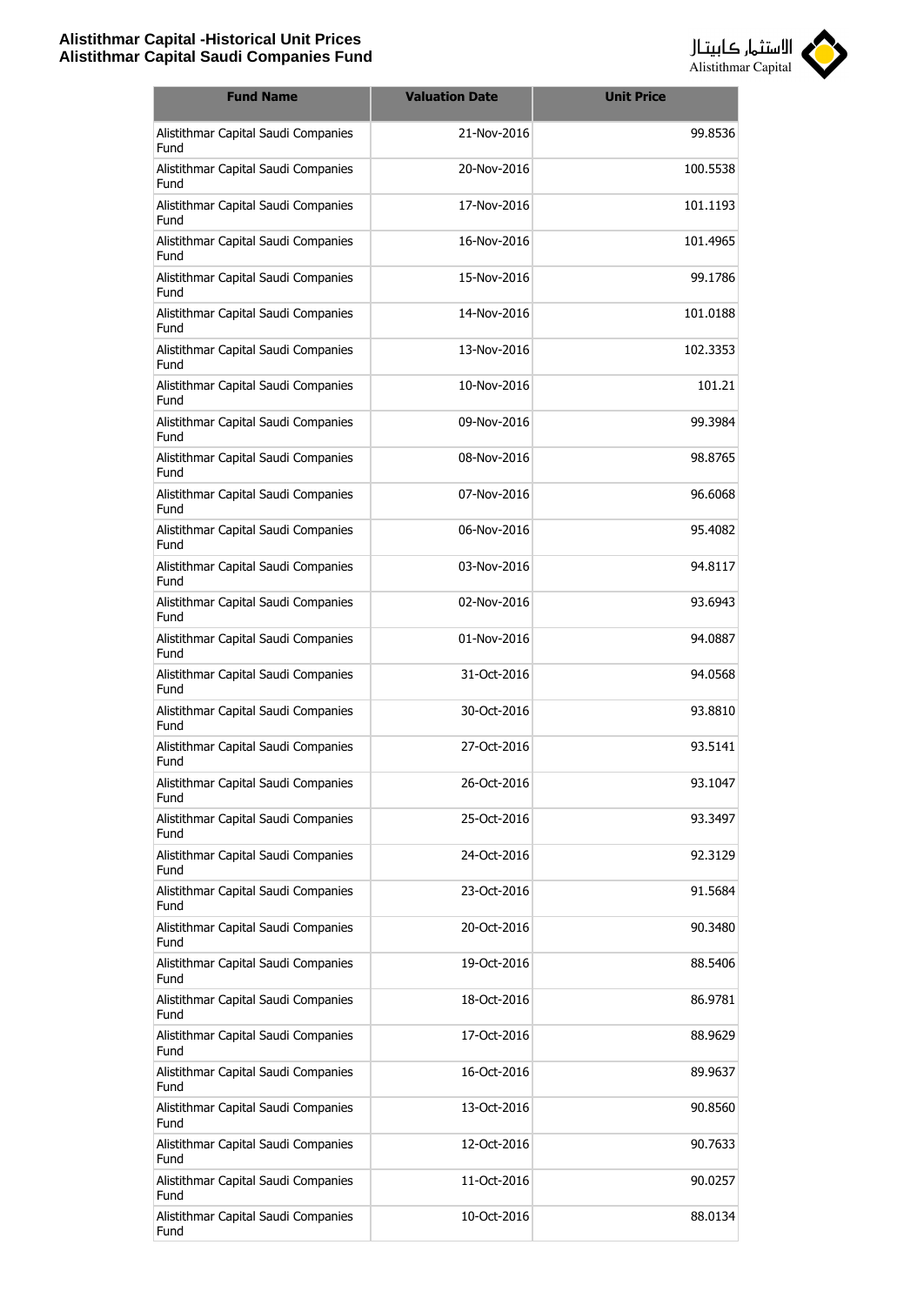

| <b>Fund Name</b>                            | <b>Valuation Date</b> | <b>Unit Price</b> |
|---------------------------------------------|-----------------------|-------------------|
| Alistithmar Capital Saudi Companies<br>Fund | 09-Oct-2016           | 86.8407           |
| Alistithmar Capital Saudi Companies<br>Fund | 06-Oct-2016           | 87.9467           |
| Alistithmar Capital Saudi Companies<br>Fund | 05-Oct-2016           | 87.1197           |
| Alistithmar Capital Saudi Companies<br>Fund | 04-Oct-2016           | 86.1289           |
| Alistithmar Capital Saudi Companies<br>Fund | 03-Oct-2016           | 85.1137           |
| Alistithmar Capital Saudi Companies<br>Fund | 02-Oct-2016           | 84.5120           |
| Alistithmar Capital Saudi Companies<br>Fund | 29-Sep-2016           | 87.5761           |
| Alistithmar Capital Saudi Companies<br>Fund | 28-Sep-2016           | 85.5541           |
| Alistithmar Capital Saudi Companies<br>Fund | 27-Sep-2016           | 89.5524           |
| Alistithmar Capital Saudi Companies<br>Fund | 26-Sep-2016           | 93.3457           |
| Alistithmar Capital Saudi Companies<br>Fund | 25-Sep-2016           | 93.1167           |
| Alistithmar Capital Saudi Companies<br>Fund | 21-Sep-2016           | 93.8885           |
| Alistithmar Capital Saudi Companies<br>Fund | 20-Sep-2016           | 93.6496           |
| Alistithmar Capital Saudi Companies<br>Fund | 19-Sep-2016           | 93.9006           |
| Alistithmar Capital Saudi Companies<br>Fund | 18-Sep-2016           | 95.6799           |
| Alistithmar Capital Saudi Companies<br>Fund | 08-Sep-2016           | 97.1407           |
| Alistithmar Capital Saudi Companies<br>Fund | 07-Sep-2016           | 96.3172           |
| Alistithmar Capital Saudi Companies<br>Fund | 06-Sep-2016           | 97.0491           |
| Alistithmar Capital Saudi Companies<br>Fund | 05-Sep-2016           | 97.5181           |
| Alistithmar Capital Saudi Companies<br>Fund | 04-Sep-2016           | 96.2651           |
| Alistithmar Capital Saudi Companies<br>Fund | 01-Sep-2016           | 95.0769           |
| Alistithmar Capital Saudi Companies<br>Fund | 31-Aug-2016           | 96.4362           |
| Alistithmar Capital Saudi Companies<br>Fund | 30-Aug-2016           | 97.8480           |
| Alistithmar Capital Saudi Companies<br>Fund | 29-Aug-2016           | 96.8926           |
| Alistithmar Capital Saudi Companies<br>Fund | 28-Aug-2016           | 96.6596           |
| Alistithmar Capital Saudi Companies<br>Fund | 25-Aug-2016           | 94.2362           |
| Alistithmar Capital Saudi Companies<br>Fund | 24-Aug-2016           | 95.2254           |
| Alistithmar Capital Saudi Companies<br>Fund | 23-Aug-2016           | 96.7261           |
| Alistithmar Capital Saudi Companies<br>Fund | 22-Aug-2016           | 96.9556           |
| Alistithmar Capital Saudi Companies<br>Fund | 21-Aug-2016           | 98.8646           |
| Alistithmar Capital Saudi Companies<br>Fund | 18-Aug-2016           | 98.9019           |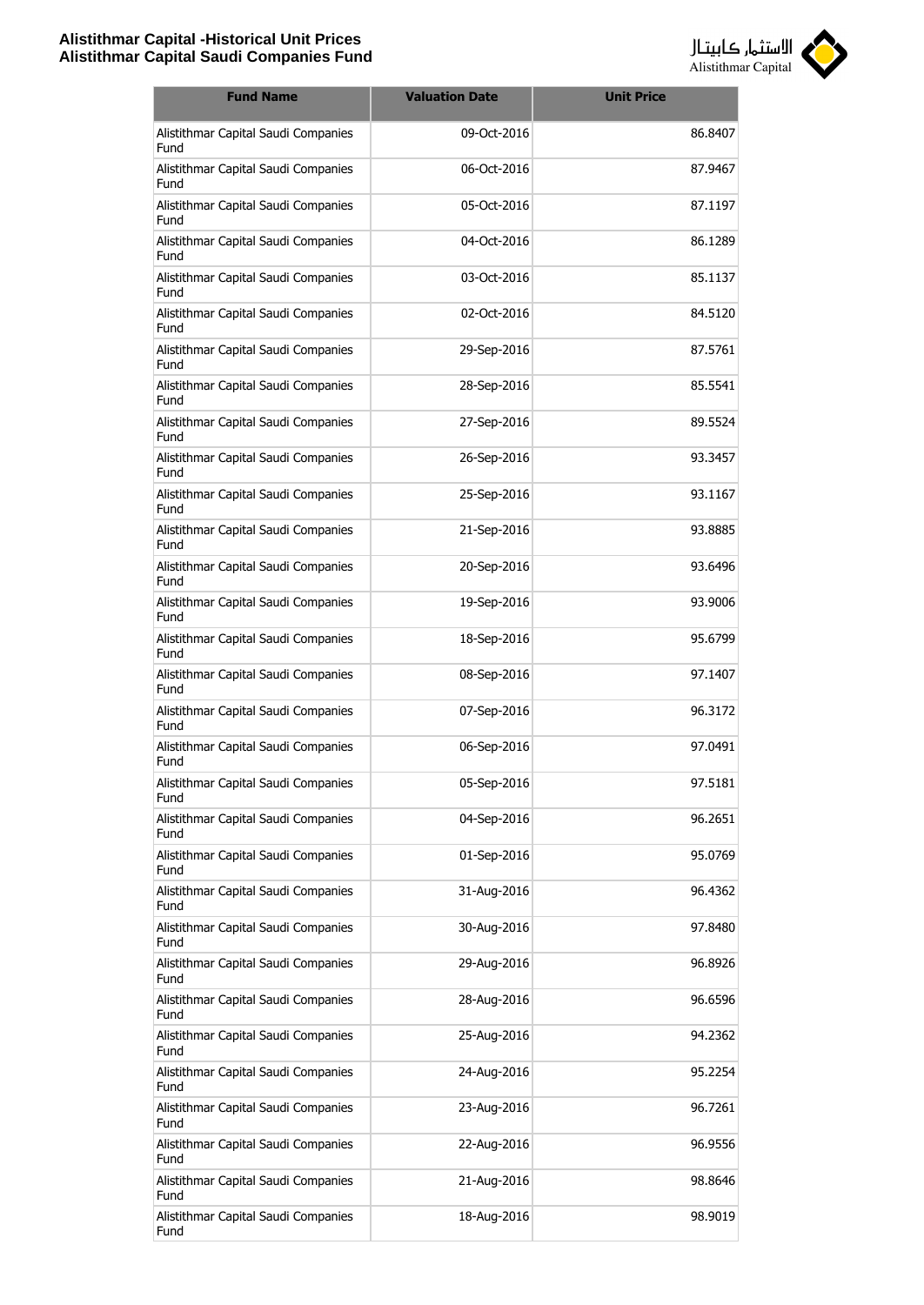

| <b>Fund Name</b>                            | <b>Valuation Date</b> | <b>Unit Price</b> |
|---------------------------------------------|-----------------------|-------------------|
| Alistithmar Capital Saudi Companies<br>Fund | 17-Aug-2016           | 99.2582           |
| Alistithmar Capital Saudi Companies<br>Fund | 16-Aug-2016           | 101.0773          |
| Alistithmar Capital Saudi Companies<br>Fund | 15-Aug-2016           | 101.5828          |
| Alistithmar Capital Saudi Companies<br>Fund | 14-Aug-2016           | 101.8023          |
| Alistithmar Capital Saudi Companies<br>Fund | 11-Aug-2016           | 101.4298          |
| Alistithmar Capital Saudi Companies<br>Fund | 10-Aug-2016           | 101.8981          |
| Alistithmar Capital Saudi Companies<br>Fund | 09-Aug-2016           | 102,6008          |
| Alistithmar Capital Saudi Companies<br>Fund | 08-Aug-2016           | 101.7201          |
| Alistithmar Capital Saudi Companies<br>Fund | 07-Aug-2016           | 101.3188          |
| Alistithmar Capital Saudi Companies<br>Fund | 04-Aug-2016           | 100.9631          |
| Alistithmar Capital Saudi Companies<br>Fund | 03-Aug-2016           | 101.0314          |
| Alistithmar Capital Saudi Companies<br>Fund | 02-Aug-2016           | 101.2110          |
| Alistithmar Capital Saudi Companies<br>Fund | 01-Aug-2016           | 102.2514          |
| Alistithmar Capital Saudi Companies<br>Fund | 31-Jul-2016           | 101.1422          |
| Alistithmar Capital Saudi Companies<br>Fund | 28-Jul-2016           | 101.4882          |
| Alistithmar Capital Saudi Companies<br>Fund | 27-Jul-2016           | 102.6574          |
| Alistithmar Capital Saudi Companies<br>Fund | 26-Jul-2016           | 102.7331          |
| Alistithmar Capital Saudi Companies<br>Fund | 25-Jul-2016           | 103.1276          |
| Alistithmar Capital Saudi Companies<br>Fund | 24-Jul-2016           | 103.0885          |
| Alistithmar Capital Saudi Companies<br>Fund | 21-Jul-2016           | 104.4786          |
| Alistithmar Capital Saudi Companies<br>Fund | 20-Jul-2016           | 104.8103          |
| Alistithmar Capital Saudi Companies<br>Fund | 19-Jul-2016           | 105.0980          |
| Alistithmar Capital Saudi Companies<br>Fund | 18-Jul-2016           | 106.0446          |
| Alistithmar Capital Saudi Companies<br>Fund | 17-Jul-2016           | 106.1871          |
| Alistithmar Capital Saudi Companies<br>Fund | 14-Jul-2016           | 105.9084          |
| Alistithmar Capital Saudi Companies<br>Fund | 13-Jul-2016           | 106.1317          |
| Alistithmar Capital Saudi Companies<br>Fund | 12-Jul-2016           | 105.3241          |
| Alistithmar Capital Saudi Companies<br>Fund | 11-Jul-2016           | 104.3330          |
| Alistithmar Capital Saudi Companies<br>Fund | 10-Jul-2016           | 104.0304          |
| Alistithmar Capital Saudi Companies<br>Fund | 30-Jun-2016           | 103.2170          |
| Alistithmar Capital Saudi Companies<br>Fund | 29-Jun-2016           | 103.6073          |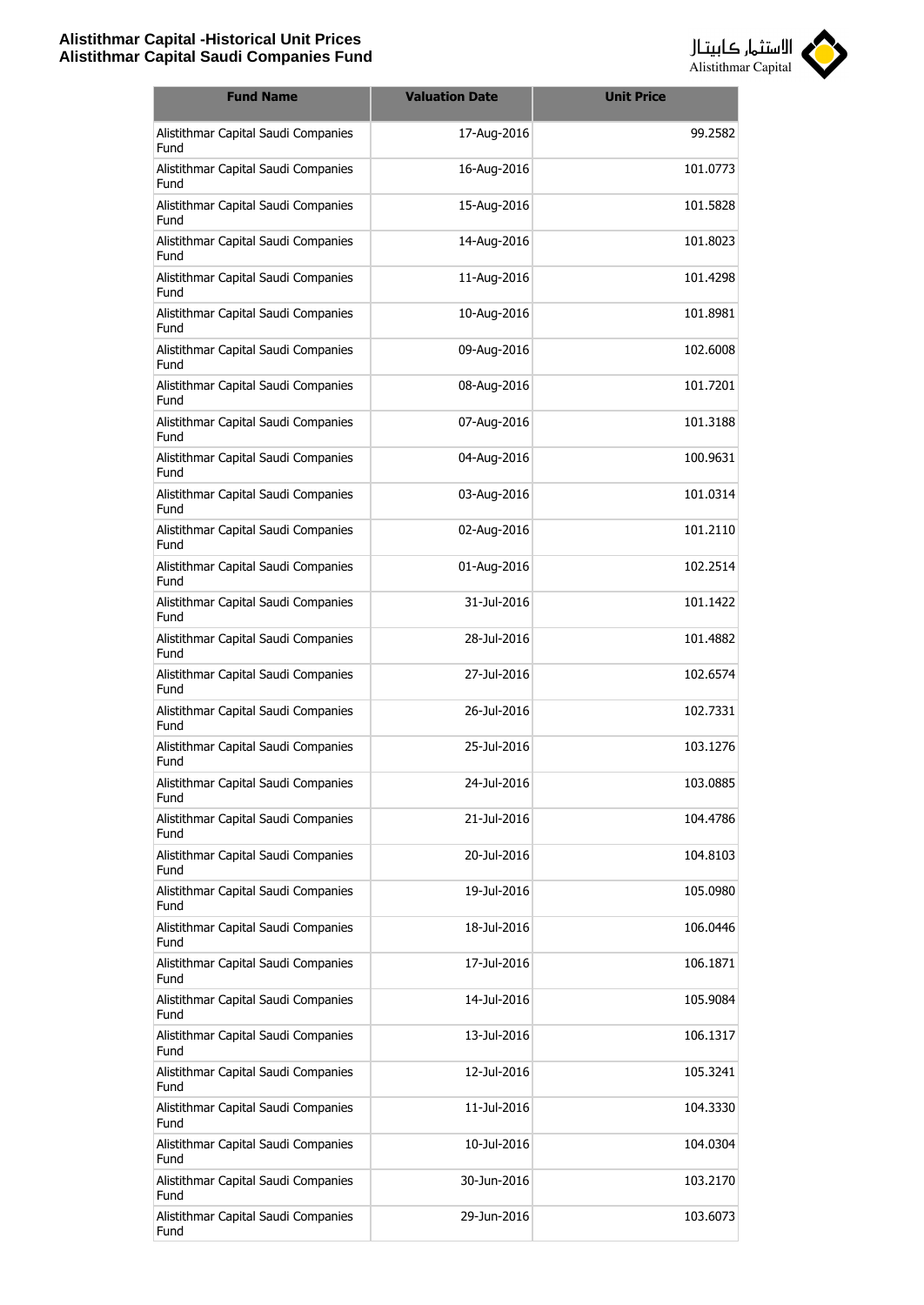

| <b>Fund Name</b>                            | <b>Valuation Date</b> | <b>Unit Price</b> |
|---------------------------------------------|-----------------------|-------------------|
| Alistithmar Capital Saudi Companies<br>Fund | 28-Jun-2016           | 102.9461          |
| Alistithmar Capital Saudi Companies<br>Fund | 27-Jun-2016           | 102.6930          |
| Alistithmar Capital Saudi Companies<br>Fund | 26-Jun-2016           | 102.7165          |
| Alistithmar Capital Saudi Companies<br>Fund | 23-Jun-2016           | 103.4360          |
| Alistithmar Capital Saudi Companies<br>Fund | 22-Jun-2016           | 103.16            |
| Alistithmar Capital Saudi Companies<br>Fund | 21-Jun-2016           | 103.1758          |
| Alistithmar Capital Saudi Companies<br>Fund | 20-Jun-2016           | 103.3236          |
| Alistithmar Capital Saudi Companies<br>Fund | 19-1un-2016           | 102.9735          |
| Alistithmar Capital Saudi Companies<br>Fund | 16-Jun-2016           | 103.0128          |
| Alistithmar Capital Saudi Companies<br>Fund | 15-Jun-2016           | 103.4814          |
| Alistithmar Capital Saudi Companies<br>Fund | 14-Jun-2016           | 104.1959          |
| Alistithmar Capital Saudi Companies<br>Fund | 13-Jun-2016           | 103.7409          |
| Alistithmar Capital Saudi Companies<br>Fund | 12-Jun-2016           | 103.3334          |
| Alistithmar Capital Saudi Companies<br>Fund | 09-Jun-2016           | 103.9607          |
| Alistithmar Capital Saudi Companies<br>Fund | 08-Jun-2016           | 104.0586          |
| Alistithmar Capital Saudi Companies<br>Fund | 07-Jun-2016           | 102.7794          |
| Alistithmar Capital Saudi Companies<br>Fund | 06-Jun-2016           | 102.2596          |
| Alistithmar Capital Saudi Companies<br>Fund | 05-Jun-2016           | 101.5465          |
| Alistithmar Capital Saudi Companies<br>Fund | 02-Jun-2016           | 102.8021          |
| Alistithmar Capital Saudi Companies<br>Fund | 01-Jun-2016           | 102.4091          |
| Alistithmar Capital Saudi Companies<br>Fund | 31-May-2016           | 102.0683          |
| Alistithmar Capital Saudi Companies<br>Fund | 30-May-2016           | 100.6343          |
| Alistithmar Capital Saudi Companies<br>Fund | 29-May-2016           | 101.4006          |
| Alistithmar Capital Saudi Companies<br>Fund | 26-May-2016           | 101.8455          |
| Alistithmar Capital Saudi Companies<br>Fund | 25-May-2016           | 102.4679          |
| Alistithmar Capital Saudi Companies<br>Fund | 24-May-2016           | 101.6152          |
| Alistithmar Capital Saudi Companies<br>Fund | 23-May-2016           | 100.8456          |
| Alistithmar Capital Saudi Companies<br>Fund | 22-May-2016           | 104.08            |
| Alistithmar Capital Saudi Companies<br>Fund | 19-May-2016           | 104.9219          |
| Alistithmar Capital Saudi Companies<br>Fund | 18-May-2016           | 105.7373          |
| Alistithmar Capital Saudi Companies<br>Fund | 17-May-2016           | 105.6009          |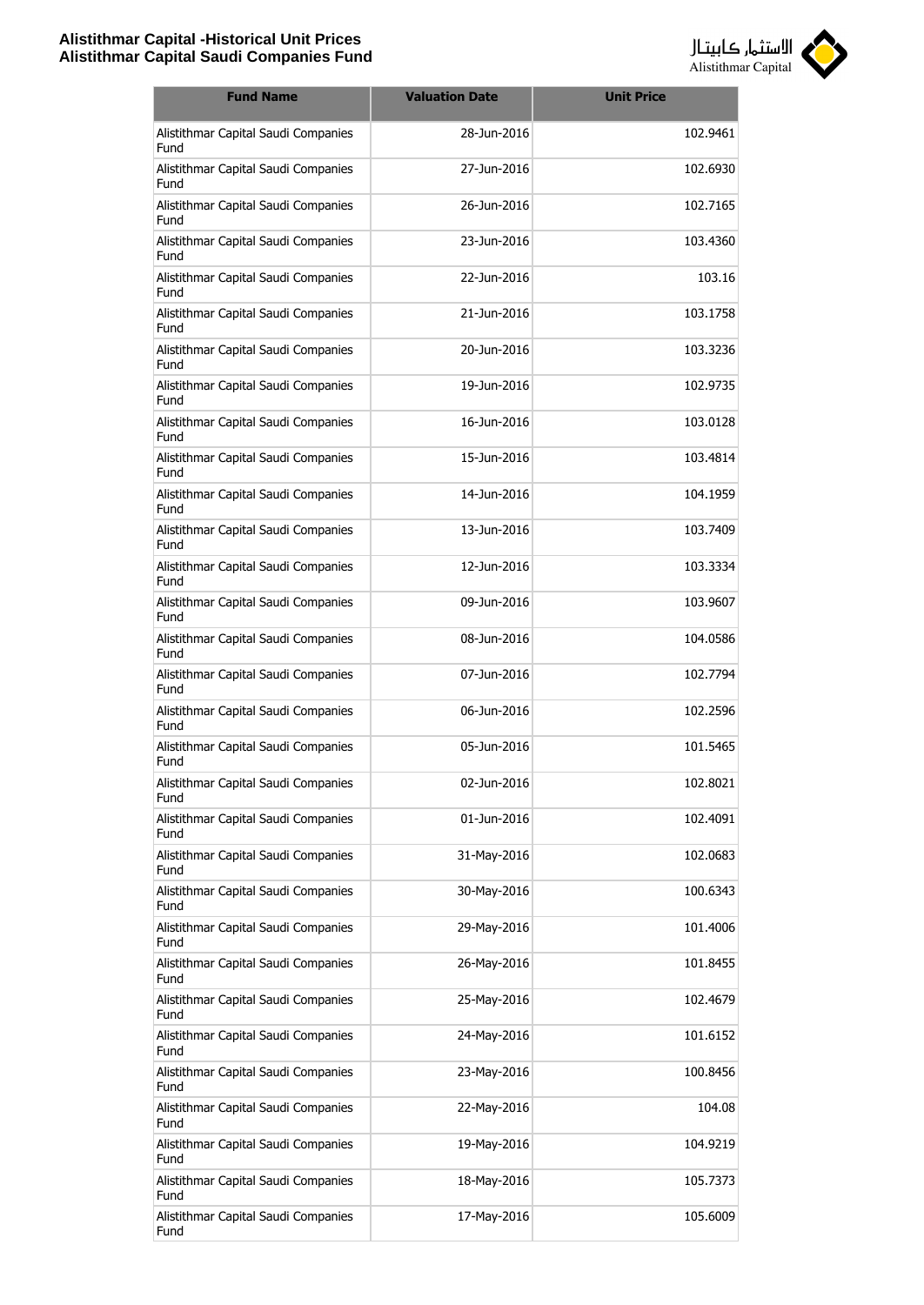

| <b>Fund Name</b>                            | <b>Valuation Date</b> | <b>Unit Price</b> |
|---------------------------------------------|-----------------------|-------------------|
| Alistithmar Capital Saudi Companies<br>Fund | 16-May-2016           | 104.6351          |
| Alistithmar Capital Saudi Companies<br>Fund | 15-May-2016           | 104.4451          |
| Alistithmar Capital Saudi Companies<br>Fund | 12-May-2016           | 104.81            |
| Alistithmar Capital Saudi Companies<br>Fund | 11-May-2016           | 103.7838          |
| Alistithmar Capital Saudi Companies<br>Fund | 10-May-2016           | 103.2892          |
| Alistithmar Capital Saudi Companies<br>Fund | 09-May-2016           | 103.9371          |
| Alistithmar Capital Saudi Companies<br>Fund | 08-May-2016           | 103.7333          |
| Alistithmar Capital Saudi Companies<br>Fund | 05-May-2016           | 102.8293          |
| Alistithmar Capital Saudi Companies<br>Fund | 04-May-2016           | 101.9837          |
| Alistithmar Capital Saudi Companies<br>Fund | 03-May-2016           | 102.0214          |
| Alistithmar Capital Saudi Companies<br>Fund | 02-May-2016           | 103.1427          |
| Alistithmar Capital Saudi Companies<br>Fund | 01-May-2016           | 103.5723          |
| Alistithmar Capital Saudi Companies<br>Fund | 28-Apr-2016           | 103.7794          |
| Alistithmar Capital Saudi Companies<br>Fund | 27-Apr-2016           | 103.8468          |
| Alistithmar Capital Saudi Companies<br>Fund | 26-Apr-2016           | 102.9878          |
| Alistithmar Capital Saudi Companies<br>Fund | 25-Apr-2016           | 104.0464          |
| Alistithmar Capital Saudi Companies<br>Fund | 24-Apr-2016           | 101.9922          |
| Alistithmar Capital Saudi Companies<br>Fund | 21-Apr-2016           | 99.9116           |
| Alistithmar Capital Saudi Companies<br>Fund | 20-Apr-2016           | 98.5227           |
| Alistithmar Capital Saudi Companies<br>Fund | 19-Apr-2016           | 98.0551           |
| Alistithmar Capital Saudi Companies<br>Fund | 18-Apr-2016           | 96.0238           |
| Alistithmar Capital Saudi Companies<br>Fund | 17-Apr-2016           | 95.6948           |
| Alistithmar Capital Saudi Companies<br>Fund | 14-Apr-2016           | 97.1959           |
| Alistithmar Capital Saudi Companies<br>Fund | 13-Apr-2016           | 96.5745           |
| Alistithmar Capital Saudi Companies<br>Fund | 12-Apr-2016           | 95.7892           |
| Alistithmar Capital Saudi Companies<br>Fund | 11-Apr-2016           | 94.1353           |
| Alistithmar Capital Saudi Companies<br>Fund | 10-Apr-2016           | 94.3197           |
| Alistithmar Capital Saudi Companies<br>Fund | 07-Apr-2016           | 93.4042           |
| Alistithmar Capital Saudi Companies<br>Fund | 06-Apr-2016           | 92.8425           |
| Alistithmar Capital Saudi Companies<br>Fund | 05-Apr-2016           | 92.3279           |
| Alistithmar Capital Saudi Companies<br>Fund | 04-Apr-2016           | 92.4236           |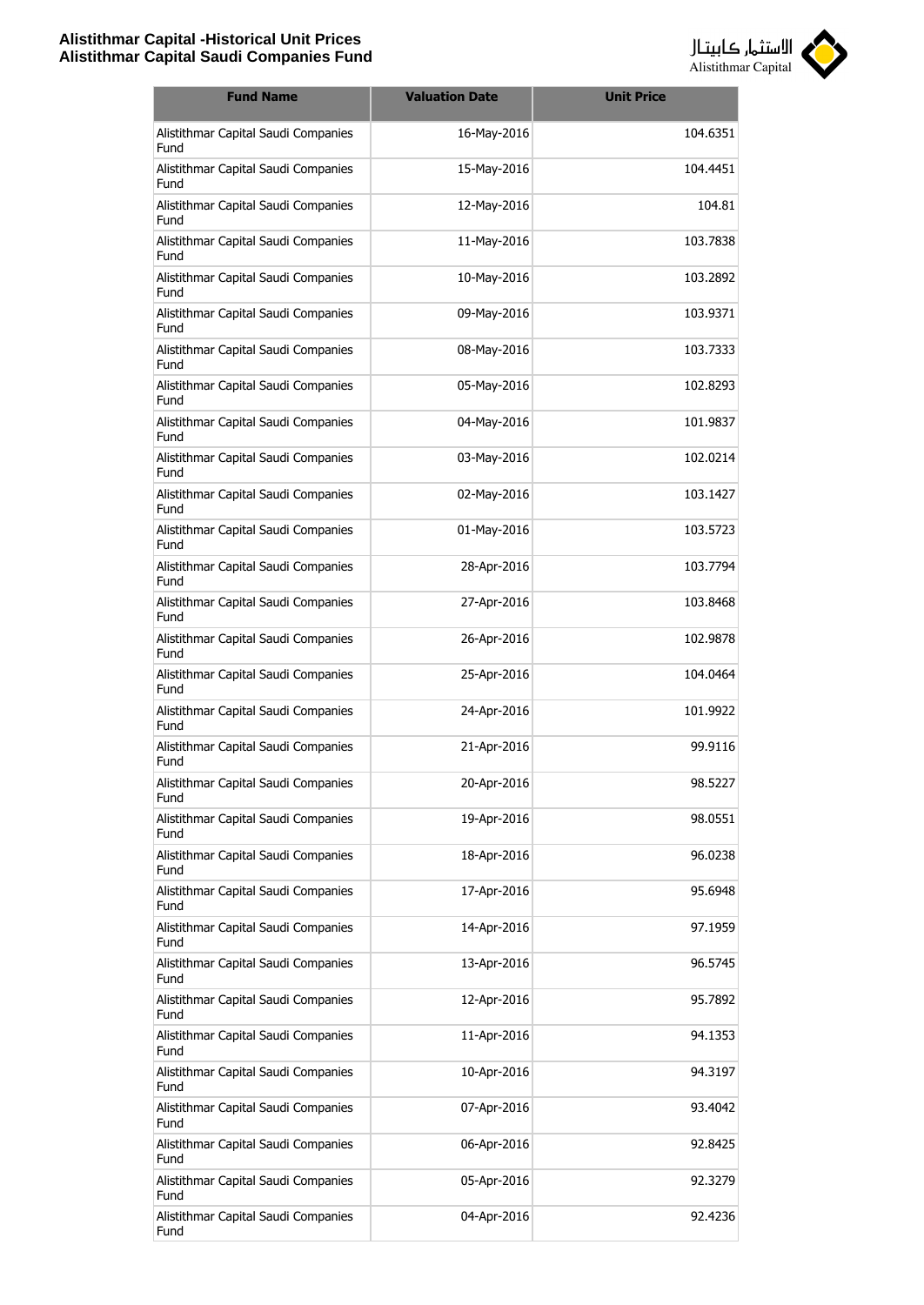

| <b>Fund Name</b>                            | <b>Valuation Date</b> | <b>Unit Price</b> |
|---------------------------------------------|-----------------------|-------------------|
| Alistithmar Capital Saudi Companies<br>Fund | 03-Apr-2016           | 90.9757           |
| Alistithmar Capital Saudi Companies<br>Fund | 31-Mar-2016           | 92.1215           |
| Alistithmar Capital Saudi Companies<br>Fund | 30-Mar-2016           | 92.1331           |
| Alistithmar Capital Saudi Companies<br>Fund | 29-Mar-2016           | 91.1955           |
| Alistithmar Capital Saudi Companies<br>Fund | 28-Mar-2016           | 91.7802           |
| Alistithmar Capital Saudi Companies<br>Fund | 27-Mar-2016           | 91.7676           |
| Alistithmar Capital Saudi Companies<br>Fund | 24-Mar-2016           | 93.1169           |
| Alistithmar Capital Saudi Companies<br>Fund | 23-Mar-2016           | 94.6987           |
| Alistithmar Capital Saudi Companies<br>Fund | 22-Mar-2016           | 94.6962           |
| Alistithmar Capital Saudi Companies<br>Fund | 21-Mar-2016           | 95.0232           |
| Alistithmar Capital Saudi Companies<br>Fund | 20-Mar-2016           | 94.9859           |
| Alistithmar Capital Saudi Companies<br>Fund | 17-Mar-2016           | 94.0320           |
| Alistithmar Capital Saudi Companies<br>Fund | 16-Mar-2016           | 93.0060           |
| Alistithmar Capital Saudi Companies<br>Fund | 15-Mar-2016           | 91.7794           |
| Alistithmar Capital Saudi Companies<br>Fund | 14-Mar-2016           | 92.7469           |
| Alistithmar Capital Saudi Companies<br>Fund | 13-Mar-2016           | 93.7926           |
| Alistithmar Capital Saudi Companies<br>Fund | 10-Mar-2016           | 93.3081           |
| Alistithmar Capital Saudi Companies<br>Fund | 09-Mar-2016           | 92.8734           |
| Alistithmar Capital Saudi Companies<br>Fund | 08-Mar-2016           | 94.0036           |
| Alistithmar Capital Saudi Companies<br>Fund | 07-Mar-2016           | 93.4368           |
| Alistithmar Capital Saudi Companies<br>Fund | 06-Mar-2016           | 94.2407           |
| Alistithmar Capital Saudi Companies<br>Fund | 03-Mar-2016           | 92.5076           |
| Alistithmar Capital Saudi Companies<br>Fund | 02-Mar-2016           | 92                |
| Alistithmar Capital Saudi Companies<br>Fund | 01-Mar-2016           | 92.5036           |
| Alistithmar Capital Saudi Companies<br>Fund | 29-Feb-2016           | 90.9382           |
| Alistithmar Capital Saudi Companies<br>Fund | 28-Feb-2016           | 91.0779           |
| Alistithmar Capital Saudi Companies<br>Fund | 25-Feb-2016           | 88.9616           |
| Alistithmar Capital Saudi Companies<br>Fund | 24-Feb-2016           | 88.4149           |
| Alistithmar Capital Saudi Companies<br>Fund | 23-Feb-2016           | 89.5495           |
| Alistithmar Capital Saudi Companies<br>Fund | 22-Feb-2016           | 89.1326           |
| Alistithmar Capital Saudi Companies<br>Fund | 21-Feb-2016           | 87.8357           |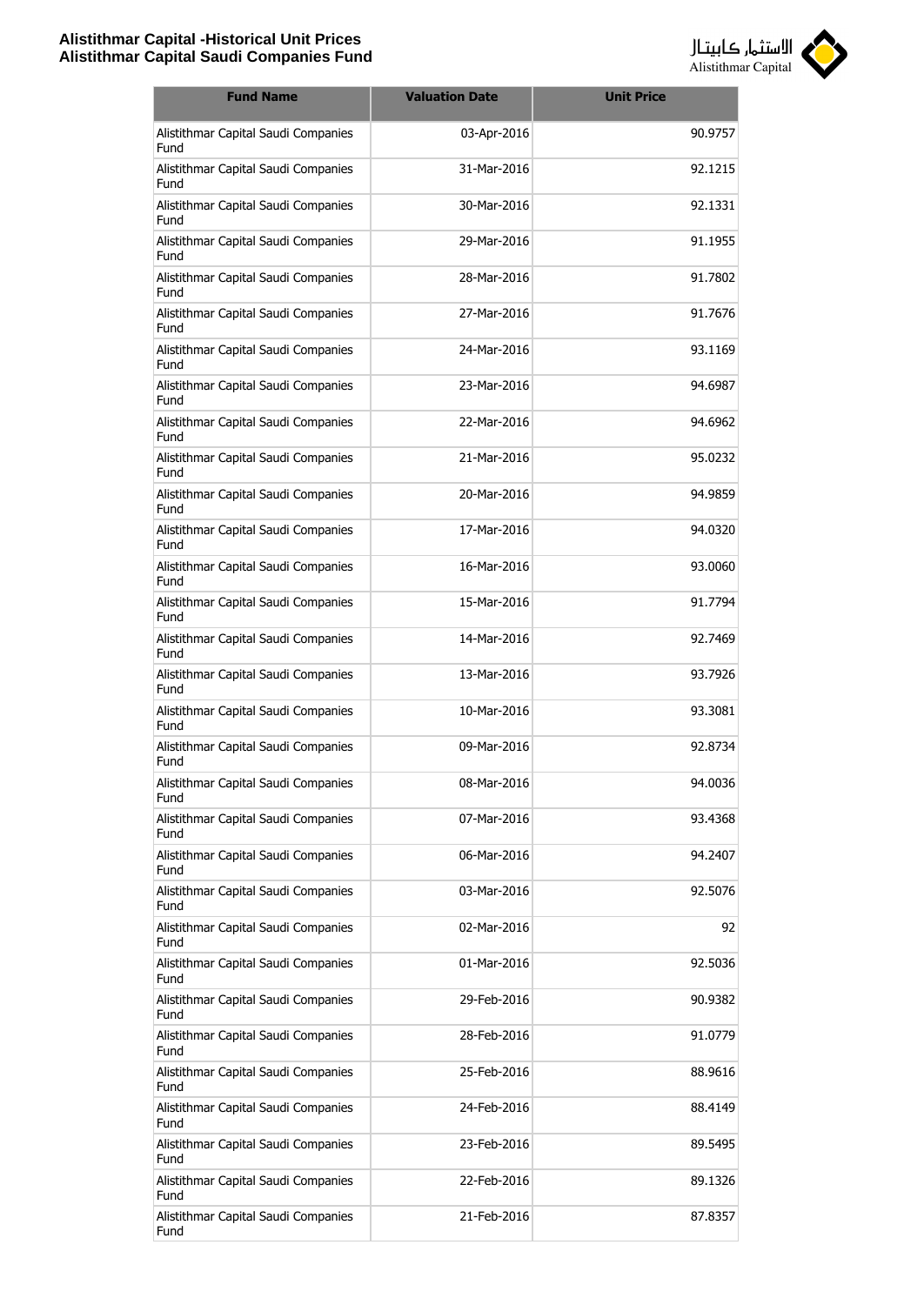

| <b>Fund Name</b>                            | <b>Valuation Date</b> | <b>Unit Price</b> |
|---------------------------------------------|-----------------------|-------------------|
| Alistithmar Capital Saudi Companies<br>Fund | 18-Feb-2016           | 87.7686           |
| Alistithmar Capital Saudi Companies<br>Fund | 17-Feb-2016           | 86.8797           |
| Alistithmar Capital Saudi Companies<br>Fund | 16-Feb-2016           | 85.8589           |
| Alistithmar Capital Saudi Companies<br>Fund | 15-Feb-2016           | 85.0932           |
| Alistithmar Capital Saudi Companies<br>Fund | 14-Feb-2016           | 83.0934           |
| Alistithmar Capital Saudi Companies<br>Fund | 11-Feb-2016           | 84.9979           |
| Alistithmar Capital Saudi Companies<br>Fund | 10-Feb-2016           | 87.3601           |
| Alistithmar Capital Saudi Companies<br>Fund | 09-Feb-2016           | 87.9302           |
| Alistithmar Capital Saudi Companies<br>Fund | 08-Feb-2016           | 88.1728           |
| Alistithmar Capital Saudi Companies<br>Fund | 07-Feb-2016           | 88.2324           |
| Alistithmar Capital Saudi Companies<br>Fund | 04-Feb-2016           | 89.3010           |
| Alistithmar Capital Saudi Companies<br>Fund | 03-Feb-2016           | 88.1654           |
| Alistithmar Capital Saudi Companies<br>Fund | 02-Feb-2016           | 87.5298           |
| Alistithmar Capital Saudi Companies<br>Fund | 01-Feb-2016           | 89.3656           |
| Alistithmar Capital Saudi Companies<br>Fund | 31-Jan-2016           | 89.7668           |
| Alistithmar Capital Saudi Companies<br>Fund | 28-Jan-2016           | 88.1707           |
| Alistithmar Capital Saudi Companies<br>Fund | 27-Jan-2016           | 86.2022           |
| Alistithmar Capital Saudi Companies<br>Fund | 26-Jan-2016           | 85.3256           |
| Alistithmar Capital Saudi Companies<br>Fund | 25-Jan-2016           | 85.2507           |
| Alistithmar Capital Saudi Companies<br>Fund | 24-Jan-2016           | 85.5671           |
| Alistithmar Capital Saudi Companies<br>Fund | 21-Jan-2016           | 83.1630           |
| Alistithmar Capital Saudi Companies<br>Fund | 20-Jan-2016           | 82.1691           |
| Alistithmar Capital Saudi Companies<br>Fund | 19-Jan-2016           | 85.6718           |
| Alistithmar Capital Saudi Companies<br>Fund | 18-Jan-2016           | 82.5395           |
| Alistithmar Capital Saudi Companies<br>Fund | 17-Jan-2016           | 82.6121           |
| Alistithmar Capital Saudi Companies<br>Fund | 14-Jan-2016           | 86.6131           |
| Alistithmar Capital Saudi Companies<br>Fund | 13-Jan-2016           | 89.3805           |
| Alistithmar Capital Saudi Companies<br>Fund | 12-Jan-2016           | 89.4737           |
| Alistithmar Capital Saudi Companies<br>Fund | 11-Jan-2016           | 90.0762           |
| Alistithmar Capital Saudi Companies<br>Fund | 10-Jan-2016           | 89.1737           |
| Alistithmar Capital Saudi Companies<br>Fund | 07-Jan-2016           | 91.3864           |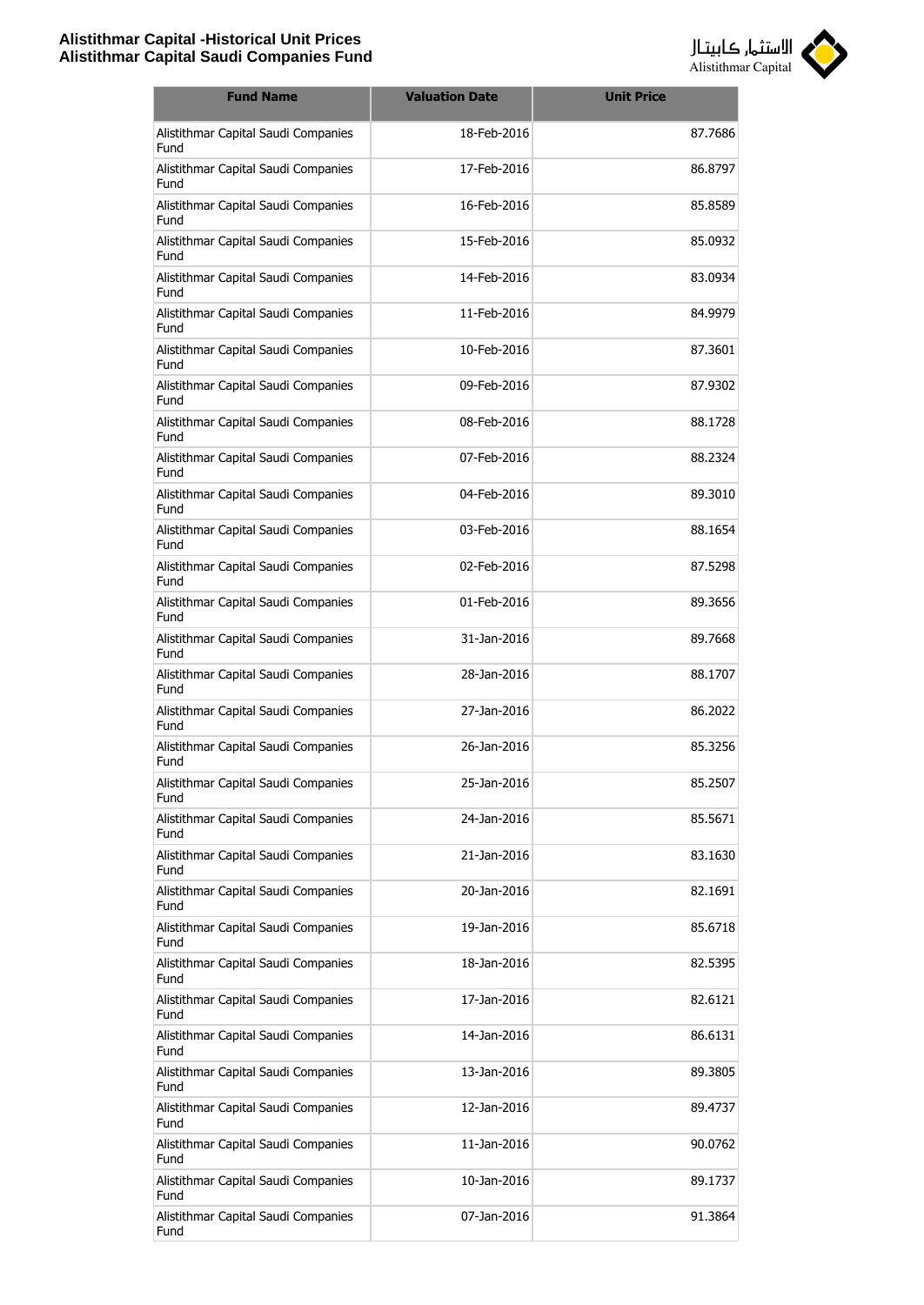

| <b>Fund Name</b>                            | <b>Valuation Date</b> | <b>Unit Price</b> |
|---------------------------------------------|-----------------------|-------------------|
| Alistithmar Capital Saudi Companies<br>Fund | 06-Jan-2016           | 95.3114           |
| Alistithmar Capital Saudi Companies<br>Fund | 05-Jan-2016           | 98.1121           |
| Alistithmar Capital Saudi Companies<br>Fund | 04-Jan-2016           | 98.3943           |
| Alistithmar Capital Saudi Companies<br>Fund | 03-Jan-2016           | 100.3558          |
| Alistithmar Capital Saudi Companies<br>Fund | 31-Dec-2015           | 99.4750           |
| Alistithmar Capital Saudi Companies<br>Fund | 30-Dec-2015           | 99.2457           |
| Alistithmar Capital Saudi Companies<br>Fund | 29-Dec-2015           | 100.0176          |
| Alistithmar Capital Saudi Companies<br>Fund | 28-Dec-2015           | 100.8890          |
| Alistithmar Capital Saudi Companies<br>Fund | 27-Dec-2015           | 100.6752          |
| Alistithmar Capital Saudi Companies<br>Fund | 24-Dec-2015           | 100.7455          |
| Alistithmar Capital Saudi Companies<br>Fund | 23-Dec-2015           | 100.8401          |
| Alistithmar Capital Saudi Companies<br>Fund | 22-Dec-2015           | 101.9014          |
| Alistithmar Capital Saudi Companies<br>Fund | 21-Dec-2015           | 100.8091          |
| Alistithmar Capital Saudi Companies<br>Fund | 20-Dec-2015           | 100.6676          |
| Alistithmar Capital Saudi Companies<br>Fund | 17-Dec-2015           | 102.3531          |
| Alistithmar Capital Saudi Companies<br>Fund | 16-Dec-2015           | 99.6674           |
| Alistithmar Capital Saudi Companies<br>Fund | 15-Dec-2015           | 99.0778           |
| Alistithmar Capital Saudi Companies<br>Fund | 14-Dec-2015           | 97.52             |
| Alistithmar Capital Saudi Companies<br>Fund | 13-Dec-2015           | 98.6341           |
| Alistithmar Capital Saudi Companies<br>Fund | 10-Dec-2015           | 100.7364          |
| Alistithmar Capital Saudi Companies<br>Fund | 09-Dec-2015           | 101.1637          |
| Alistithmar Capital Saudi Companies<br>Fund | 08-Dec-2015           | 101.1905          |
| Alistithmar Capital Saudi Companies<br>Fund | 07-Dec-2015           | 103.5302          |
| Alistithmar Capital Saudi Companies<br>Fund | 06-Dec-2015           | 104.6639          |
| Alistithmar Capital Saudi Companies<br>Fund | 03-Dec-2015           | 104.8546          |
| Alistithmar Capital Saudi Companies<br>Fund | 02-Dec-2015           | 105.5575          |
| Alistithmar Capital Saudi Companies<br>Fund | 01-Dec-2015           | 104.7762          |
| Alistithmar Capital Saudi Companies<br>Fund | 30-Nov-2015           | 104.0905          |
| Alistithmar Capital Saudi Companies<br>Fund | 29-Nov-2015           | 104.3608          |
| Alistithmar Capital Saudi Companies<br>Fund | 26-Nov-2015           | 104.6245          |
| Alistithmar Capital Saudi Companies<br>Fund | 25-Nov-2015           | 104.5412          |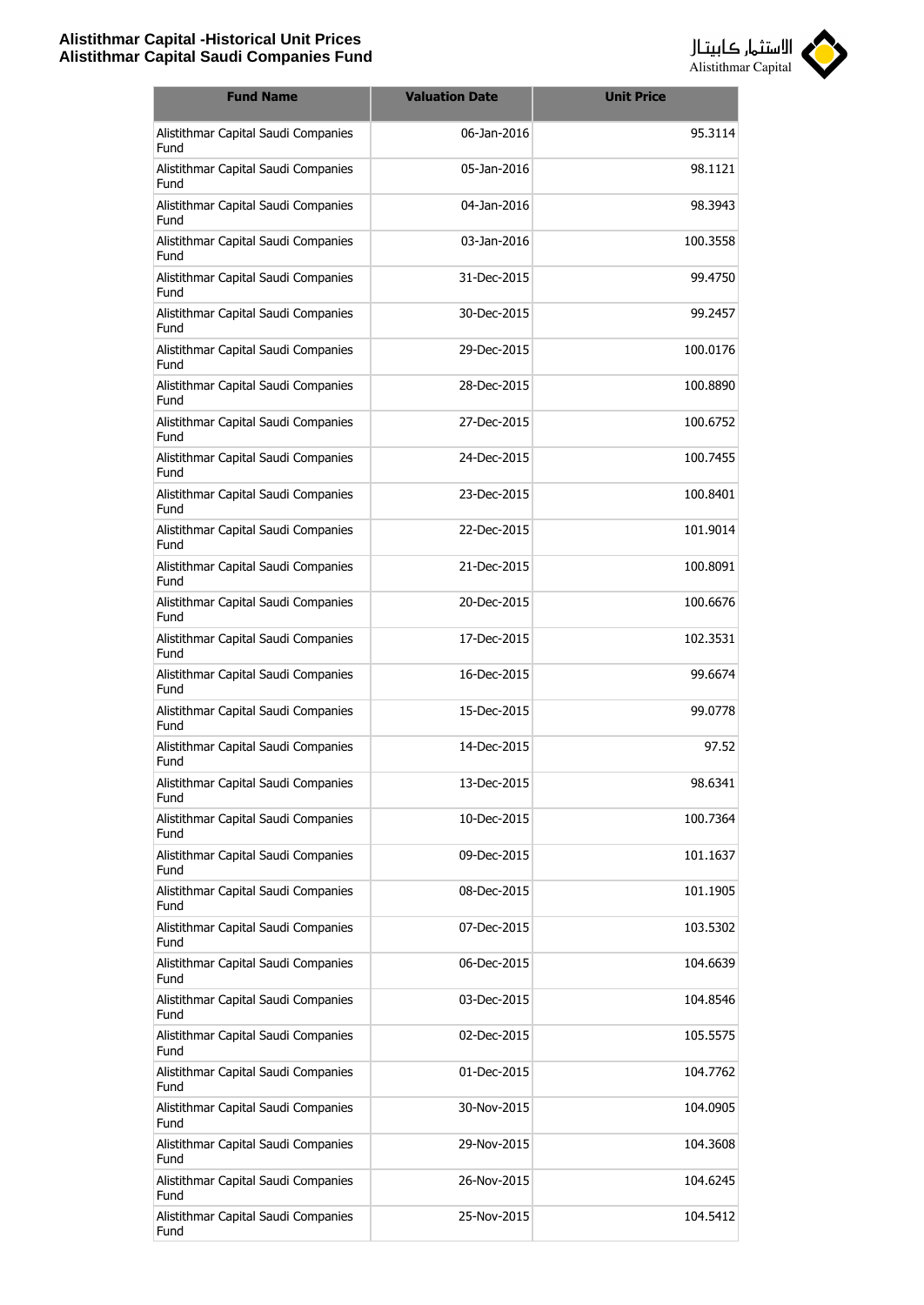

| <b>Fund Name</b>                            | <b>Valuation Date</b> | <b>Unit Price</b> |
|---------------------------------------------|-----------------------|-------------------|
| Alistithmar Capital Saudi Companies<br>Fund | 24-Nov-2015           | 104.7225          |
| Alistithmar Capital Saudi Companies<br>Fund | 23-Nov-2015           | 103.8026          |
| Alistithmar Capital Saudi Companies<br>Fund | 22-Nov-2015           | 104.5920          |
| Alistithmar Capital Saudi Companies<br>Fund | 19-Nov-2015           | 103.2307          |
| Alistithmar Capital Saudi Companies<br>Fund | 18-Nov-2015           | 102.1163          |
| Alistithmar Capital Saudi Companies<br>Fund | 17-Nov-2015           | 101.8835          |
| Alistithmar Capital Saudi Companies<br>Fund | 16-Nov-2015           | 102.5824          |
| Alistithmar Capital Saudi Companies<br>Fund | 15-Nov-2015           | 101.6088          |
| Alistithmar Capital Saudi Companies<br>Fund | 12-Nov-2015           | 104.4897          |
| Alistithmar Capital Saudi Companies<br>Fund | 11-Nov-2015           | 104.9663          |
| Alistithmar Capital Saudi Companies<br>Fund | 10-Nov-2015           | 103.6698          |
| Alistithmar Capital Saudi Companies<br>Fund | 09-Nov-2015           | 103.9637          |
| Alistithmar Capital Saudi Companies<br>Fund | 08-Nov-2015           | 102.9086          |
| Alistithmar Capital Saudi Companies<br>Fund | 05-Nov-2015           | 103.3418          |
| Alistithmar Capital Saudi Companies<br>Fund | 04-Nov-2015           | 103.9920          |
| Alistithmar Capital Saudi Companies<br>Fund | 03-Nov-2015           | 102.7233          |
| Alistithmar Capital Saudi Companies<br>Fund | 02-Nov-2015           | 104.2565          |
| Alistithmar Capital Saudi Companies<br>Fund | 01-Nov-2015           | 103.8121          |
| Alistithmar Capital Saudi Companies<br>Fund | 29-Oct-2015           | 104.5910          |
| Alistithmar Capital Saudi Companies<br>Fund | 28-Oct-2015           | 104.1578          |
| Alistithmar Capital Saudi Companies<br>Fund | 27-Oct-2015           | 103.7109          |
| Alistithmar Capital Saudi Companies<br>Fund | 26-Oct-2015           | 106.8062          |
| Alistithmar Capital Saudi Companies<br>Fund | 25-Oct-2015           | 105.7942          |
| Alistithmar Capital Saudi Companies<br>Fund | 22-Oct-2015           | 107.4859          |
| Alistithmar Capital Saudi Companies<br>Fund | 21-Oct-2015           | 109.2361          |
| Alistithmar Capital Saudi Companies<br>Fund | 20-Oct-2015           | 112.1937          |
| Alistithmar Capital Saudi Companies<br>Fund | 19-Oct-2015           | 113.6933          |
| Alistithmar Capital Saudi Companies<br>Fund | 18-Oct-2015           | 113.9733          |
| Alistithmar Capital Saudi Companies<br>Fund | 15-Oct-2015           | 112.9710          |
| Alistithmar Capital Saudi Companies<br>Fund | 14-Oct-2015           | 113.9112          |
| Alistithmar Capital Saudi Companies<br>Fund | 13-Oct-2015           | 114.7225          |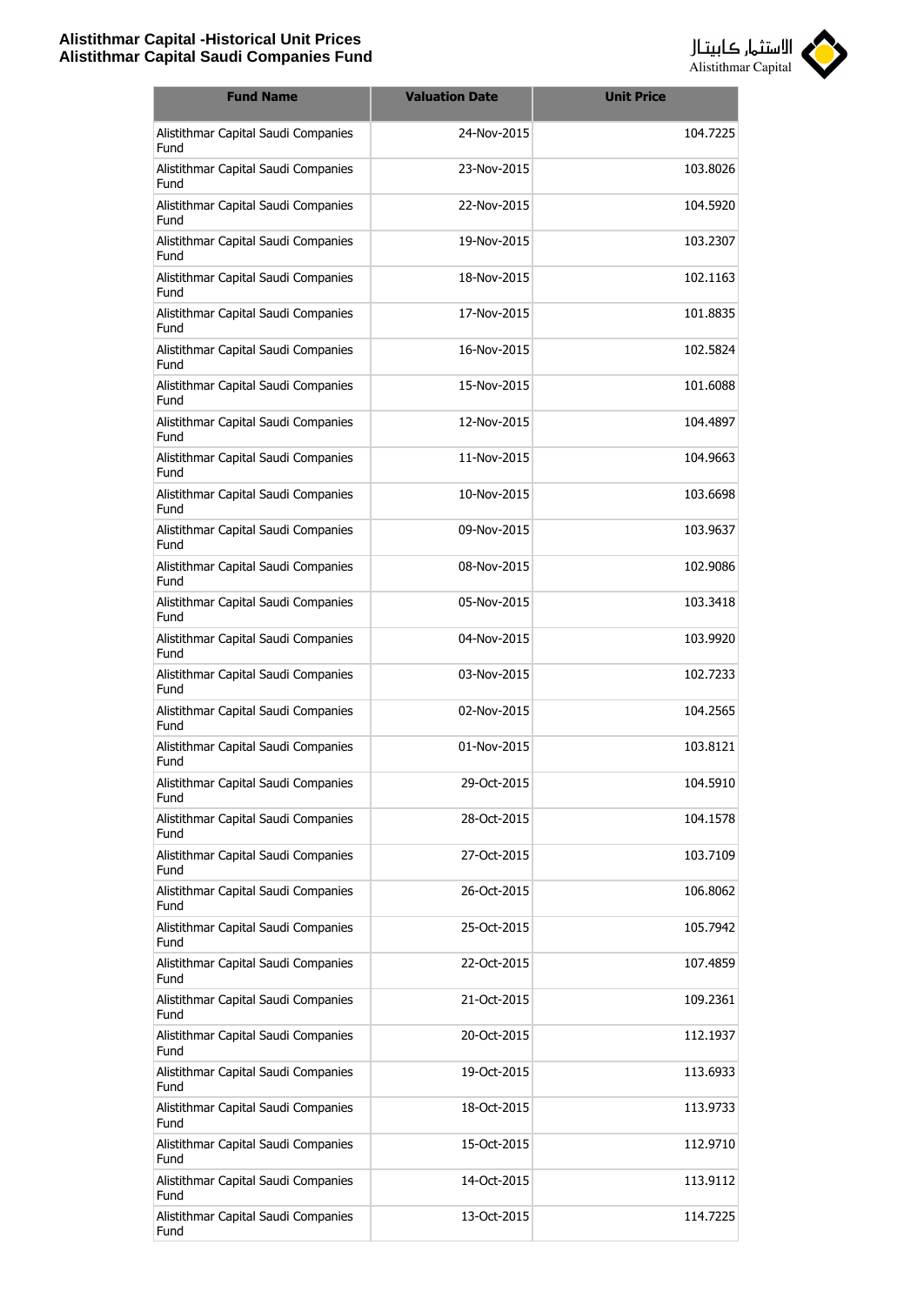

| <b>Fund Name</b>                            | <b>Valuation Date</b> | <b>Unit Price</b> |
|---------------------------------------------|-----------------------|-------------------|
| Alistithmar Capital Saudi Companies<br>Fund | 12-Oct-2015           | 115.4731          |
| Alistithmar Capital Saudi Companies<br>Fund | 11-Oct-2015           | 115.2473          |
| Alistithmar Capital Saudi Companies<br>Fund | 08-Oct-2015           | 113.6483          |
| Alistithmar Capital Saudi Companies<br>Fund | 07-Oct-2015           | 112.6910          |
| Alistithmar Capital Saudi Companies<br>Fund | 06-Oct-2015           | 110.6888          |
| Alistithmar Capital Saudi Companies<br>Fund | 05-Oct-2015           | 110.4749          |
| Alistithmar Capital Saudi Companies<br>Fund | 04-Oct-2015           | 108.5680          |
| Alistithmar Capital Saudi Companies<br>Fund | 01-Oct-2015           | 107.6336          |
| Alistithmar Capital Saudi Companies<br>Fund | 30-Sep-2015           | 108.0187          |
| Alistithmar Capital Saudi Companies<br>Fund | 29-Sep-2015           | 106.8625          |
| Alistithmar Capital Saudi Companies<br>Fund | 21-Sep-2015           | 107.9230          |
| Alistithmar Capital Saudi Companies<br>Fund | 20-Sep-2015           | 106.7670          |
| Alistithmar Capital Saudi Companies<br>Fund | 17-Sep-2015           | 108.1176          |
| Alistithmar Capital Saudi Companies<br>Fund | 16-Sep-2015           | 108.6178          |
| Alistithmar Capital Saudi Companies<br>Fund | 15-Sep-2015           | 108.6156          |
| Alistithmar Capital Saudi Companies<br>Fund | 14-Sep-2015           | 109.0816          |
| Alistithmar Capital Saudi Companies<br>Fund | 13-Sep-2015           | 111.2046          |
| Alistithmar Capital Saudi Companies<br>Fund | 10-Sep-2015           | 112.1095          |
| Alistithmar Capital Saudi Companies<br>Fund | 09-Sep-2015           | 111.9156          |
| Alistithmar Capital Saudi Companies<br>Fund | 08-Sep-2015           | 109.6170          |
| Alistithmar Capital Saudi Companies<br>Fund | 07-Sep-2015           | 108.2032          |
| Alistithmar Capital Saudi Companies<br>Fund | 06-Sep-2015           | 107.6797          |
| Alistithmar Capital Saudi Companies<br>Fund | 03-Sep-2015           | 107.1494          |
| Alistithmar Capital Saudi Companies<br>Fund | 02-Sep-2015           | 106.7121          |
| Alistithmar Capital Saudi Companies<br>Fund | 01-Sep-2015           | 107.7351          |
| Alistithmar Capital Saudi Companies<br>Fund | 31-Aug-2015           | 108.7736          |
| Alistithmar Capital Saudi Companies<br>Fund | 30-Aug-2015           | 110.9635          |
| Alistithmar Capital Saudi Companies<br>Fund | 27-Aug-2015           | 109.9313          |
| Alistithmar Capital Saudi Companies<br>Fund | 26-Aug-2015           | 107.2345          |
| Alistithmar Capital Saudi Companies<br>Fund | 25-Aug-2015           | 109.8761          |
| Alistithmar Capital Saudi Companies<br>Fund | 24-Aug-2015           | 103.0901          |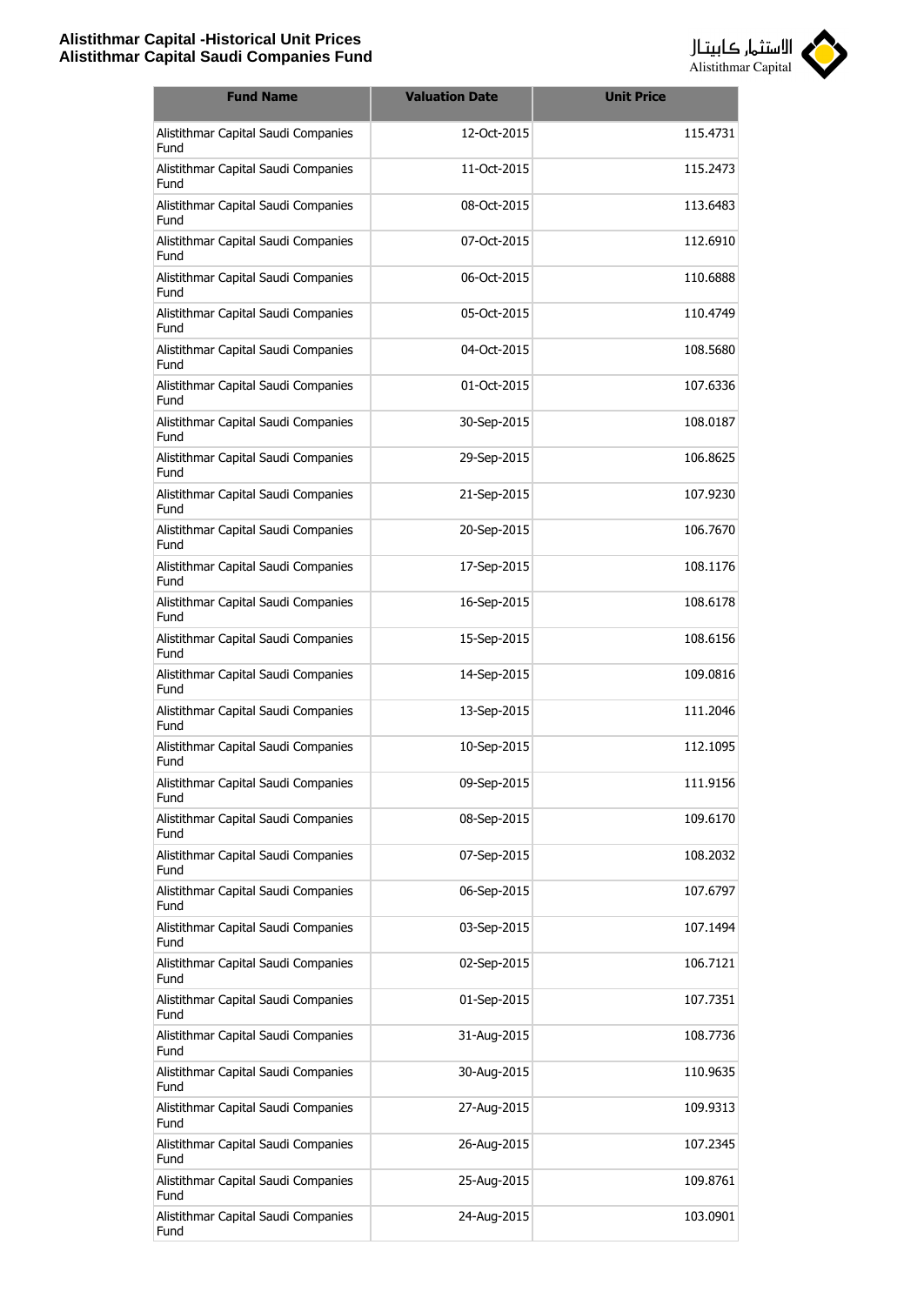

| <b>Fund Name</b>                            | <b>Valuation Date</b> | <b>Unit Price</b> |
|---------------------------------------------|-----------------------|-------------------|
| Alistithmar Capital Saudi Companies<br>Fund | 23-Aug-2015           | 107.8592          |
| Alistithmar Capital Saudi Companies<br>Fund | 20-Aug-2015           | 115.0796          |
| Alistithmar Capital Saudi Companies<br>Fund | 19-Aug-2015           | 114.1787          |
| Alistithmar Capital Saudi Companies<br>Fund | 18-Aug-2015           | 117.1836          |
| Alistithmar Capital Saudi Companies<br>Fund | 17-Aug-2015           | 120.8160          |
| Alistithmar Capital Saudi Companies<br>Fund | 16-Aug-2015           | 121.1299          |
| Alistithmar Capital Saudi Companies<br>Fund | 13-Aug-2015           | 124.5699          |
| Alistithmar Capital Saudi Companies<br>Fund | 12-Aug-2015           | 124.7399          |
| Alistithmar Capital Saudi Companies<br>Fund | 11-Aug-2015           | 125.7745          |
| Alistithmar Capital Saudi Companies<br>Fund | 10-Aug-2015           | 126.9214          |
| Alistithmar Capital Saudi Companies<br>Fund | 09-Aug-2015           | 124.9394          |
| Alistithmar Capital Saudi Companies<br>Fund | 06-Aug-2015           | 124.0259          |
| Alistithmar Capital Saudi Companies<br>Fund | 05-Aug-2015           | 126.3077          |
| Alistithmar Capital Saudi Companies<br>Fund | 04-Aug-2015           | 125.9593          |
| Alistithmar Capital Saudi Companies<br>Fund | 03-Aug-2015           | 126.3980          |
| Alistithmar Capital Saudi Companies<br>Fund | 02-Aug-2015           | 126.3837          |
| Alistithmar Capital Saudi Companies<br>Fund | 30-Jul-2015           | 130.5425          |
| Alistithmar Capital Saudi Companies<br>Fund | 29-Jul-2015           | 130.7587          |
| Alistithmar Capital Saudi Companies<br>Fund | 28-Jul-2015           | 130.6486          |
| Alistithmar Capital Saudi Companies<br>Fund | 27-Jul-2015           | 131.1465          |
| Alistithmar Capital Saudi Companies<br>Fund | 26-Jul-2015           | 133.9414          |
| Alistithmar Capital Saudi Companies<br>Fund | 23-Jul-2015           | 134.9696          |
| Alistithmar Capital Saudi Companies<br>Fund | 22-Jul-2015           | 135.2699          |
| Alistithmar Capital Saudi Companies<br>Fund | 15-Jul-2015           | 135.0072          |
| Alistithmar Capital Saudi Companies<br>Fund | 14-Jul-2015           | 135.2687          |
| Alistithmar Capital Saudi Companies<br>Fund | 13-Jul-2015           | 134.6068          |
| Alistithmar Capital Saudi Companies<br>Fund | 12-Jul-2015           | 134.2659          |
| Alistithmar Capital Saudi Companies<br>Fund | 09-Jul-2015           | 133.9639          |
| Alistithmar Capital Saudi Companies<br>Fund | 08-Jul-2015           | 131.1959          |
| Alistithmar Capital Saudi Companies<br>Fund | 07-Jul-2015           | 131.4694          |
| Alistithmar Capital Saudi Companies<br>Fund | 06-Jul-2015           | 132.5419          |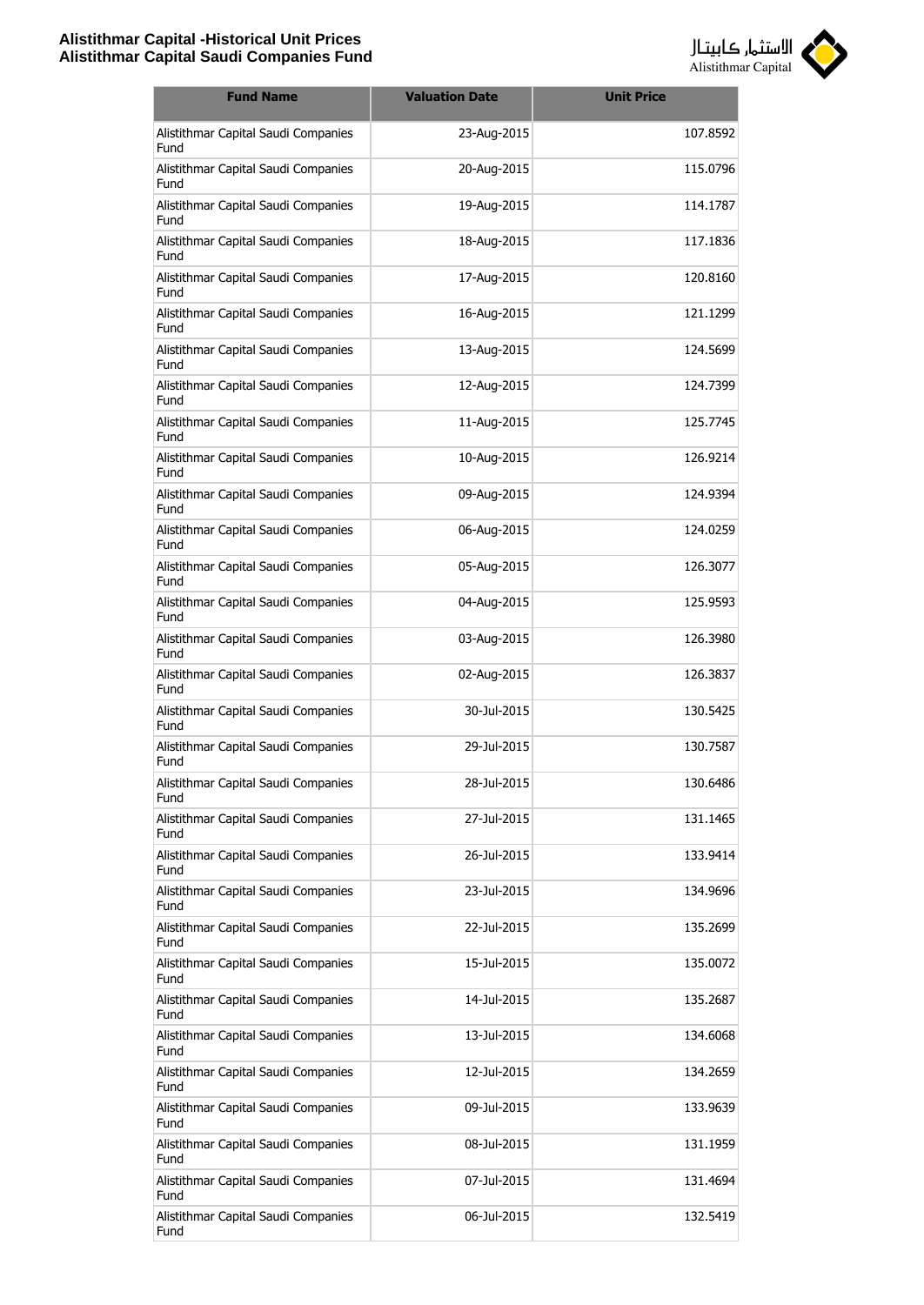

| <b>Fund Name</b>                            | <b>Valuation Date</b> | <b>Unit Price</b> |
|---------------------------------------------|-----------------------|-------------------|
| Alistithmar Capital Saudi Companies<br>Fund | 05-Jul-2015           | 133.3712          |
| Alistithmar Capital Saudi Companies<br>Fund | 02-Jul-2015           | 132.3473          |
| Alistithmar Capital Saudi Companies<br>Fund | 01-Jul-2015           | 132.7514          |
| Alistithmar Capital Saudi Companies<br>Fund | 30-Jun-2015           | 132.3406          |
| Alistithmar Capital Saudi Companies<br>Fund | 29-Jun-2015           | 131.0702          |
| Alistithmar Capital Saudi Companies<br>Fund | 28-Jun-2015           | 132,8080          |
| Alistithmar Capital Saudi Companies<br>Fund | 25-Jun-2015           | 134.3439          |
| Alistithmar Capital Saudi Companies<br>Fund | 24-1un-2015           | 133.1939          |
| Alistithmar Capital Saudi Companies<br>Fund | 23-Jun-2015           | 132,3718          |
| Alistithmar Capital Saudi Companies<br>Fund | 22-Jun-2015           | 132.1187          |
| Alistithmar Capital Saudi Companies<br>Fund | 21-Jun-2015           | 132.8359          |
| Alistithmar Capital Saudi Companies<br>Fund | 18-Jun-2015           | 135.2826          |
| Alistithmar Capital Saudi Companies<br>Fund | 17-Jun-2015           | 136.1441          |
| Alistithmar Capital Saudi Companies<br>Fund | 16-Jun-2015           | 135.9270          |
| Alistithmar Capital Saudi Companies<br>Fund | 15-Jun-2015           | 136.0541          |
| Alistithmar Capital Saudi Companies<br>Fund | 14-Jun-2015           | 137.2924          |
| Alistithmar Capital Saudi Companies<br>Fund | 11-1un-2015           | 135.4752          |
| Alistithmar Capital Saudi Companies<br>Fund | 10-Jun-2015           | 135.7769          |
| Alistithmar Capital Saudi Companies<br>Fund | 09-Jun-2015           | 135.0484          |
| Alistithmar Capital Saudi Companies<br>Fund | 08-Jun-2015           | 135.7912          |
| Alistithmar Capital Saudi Companies<br>Fund | 07-Jun-2015           | 136.7873          |
| Alistithmar Capital Saudi Companies<br>Fund | 04-Jun-2015           | 137.9032          |
| Alistithmar Capital Saudi Companies<br>Fund | 03-Jun-2015           | 137.9610          |
| Alistithmar Capital Saudi Companies<br>Fund | 02-Jun-2015           | 138.2021          |
| Alistithmar Capital Saudi Companies<br>Fund | 01-Jun-2015           | 138.1687          |
| Alistithmar Capital Saudi Companies<br>Fund | 31-May-2015           | 137.7876          |
| Alistithmar Capital Saudi Companies<br>Fund | 28-May-2015           | 138.3015          |
| Alistithmar Capital Saudi Companies<br>Fund | 27-May-2015           | 137.7973          |
| Alistithmar Capital Saudi Companies<br>Fund | 26-May-2015           | 138.1866          |
| Alistithmar Capital Saudi Companies<br>Fund | 25-May-2015           | 137.3974          |
| Alistithmar Capital Saudi Companies<br>Fund | 24-May-2015           | 137.5606          |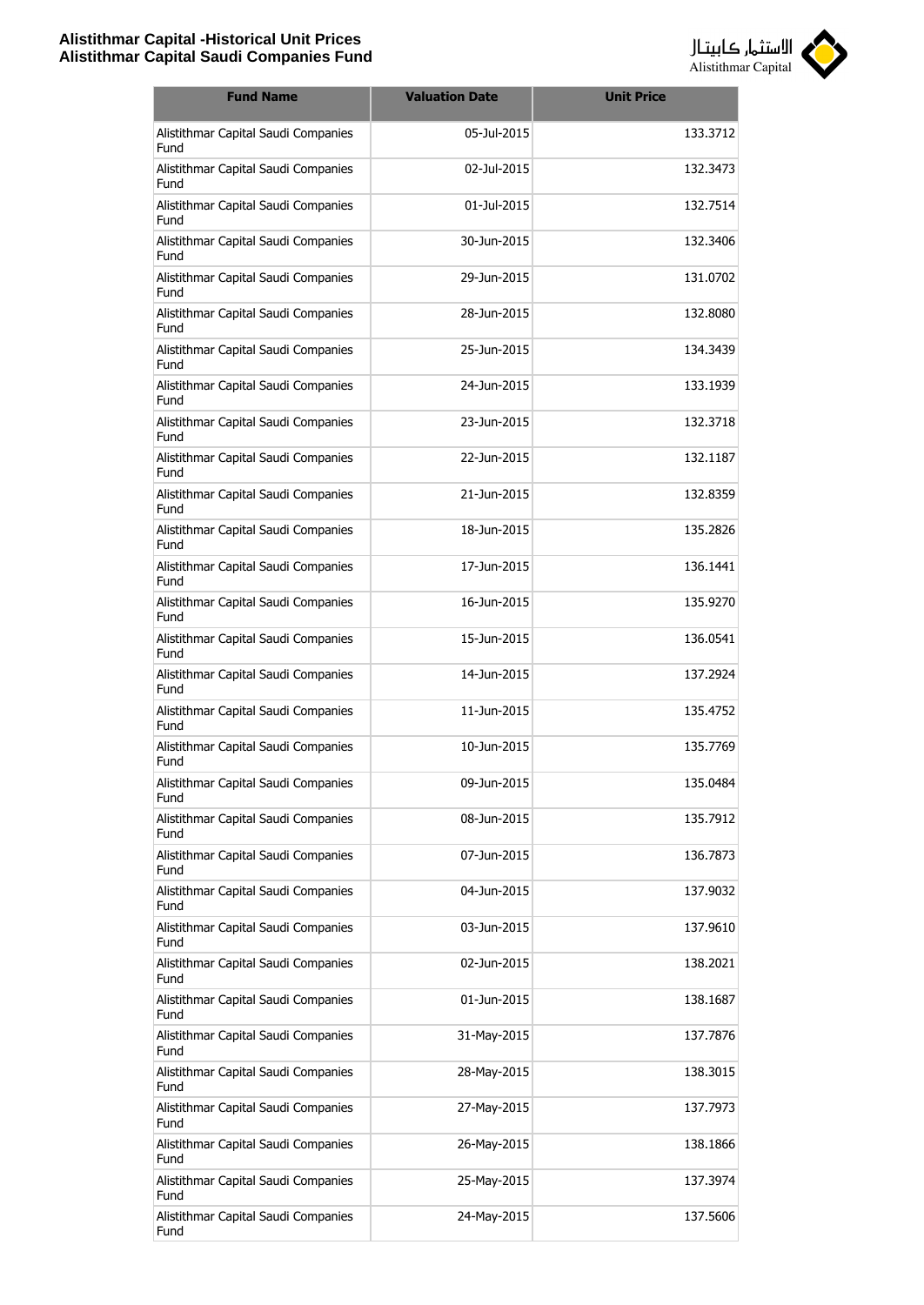

| <b>Fund Name</b>                            | <b>Valuation Date</b> | <b>Unit Price</b> |
|---------------------------------------------|-----------------------|-------------------|
| Alistithmar Capital Saudi Companies<br>Fund | 21-May-2015           | 137.1116          |
| Alistithmar Capital Saudi Companies<br>Fund | 20-May-2015           | 136.1863          |
| Alistithmar Capital Saudi Companies<br>Fund | 19-May-2015           | 137.1177          |
| Alistithmar Capital Saudi Companies<br>Fund | 18-May-2015           | 136.1811          |
| Alistithmar Capital Saudi Companies<br>Fund | 17-May-2015           | 135.9303          |
| Alistithmar Capital Saudi Companies<br>Fund | 14-May-2015           | 134.6615          |
| Alistithmar Capital Saudi Companies<br>Fund | 13-May-2015           | 133,6076          |
| Alistithmar Capital Saudi Companies<br>Fund | 12-May-2015           | 132.9148          |
| Alistithmar Capital Saudi Companies<br>Fund | 11-May-2015           | 131.9321          |
| Alistithmar Capital Saudi Companies<br>Fund | 10-May-2015           | 133.9263          |
| Alistithmar Capital Saudi Companies<br>Fund | 07-May-2015           | 133.8613          |
| Alistithmar Capital Saudi Companies<br>Fund | 06-May-2015           | 134.1242          |
| Alistithmar Capital Saudi Companies<br>Fund | 05-May-2015           | 133.6367          |
| Alistithmar Capital Saudi Companies<br>Fund | 04-May-2015           | 133.3134          |
| Alistithmar Capital Saudi Companies<br>Fund | 03-May-2015           | 132.3107          |
| Alistithmar Capital Saudi Companies<br>Fund | 30-Apr-2015           | 133.2081          |
| Alistithmar Capital Saudi Companies<br>Fund | 29-Apr-2015           | 132.9872          |
| Alistithmar Capital Saudi Companies<br>Fund | 28-Apr-2015           | 132.0989          |
| Alistithmar Capital Saudi Companies<br>Fund | 27-Apr-2015           | 131.8967          |
| Alistithmar Capital Saudi Companies<br>Fund | 26-Apr-2015           | 132.1244          |
| Alistithmar Capital Saudi Companies<br>Fund | 23-Apr-2015           | 130.6749          |
| Alistithmar Capital Saudi Companies<br>Fund | 22-Apr-2015           | 129.8617          |
| Alistithmar Capital Saudi Companies<br>Fund | 21-Apr-2015           | 130.0522          |
| Alistithmar Capital Saudi Companies<br>Fund | 20-Apr-2015           | 130.0217          |
| Alistithmar Capital Saudi Companies<br>Fund | 19-Apr-2015           | 131.2597          |
| Alistithmar Capital Saudi Companies<br>Fund | 16-Apr-2015           | 126.7313          |
| Alistithmar Capital Saudi Companies<br>Fund | 15-Apr-2015           | 125.8167          |
| Alistithmar Capital Saudi Companies<br>Fund | 14-Apr-2015           | 123.4428          |
| Alistithmar Capital Saudi Companies<br>Fund | 13-Apr-2015           | 124.4601          |
| Alistithmar Capital Saudi Companies<br>Fund | 12-Apr-2015           | 123.5495          |
| Alistithmar Capital Saudi Companies<br>Fund | 09-Apr-2015           | 122.5857          |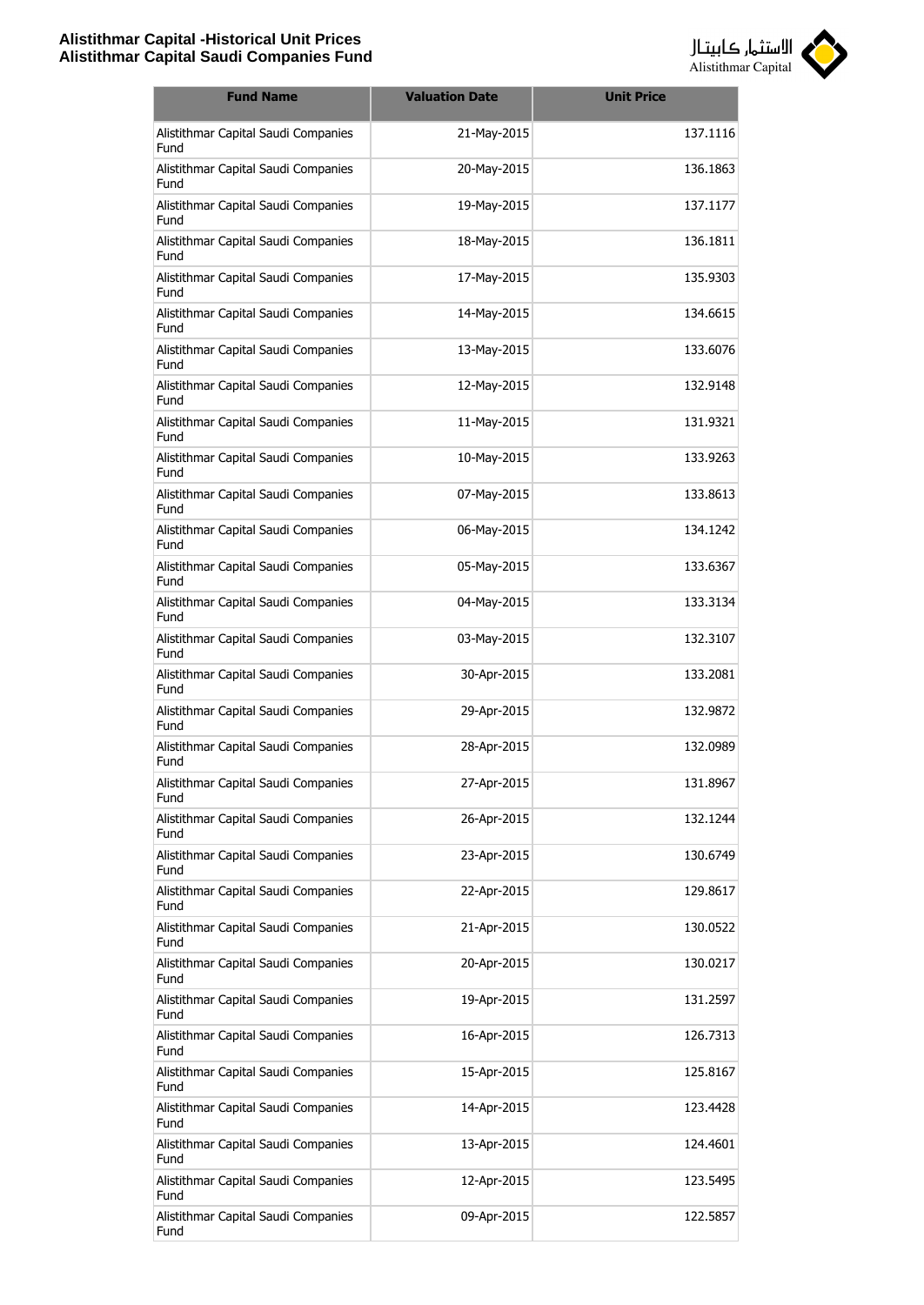

| <b>Fund Name</b>                            | <b>Valuation Date</b> | <b>Unit Price</b> |
|---------------------------------------------|-----------------------|-------------------|
| Alistithmar Capital Saudi Companies<br>Fund | 08-Apr-2015           | 121.1391          |
| Alistithmar Capital Saudi Companies<br>Fund | 07-Apr-2015           | 120.17            |
| Alistithmar Capital Saudi Companies<br>Fund | 06-Apr-2015           | 117.5941          |
| Alistithmar Capital Saudi Companies<br>Fund | 05-Apr-2015           | 116.6866          |
| Alistithmar Capital Saudi Companies<br>Fund | 02-Apr-2015           | 118,7767          |
| Alistithmar Capital Saudi Companies<br>Fund | 01-Apr-2015           | 119.7655          |
| Alistithmar Capital Saudi Companies<br>Fund | 31-Mar-2015           | 119.4146          |
| Alistithmar Capital Saudi Companies<br>Fund | 30-Mar-2015           | 121.5894          |
| Alistithmar Capital Saudi Companies<br>Fund | 29-Mar-2015           | 122.7638          |
| Alistithmar Capital Saudi Companies<br>Fund | 26-Mar-2015           | 119.9194          |
| Alistithmar Capital Saudi Companies<br>Fund | 25-Mar-2015           | 119.4846          |
| Alistithmar Capital Saudi Companies<br>Fund | 24-Mar-2015           | 126.0107          |
| Alistithmar Capital Saudi Companies<br>Fund | 23-Mar-2015           | 125.9601          |
| Alistithmar Capital Saudi Companies<br>Fund | 22-Mar-2015           | 125.7969          |
| Alistithmar Capital Saudi Companies<br>Fund | 19-Mar-2015           | 124.2424          |
| Alistithmar Capital Saudi Companies<br>Fund | 18-Mar-2015           | 123.3029          |
| Alistithmar Capital Saudi Companies<br>Fund | 17-Mar-2015           | 125.4357          |
| Alistithmar Capital Saudi Companies<br>Fund | 16-Mar-2015           | 127,2608          |
| Alistithmar Capital Saudi Companies<br>Fund | 15-Mar-2015           | 129.9960          |
| Alistithmar Capital Saudi Companies<br>Fund | 12-Mar-2015           | 130.1178          |
| Alistithmar Capital Saudi Companies<br>Fund | 11-Mar-2015           | 129.6128          |
| Alistithmar Capital Saudi Companies<br>Fund | 10-Mar-2015           | 129.3485          |
| Alistithmar Capital Saudi Companies<br>Fund | 09-Mar-2015           | 129.4670          |
| Alistithmar Capital Saudi Companies<br>Fund | 08-Mar-2015           | 129.1707          |
| Alistithmar Capital Saudi Companies<br>Fund | 05-Mar-2015           | 128.7670          |
| Alistithmar Capital Saudi Companies<br>Fund | 04-Mar-2015           | 128.1172          |
| Alistithmar Capital Saudi Companies<br>Fund | 03-Mar-2015           | 128.07            |
| Alistithmar Capital Saudi Companies<br>Fund | 02-Mar-2015           | 127.1507          |
| Alistithmar Capital Saudi Companies<br>Fund | 01-Mar-2015           | 125.9756          |
| Alistithmar Capital Saudi Companies<br>Fund | 26-Feb-2015           | 125.0121          |
| Alistithmar Capital Saudi Companies<br>Fund | 25-Feb-2015           | 124.9904          |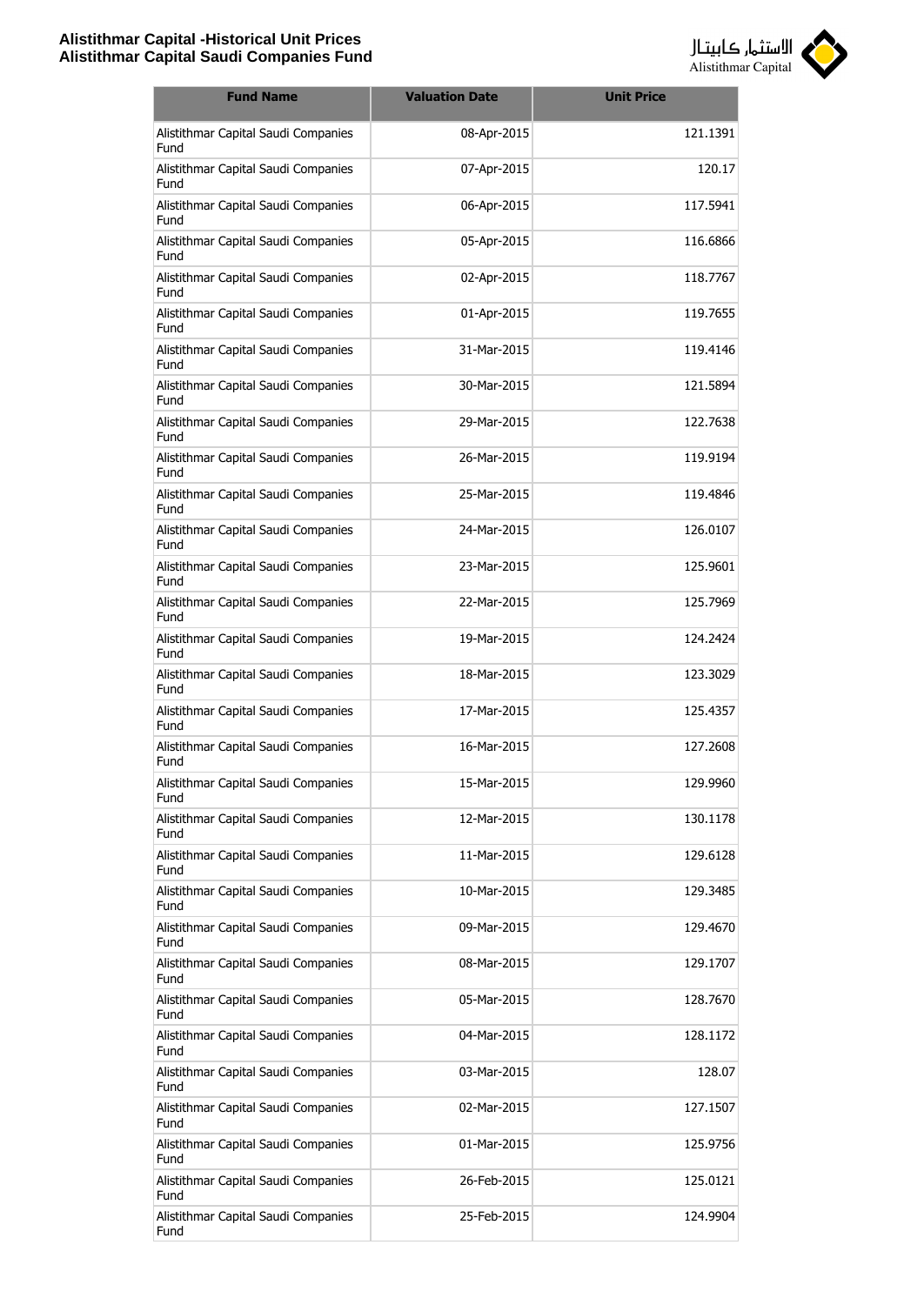

| <b>Fund Name</b>                            | <b>Valuation Date</b> | <b>Unit Price</b> |
|---------------------------------------------|-----------------------|-------------------|
| Alistithmar Capital Saudi Companies<br>Fund | 24-Feb-2015           | 124.4569          |
| Alistithmar Capital Saudi Companies<br>Fund | 23-Feb-2015           | 123.2821          |
| Alistithmar Capital Saudi Companies<br>Fund | 22-Feb-2015           | 124.1782          |
| Alistithmar Capital Saudi Companies<br>Fund | 19-Feb-2015           | 123.9165          |
| Alistithmar Capital Saudi Companies<br>Fund | 18-Feb-2015           | 124.9795          |
| Alistithmar Capital Saudi Companies<br>Fund | 17-Feb-2015           | 125.2525          |
| Alistithmar Capital Saudi Companies<br>Fund | 16-Feb-2015           | 125.8444          |
| Alistithmar Capital Saudi Companies<br>Fund | 15-Feb-2015           | 125.6316          |
| Alistithmar Capital Saudi Companies<br>Fund | 12-Feb-2015           | 122.7073          |
| Alistithmar Capital Saudi Companies<br>Fund | 11-Feb-2015           | 120.8451          |
| Alistithmar Capital Saudi Companies<br>Fund | 10-Feb-2015           | 123,0006          |
| Alistithmar Capital Saudi Companies<br>Fund | 09-Feb-2015           | 124.4965          |
| Alistithmar Capital Saudi Companies<br>Fund | 08-Feb-2015           | 123.5815          |
| Alistithmar Capital Saudi Companies<br>Fund | 05-Feb-2015           | 121.3369          |
| Alistithmar Capital Saudi Companies<br>Fund | 04-Feb-2015           | 121.3649          |
| Alistithmar Capital Saudi Companies<br>Fund | 03-Feb-2015           | 122.2496          |
| Alistithmar Capital Saudi Companies<br>Fund | 02-Feb-2015           | 121.9660          |
| Alistithmar Capital Saudi Companies<br>Fund | 01-Feb-2015           | 120.9841          |
| Alistithmar Capital Saudi Companies<br>Fund | 29-Jan-2015           | 116.9335          |
| Alistithmar Capital Saudi Companies<br>Fund | 28-Jan-2015           | 117.5988          |
| Alistithmar Capital Saudi Companies<br>Fund | 27-Jan-2015           | 114.4860          |
| Alistithmar Capital Saudi Companies<br>Fund | 26-Jan-2015           | 111.6437          |
| Alistithmar Capital Saudi Companies<br>Fund | 22-Jan-2015           | 110.8558          |
| Alistithmar Capital Saudi Companies<br>Fund | 21-Jan-2015           | 110.6674          |
| Alistithmar Capital Saudi Companies<br>Fund | 20-Jan-2015           | 112.0815          |
| Alistithmar Capital Saudi Companies<br>Fund | 19-Jan-2015           | 111.7071          |
| Alistithmar Capital Saudi Companies<br>Fund | 18-Jan-2015           | 112.1476          |
| Alistithmar Capital Saudi Companies<br>Fund | 15-Jan-2015           | 110.5471          |
| Alistithmar Capital Saudi Companies<br>Fund | 14-Jan-2015           | 112.4608          |
| Alistithmar Capital Saudi Companies<br>Fund | 13-Jan-2015           | 111.1726          |
| Alistithmar Capital Saudi Companies<br>Fund | 12-Jan-2015           | 110.8236          |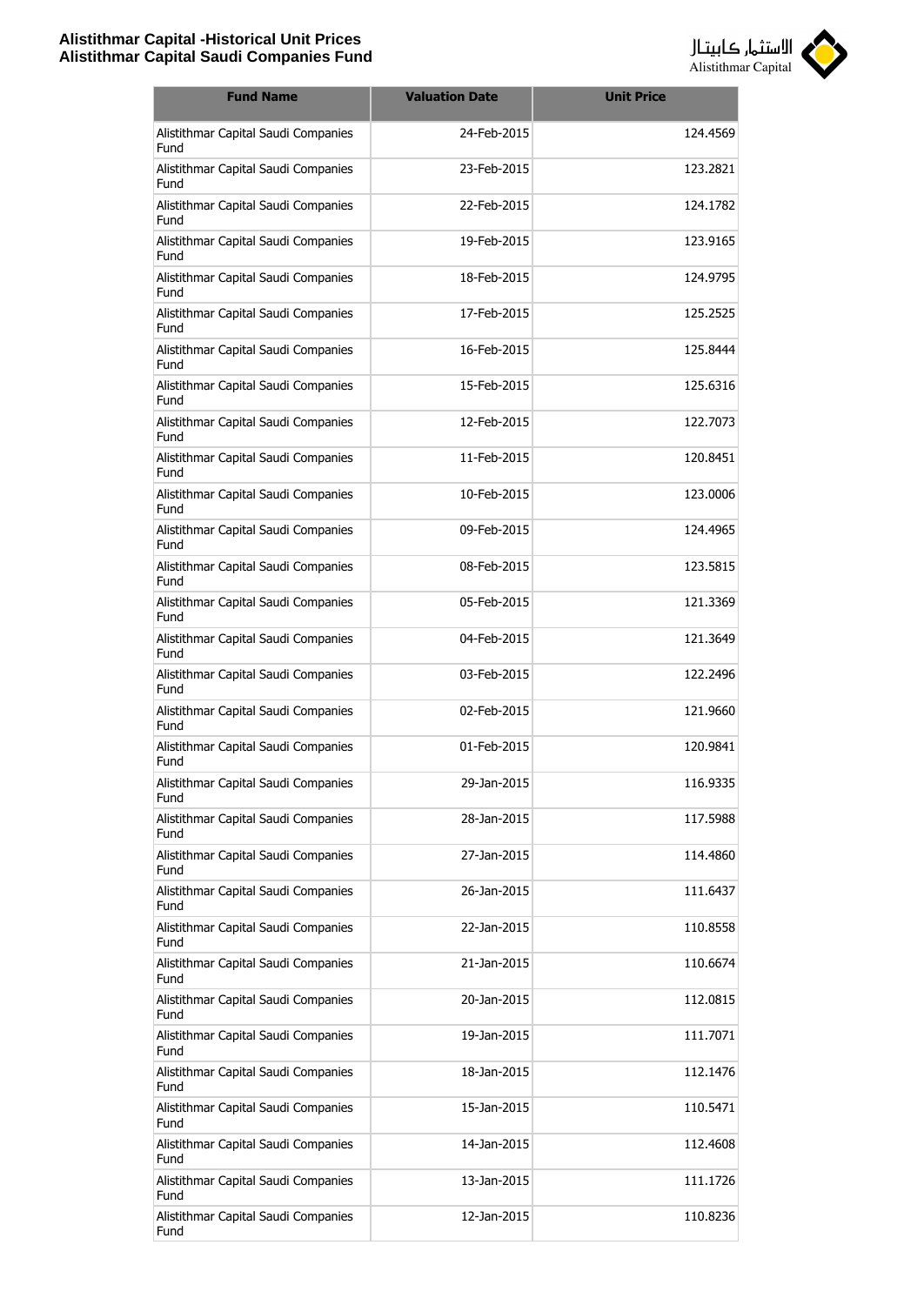

| <b>Fund Name</b>                            | <b>Valuation Date</b> | <b>Unit Price</b> |
|---------------------------------------------|-----------------------|-------------------|
| Alistithmar Capital Saudi Companies<br>Fund | 11-Jan-2015           | 110.1461          |
| Alistithmar Capital Saudi Companies<br>Fund | 08-Jan-2015           | 108.2402          |
| Alistithmar Capital Saudi Companies<br>Fund | 07-Jan-2015           | 106.5174          |
| Alistithmar Capital Saudi Companies<br>Fund | 06-Jan-2015           | 105.1570          |
| Alistithmar Capital Saudi Companies<br>Fund | 05-Jan-2015           | 106.0577          |
| Alistithmar Capital Saudi Companies<br>Fund | 04-Jan-2015           | 109.2037          |
| Alistithmar Capital Saudi Companies<br>Fund | 01-Jan-2015           | 109.9561          |
| Alistithmar Capital Saudi Companies<br>Fund | 31-Dec-2014           | 108.0799          |
| Alistithmar Capital Saudi Companies<br>Fund | 30-Dec-2014           | 110.3436          |
| Alistithmar Capital Saudi Companies<br>Fund | 29-Dec-2014           | 115.8011          |
| Alistithmar Capital Saudi Companies<br>Fund | 28-Dec-2014           | 115.7208          |
| Alistithmar Capital Saudi Companies<br>Fund | 25-Dec-2014           | 113.0608          |
| Alistithmar Capital Saudi Companies<br>Fund | 24-Dec-2014           | 112.6450          |
| Alistithmar Capital Saudi Companies<br>Fund | 23-Dec-2014           | 111.4565          |
| Alistithmar Capital Saudi Companies<br>Fund | 22-Dec-2014           | 112.0573          |
| Alistithmar Capital Saudi Companies<br>Fund | 21-Dec-2014           | 111.0075          |
| Alistithmar Capital Saudi Companies<br>Fund | 18-Dec-2014           | 108.0058          |
| Alistithmar Capital Saudi Companies<br>Fund | 17-Dec-2014           | 99.7633           |
| Alistithmar Capital Saudi Companies<br>Fund | 16-Dec-2014           | 96.2473           |
| Alistithmar Capital Saudi Companies<br>Fund | 15-Dec-2014           | 103.9643          |
| Alistithmar Capital Saudi Companies<br>Fund | 14-Dec-2014           | 108.0295          |
| Alistithmar Capital Saudi Companies<br>Fund | 11-Dec-2014           | 112.1857          |
| Alistithmar Capital Saudi Companies<br>Fund | 10-Dec-2014           | 113.1221          |
| Alistithmar Capital Saudi Companies<br>Fund | 09-Dec-2014           | 116.2710          |
| Alistithmar Capital Saudi Companies<br>Fund | 08-Dec-2014           | 117.6528          |
| Alistithmar Capital Saudi Companies<br>Fund | 07-Dec-2014           | 119.2931          |
| Alistithmar Capital Saudi Companies<br>Fund | 04-Dec-2014           | 118.9017          |
| Alistithmar Capital Saudi Companies<br>Fund | 03-Dec-2014           | 116.7861          |
| Alistithmar Capital Saudi Companies<br>Fund | 02-Dec-2014           | 116.0909          |
| Alistithmar Capital Saudi Companies<br>Fund | 01-Dec-2014           | 115.3088          |
| Alistithmar Capital Saudi Companies<br>Fund | 30-Nov-2014           | 113.7347          |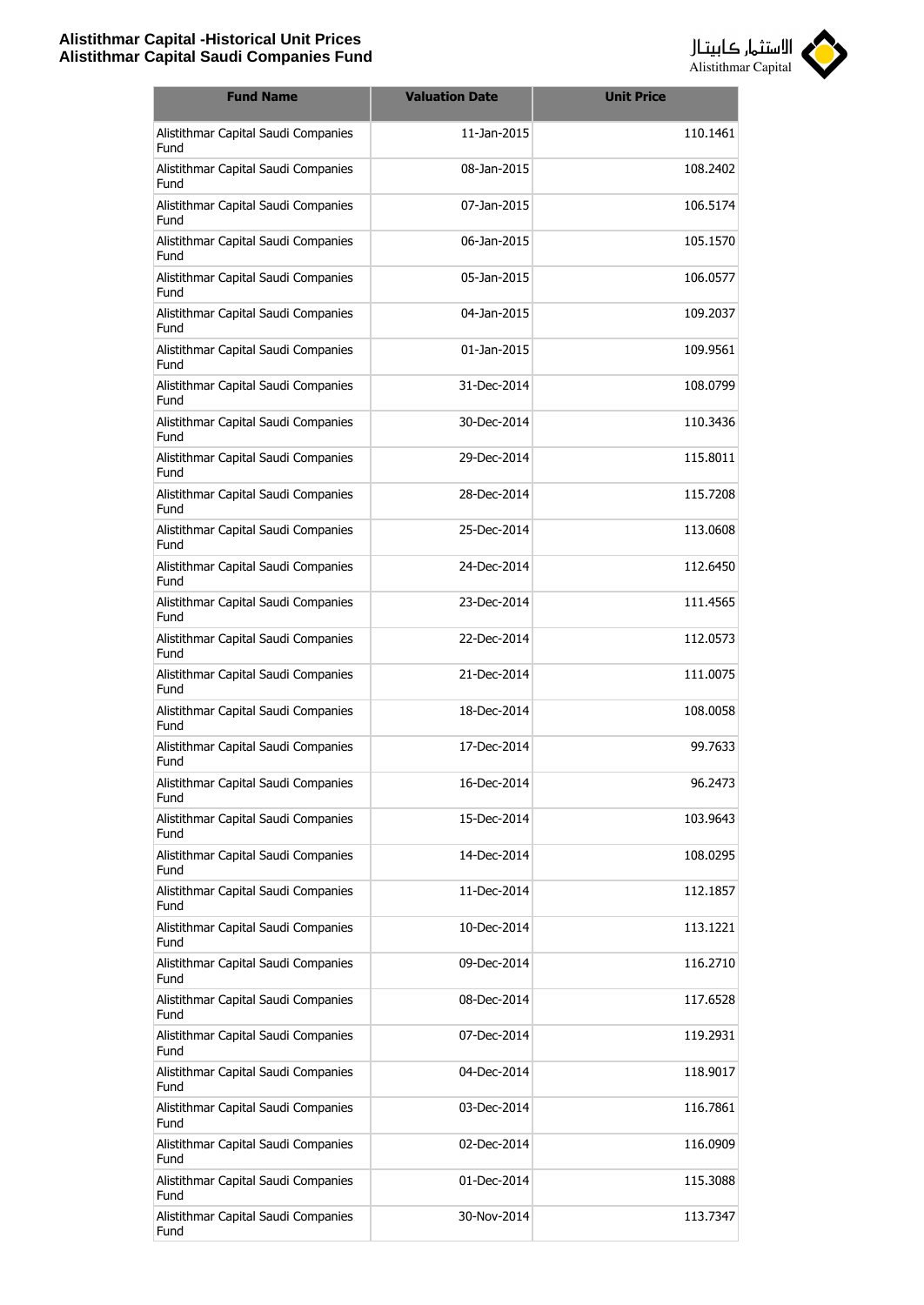

| <b>Fund Name</b>                            | <b>Valuation Date</b> | <b>Unit Price</b> |
|---------------------------------------------|-----------------------|-------------------|
| Alistithmar Capital Saudi Companies<br>Fund | 27-Nov-2014           | 119,9598          |
| Alistithmar Capital Saudi Companies<br>Fund | 26-Nov-2014           | 120.2440          |
| Alistithmar Capital Saudi Companies<br>Fund | 25-Nov-2014           | 122.2230          |
| Alistithmar Capital Saudi Companies<br>Fund | 24-Nov-2014           | 124.8272          |
| Alistithmar Capital Saudi Companies<br>Fund | 23-Nov-2014           | 125.8692          |
| Alistithmar Capital Saudi Companies<br>Fund | 20-Nov-2014           | 124.3638          |
| Alistithmar Capital Saudi Companies<br>Fund | 19-Nov-2014           | 123.9885          |
| Alistithmar Capital Saudi Companies<br>Fund | 18-Nov-2014           | 123.2234          |
| Alistithmar Capital Saudi Companies<br>Fund | 17-Nov-2014           | 122.0222          |
| Alistithmar Capital Saudi Companies<br>Fund | 16-Nov-2014           | 125.3955          |
| Alistithmar Capital Saudi Companies<br>Fund | 13-Nov-2014           | 127.3750          |
| Alistithmar Capital Saudi Companies<br>Fund | 12-Nov-2014           | 128.7228          |
| Alistithmar Capital Saudi Companies<br>Fund | 11-Nov-2014           | 128.4695          |
| Alistithmar Capital Saudi Companies<br>Fund | 10-Nov-2014           | 129.5335          |
| Alistithmar Capital Saudi Companies<br>Fund | 09-Nov-2014           | 128.3568          |
| Alistithmar Capital Saudi Companies<br>Fund | 06-Nov-2014           | 127.5819          |
| Alistithmar Capital Saudi Companies<br>Fund | 05-Nov-2014           | 127.0077          |
| Alistithmar Capital Saudi Companies<br>Fund | 04-Nov-2014           | 128.7301          |
| Alistithmar Capital Saudi Companies<br>Fund | 03-Nov-2014           | 134.0347          |
| Alistithmar Capital Saudi Companies<br>Fund | 02-Nov-2014           | 133.5959          |
| Alistithmar Capital Saudi Companies<br>Fund | 30-Oct-2014           | 132.7572          |
| Alistithmar Capital Saudi Companies<br>Fund | 29-Oct-2014           | 133.0699          |
| Alistithmar Capital Saudi Companies<br>Fund | 28-Oct-2014           | 134.2553          |
| Alistithmar Capital Saudi Companies<br>Fund | 27-Oct-2014           | 134.8245          |
| Alistithmar Capital Saudi Companies<br>Fund | 26-Oct-2014           | 136.3566          |
| Alistithmar Capital Saudi Companies<br>Fund | 23-Oct-2014           | 135.0382          |
| Alistithmar Capital Saudi Companies<br>Fund | 22-Oct-2014           | 135.8608          |
| Alistithmar Capital Saudi Companies<br>Fund | 21-Oct-2014           | 134.9984          |
| Alistithmar Capital Saudi Companies<br>Fund | 20-Oct-2014           | 131.6560          |
| Alistithmar Capital Saudi Companies<br>Fund | 19-Oct-2014           | 129.9697          |
| Alistithmar Capital Saudi Companies<br>Fund | 16-Oct-2014           | 126.0046          |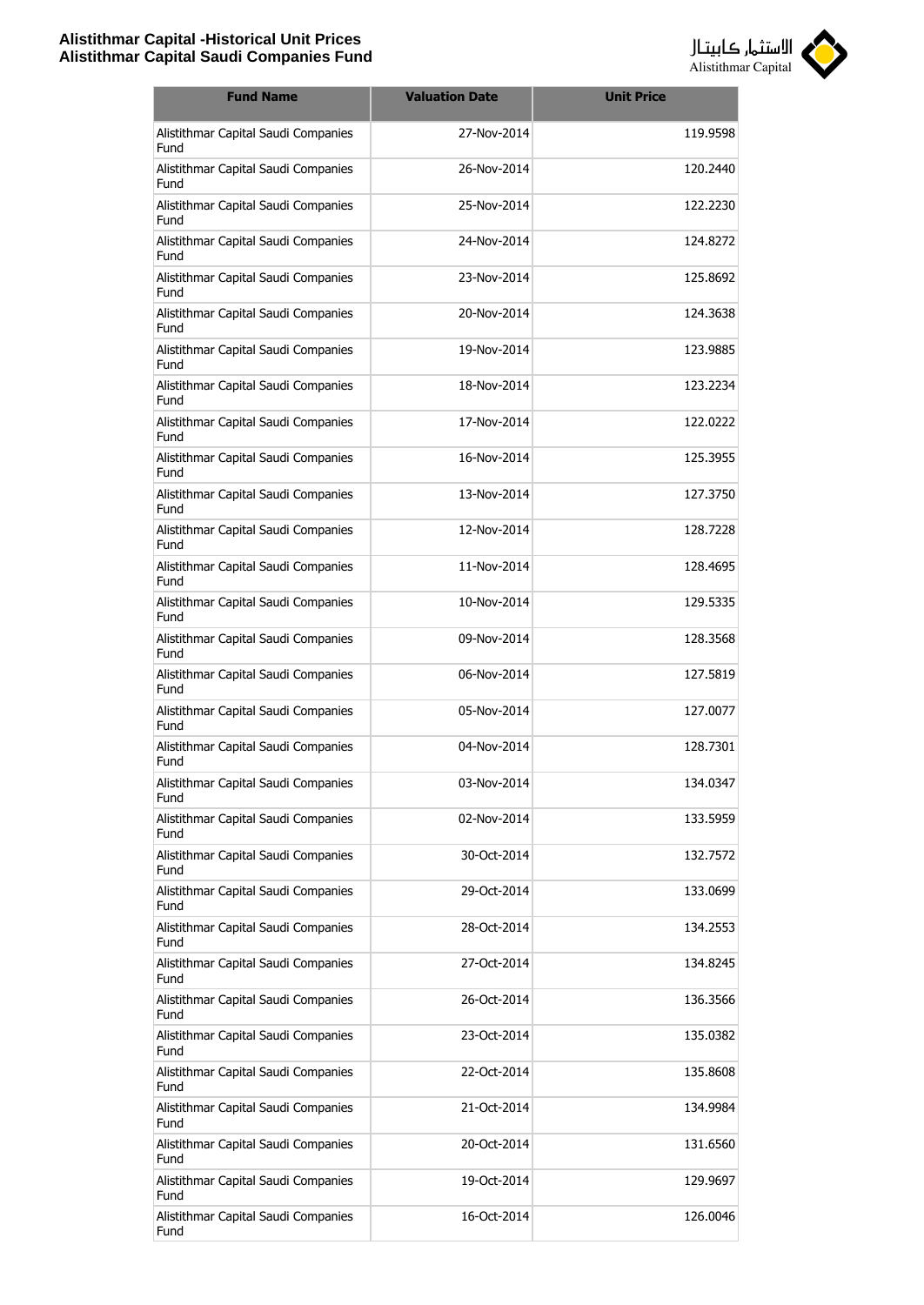

| <b>Fund Name</b>                            | <b>Valuation Date</b> | <b>Unit Price</b> |
|---------------------------------------------|-----------------------|-------------------|
| Alistithmar Capital Saudi Companies<br>Fund | 15-Oct-2014           | 131.9526          |
| Alistithmar Capital Saudi Companies<br>Fund | 14-Oct-2014           | 136.0887          |
| Alistithmar Capital Saudi Companies<br>Fund | 13-Oct-2014           | 138.6439          |
| Alistithmar Capital Saudi Companies<br>Fund | 12-Oct-2014           | 135.4038          |
| Alistithmar Capital Saudi Companies<br>Fund | 02-Oct-2014           | 146.0315          |
| Alistithmar Capital Saudi Companies<br>Fund | 01-Oct-2014           | 146.1994          |
| Alistithmar Capital Saudi Companies<br>Fund | 30-Sep-2014           | 146.5938          |
| Alistithmar Capital Saudi Companies<br>Fund | 29-Sep-2014           | 145.7181          |
| Alistithmar Capital Saudi Companies<br>Fund | 28-Sep-2014           | 144.3791          |
| Alistithmar Capital Saudi Companies<br>Fund | 25-Sep-2014           | 145.4241          |
| Alistithmar Capital Saudi Companies<br>Fund | 24-Sep-2014           | 145.3164          |
| Alistithmar Capital Saudi Companies<br>Fund | 22-Sep-2014           | 147.7439          |
| Alistithmar Capital Saudi Companies<br>Fund | 21-Sep-2014           | 149.1618          |
| Alistithmar Capital Saudi Companies<br>Fund | 18-Sep-2014           | 150.2392          |
| Alistithmar Capital Saudi Companies<br>Fund | 17-Sep-2014           | 150.6184          |
| Alistithmar Capital Saudi Companies<br>Fund | 16-Sep-2014           | 149.8029          |
| Alistithmar Capital Saudi Companies<br>Fund | 15-Sep-2014           | 149.1722          |
| Alistithmar Capital Saudi Companies<br>Fund | 14-Sep-2014           | 149.9881          |
| Alistithmar Capital Saudi Companies<br>Fund | 11-Sep-2014           | 150.2051          |
| Alistithmar Capital Saudi Companies<br>Fund | 10-Sep-2014           | 151.3763          |
| Alistithmar Capital Saudi Companies<br>Fund | 09-Sep-2014           | 151.6307          |
| Alistithmar Capital Saudi Companies<br>Fund | 08-Sep-2014           | 151.7337          |
| Alistithmar Capital Saudi Companies<br>Fund | 07-Sep-2014           | 151.8812          |
| Alistithmar Capital Saudi Companies<br>Fund | 04-Sep-2014           | 151.4159          |
| Alistithmar Capital Saudi Companies<br>Fund | 03-Sep-2014           | 151.2481          |
| Alistithmar Capital Saudi Companies<br>Fund | 02-Sep-2014           | 151.3669          |
| Alistithmar Capital Saudi Companies<br>Fund | 01-Sep-2014           | 152.0569          |
| Alistithmar Capital Saudi Companies<br>Fund | 31-Aug-2014           | 151.9713          |
| Alistithmar Capital Saudi Companies<br>Fund | 28-Aug-2014           | 151.1043          |
| Alistithmar Capital Saudi Companies<br>Fund | 27-Aug-2014           | 151.0995          |
| Alistithmar Capital Saudi Companies<br>Fund | 26-Aug-2014           | 149.5920          |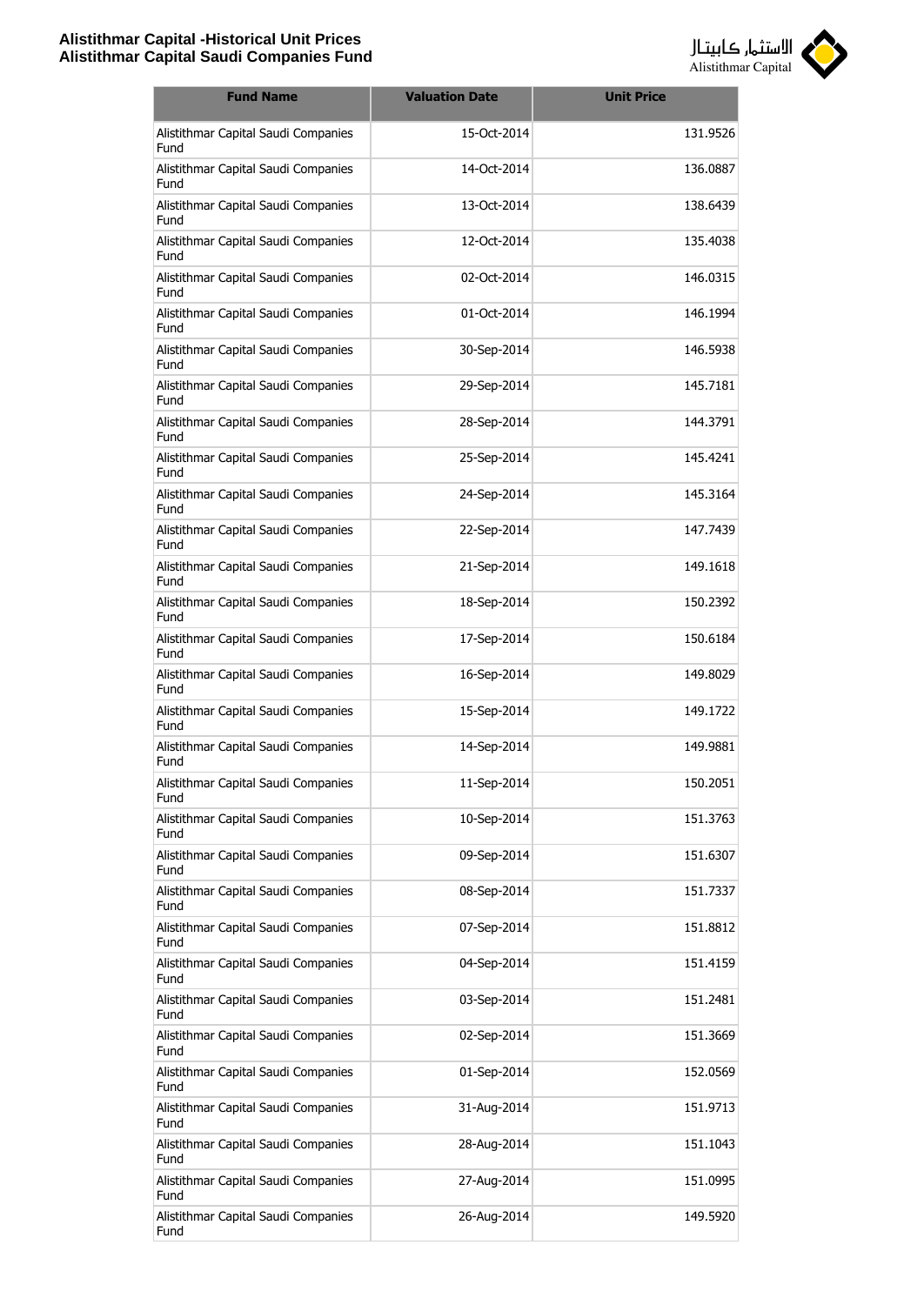

| <b>Fund Name</b>                            | <b>Valuation Date</b> | <b>Unit Price</b> |
|---------------------------------------------|-----------------------|-------------------|
| Alistithmar Capital Saudi Companies<br>Fund | 25-Aug-2014           | 147.7467          |
| Alistithmar Capital Saudi Companies<br>Fund | 24-Aug-2014           | 148.8176          |
| Alistithmar Capital Saudi Companies<br>Fund | 21-Aug-2014           | 146.9261          |
| Alistithmar Capital Saudi Companies<br>Fund | 20-Aug-2014           | 147.2878          |
| Alistithmar Capital Saudi Companies<br>Fund | 19-Aug-2014           | 146.0657          |
| Alistithmar Capital Saudi Companies<br>Fund | 18-Aug-2014           | 145.5206          |
| Alistithmar Capital Saudi Companies<br>Fund | 17-Aug-2014           | 145.6508          |
| Alistithmar Capital Saudi Companies<br>Fund | 14-Aug-2014           | 144.8323          |
| Alistithmar Capital Saudi Companies<br>Fund | 13-Aug-2014           | 145.1542          |
| Alistithmar Capital Saudi Companies<br>Fund | 12-Aug-2014           | 144.8622          |
| Alistithmar Capital Saudi Companies<br>Fund | 11-Aug-2014           | 144.2750          |
| Alistithmar Capital Saudi Companies<br>Fund | 10-Aug-2014           | 143.1614          |
| Alistithmar Capital Saudi Companies<br>Fund | 07-Aug-2014           | 142.8944          |
| Alistithmar Capital Saudi Companies<br>Fund | 06-Aug-2014           | 141.9706          |
| Alistithmar Capital Saudi Companies<br>Fund | 05-Aug-2014           | 142.2263          |
| Alistithmar Capital Saudi Companies<br>Fund | 04-Aug-2014           | 141.3275          |
| Alistithmar Capital Saudi Companies<br>Fund | 03-Aug-2014           | 139.7777          |
| Alistithmar Capital Saudi Companies<br>Fund | 24-Jul-2014           | 138.0543          |
| Alistithmar Capital Saudi Companies<br>Fund | 23-Jul-2014           | 137.2525          |
| Alistithmar Capital Saudi Companies<br>Fund | 22-Jul-2014           | 134.9639          |
| Alistithmar Capital Saudi Companies<br>Fund | 21-Jul-2014           | 131.0032          |
| Alistithmar Capital Saudi Companies<br>Fund | 20-Jul-2014           | 129.9738          |
| Alistithmar Capital Saudi Companies<br>Fund | 17-Jul-2014           | 130.6692          |
| Alistithmar Capital Saudi Companies<br>Fund | 16-Jul-2014           | 130.6139          |
| Alistithmar Capital Saudi Companies<br>Fund | 15-Jul-2014           | 130.2373          |
| Alistithmar Capital Saudi Companies<br>Fund | 14-Jul-2014           | 129.7424          |
| Alistithmar Capital Saudi Companies<br>Fund | 13-Jul-2014           | 129.4432          |
| Alistithmar Capital Saudi Companies<br>Fund | 10-Jul-2014           | 129.1228          |
| Alistithmar Capital Saudi Companies<br>Fund | 09-Jul-2014           | 128.8159          |
| Alistithmar Capital Saudi Companies<br>Fund | 08-Jul-2014           | 128.4283          |
| Alistithmar Capital Saudi Companies<br>Fund | 07-Jul-2014           | 128.1663          |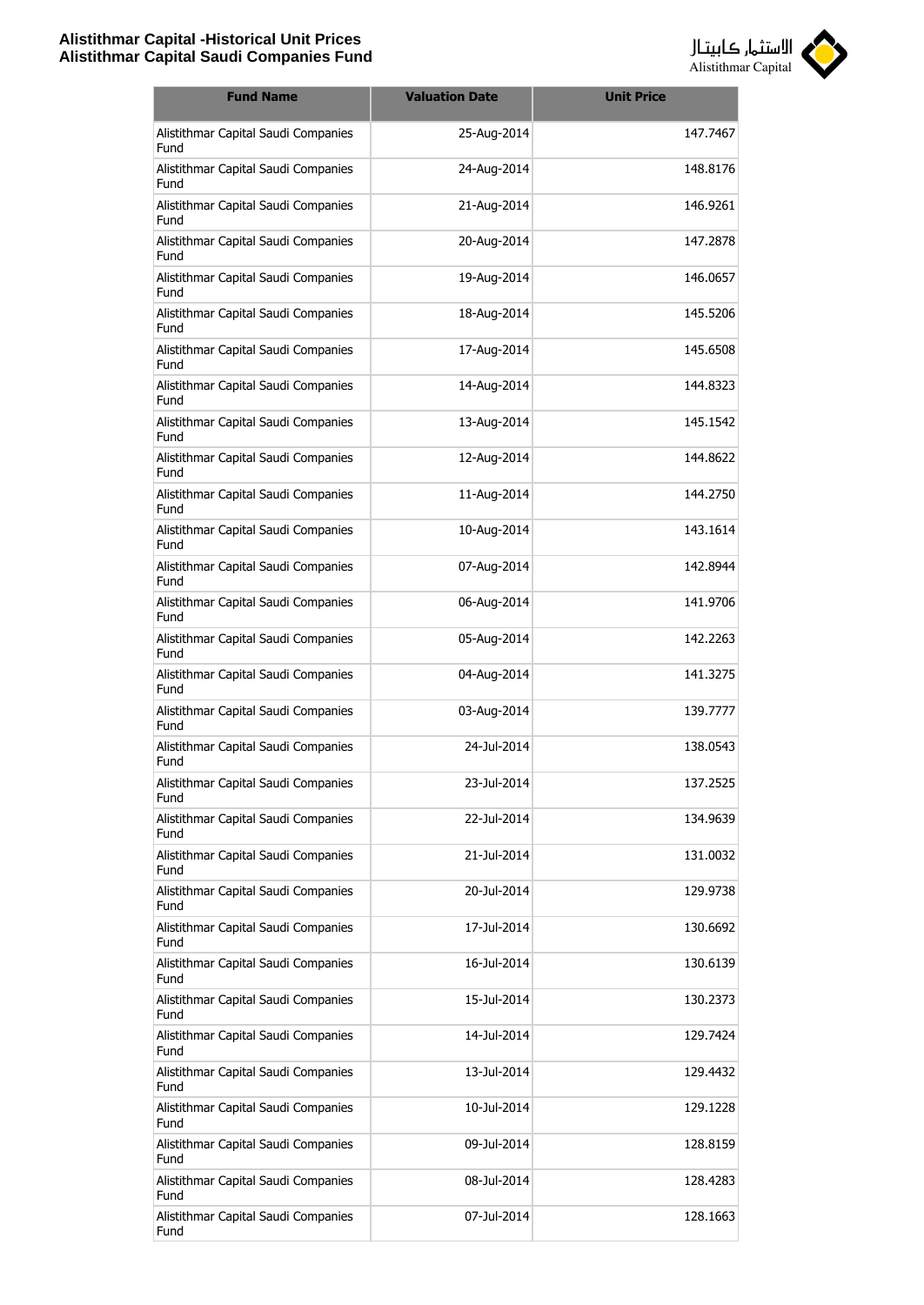

| <b>Fund Name</b>                            | <b>Valuation Date</b> | <b>Unit Price</b> |
|---------------------------------------------|-----------------------|-------------------|
| Alistithmar Capital Saudi Companies<br>Fund | 06-Jul-2014           | 127.7113          |
| Alistithmar Capital Saudi Companies<br>Fund | 03-Jul-2014           | 127.1610          |
| Alistithmar Capital Saudi Companies<br>Fund | 02-Jul-2014           | 127.0687          |
| Alistithmar Capital Saudi Companies<br>Fund | 01-Jul-2014           | 125.2620          |
| Alistithmar Capital Saudi Companies<br>Fund | 30-Jun-2014           | 123.5519          |
| Alistithmar Capital Saudi Companies<br>Fund | 29-Jun-2014           | 123,0008          |
| Alistithmar Capital Saudi Companies<br>Fund | 26-Jun-2014           | 123.8040          |
| Alistithmar Capital Saudi Companies<br>Fund | 25-Jun-2014           | 123.3219          |
| Alistithmar Capital Saudi Companies<br>Fund | 24-Jun-2014           | 122.6859          |
| Alistithmar Capital Saudi Companies<br>Fund | 23-1un-2014           | 123.5805          |
| Alistithmar Capital Saudi Companies<br>Fund | 22-Jun-2014           | 124.9054          |
| Alistithmar Capital Saudi Companies<br>Fund | 19-Jun-2014           | 124.7621          |
| Alistithmar Capital Saudi Companies<br>Fund | 18-Jun-2014           | 124.6335          |
| Alistithmar Capital Saudi Companies<br>Fund | 17-Jun-2014           | 123.8576          |
| Alistithmar Capital Saudi Companies<br>Fund | 16-Jun-2014           | 123.2412          |
| Alistithmar Capital Saudi Companies<br>Fund | 15-Jun-2014           | 125.5959          |
| Alistithmar Capital Saudi Companies<br>Fund | 12-Jun-2014           | 126.9569          |
| Alistithmar Capital Saudi Companies<br>Fund | 11-Jun-2014           | 127.6790          |
| Alistithmar Capital Saudi Companies<br>Fund | 10-Jun-2014           | 128.4361          |
| Alistithmar Capital Saudi Companies<br>Fund | 09-Jun-2014           | 128.2003          |
| Alistithmar Capital Saudi Companies<br>Fund | 08-Jun-2014           | 127.5579          |
| Alistithmar Capital Saudi Companies<br>Fund | 05-Jun-2014           | 127.0481          |
| Alistithmar Capital Saudi Companies<br>Fund | 04-Jun-2014           | 126.7653          |
| Alistithmar Capital Saudi Companies<br>Fund | 03-Jun-2014           | 126.3723          |
| Alistithmar Capital Saudi Companies<br>Fund | 02-Jun-2014           | 126.5468          |
| Alistithmar Capital Saudi Companies<br>Fund | 01-Jun-2014           | 127.0081          |
| Alistithmar Capital Saudi Companies<br>Fund | 29-May-2014           | 126.4052          |
| Alistithmar Capital Saudi Companies<br>Fund | 28-May-2014           | 126.3642          |
| Alistithmar Capital Saudi Companies<br>Fund | 27-May-2014           | 126.7566          |
| Alistithmar Capital Saudi Companies<br>Fund | 26-May-2014           | 126.7208          |
| Alistithmar Capital Saudi Companies<br>Fund | 25-May-2014           | 126.1708          |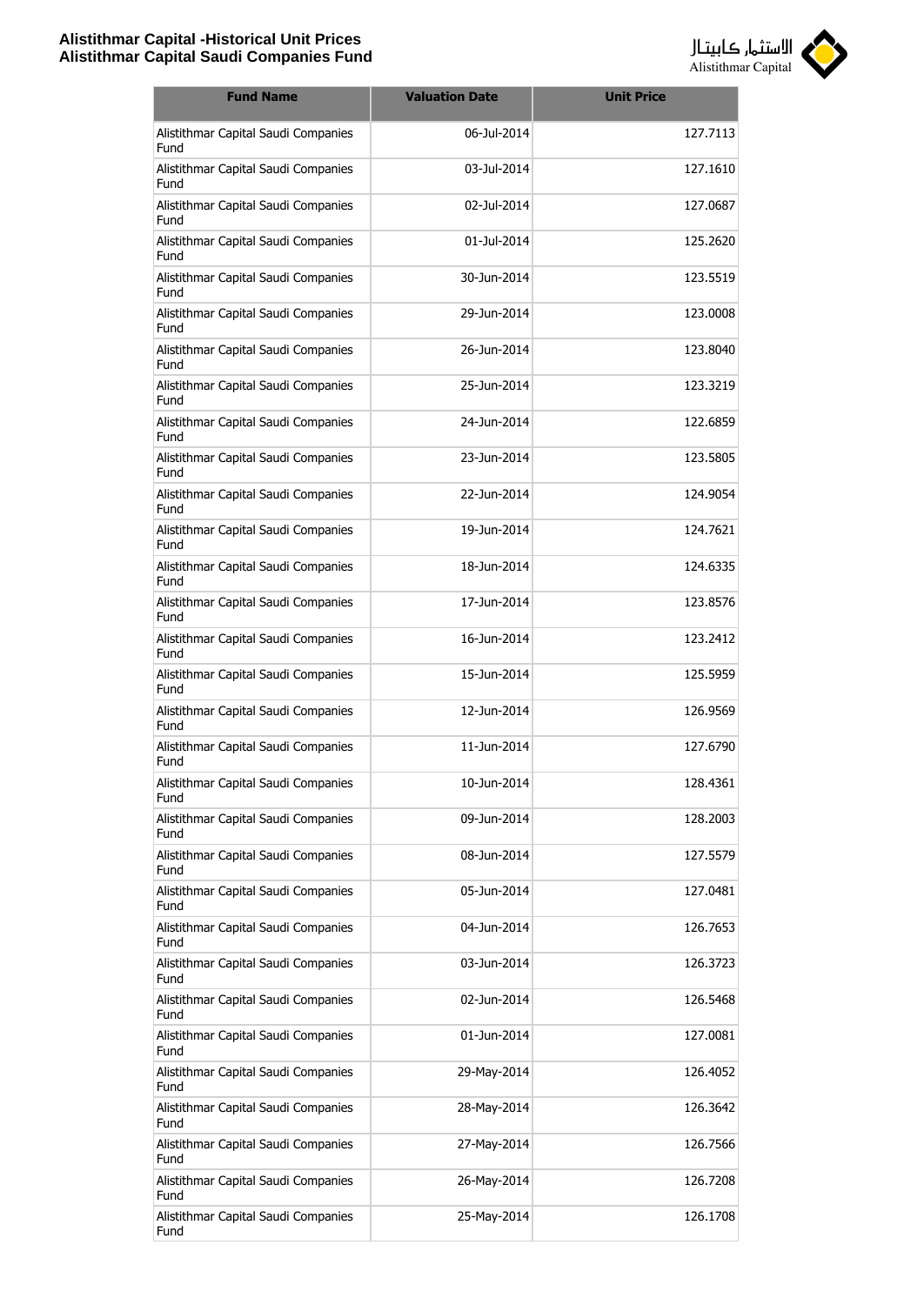

| <b>Fund Name</b>                            | <b>Valuation Date</b> | <b>Unit Price</b> |
|---------------------------------------------|-----------------------|-------------------|
| Alistithmar Capital Saudi Companies<br>Fund | 22-May-2014           | 125.8487          |
| Alistithmar Capital Saudi Companies<br>Fund | 21-May-2014           | 125.7463          |
| Alistithmar Capital Saudi Companies<br>Fund | 20-May-2014           | 125.4429          |
| Alistithmar Capital Saudi Companies<br>Fund | 19-May-2014           | 125.6701          |
| Alistithmar Capital Saudi Companies<br>Fund | 18-May-2014           | 126.9825          |
| Alistithmar Capital Saudi Companies<br>Fund | 15-May-2014           | 126.6053          |
| Alistithmar Capital Saudi Companies<br>Fund | 14-May-2014           | 127.0836          |
| Alistithmar Capital Saudi Companies<br>Fund | 13-May-2014           | 126.1939          |
| Alistithmar Capital Saudi Companies<br>Fund | 12-May-2014           | 125.0297          |
| Alistithmar Capital Saudi Companies<br>Fund | 11-May-2014           | 124.7139          |
| Alistithmar Capital Saudi Companies<br>Fund | 08-May-2014           | 125.2489          |
| Alistithmar Capital Saudi Companies<br>Fund | 07-May-2014           | 125.2540          |
| Alistithmar Capital Saudi Companies<br>Fund | 06-May-2014           | 125.2159          |
| Alistithmar Capital Saudi Companies<br>Fund | 05-May-2014           | 125.1956          |
| Alistithmar Capital Saudi Companies<br>Fund | 04-May-2014           | 125.5911          |
| Alistithmar Capital Saudi Companies<br>Fund | 01-May-2014           | 124.5352          |
| Alistithmar Capital Saudi Companies<br>Fund | 30-Apr-2014           | 122.8594          |
| Alistithmar Capital Saudi Companies<br>Fund | 29-Apr-2014           | 121.9133          |
| Alistithmar Capital Saudi Companies<br>Fund | 28-Apr-2014           | 121.6967          |
| Alistithmar Capital Saudi Companies<br>Fund | 27-Apr-2014           | 121.8697          |
| Alistithmar Capital Saudi Companies<br>Fund | 24-Apr-2014           | 121.7502          |
| Alistithmar Capital Saudi Companies<br>Fund | 23-Apr-2014           | 121.8276          |
| Alistithmar Capital Saudi Companies<br>Fund | 22-Apr-2014           | 123.1155          |
| Alistithmar Capital Saudi Companies<br>Fund | 21-Apr-2014           | 123.4524          |
| Alistithmar Capital Saudi Companies<br>Fund | 20-Apr-2014           | 123.6019          |
| Alistithmar Capital Saudi Companies<br>Fund | 17-Apr-2014           | 122.2325          |
| Alistithmar Capital Saudi Companies<br>Fund | 16-Apr-2014           | 121.9358          |
| Alistithmar Capital Saudi Companies<br>Fund | 15-Apr-2014           | 121.9996          |
| Alistithmar Capital Saudi Companies<br>Fund | 14-Apr-2014           | 120.6326          |
| Alistithmar Capital Saudi Companies<br>Fund | 13-Apr-2014           | 120.4822          |
| Alistithmar Capital Saudi Companies<br>Fund | 10-Apr-2014           | 121.7127          |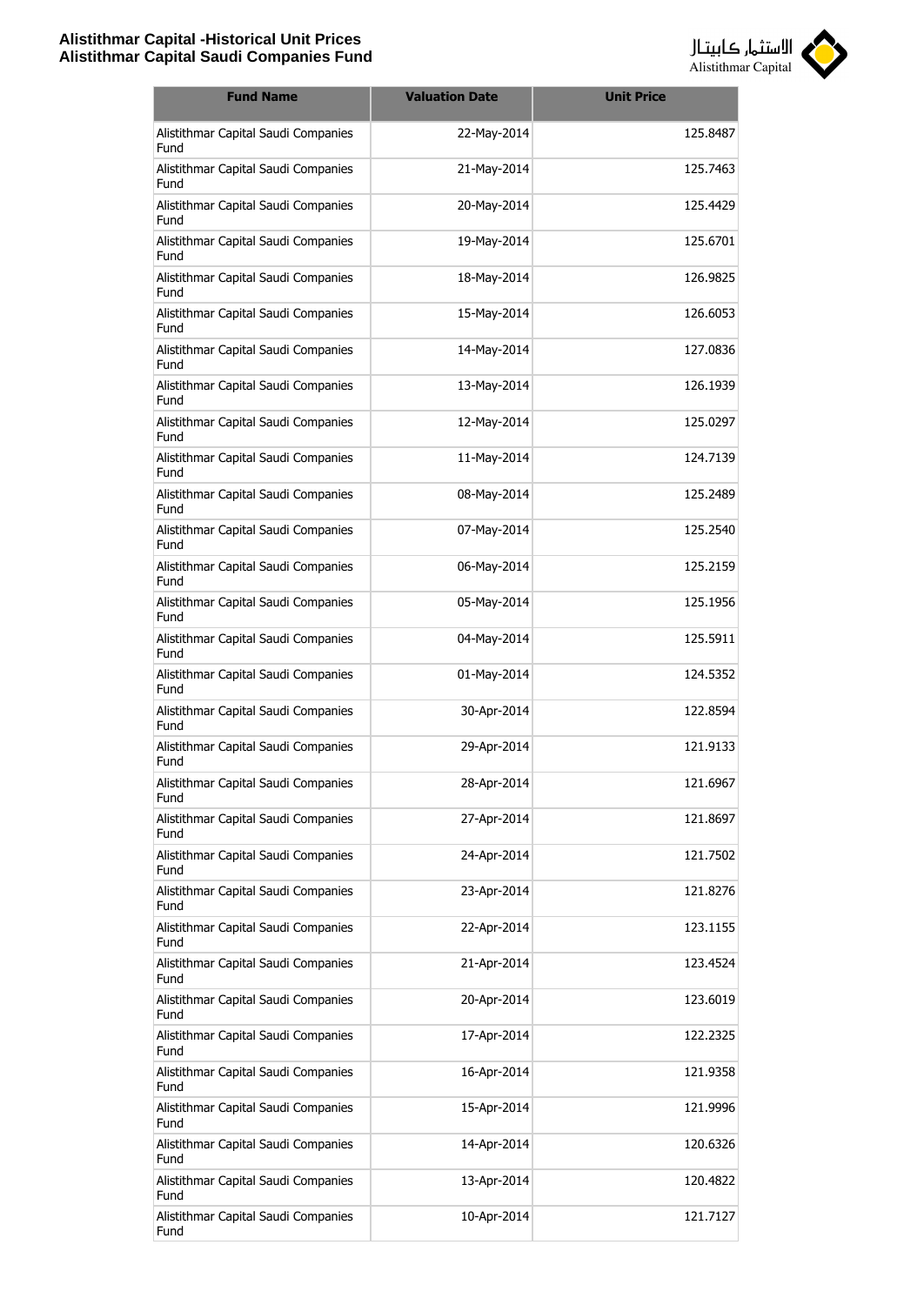

| <b>Fund Name</b>                            | <b>Valuation Date</b> | <b>Unit Price</b> |
|---------------------------------------------|-----------------------|-------------------|
| Alistithmar Capital Saudi Companies<br>Fund | 09-Apr-2014           | 121.9254          |
| Alistithmar Capital Saudi Companies<br>Fund | 08-Apr-2014           | 122.0515          |
| Alistithmar Capital Saudi Companies<br>Fund | 07-Apr-2014           | 121.4891          |
| Alistithmar Capital Saudi Companies<br>Fund | 06-Apr-2014           | 121.5854          |
| Alistithmar Capital Saudi Companies<br>Fund | 03-Apr-2014           | 122.2340          |
| Alistithmar Capital Saudi Companies<br>Fund | 02-Apr-2014           | 121.9893          |
| Alistithmar Capital Saudi Companies<br>Fund | 01-Apr-2014           | 120.9632          |
| Alistithmar Capital Saudi Companies<br>Fund | 31-Mar-2014           | 120.1855          |
| Alistithmar Capital Saudi Companies<br>Fund | 30-Mar-2014           | 120.2358          |
| Alistithmar Capital Saudi Companies<br>Fund | 27-Mar-2014           | 120.0936          |
| Alistithmar Capital Saudi Companies<br>Fund | 26-Mar-2014           | 120.4701          |
| Alistithmar Capital Saudi Companies<br>Fund | 25-Mar-2014           | 120.0608          |
| Alistithmar Capital Saudi Companies<br>Fund | 24-Mar-2014           | 119.8524          |
| Alistithmar Capital Saudi Companies<br>Fund | 23-Mar-2014           | 119.8461          |
| Alistithmar Capital Saudi Companies<br>Fund | 20-Mar-2014           | 117.6334          |
| Alistithmar Capital Saudi Companies<br>Fund | 19-Mar-2014           | 117.6930          |
| Alistithmar Capital Saudi Companies<br>Fund | 18-Mar-2014           | 117.4498          |
| Alistithmar Capital Saudi Companies<br>Fund | 17-Mar-2014           | 117.4651          |
| Alistithmar Capital Saudi Companies<br>Fund | 16-Mar-2014           | 117.1520          |
| Alistithmar Capital Saudi Companies<br>Fund | 13-Mar-2014           | 117.3564          |
| Alistithmar Capital Saudi Companies<br>Fund | 12-Mar-2014           | 116.9920          |
| Alistithmar Capital Saudi Companies<br>Fund | 11-Mar-2014           | 117.6137          |
| Alistithmar Capital Saudi Companies<br>Fund | 10-Mar-2014           | 117.4990          |
| Alistithmar Capital Saudi Companies<br>Fund | 09-Mar-2014           | 117.5586          |
| Alistithmar Capital Saudi Companies<br>Fund | 06-Mar-2014           | 116.6269          |
| Alistithmar Capital Saudi Companies<br>Fund | 05-Mar-2014           | 115.2134          |
| Alistithmar Capital Saudi Companies<br>Fund | 04-Mar-2014           | 115.1794          |
| Alistithmar Capital Saudi Companies<br>Fund | 03-Mar-2014           | 113.7311          |
| Alistithmar Capital Saudi Companies<br>Fund | 02-Mar-2014           | 114.7430          |
| Alistithmar Capital Saudi Companies<br>Fund | 27-Feb-2014           | 115.3199          |
| Alistithmar Capital Saudi Companies<br>Fund | 26-Feb-2014           | 114.9418          |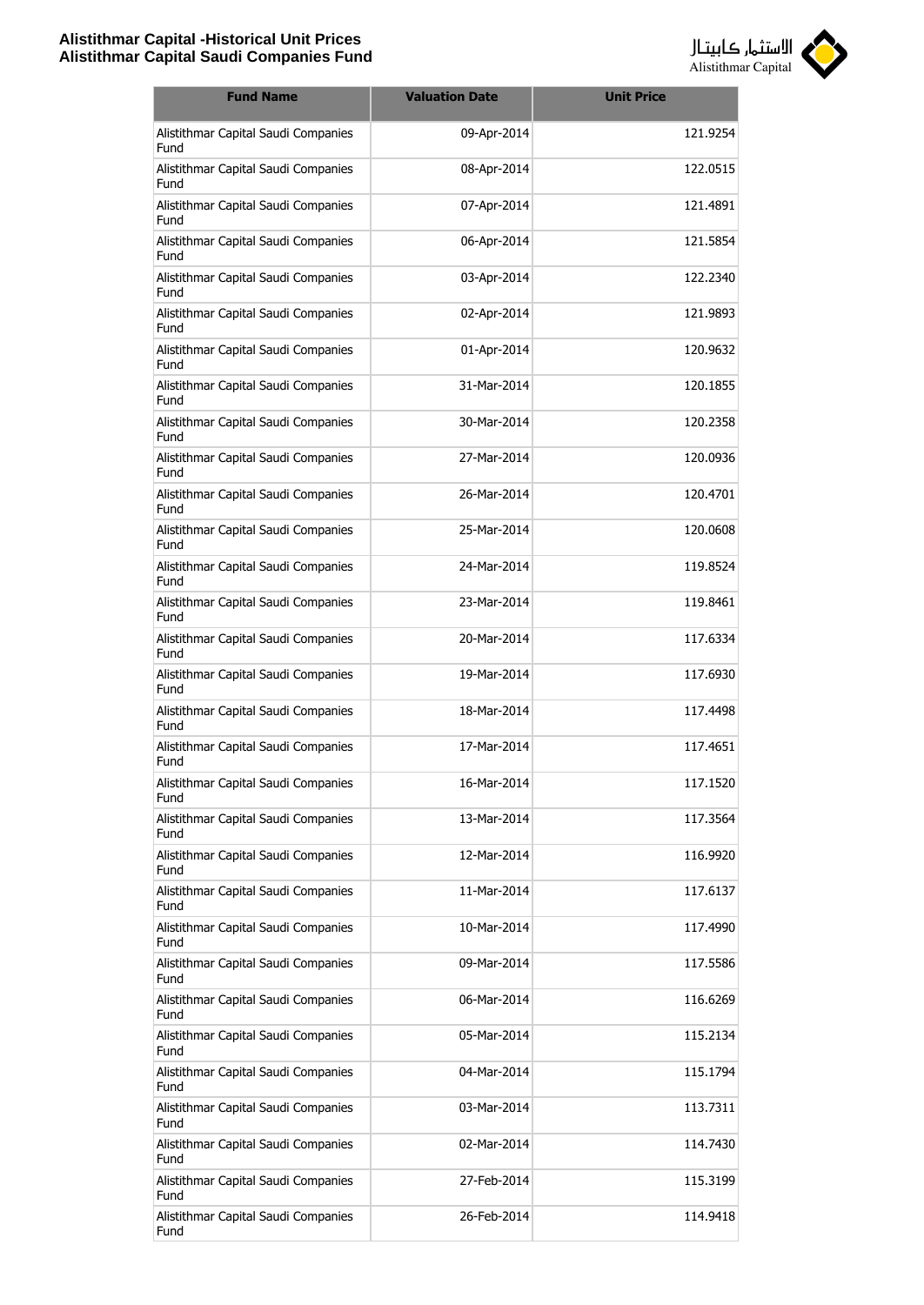

| <b>Fund Name</b>                            | <b>Valuation Date</b> | <b>Unit Price</b> |
|---------------------------------------------|-----------------------|-------------------|
| Alistithmar Capital Saudi Companies<br>Fund | 25-Feb-2014           | 115.1583          |
| Alistithmar Capital Saudi Companies<br>Fund | 24-Feb-2014           | 114.8495          |
| Alistithmar Capital Saudi Companies<br>Fund | 23-Feb-2014           | 114.4726          |
| Alistithmar Capital Saudi Companies<br>Fund | 20-Feb-2014           | 113.1888          |
| Alistithmar Capital Saudi Companies<br>Fund | 19-Feb-2014           | 112.7147          |
| Alistithmar Capital Saudi Companies<br>Fund | 18-Feb-2014           | 112.3010          |
| Alistithmar Capital Saudi Companies<br>Fund | 17-Feb-2014           | 112.0257          |
| Alistithmar Capital Saudi Companies<br>Fund | 16-Feb-2014           | 112.1823          |
| Alistithmar Capital Saudi Companies<br>Fund | 13-Feb-2014           | 111.8020          |
| Alistithmar Capital Saudi Companies<br>Fund | 12-Feb-2014           | 111.6083          |
| Alistithmar Capital Saudi Companies<br>Fund | 11-Feb-2014           | 110.9405          |
| Alistithmar Capital Saudi Companies<br>Fund | 10-Feb-2014           | 110.9744          |
| Alistithmar Capital Saudi Companies<br>Fund | 09-Feb-2014           | 111.1521          |
| Alistithmar Capital Saudi Companies<br>Fund | 06-Feb-2014           | 110.5517          |
| Alistithmar Capital Saudi Companies<br>Fund | 05-Feb-2014           | 110.1143          |
| Alistithmar Capital Saudi Companies<br>Fund | 04-Feb-2014           | 109.7431          |
| Alistithmar Capital Saudi Companies<br>Fund | 03-Feb-2014           | 110.1157          |
| Alistithmar Capital Saudi Companies<br>Fund | 02-Feb-2014           | 110.4913          |
| Alistithmar Capital Saudi Companies<br>Fund | 30-Jan-2014           | 109.5547          |
| Alistithmar Capital Saudi Companies<br>Fund | 29-Jan-2014           | 109.3721          |
| Alistithmar Capital Saudi Companies<br>Fund | 28-Jan-2014           | 108.7997          |
| Alistithmar Capital Saudi Companies<br>Fund | 27-Jan-2014           | 109.2243          |
| Alistithmar Capital Saudi Companies<br>Fund | 26-Jan-2014           | 110.2636          |
| Alistithmar Capital Saudi Companies<br>Fund | 23-Jan-2014           | 110.5980          |
| Alistithmar Capital Saudi Companies<br>Fund | 22-Jan-2014           | 110.4222          |
| Alistithmar Capital Saudi Companies<br>Fund | 21-Jan-2014           | 110.3487          |
| Alistithmar Capital Saudi Companies<br>Fund | 20-Jan-2014           | 110.1576          |
| Alistithmar Capital Saudi Companies<br>Fund | 19-Jan-2014           | 110.6467          |
| Alistithmar Capital Saudi Companies<br>Fund | 16-Jan-2014           | 110.5927          |
| Alistithmar Capital Saudi Companies<br>Fund | 15-Jan-2014           | 110.3502          |
| Alistithmar Capital Saudi Companies<br>Fund | 14-Jan-2014           | 109.6071          |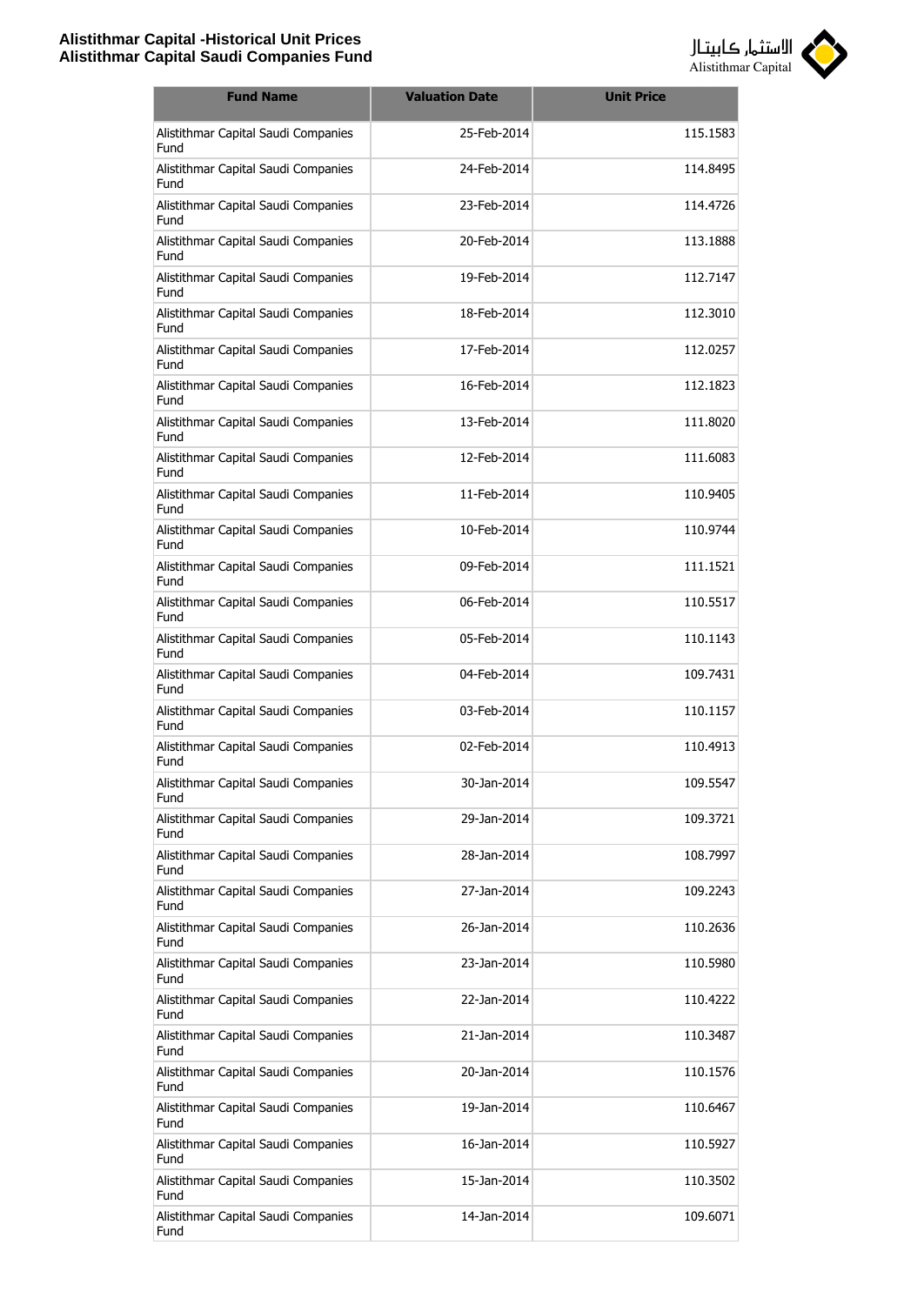

| <b>Fund Name</b>                            | <b>Valuation Date</b> | <b>Unit Price</b> |
|---------------------------------------------|-----------------------|-------------------|
| Alistithmar Capital Saudi Companies<br>Fund | 13-Jan-2014           | 110.1791          |
| Alistithmar Capital Saudi Companies<br>Fund | 12-Jan-2014           | 110.4597          |
| Alistithmar Capital Saudi Companies<br>Fund | 09-Jan-2014           | 110.4797          |
| Alistithmar Capital Saudi Companies<br>Fund | 08-Jan-2014           | 109.7365          |
| Alistithmar Capital Saudi Companies<br>Fund | 07-Jan-2014           | 108.9154          |
| Alistithmar Capital Saudi Companies<br>Fund | 06-Jan-2014           | 108.7992          |
| Alistithmar Capital Saudi Companies<br>Fund | 05-Jan-2014           | 108.9011          |
| Alistithmar Capital Saudi Companies<br>Fund | 02-Jan-2014           | 108,9020          |
| Alistithmar Capital Saudi Companies<br>Fund | 01-Jan-2014           | 109.3072          |
| Alistithmar Capital Saudi Companies<br>Fund | 31-Dec-2013           | 108.1086          |
| Alistithmar Capital Saudi Companies<br>Fund | 30-Dec-2013           | 107.7401          |
| Alistithmar Capital Saudi Companies<br>Fund | 29-Dec-2013           | 107.0417          |
| Alistithmar Capital Saudi Companies<br>Fund | 26-Dec-2013           | 106.2146          |
| Alistithmar Capital Saudi Companies<br>Fund | 25-Dec-2013           | 105.9601          |
| Alistithmar Capital Saudi Companies<br>Fund | 24-Dec-2013           | 106.2930          |
| Alistithmar Capital Saudi Companies<br>Fund | 23-Dec-2013           | 106.3588          |
| Alistithmar Capital Saudi Companies<br>Fund | 22-Dec-2013           | 106.4947          |
| Alistithmar Capital Saudi Companies<br>Fund | 19-Dec-2013           | 106.2836          |
| Alistithmar Capital Saudi Companies<br>Fund | 18-Dec-2013           | 105.6458          |
| Alistithmar Capital Saudi Companies<br>Fund | 17-Dec-2013           | 105.4625          |
| Alistithmar Capital Saudi Companies<br>Fund | 16-Dec-2013           | 105.3497          |
| Alistithmar Capital Saudi Companies<br>Fund | 15-Dec-2013           | 105.4099          |
| Alistithmar Capital Saudi Companies<br>Fund | 12-Dec-2013           | 105.3540          |
| Alistithmar Capital Saudi Companies<br>Fund | 11-Dec-2013           | 105.4801          |
| Alistithmar Capital Saudi Companies<br>Fund | 10-Dec-2013           | 105.5086          |
| Alistithmar Capital Saudi Companies<br>Fund | 09-Dec-2013           | 105.0278          |
| Alistithmar Capital Saudi Companies<br>Fund | 08-Dec-2013           | 104.5976          |
| Alistithmar Capital Saudi Companies<br>Fund | 05-Dec-2013           | 103.7497          |
| Alistithmar Capital Saudi Companies<br>Fund | 04-Dec-2013           | 103.3781          |
| Alistithmar Capital Saudi Companies<br>Fund | 03-Dec-2013           | 103.3290          |
| Alistithmar Capital Saudi Companies<br>Fund | 02-Dec-2013           | 104.5120          |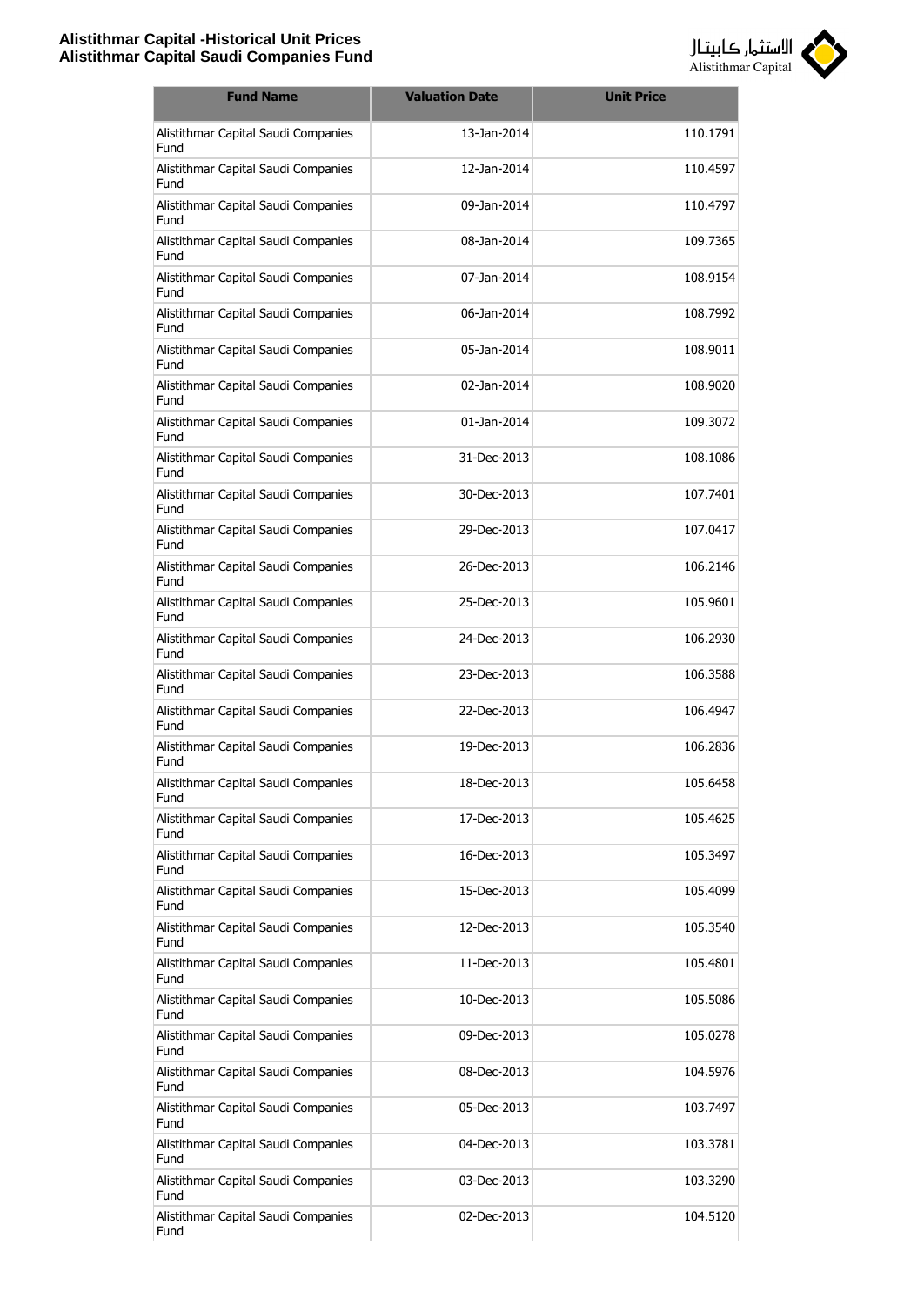

| <b>Fund Name</b>                            | <b>Valuation Date</b> | <b>Unit Price</b> |
|---------------------------------------------|-----------------------|-------------------|
| Alistithmar Capital Saudi Companies<br>Fund | 01-Dec-2013           | 103.9195          |
| Alistithmar Capital Saudi Companies<br>Fund | 28-Nov-2013           | 104.3408          |
| Alistithmar Capital Saudi Companies<br>Fund | 27-Nov-2013           | 104.0373          |
| Alistithmar Capital Saudi Companies<br>Fund | 26-Nov-2013           | 103.8417          |
| Alistithmar Capital Saudi Companies<br>Fund | 25-Nov-2013           | 104.2658          |
| Alistithmar Capital Saudi Companies<br>Fund | 24-Nov-2013           | 104.9665          |
| Alistithmar Capital Saudi Companies<br>Fund | 21-Nov-2013           | 104.3915          |
| Alistithmar Capital Saudi Companies<br>Fund | 20-Nov-2013           | 104.6248          |
| Alistithmar Capital Saudi Companies<br>Fund | 19-Nov-2013           | 104.8481          |
| Alistithmar Capital Saudi Companies<br>Fund | 18-Nov-2013           | 105.5031          |
| Alistithmar Capital Saudi Companies<br>Fund | 17-Nov-2013           | 105.1016          |
| Alistithmar Capital Saudi Companies<br>Fund | 14-Nov-2013           | 104.1076          |
| Alistithmar Capital Saudi Companies<br>Fund | 13-Nov-2013           | 103.9362          |
| Alistithmar Capital Saudi Companies<br>Fund | 11-Nov-2013           | 103.2604          |
| Alistithmar Capital Saudi Companies<br>Fund | 06-Nov-2013           | 102.4113          |
| Alistithmar Capital Saudi Companies<br>Fund | 04-Nov-2013           | 100.3848          |
| Alistithmar Capital Saudi Companies<br>Fund | 30-Oct-2013           | 99.6862           |
| Alistithmar Capital Saudi Companies<br>Fund | 28-Oct-2013           | 99.9407           |
| Alistithmar Capital Saudi Companies<br>Fund | 23-Oct-2013           | 101.4878          |
| Alistithmar Capital Saudi Companies<br>Fund | 21-Oct-2013           | 101.1547          |
| Alistithmar Capital Saudi Companies<br>Fund | 09-Oct-2013           | 99.3325           |
| Alistithmar Capital Saudi Companies<br>Fund | 07-Oct-2013           | 99.6239           |
| Alistithmar Capital Saudi Companies<br>Fund | 02-Oct-2013           | 100.0806          |
| Alistithmar Capital Saudi Companies<br>Fund | 30-Sep-2013           | 99.5032           |
| Alistithmar Capital Saudi Companies<br>Fund | 25-Sep-2013           | 100.0739          |
| Alistithmar Capital Saudi Companies<br>Fund | 24-Sep-2013           | 100.2875          |
| Alistithmar Capital Saudi Companies<br>Fund | 18-Sep-2013           | 99.7193           |
| Alistithmar Capital Saudi Companies<br>Fund | 16-Sep-2013           | 100.5671          |
| Alistithmar Capital Saudi Companies<br>Fund | 11-Sep-2013           | 97.8085           |
| Alistithmar Capital Saudi Companies<br>Fund | 09-Sep-2013           | 95.3582           |
| Alistithmar Capital Saudi Companies<br>Fund | 04-Sep-2013           | 95.5601           |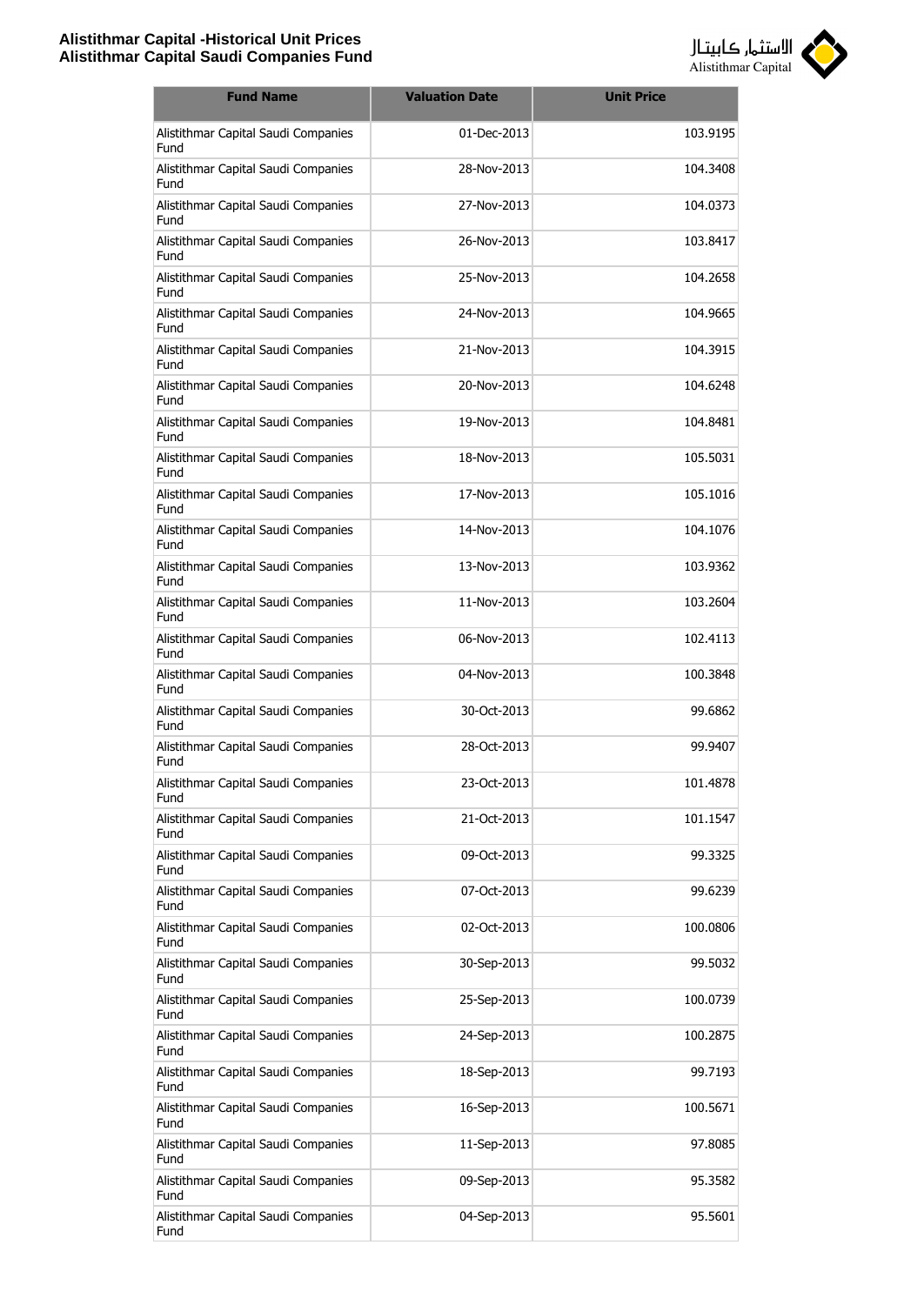

| <b>Fund Name</b>                            | <b>Valuation Date</b> | <b>Unit Price</b> |
|---------------------------------------------|-----------------------|-------------------|
| Alistithmar Capital Saudi Companies<br>Fund | 02-Sep-2013           | 98.7735           |
| Alistithmar Capital Saudi Companies<br>Fund | 28-Aug-2013           | 96.5872           |
| Alistithmar Capital Saudi Companies<br>Fund | 26-Aug-2013           | 99.5995           |
| Alistithmar Capital Saudi Companies<br>Fund | 21-Aug-2013           | 101.9843          |
| Alistithmar Capital Saudi Companies<br>Fund | 19-Aug-2013           | 101.8130          |
| Alistithmar Capital Saudi Companies<br>Fund | 14-Aug-2013           | 100.1654          |
| Alistithmar Capital Saudi Companies<br>Fund | 05-Aug-2013           | 100.3785          |
| Alistithmar Capital Saudi Companies<br>Fund | 31-Jul-2013           | 98.2113           |
| Alistithmar Capital Saudi Companies<br>Fund | 29-Jul-2013           | 96.9769           |
| Alistithmar Capital Saudi Companies<br>Fund | 24-Jul-2013           | 96.7057           |
| Alistithmar Capital Saudi Companies<br>Fund | 22-Jul-2013           | 97.1457           |
| Alistithmar Capital Saudi Companies<br>Fund | 17-Jul-2013           | 95.4579           |
| Alistithmar Capital Saudi Companies<br>Fund | 15-Jul-2013           | 95.2144           |
| Alistithmar Capital Saudi Companies<br>Fund | 10-Jul-2013           | 95.1102           |
| Alistithmar Capital Saudi Companies<br>Fund | 08-Jul-2013           | 94.4125           |
| Alistithmar Capital Saudi Companies<br>Fund | 03-Jul-2013           | 92.9383           |
| Alistithmar Capital Saudi Companies<br>Fund | 01-Jul-2013           | 92.9838           |
| Alistithmar Capital Saudi Companies<br>Fund | 26-Jun-2013           | 92.1582           |
| Alistithmar Capital Saudi Companies<br>Fund | 24-Jun-2013           | 91.7426           |
| Alistithmar Capital Saudi Companies<br>Fund | 19-Jun-2013           | 91.9247           |
| Alistithmar Capital Saudi Companies<br>Fund | 17-Jun-2013           | 91.2432           |
| Alistithmar Capital Saudi Companies<br>Fund | 12-Jun-2013           | 93.4467           |
| Alistithmar Capital Saudi Companies<br>Fund | 10-Jun-2013           | 93.8046           |
| Alistithmar Capital Saudi Companies<br>Fund | 05-Jun-2013           | 93.7174           |
| Alistithmar Capital Saudi Companies<br>Fund | 03-Jun-2013           | 93.1746           |
| Alistithmar Capital Saudi Companies<br>Fund | 29-May-2013           | 91.8191           |
| Alistithmar Capital Saudi Companies<br>Fund | 27-May-2013           | 91.4221           |
| Alistithmar Capital Saudi Companies<br>Fund | 22-May-2013           | 91.8026           |
| Alistithmar Capital Saudi Companies<br>Fund | 20-May-2013           | 91.1405           |
| Alistithmar Capital Saudi Companies<br>Fund | 15-May-2013           | 89.6198           |
| Alistithmar Capital Saudi Companies<br>Fund | 13-May-2013           | 89.6487           |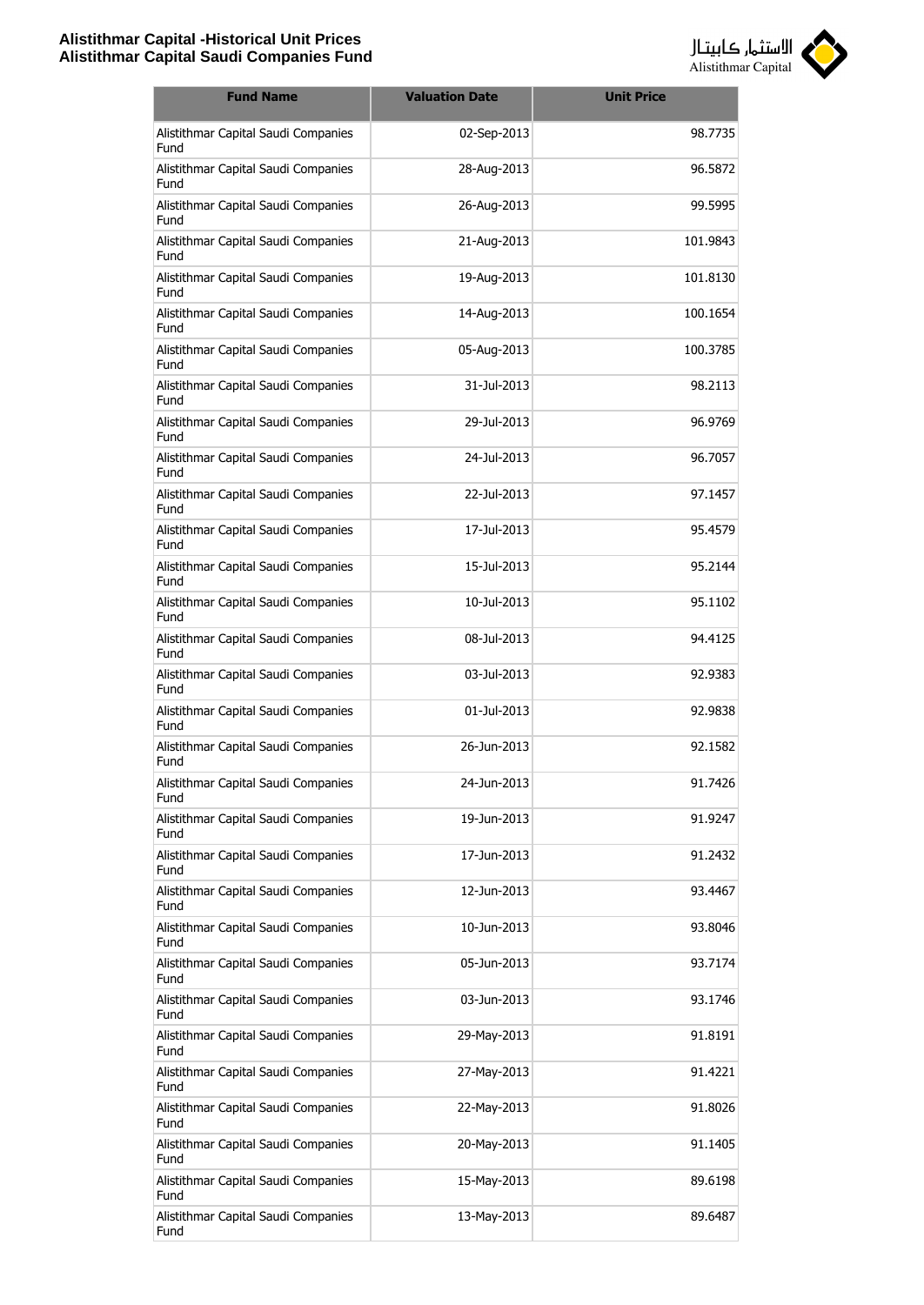

| <b>Fund Name</b>                            | <b>Valuation Date</b> | <b>Unit Price</b> |
|---------------------------------------------|-----------------------|-------------------|
| Alistithmar Capital Saudi Companies<br>Fund | 08-May-2013           | 90.2126           |
| Alistithmar Capital Saudi Companies<br>Fund | 06-May-2013           | 89.8178           |
| Alistithmar Capital Saudi Companies<br>Fund | 01-May-2013           | 89.6549           |
| Alistithmar Capital Saudi Companies<br>Fund | 29-Apr-2013           | 89.6723           |
| Alistithmar Capital Saudi Companies<br>Fund | 24-Apr-2013           | 88.9289           |
| Alistithmar Capital Saudi Companies<br>Fund | 22-Apr-2013           | 88.7890           |
| Alistithmar Capital Saudi Companies<br>Fund | 17-Apr-2013           | 88.1039           |
| Alistithmar Capital Saudi Companies<br>Fund | 15-Apr-2013           | 89.2851           |
| Alistithmar Capital Saudi Companies<br>Fund | 10-Apr-2013           | 89.8950           |
| Alistithmar Capital Saudi Companies<br>Fund | 08-Apr-2013           | 88.9995           |
| Alistithmar Capital Saudi Companies<br>Fund | 03-Apr-2013           | 89.1149           |
| Alistithmar Capital Saudi Companies<br>Fund | 01-Apr-2013           | 88.6641           |
| Alistithmar Capital Saudi Companies<br>Fund | 27-Mar-2013           | 88.6377           |
| Alistithmar Capital Saudi Companies<br>Fund | 25-Mar-2013           | 88.6166           |
| Alistithmar Capital Saudi Companies<br>Fund | 20-Mar-2013           | 87.7129           |
| Alistithmar Capital Saudi Companies<br>Fund | 18-Mar-2013           | 87.2167           |
| Alistithmar Capital Saudi Companies<br>Fund | 13-Mar-2013           | 86.8144           |
| Alistithmar Capital Saudi Companies<br>Fund | 11-Mar-2013           | 84.8963           |
| Alistithmar Capital Saudi Companies<br>Fund | 06-Mar-2013           | 84.6162           |
| Alistithmar Capital Saudi Companies<br>Fund | 04-Mar-2013           | 83.6194           |
| Alistithmar Capital Saudi Companies<br>Fund | 27-Feb-2013           | 83.8721           |
| Alistithmar Capital Saudi Companies<br>Fund | 25-Feb-2013           | 84.4750           |
| Alistithmar Capital Saudi Companies<br>Fund | 20-Feb-2013           | 84.4026           |
| Alistithmar Capital Saudi Companies<br>Fund | 18-Feb-2013           | 84.4762           |
| Alistithmar Capital Saudi Companies<br>Fund | 13-Feb-2013           | 84.6068           |
| Alistithmar Capital Saudi Companies<br>Fund | 11-Feb-2013           | 84.2901           |
| Alistithmar Capital Saudi Companies<br>Fund | 06-Feb-2013           | 83.5314           |
| Alistithmar Capital Saudi Companies<br>Fund | 04-Feb-2013           | 84.1545           |
| Alistithmar Capital Saudi Companies<br>Fund | 30-Jan-2013           | 84.3449           |
| Alistithmar Capital Saudi Companies<br>Fund | 28-Jan-2013           | 84.0342           |
| Alistithmar Capital Saudi Companies<br>Fund | 23-Jan-2013           | 83.8152           |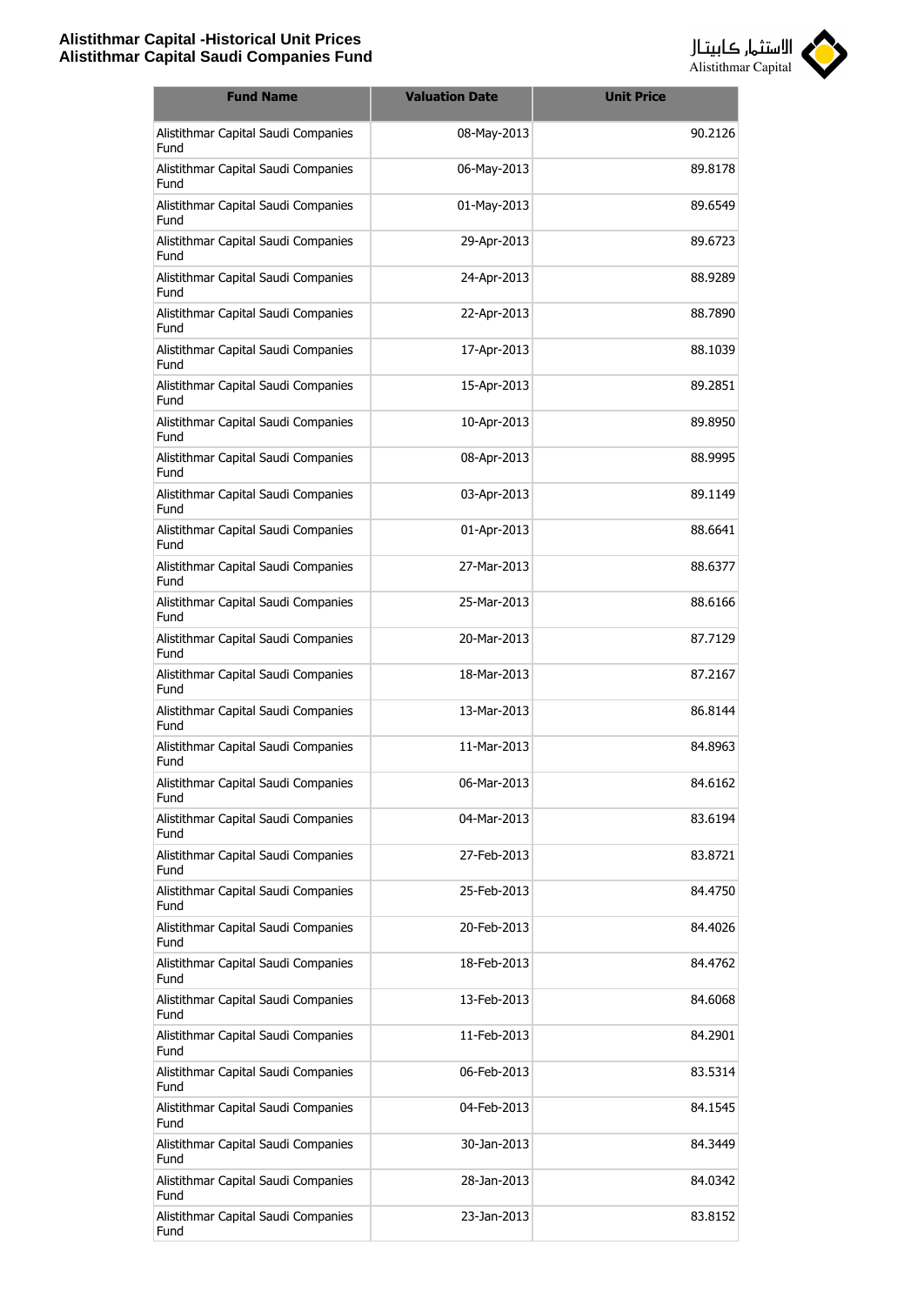

| <b>Fund Name</b>                            | <b>Valuation Date</b> | <b>Unit Price</b> |
|---------------------------------------------|-----------------------|-------------------|
| Alistithmar Capital Saudi Companies<br>Fund | 21-Jan-2013           | 83.5153           |
| Alistithmar Capital Saudi Companies<br>Fund | 16-Jan-2013           | 84.1641           |
| Alistithmar Capital Saudi Companies<br>Fund | 14-Jan-2013           | 84.6198           |
| Alistithmar Capital Saudi Companies<br>Fund | 09-Jan-2013           | 85.3274           |
| Alistithmar Capital Saudi Companies<br>Fund | 07-Jan-2013           | 83.7977           |
| Alistithmar Capital Saudi Companies<br>Fund | 02-Jan-2013           | 82.8164           |
| Alistithmar Capital Saudi Companies<br>Fund | 31-Dec-2012           | 81.1576           |
| Alistithmar Capital Saudi Companies<br>Fund | 26-Dec-2012           | 81.7006           |
| Alistithmar Capital Saudi Companies<br>Fund | 24-Dec-2012           | 81.9436           |
| Alistithmar Capital Saudi Companies<br>Fund | 19-Dec-2012           | 82.1256           |
| Alistithmar Capital Saudi Companies<br>Fund | 17-Dec-2012           | 81.9041           |
| Alistithmar Capital Saudi Companies<br>Fund | 12-Dec-2012           | 80.2202           |
| Alistithmar Capital Saudi Companies<br>Fund | 10-Dec-2012           | 80.0619           |
| Alistithmar Capital Saudi Companies<br>Fund | 05-Dec-2012           | 79.3521           |
| Alistithmar Capital Saudi Companies<br>Fund | 03-Dec-2012           | 79.5130           |
| Alistithmar Capital Saudi Companies<br>Fund | 28-Nov-2012           | 77.4876           |
| Alistithmar Capital Saudi Companies<br>Fund | 26-Nov-2012           | 77.7681           |
| Alistithmar Capital Saudi Companies<br>Fund | 21-Nov-2012           | 78.1563           |
| Alistithmar Capital Saudi Companies<br>Fund | 19-Nov-2012           | 78.9457           |
| Alistithmar Capital Saudi Companies<br>Fund | 14-Nov-2012           | 80.3586           |
| Alistithmar Capital Saudi Companies<br>Fund | 12-Nov-2012           | 80.2558           |
| Alistithmar Capital Saudi Companies<br>Fund | 07-Nov-2012           | 81.2624           |
| Alistithmar Capital Saudi Companies<br>Fund | 05-Nov-2012           | 80.3764           |
| Alistithmar Capital Saudi Companies<br>Fund | 24-Oct-2012           | 79.7862           |
| Alistithmar Capital Saudi Companies<br>Fund | 22-Oct-2012           | 79.0675           |
| Alistithmar Capital Saudi Companies<br>Fund | 17-Oct-2012           | 79.9394           |
| Alistithmar Capital Saudi Companies<br>Fund | 15-Oct-2012           | 78.9708           |
| Alistithmar Capital Saudi Companies<br>Fund | 10-Oct-2012           | 79.5581           |
| Alistithmar Capital Saudi Companies<br>Fund | 08-Oct-2012           | 79.4622           |
| Alistithmar Capital Saudi Companies<br>Fund | 03-Oct-2012           | 80.0008           |
| Alistithmar Capital Saudi Companies<br>Fund | 01-Oct-2012           | 79.8294           |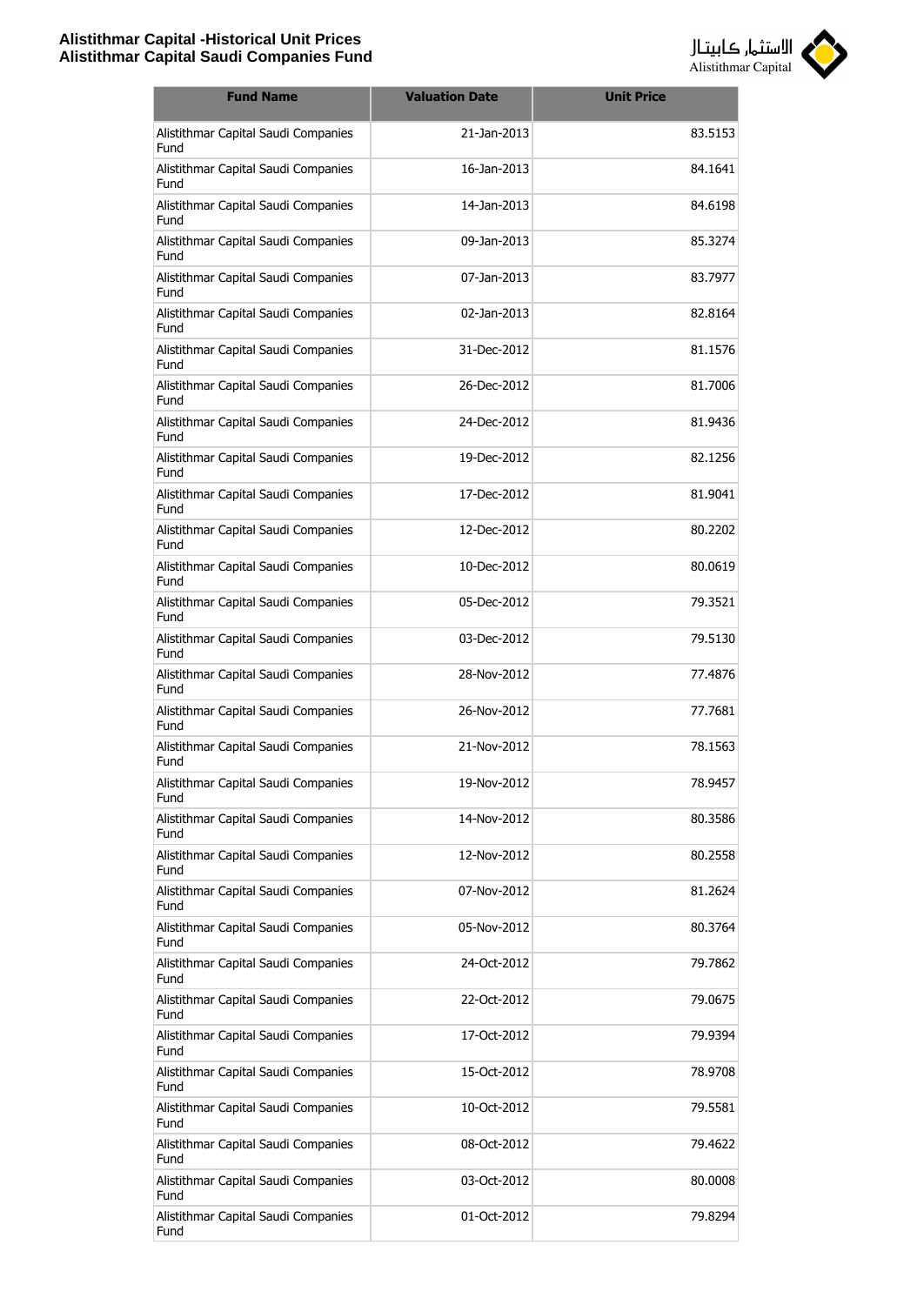

| <b>Fund Name</b>                            | <b>Valuation Date</b> | <b>Unit Price</b> |
|---------------------------------------------|-----------------------|-------------------|
| Alistithmar Capital Saudi Companies<br>Fund | 26-Sep-2012           | 79.3687           |
| Alistithmar Capital Saudi Companies<br>Fund | 24-Sep-2012           | 80.1754           |
| Alistithmar Capital Saudi Companies<br>Fund | 19-Sep-2012           | 81.2029           |
| Alistithmar Capital Saudi Companies<br>Fund | 17-Sep-2012           | 82.2042           |
| Alistithmar Capital Saudi Companies<br>Fund | 12-Sep-2012           | 81.4366           |
| Alistithmar Capital Saudi Companies<br>Fund | 10-Sep-2012           | 80.8231           |
| Alistithmar Capital Saudi Companies<br>Fund | 05-Sep-2012           | 80.6809           |
| Alistithmar Capital Saudi Companies<br>Fund | 03-Sep-2012           | 81.0628           |
| Alistithmar Capital Saudi Companies<br>Fund | 29-Aug-2012           | 81.6396           |
| Alistithmar Capital Saudi Companies<br>Fund | 27-Aug-2012           | 81.6311           |
| Alistithmar Capital Saudi Companies<br>Fund | 15-Aug-2012           | 80.3145           |
| Alistithmar Capital Saudi Companies<br>Fund | 13-Aug-2012           | 79.9212           |
| Alistithmar Capital Saudi Companies<br>Fund | 08-Aug-2012           | 79.8189           |
| Alistithmar Capital Saudi Companies<br>Fund | 06-Aug-2012           | 79.9172           |
| Alistithmar Capital Saudi Companies<br>Fund | 01-Aug-2012           | 79.3646           |
| Alistithmar Capital Saudi Companies<br>Fund | 30-Jul-2012           | 78.7582           |
| Alistithmar Capital Saudi Companies<br>Fund | 25-Jul-2012           | 76.7810           |
| Alistithmar Capital Saudi Companies<br>Fund | 23-Jul-2012           | 76.4076           |
| Alistithmar Capital Saudi Companies<br>Fund | 18-Jul-2012           | 76.1835           |
| Alistithmar Capital Saudi Companies<br>Fund | 16-Jul-2012           | 76.4687           |
| Alistithmar Capital Saudi Companies<br>Fund | 11-Jul-2012           | 76.3967           |
| Alistithmar Capital Saudi Companies<br>Fund | 09-Jul-2012           | 76.8718           |
| Alistithmar Capital Saudi Companies<br>Fund | 04-Jul-2012           | 77.4292           |
| Alistithmar Capital Saudi Companies<br>Fund | 02-Jul-2012           | 76.6563           |
| Alistithmar Capital Saudi Companies<br>Fund | 27-Jun-2012           | 75.1257           |
| Alistithmar Capital Saudi Companies<br>Fund | 25-Jun-2012           | 76.3064           |
| Alistithmar Capital Saudi Companies<br>Fund | 20-Jun-2012           | 77.8601           |
| Alistithmar Capital Saudi Companies<br>Fund | 18-Jun-2012           | 77.2505           |
| Alistithmar Capital Saudi Companies<br>Fund | 13-Jun-2012           | 76.7715           |
| Alistithmar Capital Saudi Companies<br>Fund | 11-Jun-2012           | 77.3930           |
| Alistithmar Capital Saudi Companies<br>Fund | 06-Jun-2012           | 75.9833           |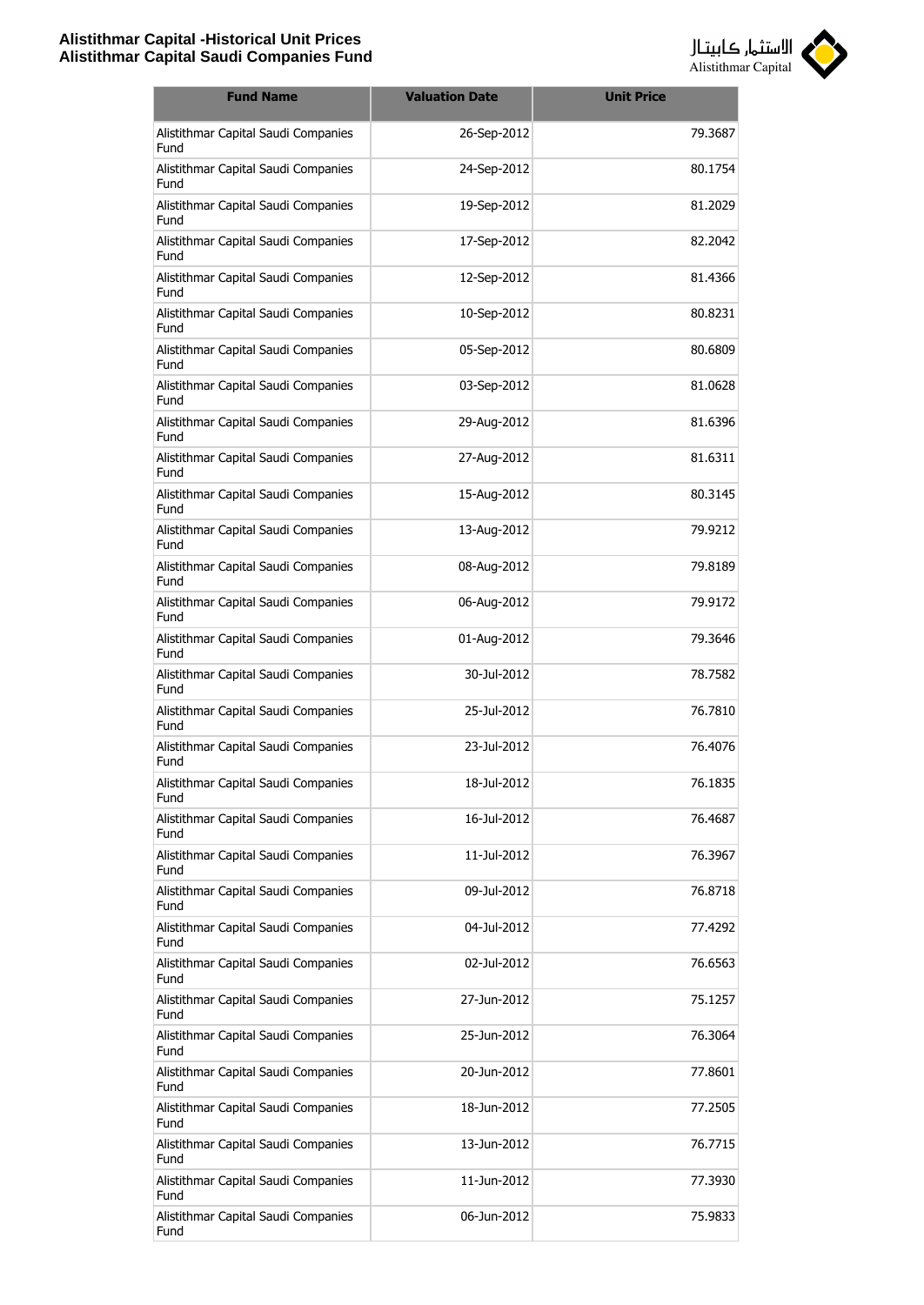

| <b>Fund Name</b>                            | <b>Valuation Date</b> | <b>Unit Price</b> |
|---------------------------------------------|-----------------------|-------------------|
| Alistithmar Capital Saudi Companies<br>Fund | 04-Jun-2012           | 76.9133           |
| Alistithmar Capital Saudi Companies<br>Fund | 30-May-2012           | 78.5802           |
| Alistithmar Capital Saudi Companies<br>Fund | 28-May-2012           | 79.1608           |
| Alistithmar Capital Saudi Companies<br>Fund | 23-May-2012           | 79.1258           |
| Alistithmar Capital Saudi Companies<br>Fund | 21-May-2012           | 78.5569           |
| Alistithmar Capital Saudi Companies<br>Fund | 16-May-2012           | 79.3805           |
| Alistithmar Capital Saudi Companies<br>Fund | 14-May-2012           | 79.2136           |
| Alistithmar Capital Saudi Companies<br>Fund | 09-May-2012           | 80.7877           |
| Alistithmar Capital Saudi Companies<br>Fund | 07-May-2012           | 81.9217           |
| Alistithmar Capital Saudi Companies<br>Fund | 02-May-2012           | 84.0222           |
| Alistithmar Capital Saudi Companies<br>Fund | 30-Apr-2012           | 83.9768           |
| Alistithmar Capital Saudi Companies<br>Fund | 25-Apr-2012           | 83.7396           |
| Alistithmar Capital Saudi Companies<br>Fund | 23-Apr-2012           | 83.8052           |
| Alistithmar Capital Saudi Companies<br>Fund | 18-Apr-2012           | 83.2548           |
| Alistithmar Capital Saudi Companies<br>Fund | 16-Apr-2012           | 80.6574           |
| Alistithmar Capital Saudi Companies<br>Fund | 11-Apr-2012           | 83.4769           |
| Alistithmar Capital Saudi Companies<br>Fund | 09-Apr-2012           | 84.8276           |
| Alistithmar Capital Saudi Companies<br>Fund | 04-Apr-2012           | 86.4072           |
| Alistithmar Capital Saudi Companies<br>Fund | 02-Apr-2012           | 86.1992           |
| Alistithmar Capital Saudi Companies<br>Fund | 28-Mar-2012           | 85.0195           |
| Alistithmar Capital Saudi Companies<br>Fund | 26-Mar-2012           | 84.7561           |
| Alistithmar Capital Saudi Companies<br>Fund | 21-Mar-2012           | 82.7072           |
| Alistithmar Capital Saudi Companies<br>Fund | 19-Mar-2012           | 83.1873           |
| Alistithmar Capital Saudi Companies<br>Fund | 14-Mar-2012           | 83.0027           |
| Alistithmar Capital Saudi Companies<br>Fund | 12-Mar-2012           | 82.8028           |
| Alistithmar Capital Saudi Companies<br>Fund | 07-Mar-2012           | 81.0431           |
| Alistithmar Capital Saudi Companies<br>Fund | 05-Mar-2012           | 81.0602           |
| Alistithmar Capital Saudi Companies<br>Fund | 29-Feb-2012           | 79.7502           |
| Alistithmar Capital Saudi Companies<br>Fund | 27-Feb-2012           | 78.5407           |
| Alistithmar Capital Saudi Companies<br>Fund | 22-Feb-2012           | 76.8750           |
| Alistithmar Capital Saudi Companies<br>Fund | 20-Feb-2012           | 75.3011           |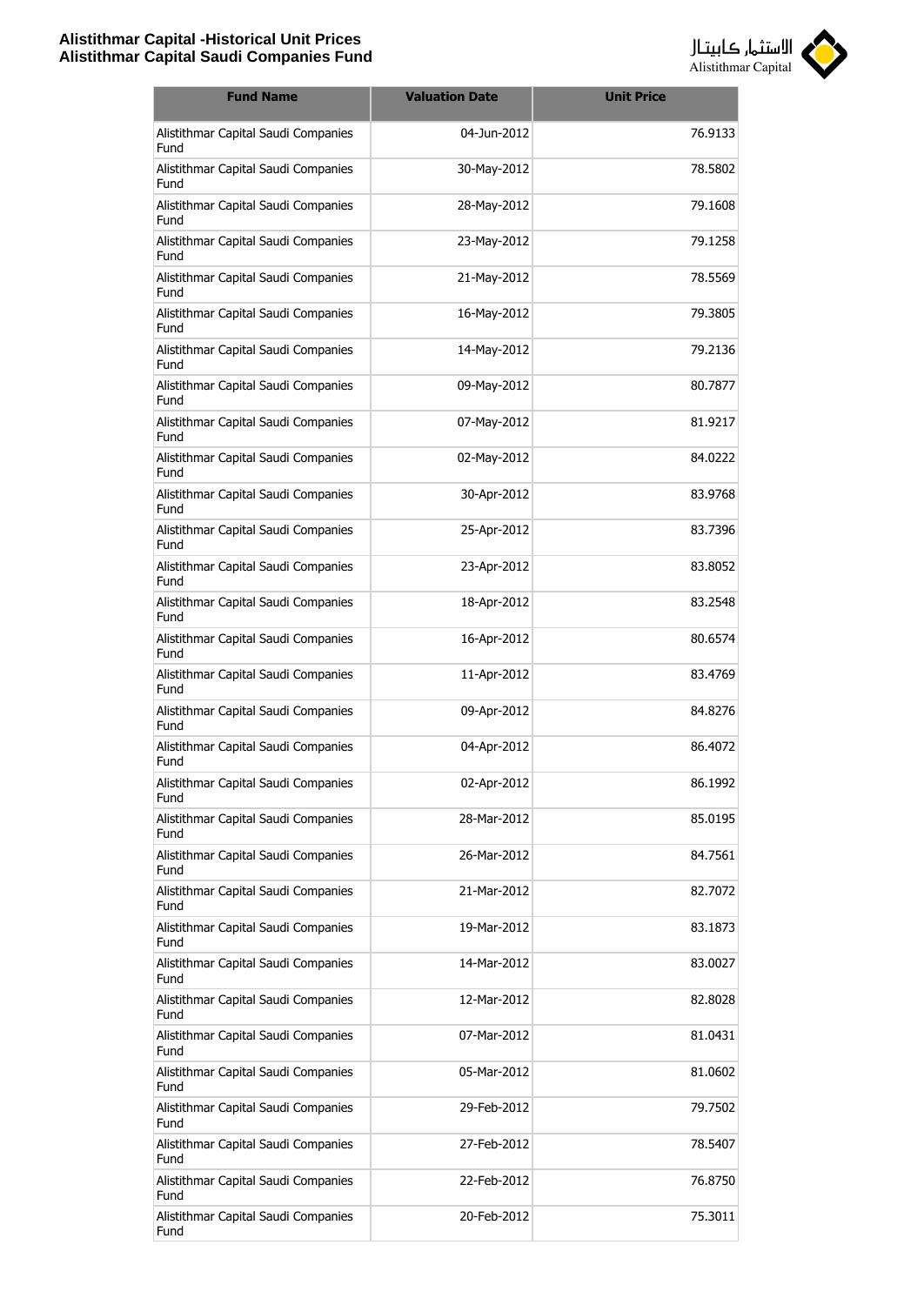

| <b>Fund Name</b>                            | <b>Valuation Date</b> | <b>Unit Price</b> |
|---------------------------------------------|-----------------------|-------------------|
| Alistithmar Capital Saudi Companies<br>Fund | 15-Feb-2012           | 74.5081           |
| Alistithmar Capital Saudi Companies<br>Fund | 13-Feb-2012           | 74.8627           |
| Alistithmar Capital Saudi Companies<br>Fund | 08-Feb-2012           | 74.5906           |
| Alistithmar Capital Saudi Companies<br>Fund | 06-Feb-2012           | 74.1842           |
| Alistithmar Capital Saudi Companies<br>Fund | 01-Feb-2012           | 73.4639           |
| Alistithmar Capital Saudi Companies<br>Fund | 30-Jan-2012           | 72.4099           |
| Alistithmar Capital Saudi Companies<br>Fund | 25-Jan-2012           | 71.4950           |
| Alistithmar Capital Saudi Companies<br>Fund | 23-Jan-2012           | 71.3336           |
| Alistithmar Capital Saudi Companies<br>Fund | 18-Jan-2012           | 70.5650           |
| Alistithmar Capital Saudi Companies<br>Fund | 16-Jan-2012           | 71.1766           |
| Alistithmar Capital Saudi Companies<br>Fund | 11-Jan-2012           | 71.6844           |
| Alistithmar Capital Saudi Companies<br>Fund | 09-Jan-2012           | 71.2164           |
| Alistithmar Capital Saudi Companies<br>Fund | 04-Jan-2012           | 70.8122           |
| Alistithmar Capital Saudi Companies<br>Fund | 02-Jan-2012           | 70.6655           |
| Alistithmar Capital Saudi Companies<br>Fund | 28-Dec-2011           | 71.01             |
| Alistithmar Capital Saudi Companies<br>Fund | 26-Dec-2011           | 70.9386           |
| Alistithmar Capital Saudi Companies<br>Fund | 21-Dec-2011           | 69.8961           |
| Alistithmar Capital Saudi Companies<br>Fund | 19-Dec-2011           | 69.3482           |
| Alistithmar Capital Saudi Companies<br>Fund | 14-Dec-2011           | 68.8149           |
| Alistithmar Capital Saudi Companies<br>Fund | 12-Dec-2011           | 69.0915           |
| Alistithmar Capital Saudi Companies<br>Fund | 07-Dec-2011           | 69.0457           |
| Alistithmar Capital Saudi Companies<br>Fund | 05-Dec-2011           | 68.7550           |
| Alistithmar Capital Saudi Companies<br>Fund | 30-Nov-2011           | 67.4447           |
| Alistithmar Capital Saudi Companies<br>Fund | 28-Nov-2011           | 67.8062           |
| Alistithmar Capital Saudi Companies<br>Fund | 23-Nov-2011           | 67.5514           |
| Alistithmar Capital Saudi Companies<br>Fund | 21-Nov-2011           | 68.0415           |
| Alistithmar Capital Saudi Companies<br>Fund | 16-Nov-2011           | 68.8051           |
| Alistithmar Capital Saudi Companies<br>Fund | 14-Nov-2011           | 68.9859           |
| Alistithmar Capital Saudi Companies<br>Fund | 02-Nov-2011           | 68.9666           |
| Alistithmar Capital Saudi Companies<br>Fund | 31-Oct-2011           | 69.1163           |
| Alistithmar Capital Saudi Companies<br>Fund | 26-Oct-2011           | 68.4646           |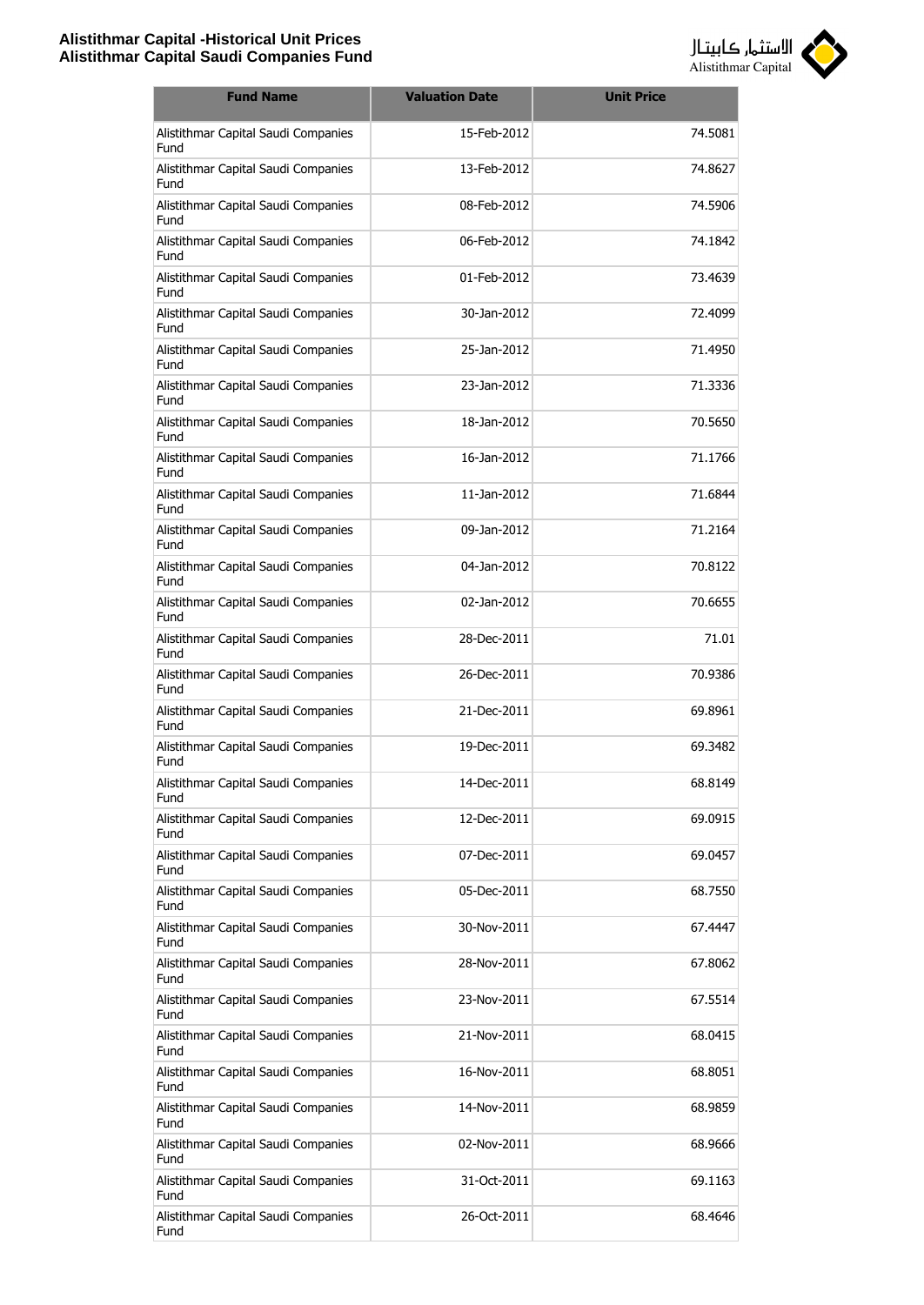

| <b>Fund Name</b>                            | <b>Valuation Date</b> | <b>Unit Price</b> |
|---------------------------------------------|-----------------------|-------------------|
| Alistithmar Capital Saudi Companies<br>Fund | 24-Oct-2011           | 68.2247           |
| Alistithmar Capital Saudi Companies<br>Fund | 19-Oct-2011           | 68.2423           |
| Alistithmar Capital Saudi Companies<br>Fund | 17-Oct-2011           | 68.6060           |
| Alistithmar Capital Saudi Companies<br>Fund | 12-Oct-2011           | 68.4728           |
| Alistithmar Capital Saudi Companies<br>Fund | 10-Oct-2011           | 69.0954           |
| Alistithmar Capital Saudi Companies<br>Fund | 05-Oct-2011           | 67.5761           |
| Alistithmar Capital Saudi Companies<br>Fund | 03-Oct-2011           | 67.8395           |
| Alistithmar Capital Saudi Companies<br>Fund | 28-Sep-2011           | 68.8306           |
| Alistithmar Capital Saudi Companies<br>Fund | 26-Sep-2011           | 68.6561           |
| Alistithmar Capital Saudi Companies<br>Fund | 21-Sep-2011           | 69.0999           |
| Alistithmar Capital Saudi Companies<br>Fund | 19-Sep-2011           | 68.8733           |
| Alistithmar Capital Saudi Companies<br>Fund | 14-Sep-2011           | 68.3999           |
| Alistithmar Capital Saudi Companies<br>Fund | 12-Sep-2011           | 68.0723           |
| Alistithmar Capital Saudi Companies<br>Fund | 07-Sep-2011           | 69.1465           |
| Alistithmar Capital Saudi Companies<br>Fund | 05-Sep-2011           | 68.7854           |
| Alistithmar Capital Saudi Companies<br>Fund | 24-Aug-2011           | 67.9292           |
| Alistithmar Capital Saudi Companies<br>Fund | 22-Aug-2011           | 66.9916           |
| Alistithmar Capital Saudi Companies<br>Fund | 17-Aug-2011           | 68.4774           |
| Alistithmar Capital Saudi Companies<br>Fund | 15-Aug-2011           | 68.8604           |
| Alistithmar Capital Saudi Companies<br>Fund | 10-Aug-2011           | 67.9120           |
| Alistithmar Capital Saudi Companies<br>Fund | 08-Aug-2011           | 68.1991           |
| Alistithmar Capital Saudi Companies<br>Fund | 03-Aug-2011           | 71.7668           |
| Alistithmar Capital Saudi Companies<br>Fund | 01-Aug-2011           | 72.2264           |
| Alistithmar Capital Saudi Companies<br>Fund | 27-Jul-2011           | 72.0494           |
| Alistithmar Capital Saudi Companies<br>Fund | 25-Jul-2011           | 72.2983           |
| Alistithmar Capital Saudi Companies<br>Fund | 20-Jul-2011           | 72.3724           |
| Alistithmar Capital Saudi Companies<br>Fund | 18-Jul-2011           | 71.3448           |
| Alistithmar Capital Saudi Companies<br>Fund | 13-Jul-2011           | 72.3456           |
| Alistithmar Capital Saudi Companies<br>Fund | 11-Jul-2011           | 72.9111           |
| Alistithmar Capital Saudi Companies<br>Fund | 06-Jul-2011           | 73.3649           |
| Alistithmar Capital Saudi Companies<br>Fund | 04-Jul-2011           | 73.3417           |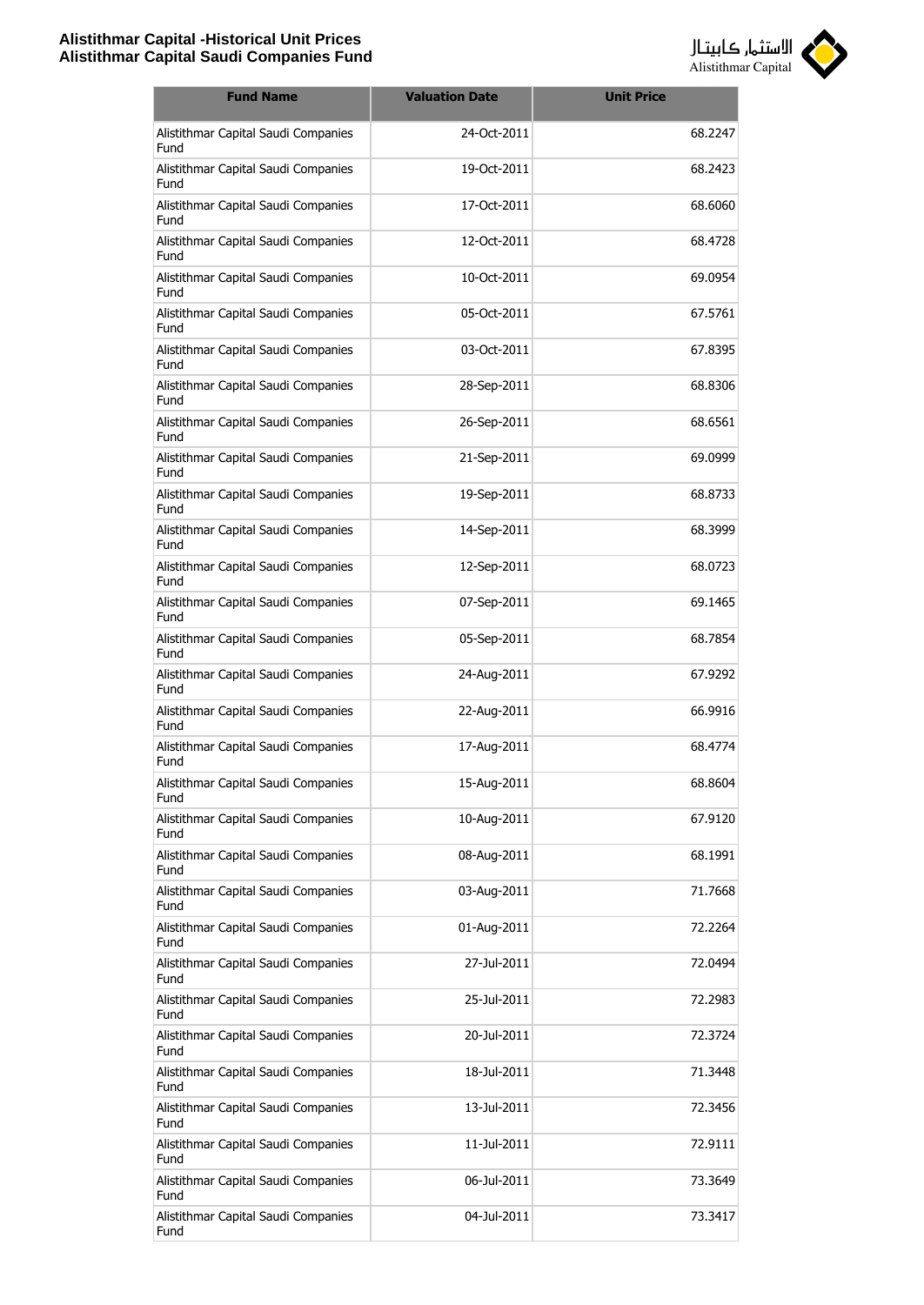

| <b>Fund Name</b>                            | <b>Valuation Date</b> | <b>Unit Price</b> |
|---------------------------------------------|-----------------------|-------------------|
| Alistithmar Capital Saudi Companies<br>Fund | 29-Jun-2011           | 72.7021           |
| Alistithmar Capital Saudi Companies<br>Fund | 27-Jun-2011           | 71.9060           |
| Alistithmar Capital Saudi Companies<br>Fund | 22-Jun-2011           | 71.2052           |
| Alistithmar Capital Saudi Companies<br>Fund | 20-Jun-2011           | 70.5535           |
| Alistithmar Capital Saudi Companies<br>Fund | 15-Jun-2011           | 72.1111           |
| Alistithmar Capital Saudi Companies<br>Fund | 13-Jun-2011           | 72.2570           |
| Alistithmar Capital Saudi Companies<br>Fund | 08-Jun-2011           | 71.6786           |
| Alistithmar Capital Saudi Companies<br>Fund | 06-Jun-2011           | 72.8174           |
| Alistithmar Capital Saudi Companies<br>Fund | 01-Jun-2011           | 73.5852           |
| Alistithmar Capital Saudi Companies<br>Fund | 30-May-2011           | 73.3775           |
| Alistithmar Capital Saudi Companies<br>Fund | 25-May-2011           | 73.3330           |
| Alistithmar Capital Saudi Companies<br>Fund | 23-May-2011           | 73.2826           |
| Alistithmar Capital Saudi Companies<br>Fund | 18-May-2011           | 72.8008           |
| Alistithmar Capital Saudi Companies<br>Fund | 16-May-2011           | 72.4587           |
| Alistithmar Capital Saudi Companies<br>Fund | 11-May-2011           | 73.3778           |
| Alistithmar Capital Saudi Companies<br>Fund | 09-May-2011           | 72.8793           |
| Alistithmar Capital Saudi Companies<br>Fund | 04-May-2011           | 72.8683           |
| Alistithmar Capital Saudi Companies<br>Fund | 02-May-2011           | 73.4121           |
| Alistithmar Capital Saudi Companies<br>Fund | 27-Apr-2011           | 73.4946           |
| Alistithmar Capital Saudi Companies<br>Fund | 25-Apr-2011           | 73.1108           |
| Alistithmar Capital Saudi Companies<br>Fund | 20-Apr-2011           | 71.7726           |
| Alistithmar Capital Saudi Companies<br>Fund | 18-Apr-2011           | 71.4796           |
| Alistithmar Capital Saudi Companies<br>Fund | 13-Apr-2011           | 71.9723           |
| Alistithmar Capital Saudi Companies<br>Fund | 11-Apr-2011           | 71.8601           |
| Alistithmar Capital Saudi Companies<br>Fund | 06-Apr-2011           | 71.5618           |
| Alistithmar Capital Saudi Companies<br>Fund | 04-Apr-2011           | 71.8845           |
| Alistithmar Capital Saudi Companies<br>Fund | 30-Mar-2011           | 71.4344           |
| Alistithmar Capital Saudi Companies<br>Fund | 28-Mar-2011           | 70.6064           |
| Alistithmar Capital Saudi Companies<br>Fund | 23-Mar-2011           | 69.3849           |
| Alistithmar Capital Saudi Companies<br>Fund | 21-Mar-2011           | 69.3627           |
| Alistithmar Capital Saudi Companies<br>Fund | 16-Mar-2011           | 66.2037           |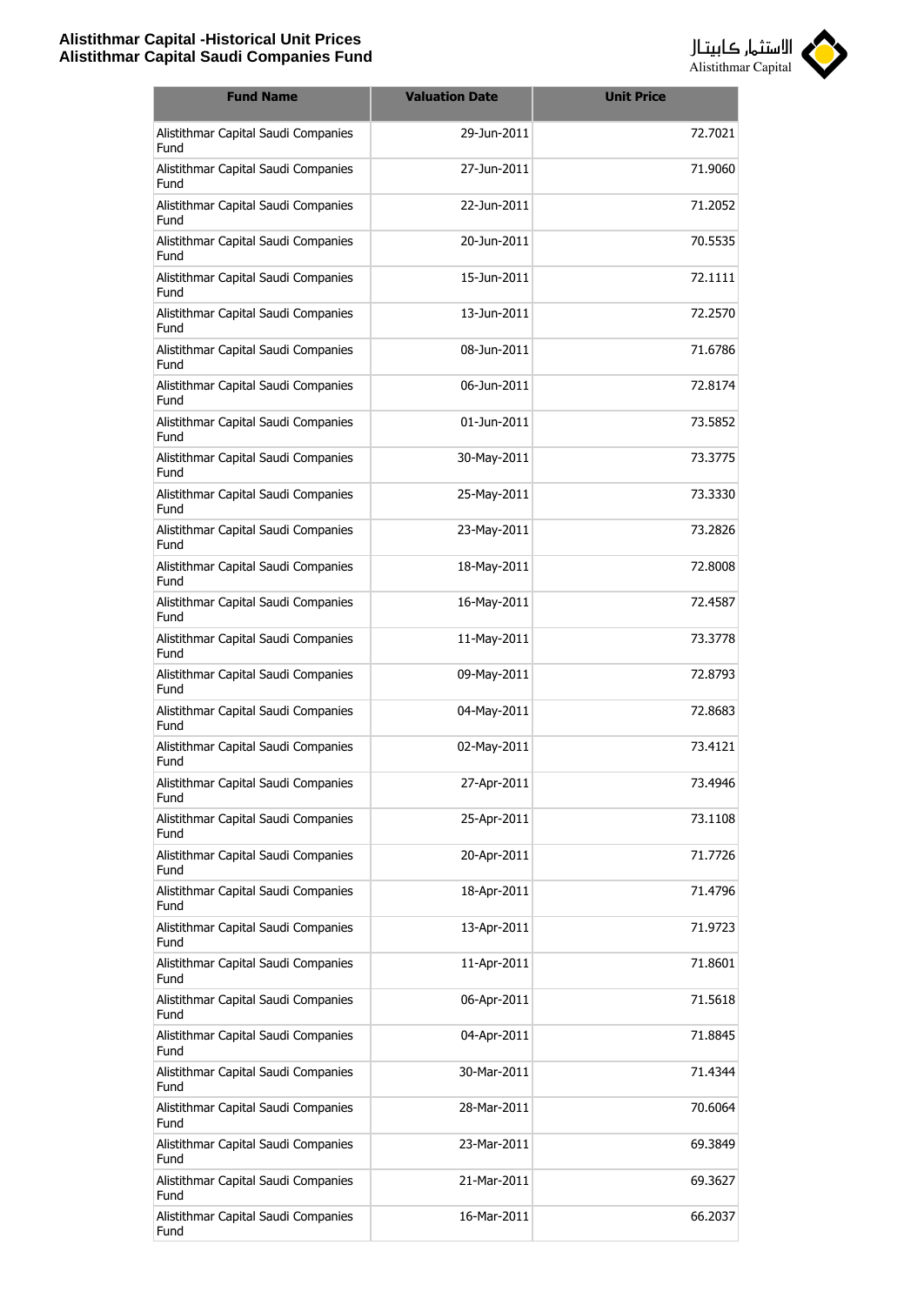

| <b>Fund Name</b>                            | <b>Valuation Date</b> | <b>Unit Price</b> |
|---------------------------------------------|-----------------------|-------------------|
| Alistithmar Capital Saudi Companies<br>Fund | 14-Mar-2011           | 67.8865           |
| Alistithmar Capital Saudi Companies<br>Fund | 09-Mar-2011           | 67.2762           |
| Alistithmar Capital Saudi Companies<br>Fund | 07-Mar-2011           | 64.9320           |
| Alistithmar Capital Saudi Companies<br>Fund | 02-Mar-2011           | 58.6742           |
| Alistithmar Capital Saudi Companies<br>Fund | 28-Feb-2011           | 65.0105           |
| Alistithmar Capital Saudi Companies<br>Fund | 23-Feb-2011           | 68.1304           |
| Alistithmar Capital Saudi Companies<br>Fund | 21-Feb-2011           | 68.50             |
| Alistithmar Capital Saudi Companies<br>Fund | 16-Feb-2011           | 70.5295           |
| Alistithmar Capital Saudi Companies<br>Fund | 14-Feb-2011           | 72.0239           |
| Alistithmar Capital Saudi Companies<br>Fund | 09-Feb-2011           | 72.0260           |
| Alistithmar Capital Saudi Companies<br>Fund | 07-Feb-2011           | 72.1076           |
| Alistithmar Capital Saudi Companies<br>Fund | 02-Feb-2011           | 71.1284           |
| Alistithmar Capital Saudi Companies<br>Fund | 31-Jan-2011           | 69.4245           |
| Alistithmar Capital Saudi Companies<br>Fund | 26-Jan-2011           | 73.1405           |
| Alistithmar Capital Saudi Companies<br>Fund | 24-Jan-2011           | 73.5517           |
| Alistithmar Capital Saudi Companies<br>Fund | 19-Jan-2011           | 73.0785           |
| Alistithmar Capital Saudi Companies<br>Fund | 17-Jan-2011           | 74.4797           |
| Alistithmar Capital Saudi Companies<br>Fund | 12-Jan-2011           | 73.6827           |
| Alistithmar Capital Saudi Companies<br>Fund | 10-Jan-2011           | 72.9833           |
| Alistithmar Capital Saudi Companies<br>Fund | 05-Jan-2011           | 73.5934           |
| Alistithmar Capital Saudi Companies<br>Fund | 03-Jan-2011           | 73.5501           |
| Alistithmar Capital Saudi Companies<br>Fund | 29-Dec-2010           | 72.9276           |
| Alistithmar Capital Saudi Companies<br>Fund | 27-Dec-2010           | 72.7299           |
| Alistithmar Capital Saudi Companies<br>Fund | 22-Dec-2010           | 73.0091           |
| Alistithmar Capital Saudi Companies<br>Fund | 20-Dec-2010           | 72.7815           |
| Alistithmar Capital Saudi Companies<br>Fund | 15-Dec-2010           | 71.7320           |
| Alistithmar Capital Saudi Companies<br>Fund | 13-Dec-2010           | 72.0286           |
| Alistithmar Capital Saudi Companies<br>Fund | 08-Dec-2010           | 71.5602           |
| Alistithmar Capital Saudi Companies<br>Fund | 06-Dec-2010           | 70.9327           |
| Alistithmar Capital Saudi Companies<br>Fund | 01-Dec-2010           | 70.1446           |
| Alistithmar Capital Saudi Companies<br>Fund | 29-Nov-2010           | 69.7707           |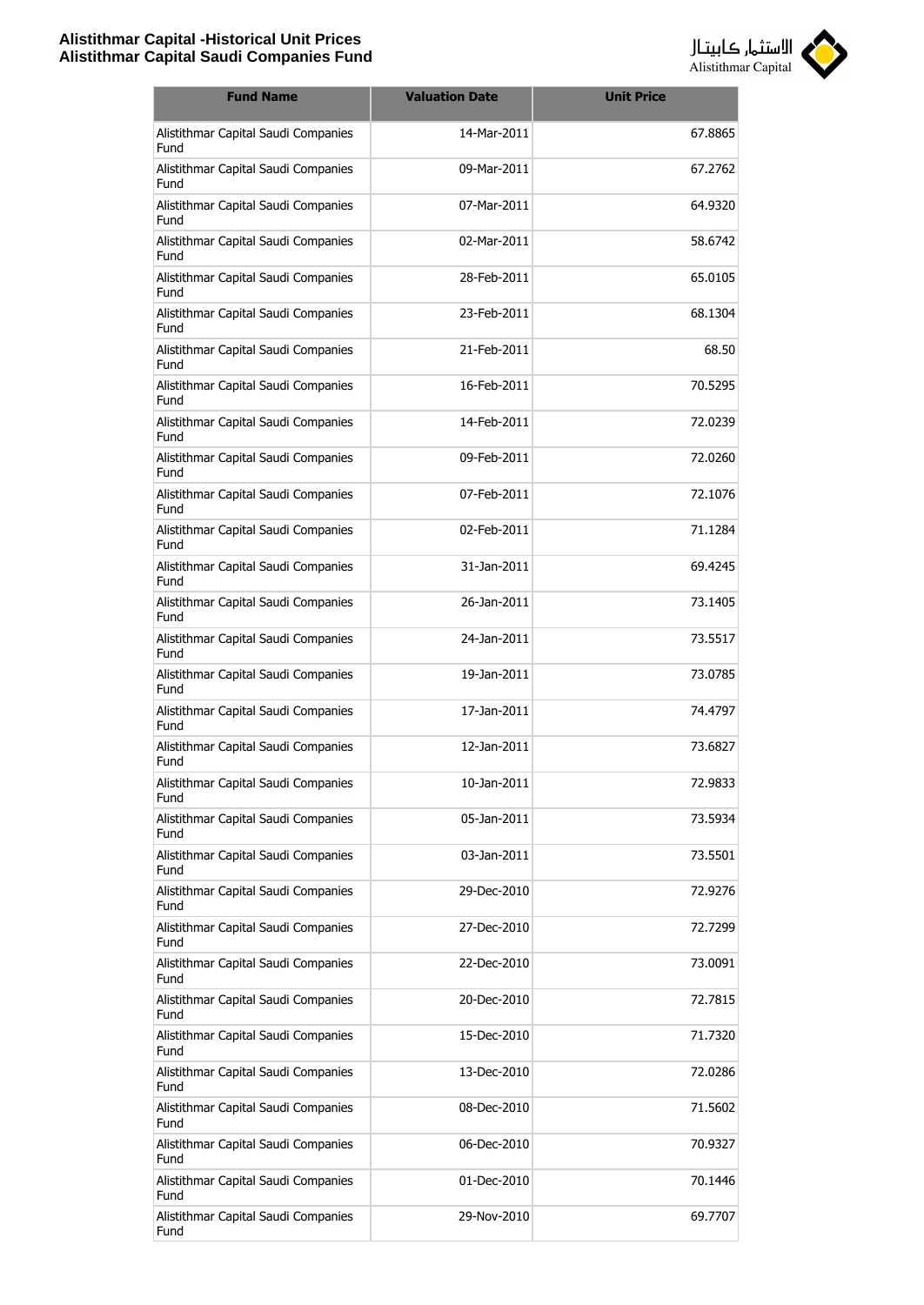

| <b>Fund Name</b>                            | <b>Valuation Date</b> | <b>Unit Price</b> |
|---------------------------------------------|-----------------------|-------------------|
| Alistithmar Capital Saudi Companies<br>Fund | 24-Nov-2010           | 69.3035           |
| Alistithmar Capital Saudi Companies<br>Fund | 22-Nov-2010           | 70.0391           |
| Alistithmar Capital Saudi Companies<br>Fund | 15-Nov-2010           | 70.8621           |
| Alistithmar Capital Saudi Companies<br>Fund | 10-Nov-2010           | 70.8806           |
| Alistithmar Capital Saudi Companies<br>Fund | 08-Nov-2010           | 70.6669           |
| Alistithmar Capital Saudi Companies<br>Fund | 03-Nov-2010           | 69.5111           |
| Alistithmar Capital Saudi Companies<br>Fund | 01-Nov-2010           | 69.9403           |
| Alistithmar Capital Saudi Companies<br>Fund | 27-Oct-2010           | 69.3221           |
| Alistithmar Capital Saudi Companies<br>Fund | 25-Oct-2010           | 69.5971           |
| Alistithmar Capital Saudi Companies<br>Fund | 20-Oct-2010           | 68.3213           |
| Alistithmar Capital Saudi Companies<br>Fund | 18-Oct-2010           | 68.7747           |
| Alistithmar Capital Saudi Companies<br>Fund | 13-Oct-2010           | 68.7445           |
| Alistithmar Capital Saudi Companies<br>Fund | 11-Oct-2010           | 69.1723           |
| Alistithmar Capital Saudi Companies<br>Fund | 06-Oct-2010           | 69.2563           |
| Alistithmar Capital Saudi Companies<br>Fund | 04-Oct-2010           | 69.1882           |
| Alistithmar Capital Saudi Companies<br>Fund | 29-Sep-2010           | 69.2103           |
| Alistithmar Capital Saudi Companies<br>Fund | 27-Sep-2010           | 70.0064           |
| Alistithmar Capital Saudi Companies<br>Fund | 25-Sep-2010           | 70.1058           |
| Alistithmar Capital Saudi Companies<br>Fund | 20-Sep-2010           | 69.6570           |
| Alistithmar Capital Saudi Companies<br>Fund | 15-Sep-2010           | 68.9723           |
| Alistithmar Capital Saudi Companies<br>Fund | 06-Sep-2010           | 68.8636           |
| Alistithmar Capital Saudi Companies<br>Fund | 01-Sep-2010           | 67.5588           |
| Alistithmar Capital Saudi Companies<br>Fund | 30-Aug-2010           | 67.0199           |
| Alistithmar Capital Saudi Companies<br>Fund | 25-Aug-2010           | 66.4078           |
| Alistithmar Capital Saudi Companies<br>Fund | 23-Aug-2010           | 67.3460           |
| Alistithmar Capital Saudi Companies<br>Fund | 18-Aug-2010           | 67.5577           |
| Alistithmar Capital Saudi Companies<br>Fund | 16-Aug-2010           | 67.9015           |
| Alistithmar Capital Saudi Companies<br>Fund | 11-Aug-2010           | 67.9078           |
| Alistithmar Capital Saudi Companies<br>Fund | 09-Aug-2010           | 69.3206           |
| Alistithmar Capital Saudi Companies<br>Fund | 04-Aug-2010           | 69.0588           |
| Alistithmar Capital Saudi Companies<br>Fund | 02-Aug-2010           | 69.4595           |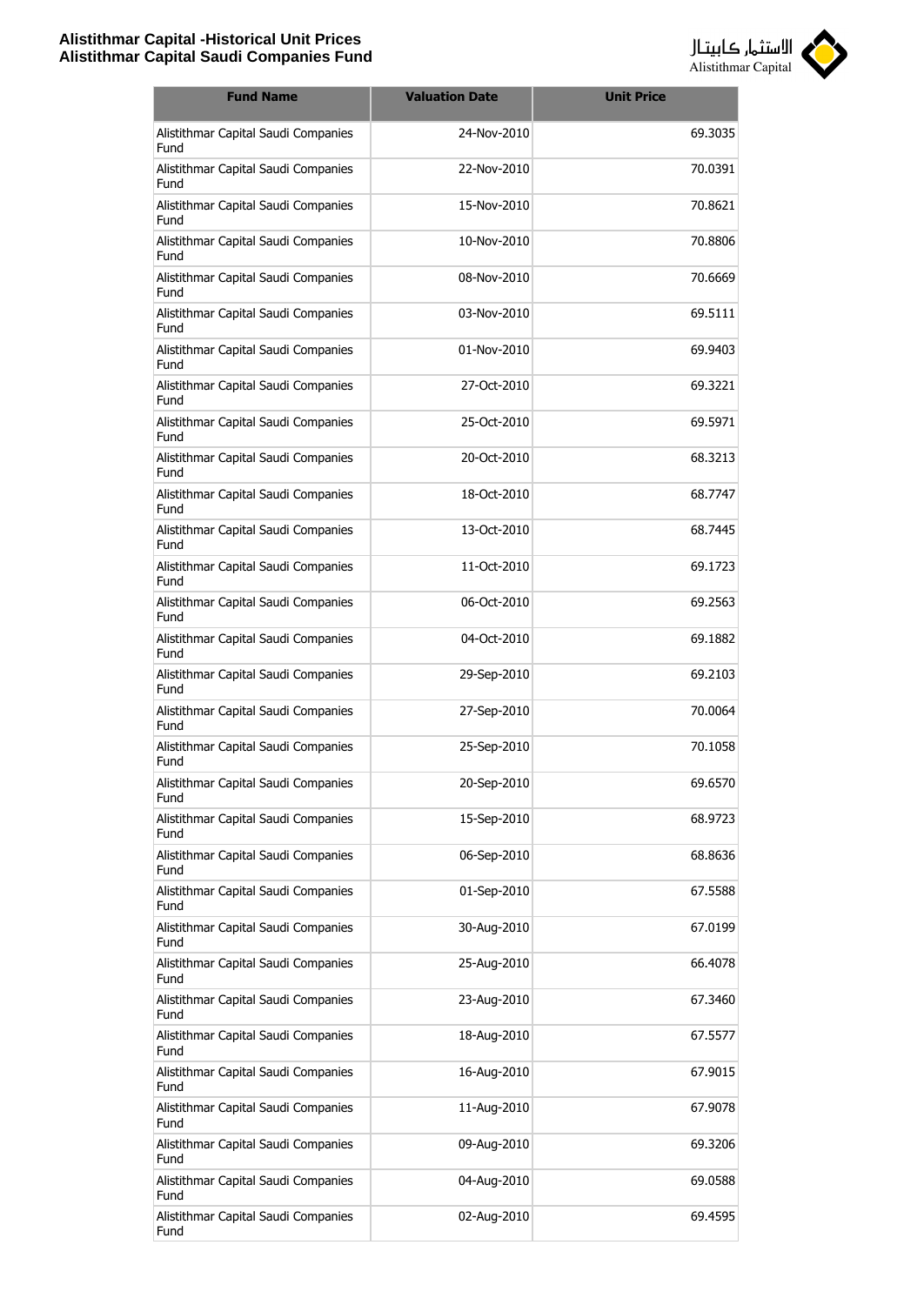

| <b>Fund Name</b>                            | <b>Valuation Date</b> | <b>Unit Price</b> |
|---------------------------------------------|-----------------------|-------------------|
| Alistithmar Capital Saudi Companies<br>Fund | 28-Jul-2010           | 68.8688           |
| Alistithmar Capital Saudi Companies<br>Fund | 26-Jul-2010           | 68.2732           |
| Alistithmar Capital Saudi Companies<br>Fund | 21-Jul-2010           | 67.0732           |
| Alistithmar Capital Saudi Companies<br>Fund | 19-Jul-2010           | 67.3116           |
| Alistithmar Capital Saudi Companies<br>Fund | 14-Jul-2010           | 67.4222           |
| Alistithmar Capital Saudi Companies<br>Fund | 12-Jul-2010           | 67.6959           |
| Alistithmar Capital Saudi Companies<br>Fund | 07-Jul-2010           | 66.3164           |
| Alistithmar Capital Saudi Companies<br>Fund | 05-Jul-2010           | 66.1245           |
| Alistithmar Capital Saudi Companies<br>Fund | 30-Jun-2010           | 66.1345           |
| Alistithmar Capital Saudi Companies<br>Fund | 28-Jun-2010           | 68.2216           |
| Alistithmar Capital Saudi Companies<br>Fund | 23-Jun-2010           | 68.3522           |
| Alistithmar Capital Saudi Companies<br>Fund | 21-Jun-2010           | 69.5620           |
| Alistithmar Capital Saudi Companies<br>Fund | 16-Jun-2010           | 68.7099           |
| Alistithmar Capital Saudi Companies<br>Fund | 14-Jun-2010           | 68.4121           |
| Alistithmar Capital Saudi Companies<br>Fund | 09-Jun-2010           | 66.2583           |
| Alistithmar Capital Saudi Companies<br>Fund | 07-Jun-2010           | 64.9287           |
| Alistithmar Capital Saudi Companies<br>Fund | 02-Jun-2010           | 64.8372           |
| Alistithmar Capital Saudi Companies<br>Fund | 31-May-2010           | 66.0563           |
| Alistithmar Capital Saudi Companies<br>Fund | 26-May-2010           | 63.5528           |
| Alistithmar Capital Saudi Companies<br>Fund | 24-May-2010           | 66.3414           |
| Alistithmar Capital Saudi Companies<br>Fund | 19-May-2010           | 68.4417           |
| Alistithmar Capital Saudi Companies<br>Fund | 17-May-2010           | 69.5257           |
| Alistithmar Capital Saudi Companies<br>Fund | 12-May-2010           | 71.8151           |
| Alistithmar Capital Saudi Companies<br>Fund | 10-May-2010           | 72.4642           |
| Alistithmar Capital Saudi Companies<br>Fund | 05-May-2010           | 72.9141           |
| Alistithmar Capital Saudi Companies<br>Fund | 03-May-2010           | 73.9489           |
| Alistithmar Capital Saudi Companies<br>Fund | 28-Apr-2010           | 73.8745           |
| Alistithmar Capital Saudi Companies<br>Fund | 26-Apr-2010           | 74.4843           |
| Alistithmar Capital Saudi Companies<br>Fund | 21-Apr-2010           | 71.9541           |
| Alistithmar Capital Saudi Companies<br>Fund | 19-Apr-2010           | 73.1010           |
| Alistithmar Capital Saudi Companies<br>Fund | 14-Apr-2010           | 73.9023           |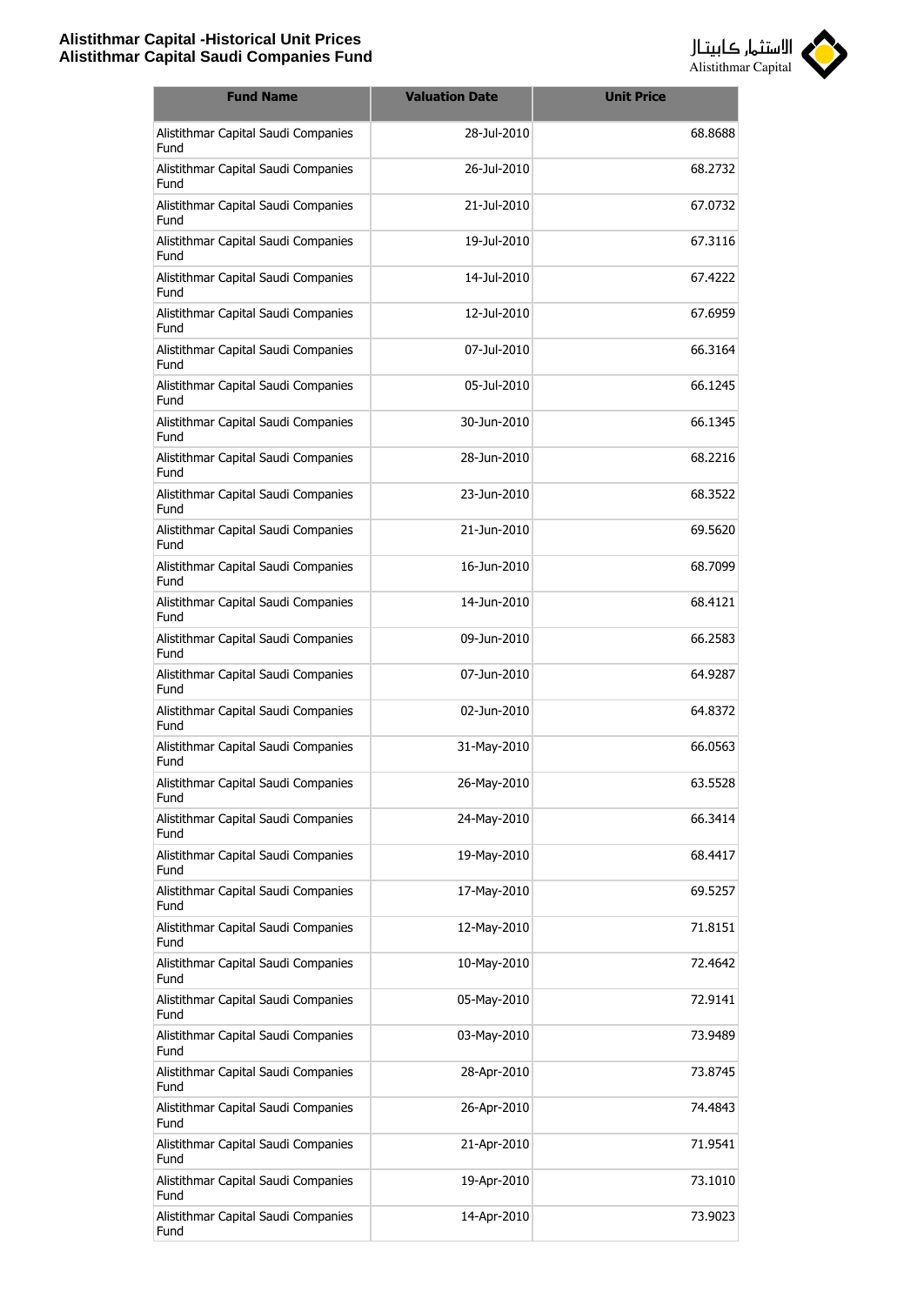

| <b>Fund Name</b>                            | <b>Valuation Date</b> | <b>Unit Price</b> |
|---------------------------------------------|-----------------------|-------------------|
| Alistithmar Capital Saudi Companies<br>Fund | 12-Apr-2010           | 73.7387           |
| Alistithmar Capital Saudi Companies<br>Fund | 07-Apr-2010           | 72.3654           |
| Alistithmar Capital Saudi Companies<br>Fund | 05-Apr-2010           | 72.9093           |
| Alistithmar Capital Saudi Companies<br>Fund | 31-Mar-2010           | 72.8448           |
| Alistithmar Capital Saudi Companies<br>Fund | 29-Mar-2010           | 72.3624           |
| Alistithmar Capital Saudi Companies<br>Fund | 24-Mar-2010           | 71.5765           |
| Alistithmar Capital Saudi Companies<br>Fund | 22-Mar-2010           | 70.7316           |
| Alistithmar Capital Saudi Companies<br>Fund | 17-Mar-2010           | 70.5490           |
| Alistithmar Capital Saudi Companies<br>Fund | 15-Mar-2010           | 69.5433           |
| Alistithmar Capital Saudi Companies<br>Fund | 10-Mar-2010           | 69.3107           |
| Alistithmar Capital Saudi Companies<br>Fund | 08-Mar-2010           | 69.1293           |
| Alistithmar Capital Saudi Companies<br>Fund | 03-Mar-2010           | 68.2235           |
| Alistithmar Capital Saudi Companies<br>Fund | 01-Mar-2010           | 67.4134           |
| Alistithmar Capital Saudi Companies<br>Fund | 24-Feb-2010           | 67.4887           |
| Alistithmar Capital Saudi Companies<br>Fund | 22-Feb-2010           | 67.8367           |
| Alistithmar Capital Saudi Companies<br>Fund | 17-Feb-2010           | 67.1023           |
| Alistithmar Capital Saudi Companies<br>Fund | 15-Feb-2010           | 66.3807           |
| Alistithmar Capital Saudi Companies<br>Fund | 10-Feb-2010           | 65.2438           |
| Alistithmar Capital Saudi Companies<br>Fund | 08-Feb-2010           | 65.3591           |
| Alistithmar Capital Saudi Companies<br>Fund | 03-Feb-2010           | 65.7926           |
| Alistithmar Capital Saudi Companies<br>Fund | 01-Feb-2010           | 65.6473           |
| Alistithmar Capital Saudi Companies<br>Fund | 27-Jan-2010           | 65.7351           |
| Alistithmar Capital Saudi Companies<br>Fund | 25-Jan-2010           | 66.3840           |
| Alistithmar Capital Saudi Companies<br>Fund | 20-Jan-2010           | 66.8701           |
| Alistithmar Capital Saudi Companies<br>Fund | 18-Jan-2010           | 67.1623           |
| Alistithmar Capital Saudi Companies<br>Fund | 13-Jan-2010           | 66.3265           |
| Alistithmar Capital Saudi Companies<br>Fund | 11-Jan-2010           | 66.4573           |
| Alistithmar Capital Saudi Companies<br>Fund | 06-Jan-2010           | 66.0686           |
| Alistithmar Capital Saudi Companies<br>Fund | 04-Jan-2010           | 65.5564           |
| Alistithmar Capital Saudi Companies<br>Fund | 30-Dec-2009           | 64.4593           |
| Alistithmar Capital Saudi Companies<br>Fund | 28-Dec-2009           | 64.8909           |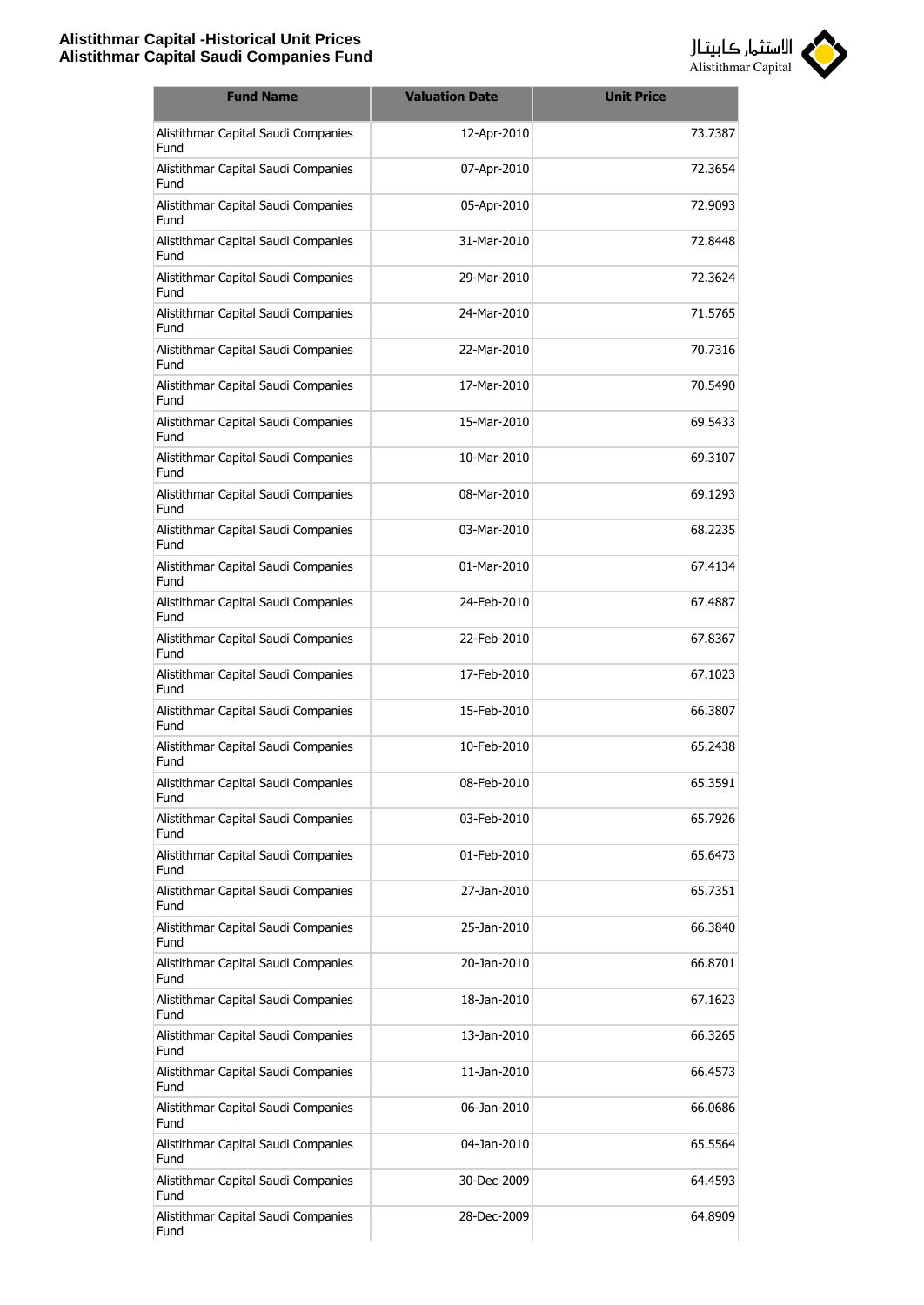

| <b>Fund Name</b>                            | <b>Valuation Date</b> | <b>Unit Price</b> |
|---------------------------------------------|-----------------------|-------------------|
| Alistithmar Capital Saudi Companies<br>Fund | 23-Dec-2009           | 65.3610           |
| Alistithmar Capital Saudi Companies<br>Fund | 21-Dec-2009           | 65.5654           |
| Alistithmar Capital Saudi Companies<br>Fund | 16-Dec-2009           | 64.5611           |
| Alistithmar Capital Saudi Companies<br>Fund | 14-Dec-2009           | 64.5138           |
| Alistithmar Capital Saudi Companies<br>Fund | 09-Dec-2009           | 62.7563           |
| Alistithmar Capital Saudi Companies<br>Fund | 07-Dec-2009           | 65.3469           |
| Alistithmar Capital Saudi Companies<br>Fund | 25-Nov-2009           | 65.9915           |
| Alistithmar Capital Saudi Companies<br>Fund | 23-Nov-2009           | 65.4178           |
| Alistithmar Capital Saudi Companies<br>Fund | 18-Nov-2009           | 65.8624           |
| Alistithmar Capital Saudi Companies<br>Fund | 16-Nov-2009           | 65.8459           |
| Alistithmar Capital Saudi Companies<br>Fund | 11-Nov-2009           | 65.4048           |
| Alistithmar Capital Saudi Companies<br>Fund | 09-Nov-2009           | 65.5205           |
| Alistithmar Capital Saudi Companies<br>Fund | 04-Nov-2009           | 66.0539           |
| Alistithmar Capital Saudi Companies<br>Fund | 02-Nov-2009           | 66.4840           |
| Alistithmar Capital Saudi Companies<br>Fund | 28-Oct-2009           | 66.9276           |
| Alistithmar Capital Saudi Companies<br>Fund | 26-Oct-2009           | 68.1239           |
| Alistithmar Capital Saudi Companies<br>Fund | 21-Oct-2009           | 67.6887           |
| Alistithmar Capital Saudi Companies<br>Fund | 19-Oct-2009           | 68.0706           |
| Alistithmar Capital Saudi Companies<br>Fund | 14-Oct-2009           | 67.1327           |
| Alistithmar Capital Saudi Companies<br>Fund | 12-Oct-2009           | 66.5788           |
| Alistithmar Capital Saudi Companies<br>Fund | 07-Oct-2009           | 65.8395           |
| Alistithmar Capital Saudi Companies<br>Fund | 05-Oct-2009           | 65.3224           |
| Alistithmar Capital Saudi Companies<br>Fund | 30-Sep-2009           | 65.3323           |
| Alistithmar Capital Saudi Companies<br>Fund | 28-Sep-2009           | 64.9155           |
| Alistithmar Capital Saudi Companies<br>Fund | 23-Sep-2009           | 63.2281           |
| Alistithmar Capital Saudi Companies<br>Fund | 16-Sep-2009           | 63.2502           |
| Alistithmar Capital Saudi Companies<br>Fund | 14-Sep-2009           | 62.3643           |
| Alistithmar Capital Saudi Companies<br>Fund | 09-Sep-2009           | 61.0952           |
| Alistithmar Capital Saudi Companies<br>Fund | 07-Sep-2009           | 60.5556           |
| Alistithmar Capital Saudi Companies<br>Fund | 02-Sep-2009           | 59.7176           |
| Alistithmar Capital Saudi Companies<br>Fund | 31-Aug-2009           | 60.0979           |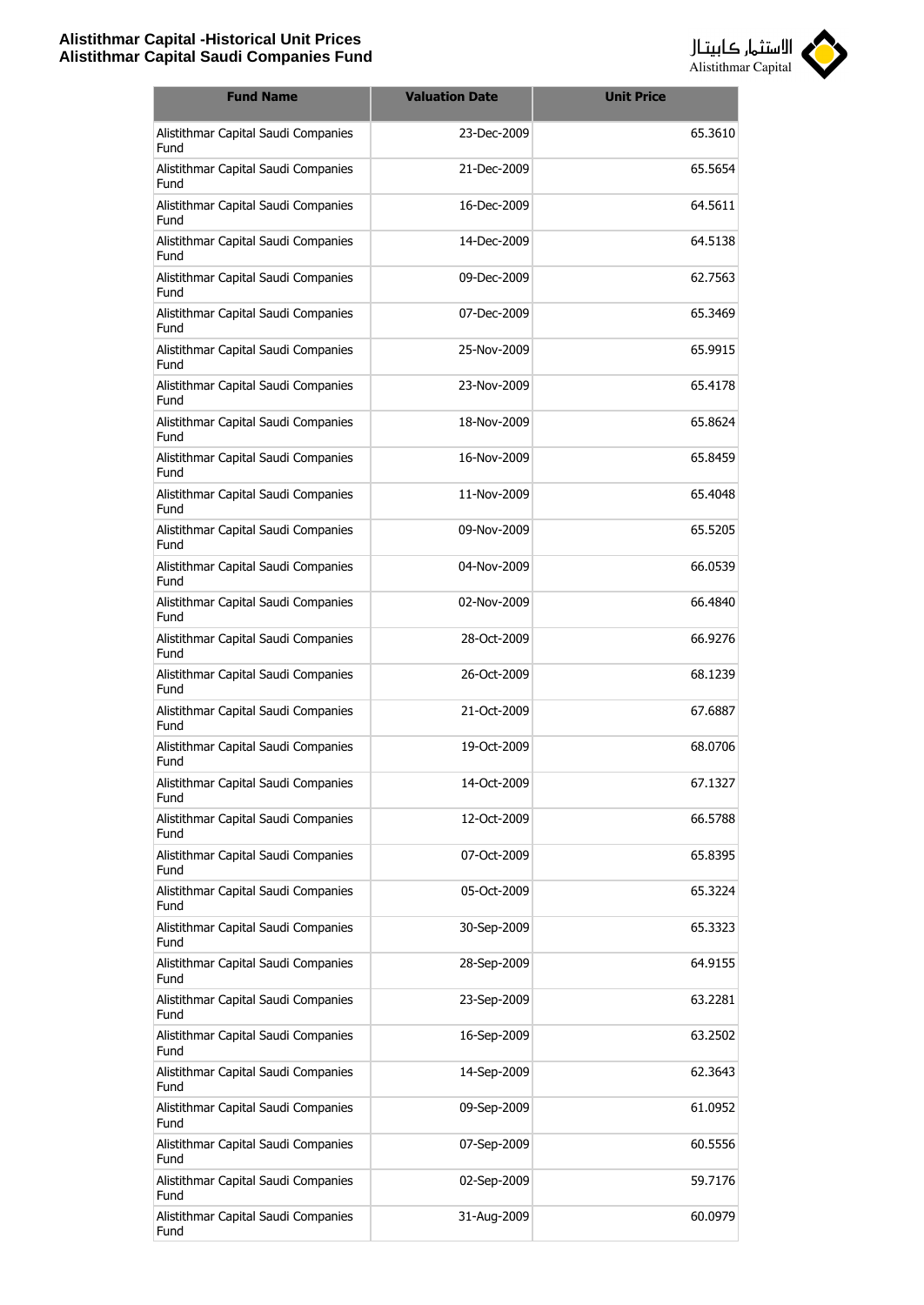

| <b>Fund Name</b>                            | <b>Valuation Date</b> | <b>Unit Price</b> |
|---------------------------------------------|-----------------------|-------------------|
| Alistithmar Capital Saudi Companies<br>Fund | 26-Aug-2009           | 61.0951           |
| Alistithmar Capital Saudi Companies<br>Fund | 24-Aug-2009           | 61.4516           |
| Alistithmar Capital Saudi Companies<br>Fund | 19-Aug-2009           | 59.5048           |
| Alistithmar Capital Saudi Companies<br>Fund | 17-Aug-2009           | 60.3430           |
| Alistithmar Capital Saudi Companies<br>Fund | 12-Aug-2009           | 61.4953           |
| Alistithmar Capital Saudi Companies<br>Fund | 10-Aug-2009           | 61.9834           |
| Alistithmar Capital Saudi Companies<br>Fund | 05-Aug-2009           | 60.4738           |
| Alistithmar Capital Saudi Companies<br>Fund | 03-Aug-2009           | 61.1312           |
| Alistithmar Capital Saudi Companies<br>Fund | 29-Jul-2009           | 60.4409           |
| Alistithmar Capital Saudi Companies<br>Fund | 27-Jul-2009           | 61.0527           |
| Alistithmar Capital Saudi Companies<br>Fund | 22-Jul-2009           | 59.3326           |
| Alistithmar Capital Saudi Companies<br>Fund | 20-Jul-2009           | 59.7360           |
| Alistithmar Capital Saudi Companies<br>Fund | 15-Jul-2009           | 58.8742           |
| Alistithmar Capital Saudi Companies<br>Fund | 13-Jul-2009           | 57.0767           |
| Alistithmar Capital Saudi Companies<br>Fund | 08-Jul-2009           | 56.6490           |
| Alistithmar Capital Saudi Companies<br>Fund | 06-Jul-2009           | 56.5134           |
| Alistithmar Capital Saudi Companies<br>Fund | 01-Jul-2009           | 58.4518           |
| Alistithmar Capital Saudi Companies<br>Fund | 29-Jun-2009           | 57.9631           |
| Alistithmar Capital Saudi Companies<br>Fund | 24-Jun-2009           | 58.6184           |
| Alistithmar Capital Saudi Companies<br>Fund | 22-Jun-2009           | 59.4459           |
| Alistithmar Capital Saudi Companies<br>Fund | 17-Jun-2009           | 61.8713           |
| Alistithmar Capital Saudi Companies<br>Fund | 15-Jun-2009           | 62.1828           |
| Alistithmar Capital Saudi Companies<br>Fund | 10-Jun-2009           | 61.3048           |
| Alistithmar Capital Saudi Companies<br>Fund | 08-Jun-2009           | 60.5484           |
| Alistithmar Capital Saudi Companies<br>Fund | 03-Jun-2009           | 61.9033           |
| Alistithmar Capital Saudi Companies<br>Fund | 01-Jun-2009           | 61.6711           |
| Alistithmar Capital Saudi Companies<br>Fund | 27-May-2009           | 59.2641           |
| Alistithmar Capital Saudi Companies<br>Fund | 25-May-2009           | 60.2008           |
| Alistithmar Capital Saudi Companies<br>Fund | 20-May-2009           | 61.0487           |
| Alistithmar Capital Saudi Companies<br>Fund | 18-May-2009           | 60.0559           |
| Alistithmar Capital Saudi Companies<br>Fund | 13-May-2009           | 60.8598           |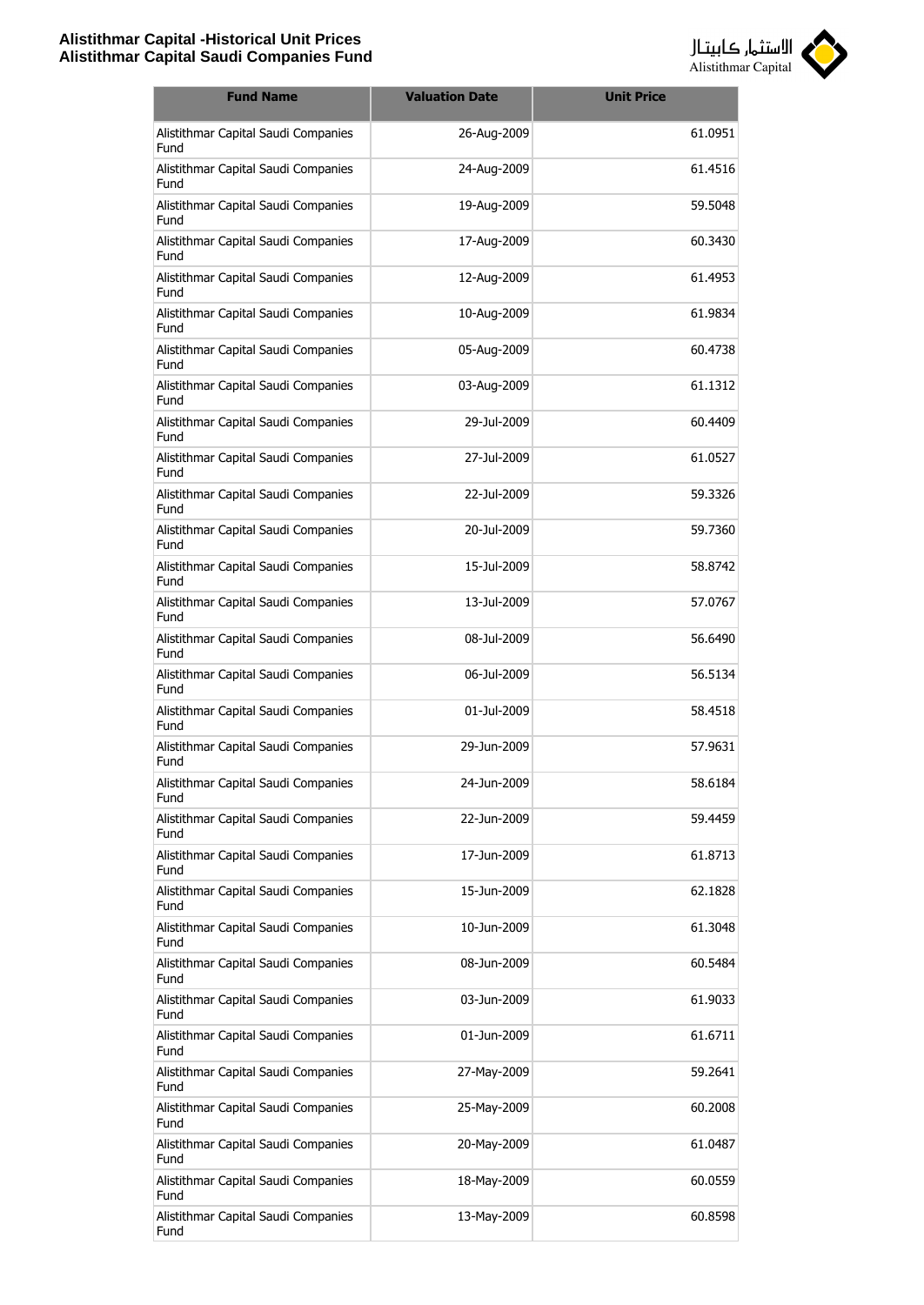

| <b>Fund Name</b>                            | <b>Valuation Date</b> | <b>Unit Price</b> |
|---------------------------------------------|-----------------------|-------------------|
| Alistithmar Capital Saudi Companies<br>Fund | 11-May-2009           | 59.6799           |
| Alistithmar Capital Saudi Companies<br>Fund | 06-May-2009           | 58.2992           |
| Alistithmar Capital Saudi Companies<br>Fund | 04-May-2009           | 57.3436           |
| Alistithmar Capital Saudi Companies<br>Fund | 29-Apr-2009           | 56.1023           |
| Alistithmar Capital Saudi Companies<br>Fund | 27-Apr-2009           | 53.9430           |
| Alistithmar Capital Saudi Companies<br>Fund | 22-Apr-2009           | 51.7514           |
| Alistithmar Capital Saudi Companies<br>Fund | 20-Apr-2009           | 51.5168           |
| Alistithmar Capital Saudi Companies<br>Fund | 15-Apr-2009           | 53.0638           |
| Alistithmar Capital Saudi Companies<br>Fund | 13-Apr-2009           | 52.6585           |
| Alistithmar Capital Saudi Companies<br>Fund | 08-Apr-2009           | 50.3281           |
| Alistithmar Capital Saudi Companies<br>Fund | 06-Apr-2009           | 51.0085           |
| Alistithmar Capital Saudi Companies<br>Fund | 01-Apr-2009           | 47.5565           |
| Alistithmar Capital Saudi Companies<br>Fund | 30-Mar-2009           | 46.5373           |
| Alistithmar Capital Saudi Companies<br>Fund | 25-Mar-2009           | 46.8115           |
| Alistithmar Capital Saudi Companies<br>Fund | 23-Mar-2009           | 45.4590           |
| Alistithmar Capital Saudi Companies<br>Fund | 18-Mar-2009           | 43.92             |
| Alistithmar Capital Saudi Companies<br>Fund | 16-Mar-2009           | 43.7847           |
| Alistithmar Capital Saudi Companies<br>Fund | 11-Mar-2009           | 41.1150           |
| Alistithmar Capital Saudi Companies<br>Fund | 09-Mar-2009           | 40.94             |
| Alistithmar Capital Saudi Companies<br>Fund | 04-Mar-2009           | 43.4404           |
| Alistithmar Capital Saudi Companies<br>Fund | 02-Mar-2009           | 43.1470           |
| Alistithmar Capital Saudi Companies<br>Fund | 25-Feb-2009           | 44.8312           |
| Alistithmar Capital Saudi Companies<br>Fund | 23-Feb-2009           | 47.4269           |
| Alistithmar Capital Saudi Companies<br>Fund | 18-Feb-2009           | 47.3489           |
| Alistithmar Capital Saudi Companies<br>Fund | 16-Feb-2009           | 48.8766           |
| Alistithmar Capital Saudi Companies<br>Fund | 11-Feb-2009           | 48.3095           |
| Alistithmar Capital Saudi Companies<br>Fund | 04-Feb-2009           | 47.2195           |
| Alistithmar Capital Saudi Companies<br>Fund | 28-Jan-2009           | 47.3725           |
| Alistithmar Capital Saudi Companies<br>Fund | 21-Jan-2009           | 44.4207           |
| Alistithmar Capital Saudi Companies<br>Fund | 14-Jan-2009           | 49.4323           |
| Alistithmar Capital Saudi Companies<br>Fund | 07-Jan-2009           | 53.3946           |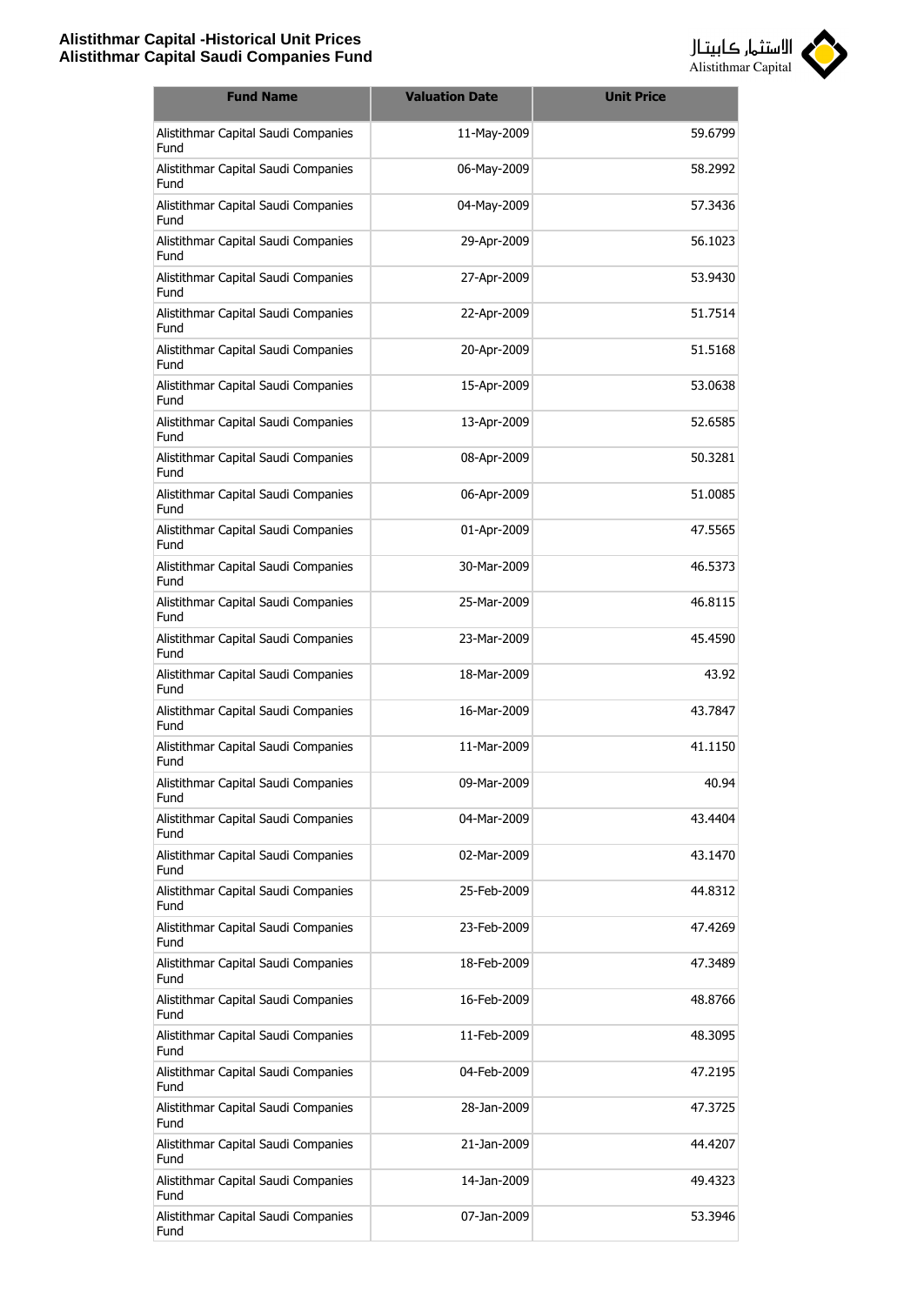

| <b>Fund Name</b>                            | <b>Valuation Date</b> | <b>Unit Price</b> |
|---------------------------------------------|-----------------------|-------------------|
| Alistithmar Capital Saudi Companies<br>Fund | 31-Dec-2008           | 47.7524           |
| Alistithmar Capital Saudi Companies<br>Fund | 24-Dec-2008           | 47.1926           |
| Alistithmar Capital Saudi Companies<br>Fund | 17-Dec-2008           | 50.0105           |
| Alistithmar Capital Saudi Companies<br>Fund | 10-Dec-2008           | 47.1849           |
| Alistithmar Capital Saudi Companies<br>Fund | 26-Nov-2008           | 44.0049           |
| Alistithmar Capital Saudi Companies<br>Fund | 19-Nov-2008           | 47.5105           |
| Alistithmar Capital Saudi Companies<br>Fund | 12-Nov-2008           | 54.5823           |
| Alistithmar Capital Saudi Companies<br>Fund | 05-Nov-2008           | 61.4832           |
| Alistithmar Capital Saudi Companies<br>Fund | 29-Oct-2008           | 56.3814           |
| Alistithmar Capital Saudi Companies<br>Fund | 22-Oct-2008           | 64.0674           |
| Alistithmar Capital Saudi Companies<br>Fund | 15-Oct-2008           | 73.3459           |
| Alistithmar Capital Saudi Companies<br>Fund | 08-Oct-2008           | 65.0048           |
| Alistithmar Capital Saudi Companies<br>Fund | 24-Sep-2008           | 74.5731           |
| Alistithmar Capital Saudi Companies<br>Fund | 17-Sep-2008           | 77.4964           |
| Alistithmar Capital Saudi Companies<br>Fund | 10-Sep-2008           | 85.4446           |
| Alistithmar Capital Saudi Companies<br>Fund | 03-Sep-2008           | 88.9239           |
| Alistithmar Capital Saudi Companies<br>Fund | 27-Aug-2008           | 93.7351           |
| Alistithmar Capital Saudi Companies<br>Fund | 20-Aug-2008           | 89.8414           |
| Alistithmar Capital Saudi Companies<br>Fund | 13-Aug-2008           | 86.5945           |
| Alistithmar Capital Saudi Companies<br>Fund | 06-Aug-2008           | 89.5058           |
| Alistithmar Capital Saudi Companies<br>Fund | 30-Jul-2008           | 93.2313           |
| Alistithmar Capital Saudi Companies<br>Fund | 23-Jul-2008           | 96.6876           |
| Alistithmar Capital Saudi Companies<br>Fund | 16-Jul-2008           | 93.3020           |
| Alistithmar Capital Saudi Companies<br>Fund | 09-Jul-2008           | 94.0060           |
| Alistithmar Capital Saudi Companies<br>Fund | 02-Jul-2008           | 100.4348          |
| Alistithmar Capital Saudi Companies<br>Fund | 25-Jun-2008           | 101.6438          |
| Alistithmar Capital Saudi Companies<br>Fund | 18-Jun-2008           | 103.6668          |
| Alistithmar Capital Saudi Companies<br>Fund | 11-Jun-2008           | 102.5377          |
| Alistithmar Capital Saudi Companies<br>Fund | 04-Jun-2008           | 101.3759          |
| Alistithmar Capital Saudi Companies<br>Fund | 28-May-2008           | 99.3599           |
| Alistithmar Capital Saudi Companies<br>Fund | 21-May-2008           | 99.2744           |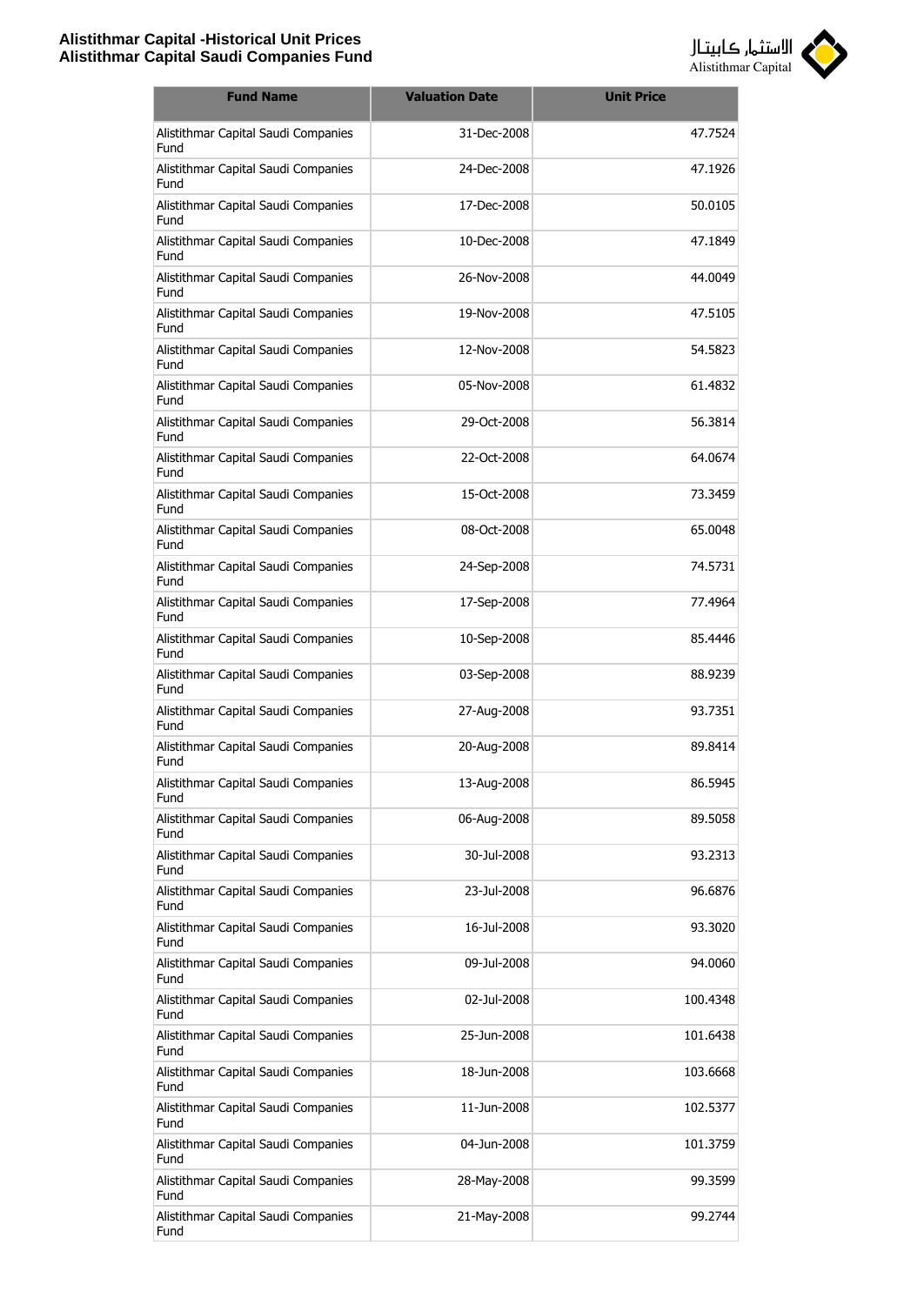

| <b>Fund Name</b>                            | <b>Valuation Date</b> | <b>Unit Price</b> |
|---------------------------------------------|-----------------------|-------------------|
| Alistithmar Capital Saudi Companies<br>Fund | 14-May-2008           | 99.1018           |
| Alistithmar Capital Saudi Companies<br>Fund | 07-May-2008           | 100.2311          |
| Alistithmar Capital Saudi Companies<br>Fund | 30-Apr-2008           | 102.8297          |
| Alistithmar Capital Saudi Companies<br>Fund | 23-Apr-2008           | 101.8512          |
| Alistithmar Capital Saudi Companies<br>Fund | 16-Apr-2008           | 101.9612          |
| Alistithmar Capital Saudi Companies<br>Fund | 09-Apr-2008           | 101.1034          |
| Alistithmar Capital Saudi Companies<br>Fund | 02-Apr-2008           | 96.0434           |
| Alistithmar Capital Saudi Companies<br>Fund | 26-Mar-2008           | 95.7612           |
| Alistithmar Capital Saudi Companies<br>Fund | 19-Mar-2008           | 94.8808           |
| Alistithmar Capital Saudi Companies<br>Fund | 12-Mar-2008           | 98.8119           |
| Alistithmar Capital Saudi Companies<br>Fund | 05-Mar-2008           | 98.8264           |
| Alistithmar Capital Saudi Companies<br>Fund | 27-Feb-2008           | 102.5493          |
| Alistithmar Capital Saudi Companies<br>Fund | 20-Feb-2008           | 100.6212          |
| Alistithmar Capital Saudi Companies<br>Fund | 13-Feb-2008           | 90.8537           |
| Alistithmar Capital Saudi Companies<br>Fund | 06-Feb-2008           | 93.7445           |
| Alistithmar Capital Saudi Companies<br>Fund | 30-Jan-2008           | 96.1215           |
| Alistithmar Capital Saudi Companies<br>Fund | 23-Jan-2008           | 91.2170           |
| Alistithmar Capital Saudi Companies<br>Fund | 16-Jan-2008           | 112.3347          |
| Alistithmar Capital Saudi Companies<br>Fund | 09-Jan-2008           | 112.5126          |
| Alistithmar Capital Saudi Companies<br>Fund | 02-Jan-2008           | 105.9181          |
| Alistithmar Capital Saudi Companies<br>Fund | 26-Dec-2007           | 108.9675          |
| Alistithmar Capital Saudi Companies<br>Fund | 19-Dec-2007           | 103.6367          |
| Alistithmar Capital Saudi Companies<br>Fund | 12-Dec-2007           | 104.3724          |
| Alistithmar Capital Saudi Companies<br>Fund | 05-Dec-2007           | 94.8386           |
| Alistithmar Capital Saudi Companies<br>Fund | 28-Nov-2007           | 91.0620           |
| Alistithmar Capital Saudi Companies<br>Fund | 21-Nov-2007           | 92.2057           |
| Alistithmar Capital Saudi Companies<br>Fund | 14-Nov-2007           | 90.9618           |
| Alistithmar Capital Saudi Companies<br>Fund | 07-Nov-2007           | 87.7595           |
| Alistithmar Capital Saudi Companies<br>Fund | 31-Oct-2007           | 84.5169           |
| Alistithmar Capital Saudi Companies<br>Fund | 24-Oct-2007           | 80.0070           |
| Alistithmar Capital Saudi Companies<br>Fund | 17-Oct-2007           | 77.7609           |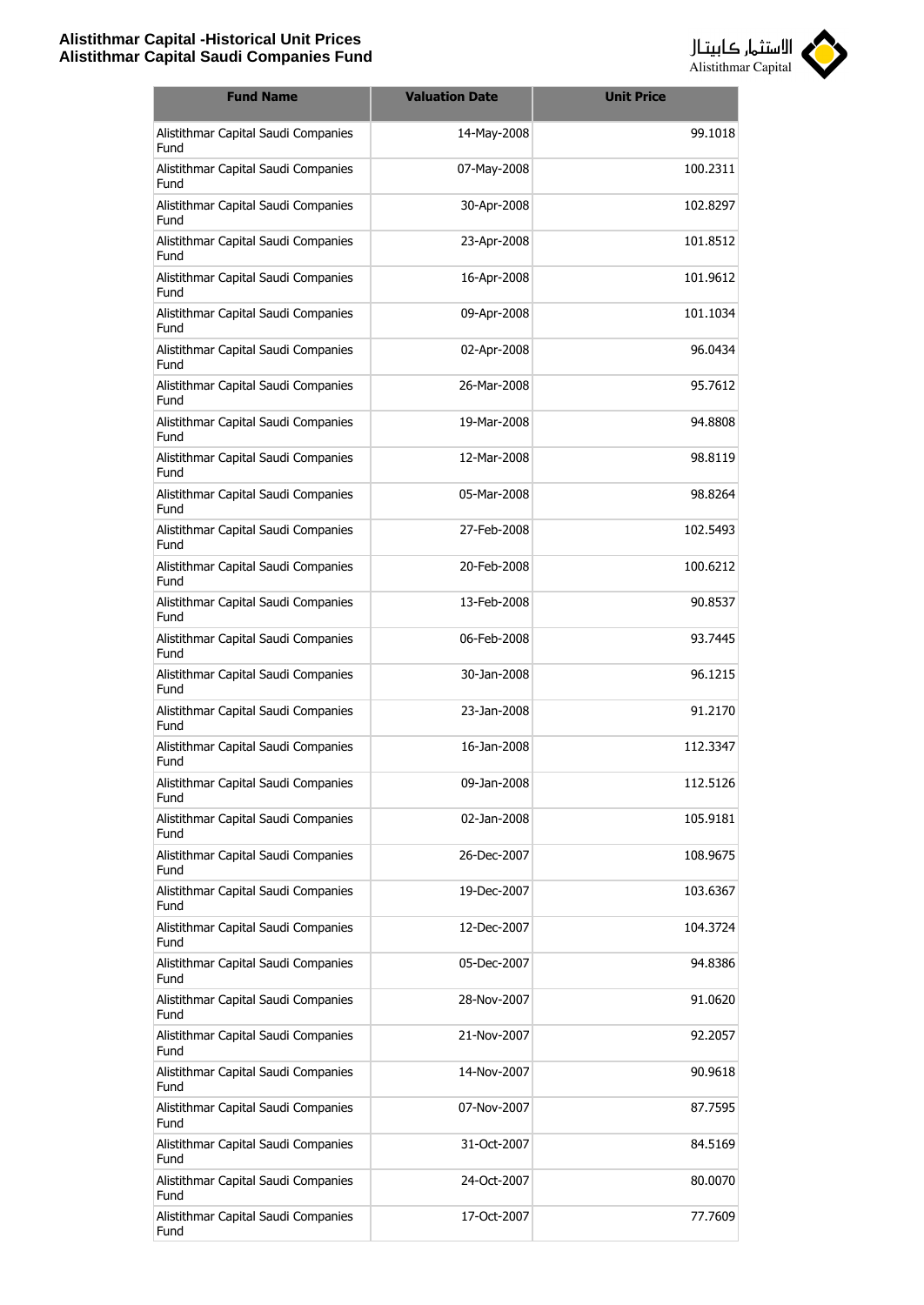

| <b>Fund Name</b>                            | <b>Valuation Date</b> | <b>Unit Price</b> |
|---------------------------------------------|-----------------------|-------------------|
| Alistithmar Capital Saudi Companies<br>Fund | 03-Oct-2007           | 75.6909           |
| Alistithmar Capital Saudi Companies<br>Fund | 26-Sep-2007           | 76.4863           |
| Alistithmar Capital Saudi Companies<br>Fund | 19-Sep-2007           | 76.3483           |
| Alistithmar Capital Saudi Companies<br>Fund | 12-Sep-2007           | 75.6332           |
| Alistithmar Capital Saudi Companies<br>Fund | 05-Sep-2007           | 76.2572           |
| Alistithmar Capital Saudi Companies<br>Fund | 29-Aug-2007           | 80.0016           |
| Alistithmar Capital Saudi Companies<br>Fund | 22-Aug-2007           | 79.9897           |
| Alistithmar Capital Saudi Companies<br>Fund | 15-Aug-2007           | 77.6818           |
| Alistithmar Capital Saudi Companies<br>Fund | 08-Aug-2007           | 76.0455           |
| Alistithmar Capital Saudi Companies<br>Fund | 01-Aug-2007           | 74.3677           |
| Alistithmar Capital Saudi Companies<br>Fund | 25-Jul-2007           | 75.6961           |
| Alistithmar Capital Saudi Companies<br>Fund | 18-Jul-2007           | 74.0282           |
| Alistithmar Capital Saudi Companies<br>Fund | 11-Jul-2007           | 71.7027           |
| Alistithmar Capital Saudi Companies<br>Fund | 04-Jul-2007           | 69.0058           |
| Alistithmar Capital Saudi Companies<br>Fund | 27-Jun-2007           | 66.9435           |
| Alistithmar Capital Saudi Companies<br>Fund | 20-Jun-2007           | 67.4108           |
| Alistithmar Capital Saudi Companies<br>Fund | 13-Jun-2007           | 68.0465           |
| Alistithmar Capital Saudi Companies<br>Fund | 06-Jun-2007           | 70.4982           |
| Alistithmar Capital Saudi Companies<br>Fund | 30-May-2007           | 71.8484           |
| Alistithmar Capital Saudi Companies<br>Fund | 23-May-2007           | 73.9245           |
| Alistithmar Capital Saudi Companies<br>Fund | 16-May-2007           | 72.6885           |
| Alistithmar Capital Saudi Companies<br>Fund | 09-May-2007           | 70.8987           |
| Alistithmar Capital Saudi Companies<br>Fund | 02-May-2007           | 72.1139           |
| Alistithmar Capital Saudi Companies<br>Fund | 25-Apr-2007           | 69.5613           |
| Alistithmar Capital Saudi Companies<br>Fund | 18-Apr-2007           | 70.8640           |
| Alistithmar Capital Saudi Companies<br>Fund | 11-Apr-2007           | 73.2683           |
| Alistithmar Capital Saudi Companies<br>Fund | 04-Apr-2007           | 71.2510           |
| Alistithmar Capital Saudi Companies<br>Fund | 28-Mar-2007           | 71.7960           |
| Alistithmar Capital Saudi Companies<br>Fund | 21-Mar-2007           | 76.9764           |
| Alistithmar Capital Saudi Companies<br>Fund | 14-Mar-2007           | 78.0298           |
| Alistithmar Capital Saudi Companies<br>Fund | 07-Mar-2007           | 79.0422           |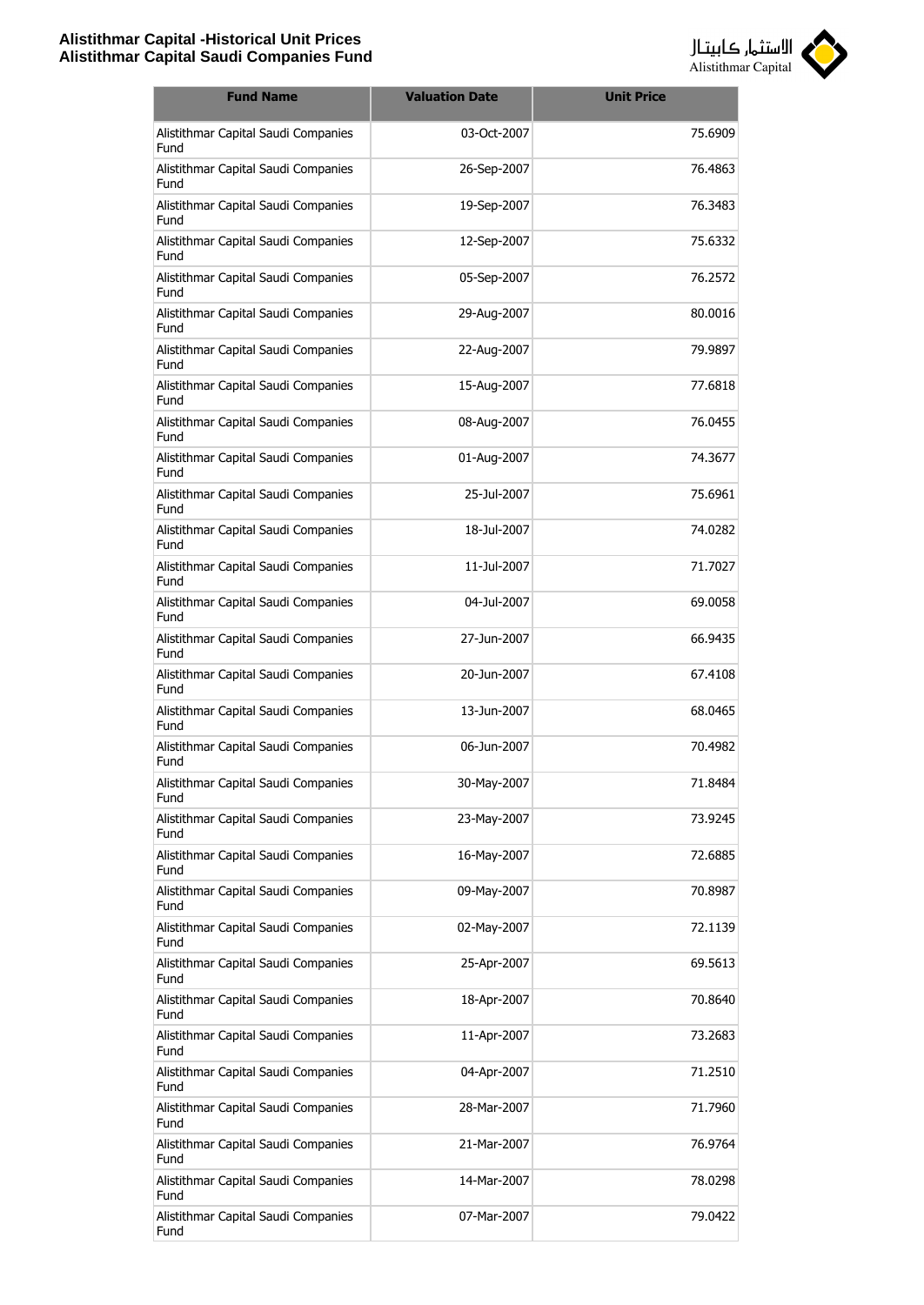

| <b>Fund Name</b>                            | <b>Valuation Date</b> | <b>Unit Price</b> |
|---------------------------------------------|-----------------------|-------------------|
| Alistithmar Capital Saudi Companies<br>Fund | 28-Feb-2007           | 74.1670           |
| Alistithmar Capital Saudi Companies<br>Fund | 21-Feb-2007           | 75.1040           |
| Alistithmar Capital Saudi Companies<br>Fund | 14-Feb-2007           | 72.5524           |
| Alistithmar Capital Saudi Companies<br>Fund | 07-Feb-2007           | 68.8750           |
| Alistithmar Capital Saudi Companies<br>Fund | 31-Jan-2007           | 66.1464           |
| Alistithmar Capital Saudi Companies<br>Fund | 24-Jan-2007           | 66.2794           |
| Alistithmar Capital Saudi Companies<br>Fund | 17-Jan-2007           | 66.8616           |
| Alistithmar Capital Saudi Companies<br>Fund | 10-Jan-2007           | 69.5357           |
| Alistithmar Capital Saudi Companies<br>Fund | 27-Dec-2006           | 72.2971           |
| Alistithmar Capital Saudi Companies<br>Fund | 20-Dec-2006           | 72.3932           |
| Alistithmar Capital Saudi Companies<br>Fund | 13-Dec-2006           | 73.1015           |
| Alistithmar Capital Saudi Companies<br>Fund | 06-Dec-2006           | 72.5126           |
| Alistithmar Capital Saudi Companies<br>Fund | 29-Nov-2006           | 74.4096           |
| Alistithmar Capital Saudi Companies<br>Fund | 22-Nov-2006           | 77.4339           |
| Alistithmar Capital Saudi Companies<br>Fund | 15-Nov-2006           | 76.2562           |
| Alistithmar Capital Saudi Companies<br>Fund | 08-Nov-2006           | 76.1340           |
| Alistithmar Capital Saudi Companies<br>Fund | 01-Nov-2006           | 81.0973           |
| Alistithmar Capital Saudi Companies<br>Fund | 18-Oct-2006           | 89.7053           |
| Alistithmar Capital Saudi Companies<br>Fund | 11-Oct-2006           | 92.0513           |
| Alistithmar Capital Saudi Companies<br>Fund | 04-Oct-2006           | 90.6522           |
| Alistithmar Capital Saudi Companies<br>Fund | 27-Sep-2006           | 92.5401           |
| Alistithmar Capital Saudi Companies<br>Fund | 20-Sep-2006           | 92.5225           |
| Alistithmar Capital Saudi Companies<br>Fund | 13-Sep-2006           | 92.9824           |
| Alistithmar Capital Saudi Companies<br>Fund | 06-Sep-2006           | 94.0879           |
| Alistithmar Capital Saudi Companies<br>Fund | 30-Aug-2006           | 92.2677           |
| Alistithmar Capital Saudi Companies<br>Fund | 23-Aug-2006           | 93.9722           |
| Alistithmar Capital Saudi Companies<br>Fund | 16-Aug-2006           | 95.5221           |
| Alistithmar Capital Saudi Companies<br>Fund | 09-Aug-2006           | 93.5784           |
| Alistithmar Capital Saudi Companies<br>Fund | 02-Aug-2006           | 90.3549           |
| Alistithmar Capital Saudi Companies<br>Fund | 26-Jul-2006           | 88.3194           |
| Alistithmar Capital Saudi Companies<br>Fund | 19-Jul-2006           | 89.0335           |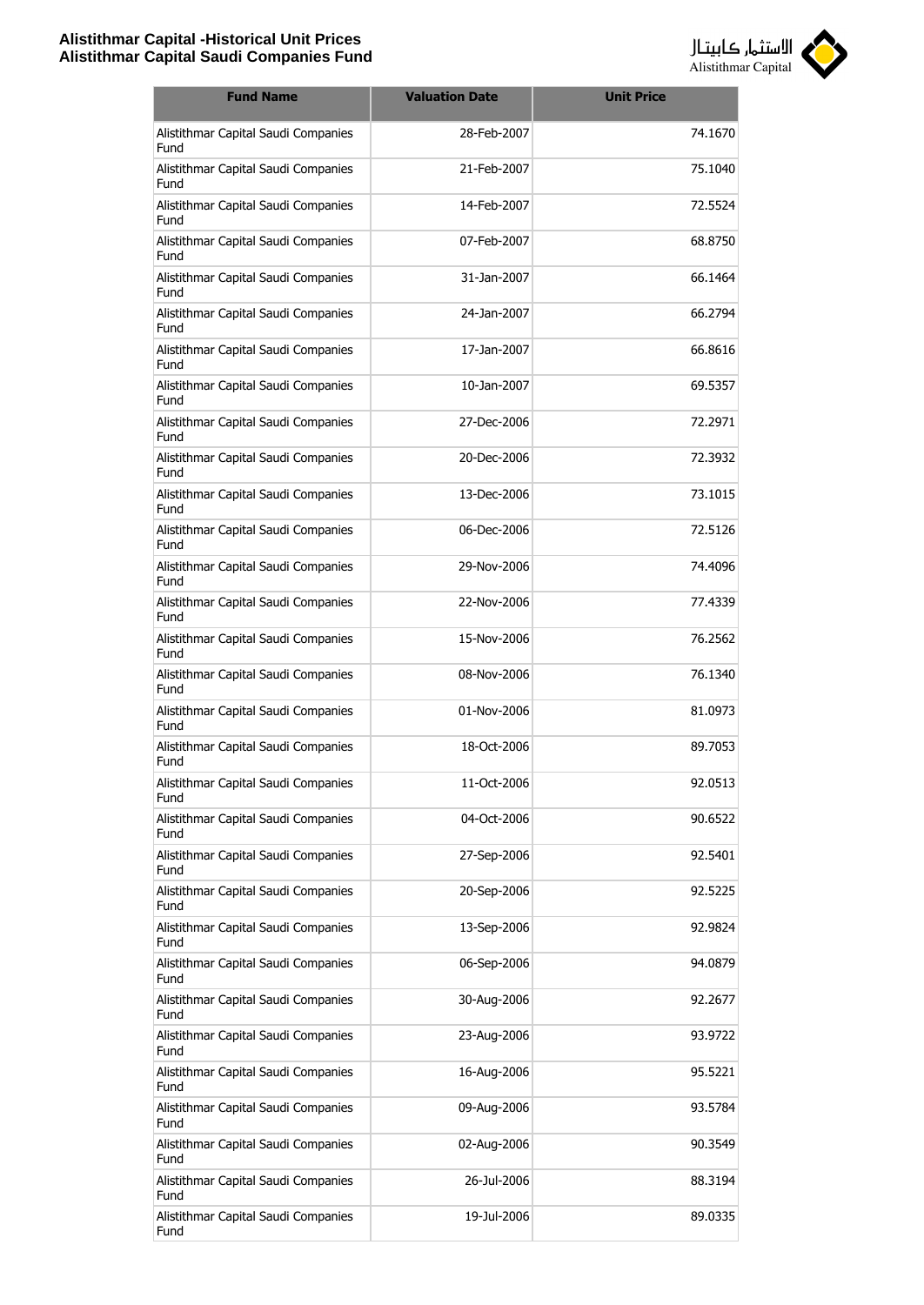

| <b>Fund Name</b>                            | <b>Valuation Date</b> | <b>Unit Price</b> |
|---------------------------------------------|-----------------------|-------------------|
| Alistithmar Capital Saudi Companies<br>Fund | 12-Jul-2006           | 97.8448           |
| Alistithmar Capital Saudi Companies<br>Fund | 06-Jul-2006           | 106.3595          |
| Alistithmar Capital Saudi Companies<br>Fund | 29-Jun-2006           | 107.4094          |
| Alistithmar Capital Saudi Companies<br>Fund | 22-Jun-2006           | 104.3982          |
| Alistithmar Capital Saudi Companies<br>Fund | 15-Jun-2006           | 100.2067          |
| Alistithmar Capital Saudi Companies<br>Fund | 08-Jun-2006           | 99.8538           |
| Alistithmar Capital Saudi Companies<br>Fund | 01-Jun-2006           | 98.5594           |
| Alistithmar Capital Saudi Companies<br>Fund | 25-May-2006           | 86.5720           |
| Alistithmar Capital Saudi Companies<br>Fund | 18-May-2006           | 93.7140           |
| Alistithmar Capital Saudi Companies<br>Fund | 11-May-2006           | 85.0546           |
| Alistithmar Capital Saudi Companies<br>Fund | 04-May-2006           | 105.9634          |
| Alistithmar Capital Saudi Companies<br>Fund | 27-Apr-2006           | 116.3239          |
| Alistithmar Capital Saudi Companies<br>Fund | 20-Apr-2006           | 115.1413          |
| Alistithmar Capital Saudi Companies<br>Fund | 13-Apr-2006           | 134.4689          |
| Alistithmar Capital Saudi Companies<br>Fund | 06-Apr-2006           | 147.4961          |
| Alistithmar Capital Saudi Companies<br>Fund | 30-Mar-2006           | 145.1291          |
| Alistithmar Capital Saudi Companies<br>Fund | 23-Mar-2006           | 135.9990          |
| Alistithmar Capital Saudi Companies<br>Fund | 16-Mar-2006           | 136.32            |
| Alistithmar Capital Saudi Companies<br>Fund | 09-Mar-2006           | 150.5275          |
| Alistithmar Capital Saudi Companies<br>Fund | 02-Mar-2006           | 154.5748          |
| Alistithmar Capital Saudi Companies<br>Fund | 23-Feb-2006           | 175.3343          |
| Alistithmar Capital Saudi Companies<br>Fund | 16-Feb-2006           | 164.1734          |
| Alistithmar Capital Saudi Companies<br>Fund | 09-Feb-2006           | 165.9447          |
| Alistithmar Capital Saudi Companies<br>Fund | 02-Feb-2006           | 162.6036          |
| Alistithmar Capital Saudi Companies<br>Fund | 26-Jan-2006           | 158.6523          |
| Alistithmar Capital Saudi Companies<br>Fund | 19-Jan-2006           | 148.8640          |
| Alistithmar Capital Saudi Companies<br>Fund | 12-Jan-2006           | 149.7504          |
| Alistithmar Capital Saudi Companies<br>Fund | 05-Jan-2006           | 147.8473          |
| Alistithmar Capital Saudi Companies<br>Fund | 29-Dec-2005           | 139.6347          |
| Alistithmar Capital Saudi Companies<br>Fund | 22-Dec-2005           | 140.6752          |
| Alistithmar Capital Saudi Companies<br>Fund | 15-Dec-2005           | 142.5978          |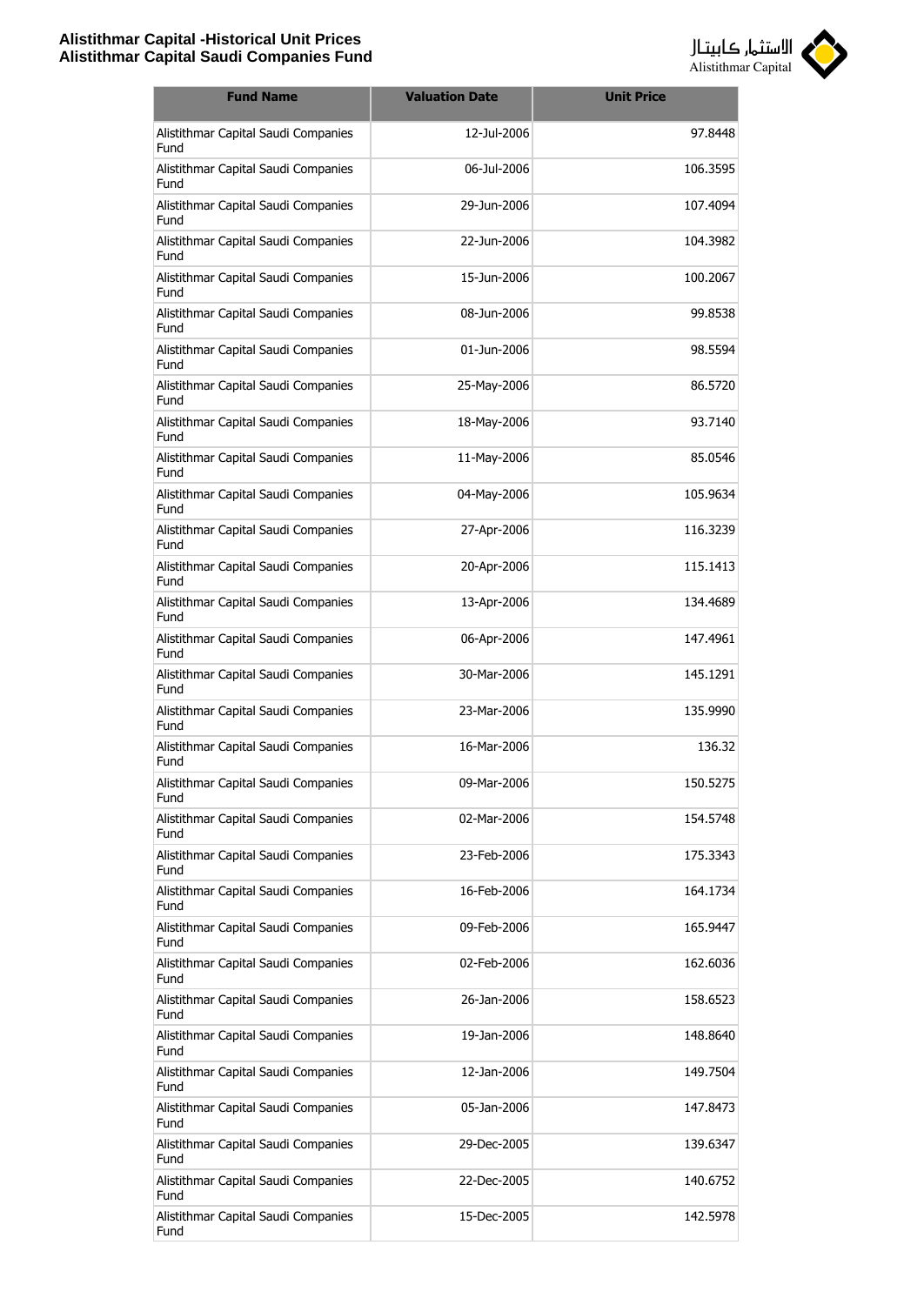

| <b>Fund Name</b>                            | <b>Valuation Date</b> | <b>Unit Price</b> |
|---------------------------------------------|-----------------------|-------------------|
| Alistithmar Capital Saudi Companies<br>Fund | 08-Dec-2005           | 140.4588          |
| Alistithmar Capital Saudi Companies<br>Fund | 01-Dec-2005           | 134.4087          |
| Alistithmar Capital Saudi Companies<br>Fund | 24-Nov-2005           | 134.8959          |
| Alistithmar Capital Saudi Companies<br>Fund | 17-Nov-2005           | 134.4293          |
| Alistithmar Capital Saudi Companies<br>Fund | 10-Nov-2005           | 134.5112          |
| Alistithmar Capital Saudi Companies<br>Fund | 03-Nov-2005           | 132.7292          |
| Alistithmar Capital Saudi Companies<br>Fund | 27-Oct-2005           | 127.5472          |
| Alistithmar Capital Saudi Companies<br>Fund | 20-Oct-2005           | 127.9721          |
| Alistithmar Capital Saudi Companies<br>Fund | 13-Oct-2005           | 131.5021          |
| Alistithmar Capital Saudi Companies<br>Fund | 06-Oct-2005           | 125.4545          |
| Alistithmar Capital Saudi Companies<br>Fund | 29-Sep-2005           | 130.1357          |
| Alistithmar Capital Saudi Companies<br>Fund | 22-Sep-2005           | 131.2193          |
| Alistithmar Capital Saudi Companies<br>Fund | 15-Sep-2005           | 131.0068          |
| Alistithmar Capital Saudi Companies<br>Fund | 08-Sep-2005           | 125.0089          |
| Alistithmar Capital Saudi Companies<br>Fund | 01-Sep-2005           | 131.1365          |
| Alistithmar Capital Saudi Companies<br>Fund | 25-Aug-2005           | 130.2478          |
| Alistithmar Capital Saudi Companies<br>Fund | 18-Aug-2005           | 125.1561          |
| Alistithmar Capital Saudi Companies<br>Fund | 11-Aug-2005           | 120.9231          |
| Alistithmar Capital Saudi Companies<br>Fund | 04-Aug-2005           | 117.0993          |
| Alistithmar Capital Saudi Companies<br>Fund | 28-Jul-2005           | 110.7373          |
| Alistithmar Capital Saudi Companies<br>Fund | 21-Jul-2005           | 104.9008          |
| Alistithmar Capital Saudi Companies<br>Fund | 14-Jul-2005           | 108.0001          |
| Alistithmar Capital Saudi Companies<br>Fund | 07-Jul-2005           | 108.5103          |
| Alistithmar Capital Saudi Companies<br>Fund | 30-Jun-2005           | 114.5813          |
| Alistithmar Capital Saudi Companies<br>Fund | 23-Jun-2005           | 115.6503          |
| Alistithmar Capital Saudi Companies<br>Fund | 16-Jun-2005           | 113.3001          |
| Alistithmar Capital Saudi Companies<br>Fund | 09-Jun-2005           | 110.0409          |
| Alistithmar Capital Saudi Companies<br>Fund | 02-Jun-2005           | 105.8422          |
| Alistithmar Capital Saudi Companies<br>Fund | 26-May-2005           | 105.5302          |
| Alistithmar Capital Saudi Companies<br>Fund | 19-May-2005           | 107.8922          |
| Alistithmar Capital Saudi Companies<br>Fund | 12-May-2005           | 102.1092          |